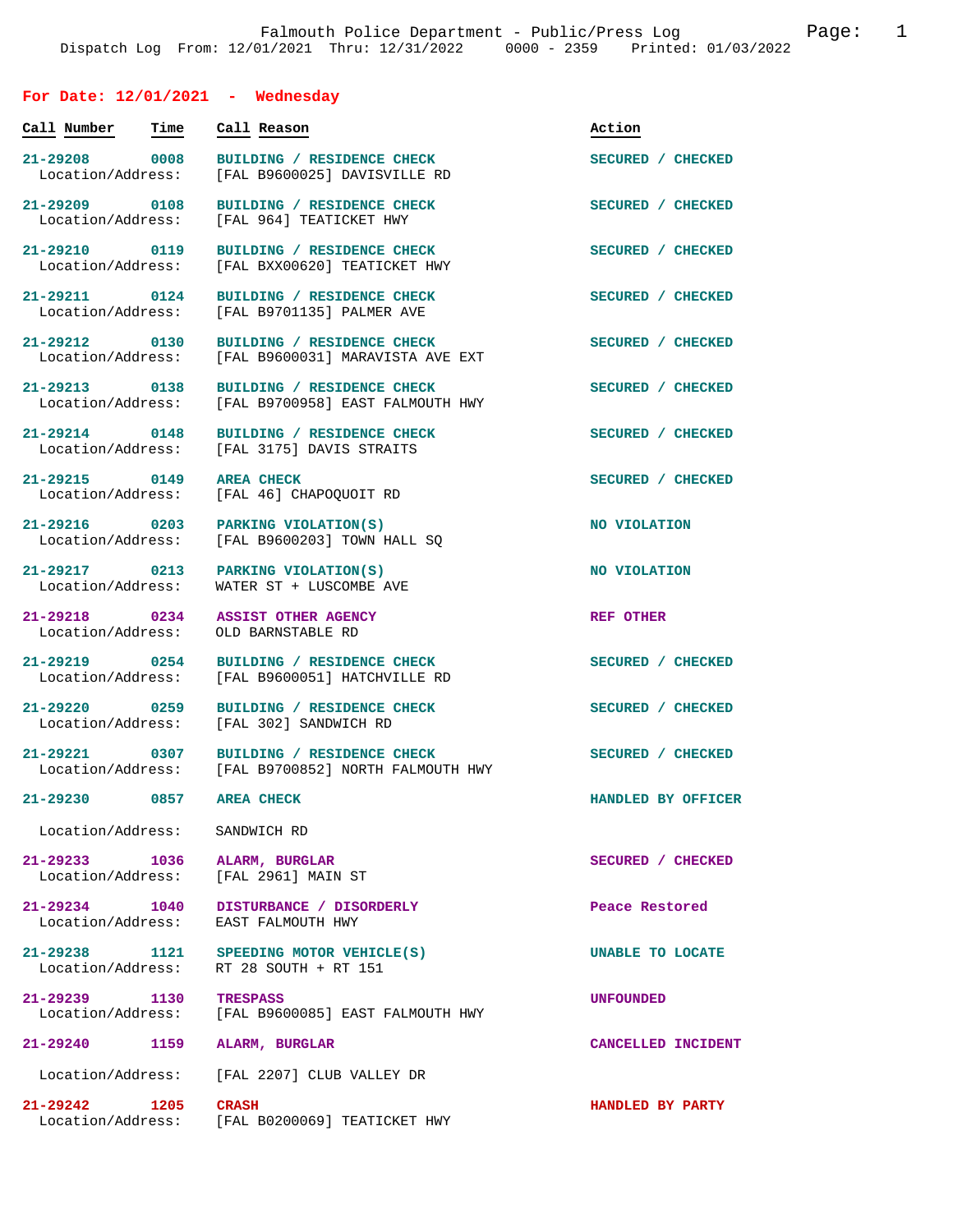|                                                            | Falmouth Police Department - Public/Press Log<br>Dispatch Log From: 12/01/2021 Thru: 12/31/2022 0000 - 2359 Printed: 01/03/2022 |                        | 2<br>Page: |
|------------------------------------------------------------|---------------------------------------------------------------------------------------------------------------------------------|------------------------|------------|
| 21-29245 1227                                              | PARKING VIOLATION(S)                                                                                                            | CANCELLED INCIDENT     |            |
|                                                            | Location/Address: [FAL 430] MAYFLOWER ST                                                                                        |                        |            |
| 21-29250 1342<br>Location/Address:                         | DISTURBANCE / DISORDERLY<br>[FAL 3131] EAST FALMOUTH HWY                                                                        | <b>GONE ON ARRIVAL</b> |            |
| 21-29253 1411                                              | BUILDING / RESIDENCE CHECK                                                                                                      | HANDLED BY OFFICER     |            |
| Location/Address:                                          | [FAL B0200045] WOODS HOLE RD                                                                                                    |                        |            |
| 21-29254 1420 ANIMAL COMPLAINT                             |                                                                                                                                 | REF ANIMAL CONTROL     |            |
| Location/Address:                                          | EAST FALMOUTH HWY + DEBRA ANN LN                                                                                                |                        |            |
| 21-29224 1430                                              | <b>OTHER TRAFFIC</b>                                                                                                            | HANDLED BY OFFICER     |            |
| Location/Address:                                          | JONES RD + GIFFORD ST                                                                                                           |                        |            |
| 21-29256 1435                                              | ANIMAL COMPLAINT                                                                                                                | REF ANIMAL CONTROL     |            |
| Location/Address: PERCH POND CIR                           |                                                                                                                                 |                        |            |
| 21-29259 1518 ERRATIC MV                                   |                                                                                                                                 | HANDLED BY OFFICER     |            |
| Location/Address: TURNER RD                                | Refer To Accident: 21-29259-AC<br>Refer To Incident: 21-29259-OF                                                                |                        |            |
| 21-29263 1609                                              | <b>ABANDONED 911</b><br>Location/Address: [FAL B9600069] TER HEUN DR                                                            | HANDLED BY PARTY       |            |
| 21-29265 1637                                              | <b>CHECK WELFARE</b><br>Location/Address: [FAL BXX00539] EAST FALMOUTH HWY                                                      | <b>GONE ON ARRIVAL</b> |            |
| 21-29266 1725 ALARM, BURGLAR<br>Location/Address:          | SANDWICH RD                                                                                                                     | <b>UNFOUNDED</b>       |            |
| 21-29267 1910 ALARM, BURGLAR                               | Location/Address: [FAL L99] TEATICKET HWY<br>Refer To Incident: 21-29267-OF                                                     | <b>REPORT</b>          |            |
| 21-29268 1937 MOTOR VEHICLE STOP                           | Location/Address: [FAL 2927] EAST FALMOUTH HWY                                                                                  | Verbal Warning         |            |
| 21-29269 1944 CHECK WELFARE<br>Location/Address: SHARON DR | Refer To Incident: 21-29269-OF                                                                                                  | <b>REPORT</b>          |            |
| $21 - 29272$ 2022                                          | <b>ERRATIC MV</b>                                                                                                               | HANDLED BY OFFICER     |            |
|                                                            | Location/Address: [FAL B9800292] DAVIS STRAITS                                                                                  |                        |            |
| 21-29276 2135 ANIMAL COMPLAINT                             | Location/Address: [FAL BXX00758] NORTH MAIN ST                                                                                  | HANDLED BY PARTY       |            |
| $21 - 29277$                                               | 2158 CHECK WELFARE                                                                                                              | HANDLED BY OFFICER     |            |
| Location/Address: HILL AND PLAIN RD                        |                                                                                                                                 |                        |            |
| 21-29278 2158 ID Theft / Fraud                             |                                                                                                                                 | HANDLED BY OFFICER     |            |
|                                                            | Location/Address: [FAL 337] VIDAL AVE<br>Refer To Incident: 21-29278-OF                                                         |                        |            |
| 21-29280 2253 ASSIST CITIZEN                               |                                                                                                                                 | HANDLED BY OFFICER     |            |
|                                                            | Location/Address: [FAL 2928] SHORE ST                                                                                           |                        |            |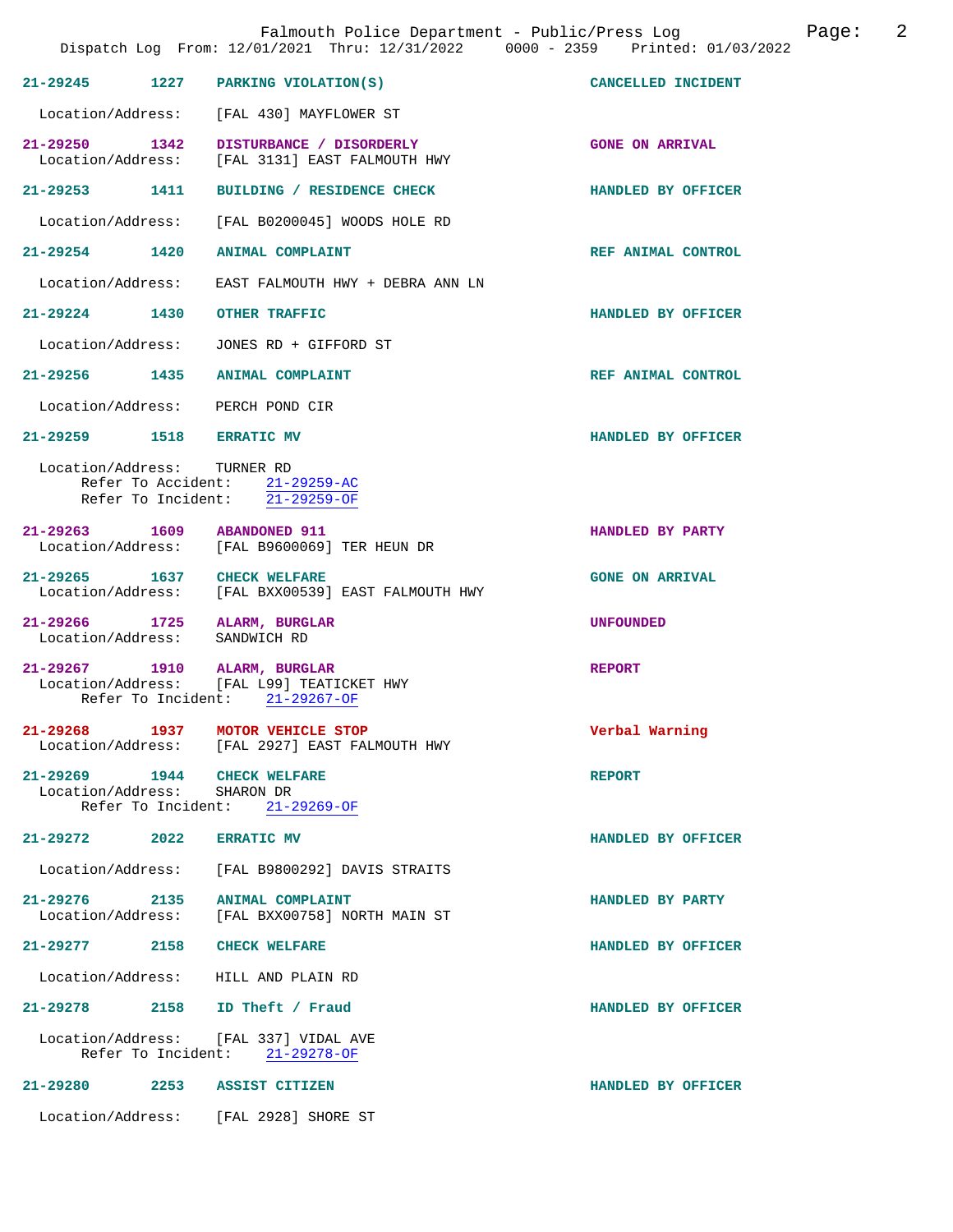|                                                                      |                                                                                                                                                                       | Dispatch Log From: 12/01/2021 Thru: 12/31/2022 0000 - 2359 Printed: 01/03/2022 |
|----------------------------------------------------------------------|-----------------------------------------------------------------------------------------------------------------------------------------------------------------------|--------------------------------------------------------------------------------|
|                                                                      | 21-29282 2359 BUILDING / RESIDENCE CHECK<br>Location/Address: [FAL 1434] NORTH FALMOUTH HWY                                                                           | SECURED / CHECKED                                                              |
| For Date: $12/02/2021$ - Thursday                                    |                                                                                                                                                                       |                                                                                |
|                                                                      | 21-29283 0008 BUILDING / RESIDENCE CHECK<br>Location/Address: [FAL B9600051] HATCHVILLE RD                                                                            | SECURED / CHECKED                                                              |
| 21-29284 0040 ALARM, BURGLAR<br>Location/Address: [FAL 2921] MAIN ST |                                                                                                                                                                       | SECURED / CHECKED                                                              |
| Location/Address: [FAL 2984] MAIN ST                                 | 21-29286 0122 BUILDING / RESIDENCE CHECK                                                                                                                              | SECURED / CHECKED                                                              |
|                                                                      | 21-29287 0132 BUILDING / RESIDENCE CHECK<br>Location/Address: [FAL 302] SANDWICH RD                                                                                   | SECURED / CHECKED                                                              |
|                                                                      | 21-29288 0135 BUILDING / RESIDENCE CHECK<br>Location/Address: [FAL B9600051] HATCHVILLE RD                                                                            | SECURED / CHECKED                                                              |
|                                                                      | 21-29289 0140 PARKING VIOLATION(S)<br>Location/Address: WATER ST + LUSCOMBE AVE                                                                                       | <b>NO VIOLATION</b>                                                            |
|                                                                      | 21-29290 0143 BUILDING / RESIDENCE CHECK<br>Location/Address: [FAL 494] EAST FALMOUTH HWY                                                                             | SECURED / CHECKED                                                              |
|                                                                      | 21-29291 0154 BUILDING / RESIDENCE CHECK<br>Location/Address: [FAL BXX00539] EAST FALMOUTH HWY                                                                        | SECURED / CHECKED                                                              |
|                                                                      | 21-29292 0155 PARKING VIOLATION(S)<br>Location/Address: [FAL B9600077] TOWN HALL SQ                                                                                   | <b>NO VIOLATION</b>                                                            |
| 21-29293 0203 ALARM, BURGLAR<br>Location/Address: [FAL 2921] MAIN ST |                                                                                                                                                                       | SECURED / CHECKED                                                              |
|                                                                      | 21-29294 0210 PARKING VIOLATION(S)<br>Location/Address: [FAL B9600203] TOWN HALL SQ                                                                                   | NO VIOLATION                                                                   |
| 21-29295 0226 AREA CHECK<br>Location/Address: PHEASANT LN            |                                                                                                                                                                       | <b>GONE ON ARRIVAL</b>                                                         |
| 21-29296                                                             | 0306 BUILDING / RESIDENCE CHECK<br>Location/Address: [FAL B9800292] DAVIS STRAITS                                                                                     | SECURED / CHECKED                                                              |
| 21-29298 0536                                                        | UNWANTED GUEST<br>Location/Address: [FAL B9600089] GREENGATE RD                                                                                                       | <b>REPORT</b>                                                                  |
| 21-29299                                                             | 0601 Admin Services                                                                                                                                                   | HANDLED BY OFFICER                                                             |
| Location/Address: [FAL FPD] MAIN ST                                  |                                                                                                                                                                       |                                                                                |
| 21-29300 0606 INTOXICATED PERSON                                     |                                                                                                                                                                       | Protective Custody                                                             |
| Address:<br>Age: 31                                                  | Location/Address: [FAL B9600089] GREENGATE RD<br>Refer To P/C: 21-29300-AR<br>P/C: REILLY, JOSHUA S<br>7 WING RD POCASSET, MA<br>Charges: PROTECTIVE CUSTODY (LIQUOR) |                                                                                |
| 21-29301                                                             | 0635 ALARM, BURGLAR<br>Location/Address: [FAL 1549] EAST FALMOUTH HWY                                                                                                 | <b>UNFOUNDED</b>                                                               |
|                                                                      | 21-29302 0710 BUILDING / RESIDENCE CHECK<br>Location/Address: [FAL B9600026] GIFFORD EXT ST                                                                           | SECURED / CHECKED                                                              |
| 21-29304 0745 CRASH                                                  | Location/Address: GIFFORD ST + KATHARINE LEE BATES<br>Refer To Accident: 21-29304-AC                                                                                  | <b>REPORT</b>                                                                  |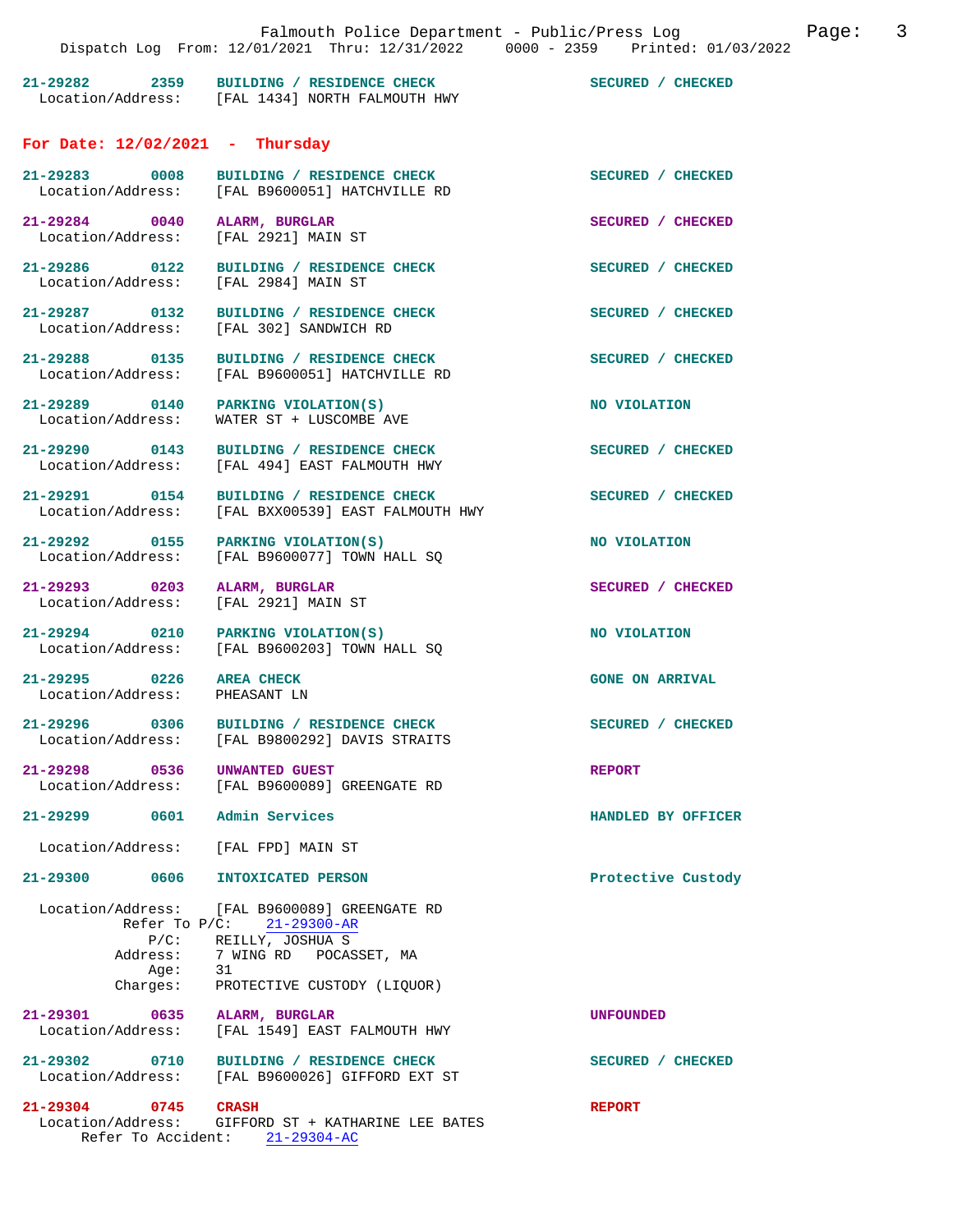|                               |      | 21-29308 0839 ALARM, BURGLAR                                                                                                                                                   | HANDLED BY OFFICER |
|-------------------------------|------|--------------------------------------------------------------------------------------------------------------------------------------------------------------------------------|--------------------|
|                               |      | Location/Address: [FAL 2960] SANDWICH RD                                                                                                                                       |                    |
| 21-29309 0851 CHECK WELFARE   |      |                                                                                                                                                                                | Protective Custody |
|                               | Aqe: | Location/Address: [FAL 639] BRICK KILN RD<br>Refer To P/C: 21-29309-AR<br>P/C: CHASE, DANA D<br>Address: 8 GLENDALE RD ONSET, MA<br>53<br>Charges: PROTECTIVE CUSTODY (LIQUOR) |                    |
| 21-29311 0914 CHECK WELFARE   |      |                                                                                                                                                                                | HANDLED BY OFFICER |
| Location/Address: WOODVIEW DR |      |                                                                                                                                                                                |                    |
| 21-29312 0928 SEX OFFENSES    |      | Location/Address: [FAL FPD] MAIN ST<br>Refer To Incident: 21-29312-OF                                                                                                          | <b>REPORT</b>      |
| 21-29314 1005 PRIVATE TOW     |      | Le 20011<br>Location/Address: [FAL B9600093] SCRANTON AVE                                                                                                                      | PRIVATE TOW        |
|                               |      | 21-29315 1007 Admin Services                                                                                                                                                   | HANDLED BY OFFICER |
|                               |      | Location/Address: [FAL BXX00810] MAIN ST                                                                                                                                       |                    |
|                               |      | 21-29316 1028 ASSIST OTHER AGENCY                                                                                                                                              | HANDLED BY OFFICER |
|                               |      | Location/Address: WEST FALMOUTH HWY                                                                                                                                            |                    |
|                               |      | 21-29318 1040 ALARM, BURGLAR<br>Location/Address: WESTMORELAND DR                                                                                                              | <b>UNFOUNDED</b>   |
| 21-29319 1050 LOST PROPERTY   |      | Location: WOODSHOLE                                                                                                                                                            | <b>REPORT</b>      |
|                               |      | Refer To Incident: 21-29319-OF                                                                                                                                                 |                    |
|                               |      | 21-29321 1148 ASSIST OTHER AGENCY                                                                                                                                              | HANDLED BY OFFICER |
| Location/Address: AVALON DR   |      |                                                                                                                                                                                |                    |
| 21-29322                      | 1202 | OTHER TRAFFIC                                                                                                                                                                  | HANDLED BY OFFICER |
|                               |      | Location/Address: SIPPEWISSETT RD                                                                                                                                              |                    |
|                               |      | 21-29326 1244 Admin Services<br>Location/Address: [FAL FPD] MAIN ST<br>Refer To Incident: 21-29326-OF                                                                          | <b>REPORT</b>      |
| 21-29328 1306                 |      | Admin Services                                                                                                                                                                 | HANDLED BY OFFICER |
|                               |      | Location/Address: [FAL L104] MAIN ST                                                                                                                                           |                    |
| 21-29329 1321                 |      | ALARM, BURGLAR                                                                                                                                                                 | CANCELLED INCIDENT |
| Location/Address: PENZANCE RD |      |                                                                                                                                                                                |                    |
| 21-29330                      | 1325 | TRAFFIC HAZARD                                                                                                                                                                 | HANDLED BY OFFICER |
|                               |      | Location/Address: RT 28 NORTH + RT 151                                                                                                                                         |                    |
| 21-29331 1334                 |      | <b>ALARM, BURGLAR</b>                                                                                                                                                          | CANCELLED INCIDENT |
| Location/Address:             |      | WESTWOOD RD                                                                                                                                                                    |                    |
| $21 - 29332$<br>1349          |      | <b>AREA CHECK</b>                                                                                                                                                              | HANDLED BY OFFICER |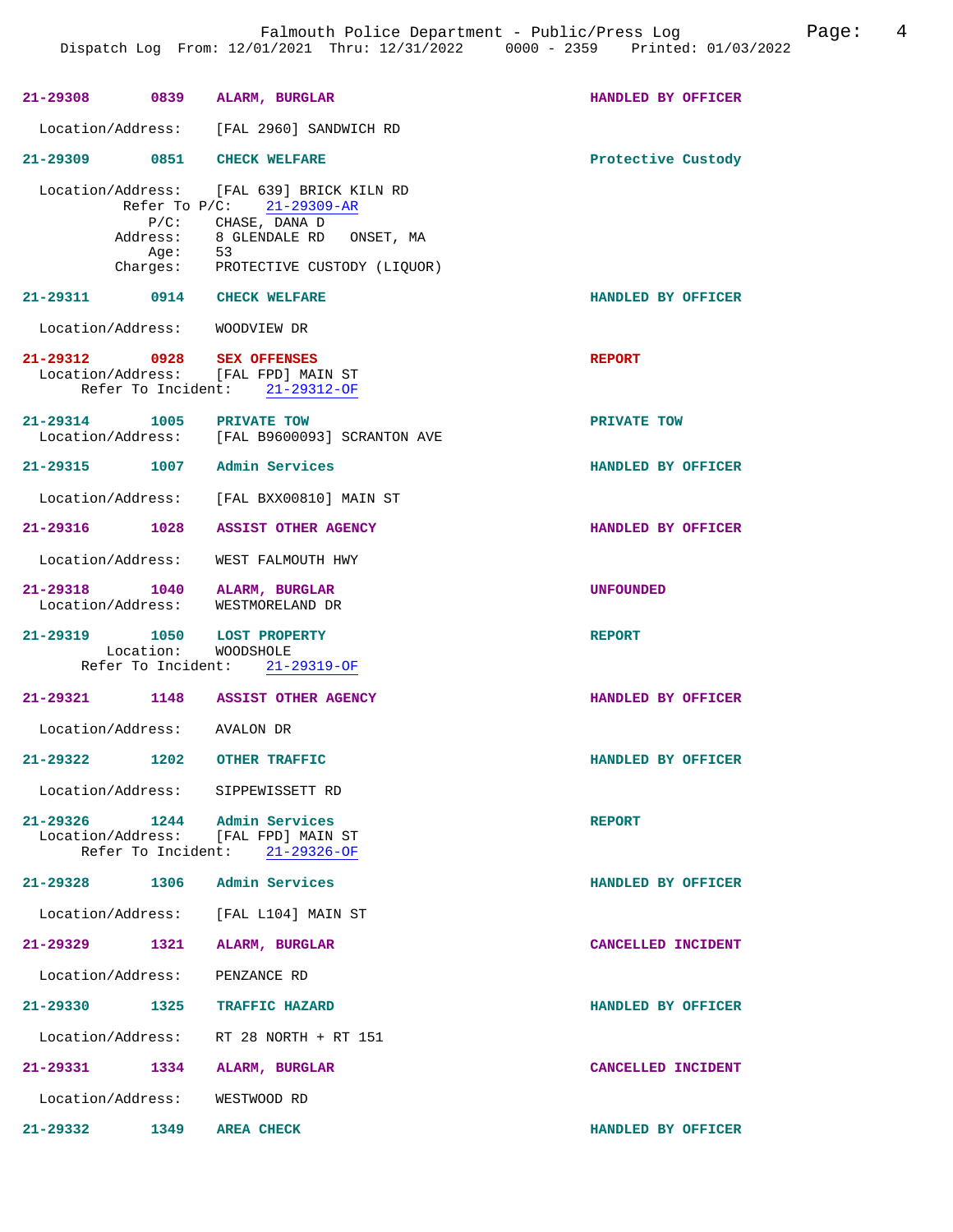|                                                               | Location/Address: [FAL B9600015] SANDWICH RD                                    |                        |
|---------------------------------------------------------------|---------------------------------------------------------------------------------|------------------------|
| 21-29335 1429 Admin Services                                  |                                                                                 | HANDLED BY OFFICER     |
| Location/Address:                                             | [FAL FPD] MAIN ST                                                               |                        |
| 21-29337 1453                                                 | <b>ERRATIC MV</b><br>Location/Address: [FAL 873] DAVIS STRAITS                  | UNABLE TO LOCATE       |
| 21-29338 1503                                                 | Admin Services                                                                  | HANDLED BY OFFICER     |
| Location/Address: [FAL FPD] MAIN ST                           |                                                                                 |                        |
| 21-29342 1524                                                 | RECOVERED PROPERTY                                                              | HANDLED BY OFFICER     |
| Location/Address: [FAL FPD] MAIN ST                           |                                                                                 |                        |
| 21-29773 1530 ASSIST CITIZEN<br>Location/Address: MAIN ST     | Refer To Incident: 21-29773-OF                                                  | <b>REPORT</b>          |
| Location/Address: DA SILVA DR                                 | 21-29346   1601   DIRT BIKE / ATV COMPLAINT                                     | <b>GONE ON ARRIVAL</b> |
| 21-29347 1606                                                 | Down Wires                                                                      | HANDLED BY OFFICER     |
|                                                               | Location/Address: WAQUOIT HWY + MOONAKIS RD                                     |                        |
| 21-29348 1618 B & E RESIDENT<br>Location/Address: MONHEGAN RD | Refer To Incident: 21-29348-OF                                                  | <b>REPORT</b>          |
| 21-29350 1713<br>Location/Address:                            | MOTOR VEHICLE STOP<br>KATHY ANN LN + JONES RD                                   | Verbal Warning         |
| 21-29352 1736 CHECK WELFARE                                   |                                                                                 | HANDLED BY OFFICER     |
| Location/Address: REGIS RD                                    |                                                                                 |                        |
| 21-29355 1801                                                 | <b>AREA CHECK</b>                                                               | HANDLED BY OFFICER     |
|                                                               | Location/Address: [FAL 639] BRICK KILN RD                                       |                        |
| $21 - 29354$<br>1802                                          | MOTOR VEHICLE STOP                                                              | HANDLED BY OFFICER     |
|                                                               | Location/Address: [FAL BXX00620] TEATICKET HWY                                  |                        |
| 21-29360 1942<br>Location/Address: INDIAN MOUND LN            | SUICIDE ATTEMPT / THREAT<br>Refer To Incident: 21-29360-OF                      | <b>REPORT</b>          |
| 21-29365 2130 MOTOR VEHICLE STOP                              | Location/Address: [FAL B0200069] TEATICKET HWY<br>Refer To Arrest: 21-29365-AR  | Arrest(s) Made         |
|                                                               | Arrest: WILSON, ROBERT BRUCE JR<br>Address: HOMELESS BOURNE, MA                 |                        |
|                                                               | Age: 40<br>Charges: ARREST WARRANT SERVICE                                      |                        |
| 21-29366 2221 CHECK WELFARE                                   |                                                                                 | HANDLED BY OFFICER     |
|                                                               | Location/Address: [FAL B9600003] SCRANTON AVE                                   |                        |
| 21-29368 2247 VANDALISM                                       | Location/Address: [FAL B9600070] SCRANTON AVE<br>Refer To Incident: 21-29368-OF | <b>REPORT</b>          |
| $21 - 29369$<br>2322                                          | ALARM, BURGLAR                                                                  | SECURED / CHECKED      |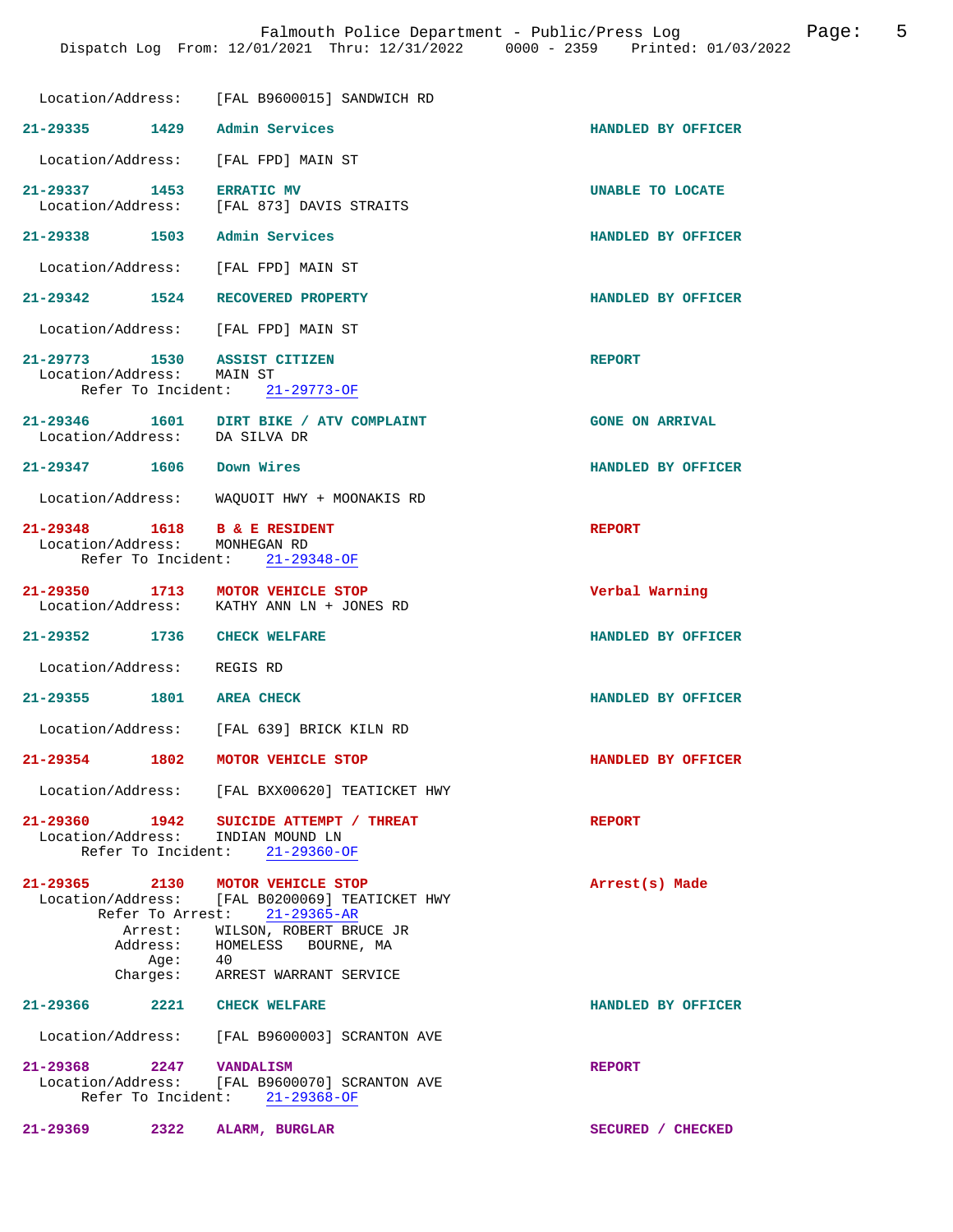|                                                      |                                                                                                                                                                                                         | Dispatch Log From: 12/01/2021 Thru: 12/31/2022 0000 - 2359 Printed: 01/03/2022 |
|------------------------------------------------------|---------------------------------------------------------------------------------------------------------------------------------------------------------------------------------------------------------|--------------------------------------------------------------------------------|
| Location/Address:                                    | [FAL BXX00963] QUISSETT AVE                                                                                                                                                                             |                                                                                |
| 21-29370 2330<br>Location/Address:                   | ALARM, BURGLAR<br>[FAL 1990] BRICK KILN RD                                                                                                                                                              | SECURED / CHECKED                                                              |
| 21-29371 2334                                        | BUILDING / RESIDENCE CHECK                                                                                                                                                                              | HANDLED BY OFFICER                                                             |
| Location/Address:                                    | [FAL 89] SANDWICH RD                                                                                                                                                                                    |                                                                                |
| 21-29373 2341<br>Location/Address:                   | ALARM, BURGLAR<br>[FAL 1930] COUNTY RD                                                                                                                                                                  | SECURED / CHECKED                                                              |
| 21-29374 2353                                        | <b>TRAFFIC HAZARD</b>                                                                                                                                                                                   | HANDLED BY OFFICER                                                             |
| Location/Address:                                    | SANDWICH RD                                                                                                                                                                                             |                                                                                |
| 21-29375 2355                                        | SUSPICIOUS MV                                                                                                                                                                                           | HANDLED BY OFFICER                                                             |
| Location/Address: SANDWICH RD                        |                                                                                                                                                                                                         |                                                                                |
|                                                      | 21-29376 2357 BUILDING / RESIDENCE CHECK<br>Location/Address: [FAL B9800292] DAVIS STRAITS                                                                                                              | SECURED / CHECKED                                                              |
| For Date: $12/03/2021$ - Friday                      |                                                                                                                                                                                                         |                                                                                |
| 21-29378                                             | 0008 AREA CHECK<br>Location/Address: [FAL 159] GRAND AVE                                                                                                                                                | SECURED / CHECKED                                                              |
|                                                      | 21-29379 0014 BUILDING / RESIDENCE CHECK<br>Location/Address: [FAL 964] TEATICKET HWY                                                                                                                   | SECURED / CHECKED                                                              |
| 21-29380 0027<br>Location/Address: [FAL 1471] RT 151 | BUILDING / RESIDENCE CHECK                                                                                                                                                                              | SECURED / CHECKED                                                              |
| 21-29381 0054 CHECK WELFARE                          |                                                                                                                                                                                                         | Protective Custody                                                             |
| Address:<br>Age:                                     | Location/Address: [FAL 964] TEATICKET HWY<br>Refer To P/C: 21-29381-AR<br>P/C: CHASE, DANA D<br>8 GLENDALE RD ONSET, MA<br>53<br>Charges: PROTECTIVE CUSTODY (LIQUOR)<br>ALCOHOL / DRUG ABUSE COMMITTAL |                                                                                |
| 21-29382 0055<br>Location/Address:                   | <b>AREA CHECK</b><br>[FAL 55] MENAUHANT RD                                                                                                                                                              | SECURED / CHECKED                                                              |
| Location/Address:                                    | 21-29383 0103 BUILDING / RESIDENCE CHECK<br>[FAL 302] SANDWICH RD                                                                                                                                       | SECURED / CHECKED                                                              |
| 21-29384 0104<br>Location/Address:                   | BUILDING / RESIDENCE CHECK<br>[FAL B9600025] DAVISVILLE RD                                                                                                                                              | SECURED / CHECKED                                                              |
| 21-29385 0132<br>Location/Address:                   | BUILDING / RESIDENCE CHECK<br>[FAL BXX00965] WATER ST                                                                                                                                                   | SECURED / CHECKED                                                              |
| 21-29386 0142<br>Location/Address:                   | BUILDING / RESIDENCE CHECK<br>[FAL 3202] PALMER AVE                                                                                                                                                     | SECURED / CHECKED                                                              |
| 21-29387 0143<br>Location/Address:                   | BUILDING / RESIDENCE CHECK<br>[FAL B9900121] PALMER AVE                                                                                                                                                 | SECURED / CHECKED                                                              |
| 21-29388 0153<br>Location/Address:                   | PARKING VIOLATION(S)<br>LUSCOMBE AVE + WATER ST                                                                                                                                                         | NO VIOLATION                                                                   |
|                                                      | 21-29389 0200 PARKING VIOLATION(S)<br>Location/Address: [FAL B9600203] TOWN HALL SQ                                                                                                                     | SECURED / CHECKED                                                              |
| 21-29390<br>0201                                     | BUILDING / RESIDENCE CHECK                                                                                                                                                                              | SECURED / CHECKED                                                              |

Falmouth Police Department - Public/Press Log Fage: 6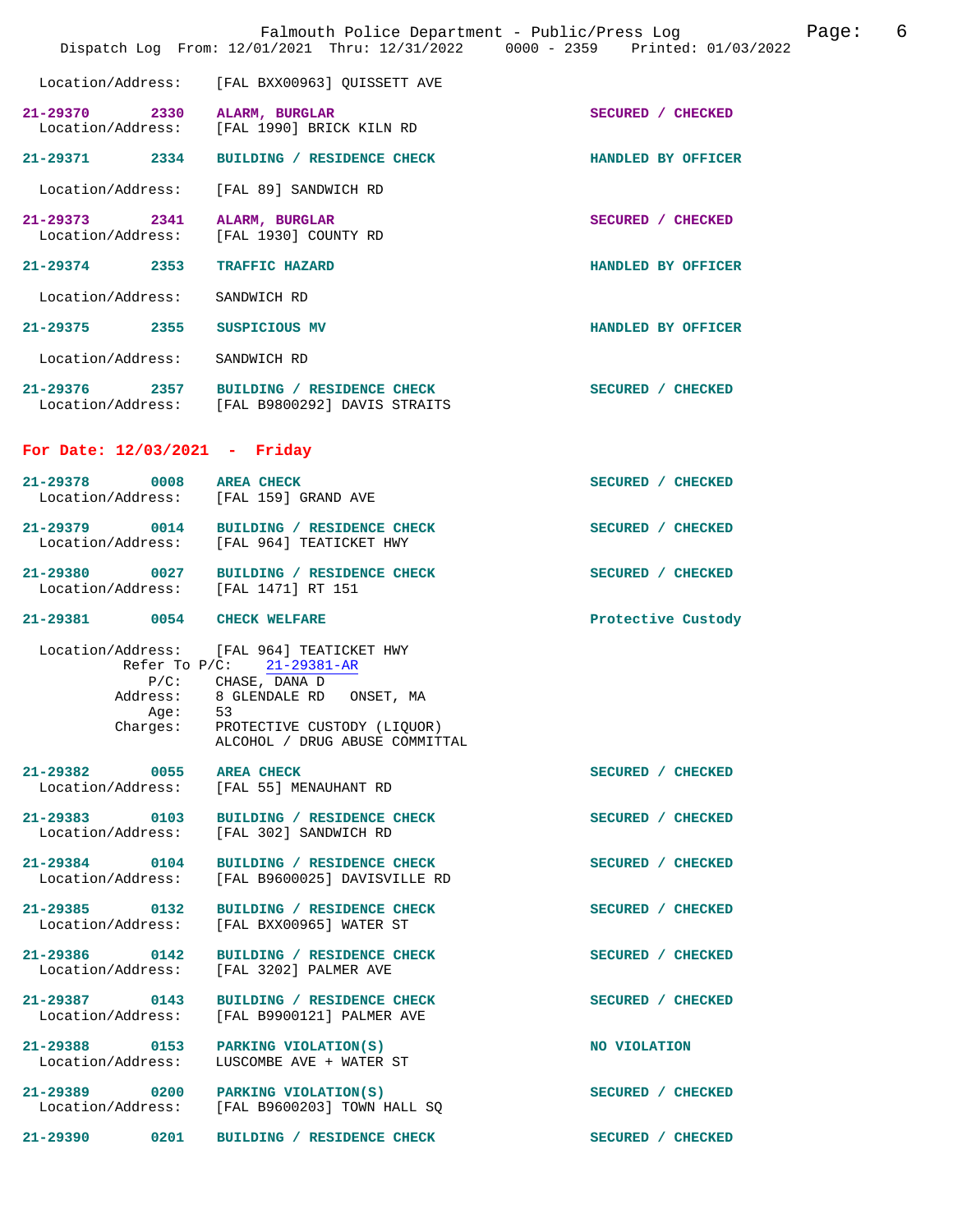|                                                            | Dispatch Log From: 12/01/2021 Thru: 12/31/2022 0000 - 2359 Printed: 01/03/2022                                | Falmouth Police Department - Public/Press Log | 7<br>Page: |
|------------------------------------------------------------|---------------------------------------------------------------------------------------------------------------|-----------------------------------------------|------------|
| Location/Address:                                          | [FAL B9600261] MAIN ST                                                                                        |                                               |            |
| 21-29392 0247 ALARM, BURGLAR<br>Location/Address: SHORE ST |                                                                                                               | SECURED / CHECKED                             |            |
| 21-29397 0410 ANIMAL COMPLAINT                             |                                                                                                               | HANDLED BY OFFICER                            |            |
| Location/Address:                                          | KATHY ANN LN                                                                                                  |                                               |            |
| 21-29398 0429<br>Location/Address:                         | BUILDING / RESIDENCE CHECK<br>[FAL B9600051] HATCHVILLE RD                                                    | SECURED / CHECKED                             |            |
| 21-29399 0551 ALARM, BURGLAR                               | Location/Address: [FAL 2343] WALKER ST                                                                        | SECURED / CHECKED                             |            |
| 21-29401 0605                                              | Admin Services                                                                                                | HANDLED BY OFFICER                            |            |
| Location/Address:                                          | [FAL FPD] MAIN ST                                                                                             |                                               |            |
| 21-29403 0659<br>Location/Address:                         | BUILDING / RESIDENCE CHECK<br>[FAL B9600026] GIFFORD EXT ST                                                   | SECURED / CHECKED                             |            |
| 21-29404 0858 ABANDONED 911                                | Location/Address: [FAL B9600069] TER HEUN DR                                                                  | <b>REF OTHER</b>                              |            |
| Location/Address: MONHEGAN RD                              | 21-29405 0907 ASSIST OTHER AGENCY                                                                             | <b>REF OTHER</b>                              |            |
|                                                            | 21-29406 0925 ID Theft / Fraud<br>Location/Address: [FAL 964] TEATICKET HWY<br>Refer To Incident: 21-29406-OF | <b>REPORT</b>                                 |            |
|                                                            | 21-29408 0937 PARKING VIOLATION(S)                                                                            | HANDLED BY OFFICER                            |            |
| Location/Address:                                          | MARAVISTA AVE + RANDOLPH ST                                                                                   |                                               |            |
|                                                            | 21-29409 0937 RECOVERED PROPERTY                                                                              | HANDLED BY OFFICER                            |            |
|                                                            | Location/Address: [FAL FPD] MAIN ST                                                                           |                                               |            |
| 1022<br>21-29410                                           | Admin Services                                                                                                | HANDLED BY OFFICER                            |            |
| Location/Address:                                          | [FAL FPD] MAIN ST                                                                                             |                                               |            |
| 21-29415 1215                                              | <b>ABANDONED 911</b><br>Location/Address: [FAL B9600069] TER HEUN DR                                          | <b>REF OTHER</b>                              |            |
| 21-29417 1227<br>Refer To Incident:                        | Alcohol/Drug (Sec 35)<br>Location/Address: [FAL FPD] MAIN ST<br>21-29417-OF                                   | <b>REPORT</b>                                 |            |
| 21-29421 1313                                              | Admin Services                                                                                                | HANDLED BY OFFICER                            |            |
| Location/Address:                                          | [FAL FFD5] EAST FALMOUTH HWY                                                                                  |                                               |            |
| 21-29422 1313<br>Location/Address:                         | ALARM, BURGLAR<br>[FAL 1126] GREGORY LN                                                                       | <b>UNFOUNDED</b>                              |            |
| 21-29424 1332                                              | Admin Services                                                                                                | HANDLED BY OFFICER                            |            |
| Location/Address:                                          | [FAL FPD] MAIN ST                                                                                             |                                               |            |
| 21-29420<br>1345                                           | <b>AREA CHECK</b>                                                                                             | HANDLED BY OFFICER                            |            |
| Location/Address:                                          | [FAL 1343] BLACKSMITH SHOP RD                                                                                 |                                               |            |
| $21 - 29425$<br>1356                                       | <b>ABANDONED 911</b>                                                                                          | HANDLED BY OFFICER                            |            |
| Location/Address:                                          | EDGEWATER DR EAST                                                                                             |                                               |            |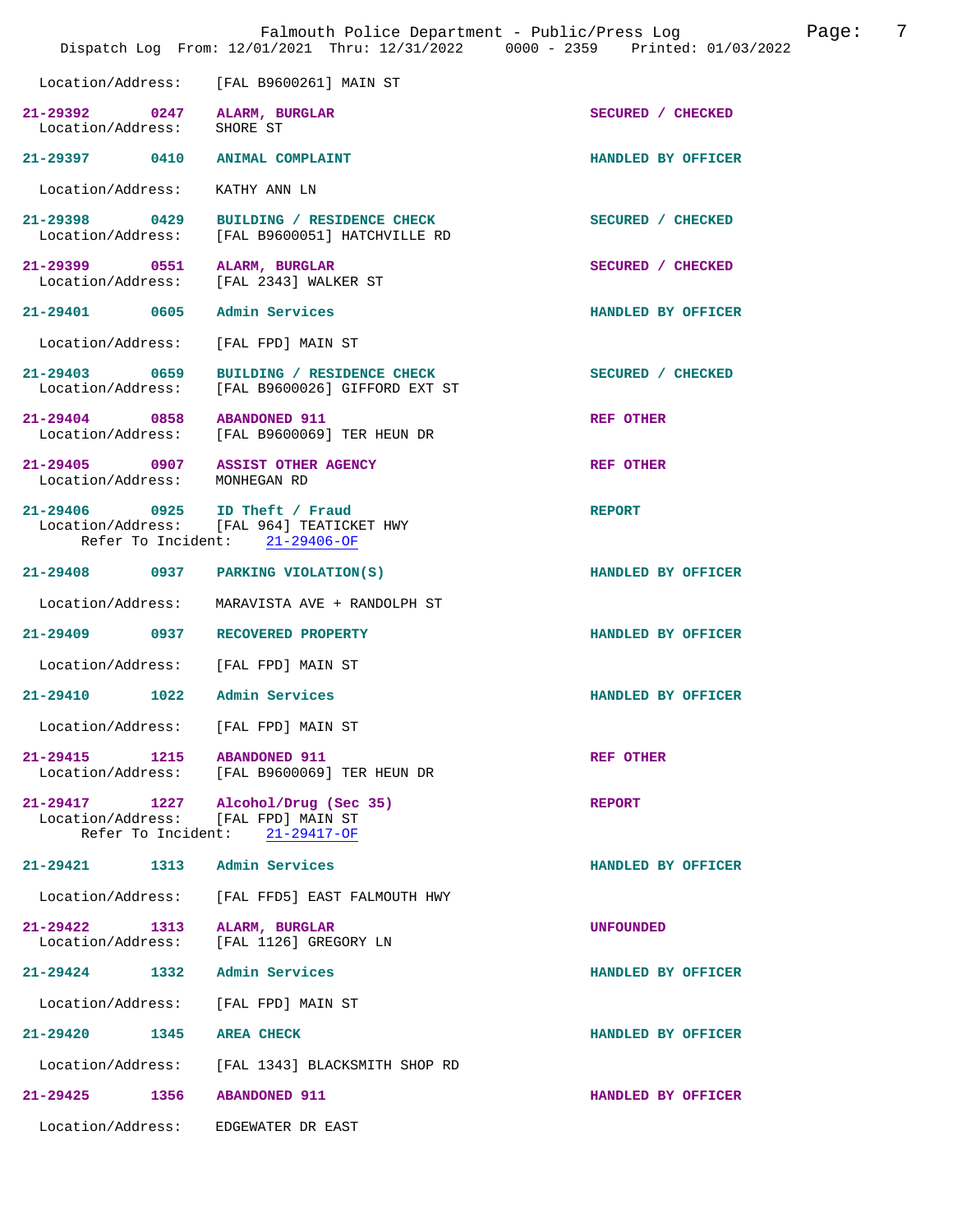|                                                                    | Refer To Incident: 21-29425-OF                                                                                            |                         |
|--------------------------------------------------------------------|---------------------------------------------------------------------------------------------------------------------------|-------------------------|
| 21-29426 1359 ASSIST OTHER AGENCY                                  |                                                                                                                           | HANDLED BY OFFICER      |
| Location/Address: PATRICIA ST                                      |                                                                                                                           |                         |
| 21-29428                                                           | 1434 ABANDONED 911                                                                                                        | HANDLED BY OFFICER      |
| Location/Address: AVENUE A                                         |                                                                                                                           |                         |
| 21-29429 1436 AREA CHECK<br>Location/Address: OLD BARNSTABLE RD    |                                                                                                                           | <b>UNABLE TO LOCATE</b> |
| 21-29430 1438 Admin Services                                       |                                                                                                                           | HANDLED BY OFFICER      |
| Location/Address: [FAL FPD] MAIN ST                                |                                                                                                                           |                         |
| 21-29431 1439<br>Location/Address: PINE ST                         | <b>CHECK WELFARE</b>                                                                                                      | HANDLED BY PARTY        |
| 21-29433 1512                                                      | Admin Services                                                                                                            | HANDLED BY OFFICER      |
| Location/Address: [FAL FPD] MAIN ST                                |                                                                                                                           |                         |
|                                                                    | 21-29434 1533 DISTURBANCE / DISORDERLY<br>Location/Address: [FAL B9600003] SCRANTON AVE<br>Refer To Incident: 21-29434-OF | <b>REPORT</b>           |
| 21-29439   1628   DEAD ON ARRIVAL<br>Location/Address: TAMARACK RD | Refer To Incident: 21-29439-OF                                                                                            | <b>REPORT</b>           |
| 21-29441 1653 ASSIST CITIZEN                                       |                                                                                                                           | HANDLED BY OFFICER      |
|                                                                    | Location/Address: [FAL L97] GOSNOLD RD                                                                                    |                         |
| 21-29442 1753 CRASH, HIT/RUN<br>Location/Address: FRESH POND RD    | Refer To Accident: 21-29442-AC                                                                                            | <b>REPORT</b>           |
|                                                                    | 21-29443 1757 ASSIST CITIZEN<br>Location/Address: [FAL BXX00484] NORTH FALMOUTH HWY                                       | <b>TRANSPORT</b>        |
| 21-29444 1819 ASSIST CITIZEN                                       |                                                                                                                           | HANDLED BY OFFICER      |
| Location/Address: HERITAGE CIR                                     |                                                                                                                           |                         |
| 21-29446 1850 CHECK WELFARE                                        | Location/Address: [FAL B9700958] EAST FALMOUTH HWY<br>Refer To Incident: 21-29446-OF                                      | <b>REPORT</b>           |
| $21 - 29448$ 2044                                                  | <b>ALARM, BURGLAR</b>                                                                                                     | CANCELLED INCIDENT      |
| Location/Address:                                                  | SANDCASTLE DR                                                                                                             |                         |
| $21 - 29449$<br>2048                                               | <b>AREA CHECK</b>                                                                                                         | HANDLED BY OFFICER      |
|                                                                    | Location/Address: [FAL BXX00880] CLINTON AVE                                                                              |                         |
| 21-29451 2207<br>Location/Address:                                 | MOTOR VEHICLE STOP<br>[FAL 2909] TEATICKET HWY                                                                            | Verbal Warning          |
| 21–29452 2232                                                      | MOTOR VEHICLE STOP                                                                                                        | HANDLED BY OFFICER      |
|                                                                    | Location/Address: [FAL B9800292] DAVIS STRAITS                                                                            |                         |
| 21-29453<br>2256                                                   | MOTOR VEHICLE STOP                                                                                                        | HANDLED BY OFFICER      |

Location/Address: [FAL B9600036] MAIN ST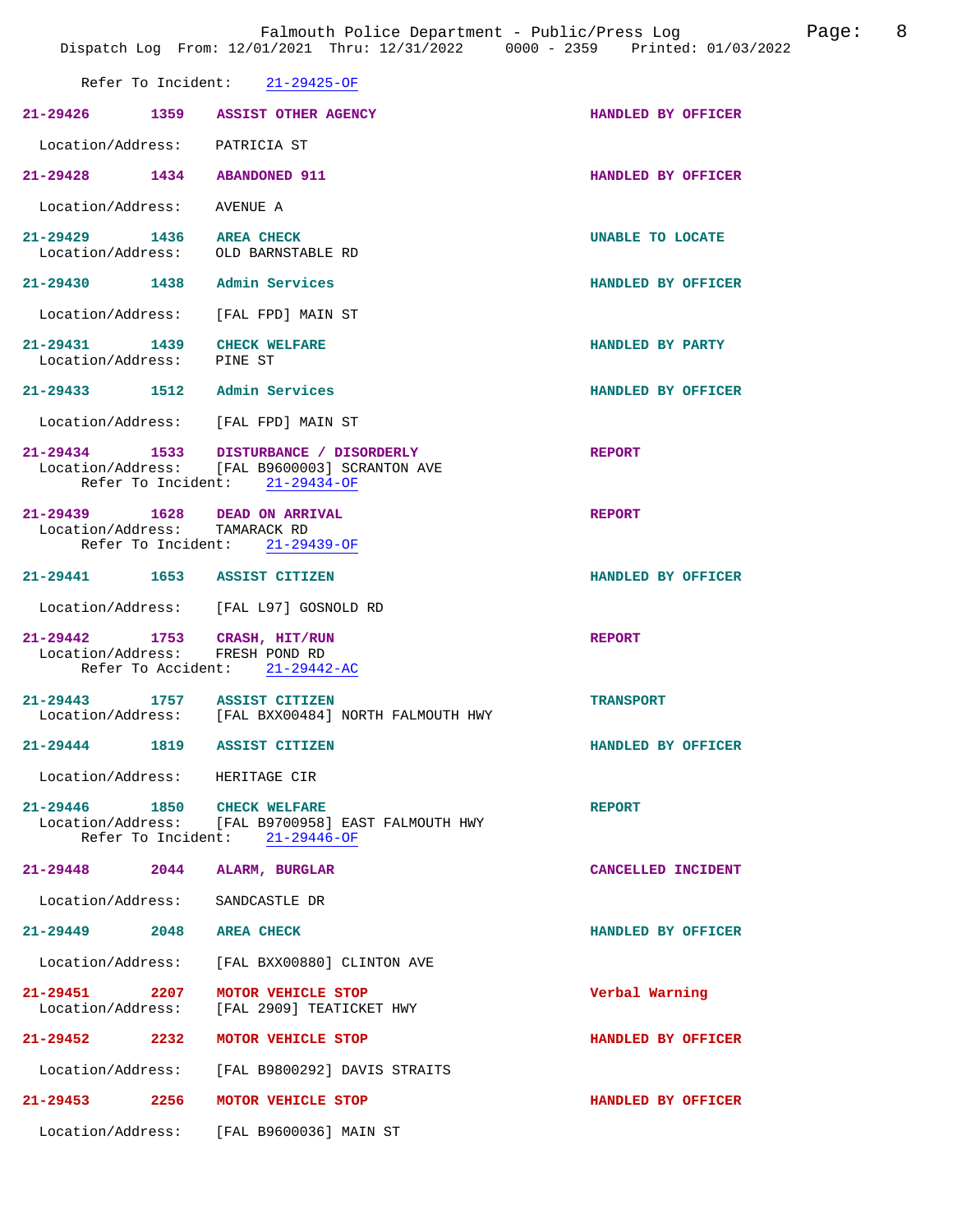## **For Date: 12/04/2021 - Saturday**

|                                    | 21-29454 0011 UNWANTED GUEST                                                                                    | HANDLED BY OFFICER |
|------------------------------------|-----------------------------------------------------------------------------------------------------------------|--------------------|
| Location/Address:                  | ROSE MORIN LN                                                                                                   |                    |
|                                    | 21-29455 0049 BUILDING / RESIDENCE CHECK<br>Location/Address: [FAL L26] TEATICKET HWY                           | SECURED / CHECKED  |
| 21-29456 0049                      | BUILDING / RESIDENCE CHECK<br>Location/Address: [FAL 3202] PALMER AVE                                           | SECURED / CHECKED  |
|                                    | 21-29457 0050 BUILDING / RESIDENCE CHECK<br>Location/Address: [FAL B9600237] EAST FALMOUTH HWY                  | SECURED / CHECKED  |
| 21-29458 0051                      | BUILDING / RESIDENCE CHECK<br>Location/Address: [FAL 964] TEATICKET HWY                                         | SECURED / CHECKED  |
| 21-29459 0105                      | ALARM, BURGLAR                                                                                                  | CANCELLED INCIDENT |
| Location/Address:                  | [FAL 2925] MILLFIELD ST                                                                                         |                    |
| 21-29460 0137 AREA CHECK           |                                                                                                                 | HANDLED BY OFFICER |
|                                    | Location/Address: [FAL B9800477] TOWN HALL SO                                                                   |                    |
| 21-29461 0141 AREA CHECK           | Location/Address: [FAL L8] MENAUHANT RD                                                                         | SECURED / CHECKED  |
|                                    | 21-29463 0155 BUILDING / RESIDENCE CHECK<br>Location/Address: [FAL B9700958] EAST FALMOUTH HWY                  | SECURED / CHECKED  |
| 21-29464 0157                      | <b>AREA CHECK</b>                                                                                               | SECURED / CHECKED  |
| Location/Address:                  | [FAL B0000242] EAST FALMOUTH HWY                                                                                |                    |
| 21-29465 0204<br>Location/Address: | PARKING VIOLATION(S)<br>LUSCOMBE AVE + WATER ST                                                                 | NO VIOLATION       |
| 21-29466 0205<br>Location/Address: | PARKING VIOLATION(S)<br>TOWN HALL SO                                                                            | NO VIOLATION       |
| 21-29467 0206                      | BUILDING / RESIDENCE CHECK<br>Location/Address: [FAL B9900121] PALMER AVE                                       | SECURED / CHECKED  |
|                                    | $21-29468$ 0208 PARKING VIOLATION(S)<br>Location/Address: [FAL B9600261] MAIN ST                                | NO VIOLATION       |
| 21-29469 0221 AREA CHECK           | Location/Address: [FAL 639] BRICK KILN RD                                                                       | SECURED / CHECKED  |
|                                    | 21-29470 0231 LOUD MUSIC / PARTY / NOISES<br>Location/Address: TUCKERNUCK WAY<br>Refer To Incident: 21-29470-OF | <b>REPORT</b>      |
|                                    | 21-29471 0244 BUILDING / RESIDENCE CHECK<br>Location/Address: [FAL B9600051] HATCHVILLE RD                      | SECURED / CHECKED  |
| 21-29473 0315                      | BUILDING / RESIDENCE CHECK<br>Location/Address: [FAL 302] SANDWICH RD                                           | SECURED / CHECKED  |
|                                    | 21-29474 0723 ANIMAL COMPLAINT                                                                                  | REF ANIMAL CONTROL |
| Location/Address:                  | RT 151 + FALMOUTH WOODS RD                                                                                      |                    |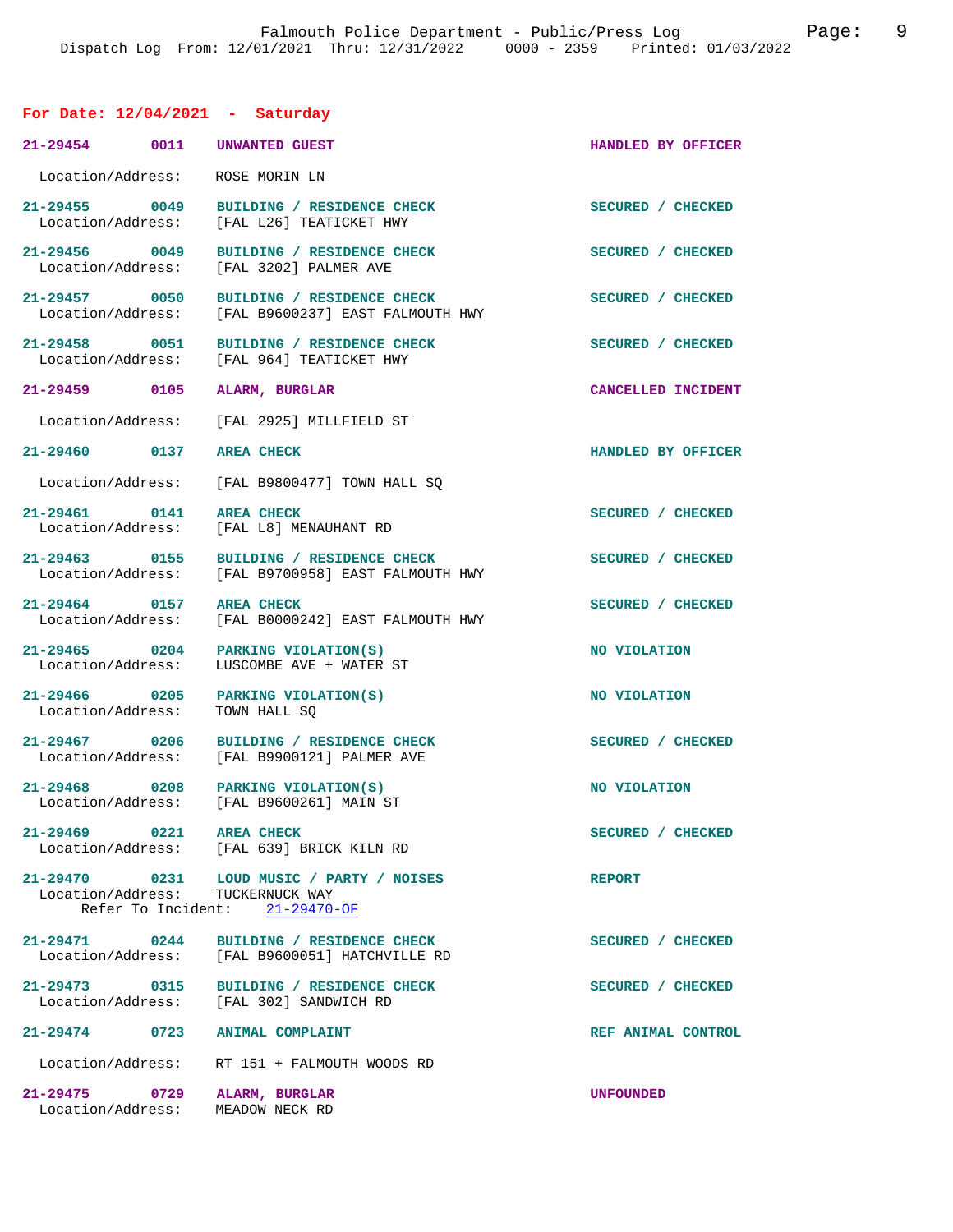| Falmouth Police Department - Public/Press Log<br>Page:<br>Dispatch Log From: 12/01/2021 Thru: 12/31/2022 0000 - 2359 Printed: 01/03/2022 |                                                                                                       |                      |
|------------------------------------------------------------------------------------------------------------------------------------------|-------------------------------------------------------------------------------------------------------|----------------------|
| $21 - 29479$<br>0814                                                                                                                     | ALARM, BURGLAR<br>Location/Address: [FAL 1274] OYSTER POND RD                                         | <b>UNFOUNDED</b>     |
|                                                                                                                                          | 21-29480 0904 FOLLOW UP INVESTIGATION                                                                 | HANDLED BY OFFICER   |
|                                                                                                                                          | Location/Address: [FAL 964] TEATICKET HWY                                                             |                      |
| 21-29481<br>0921                                                                                                                         | <b>ABANDONED MV</b>                                                                                   | HANDLED BY OFFICER   |
| Location/Address:                                                                                                                        | [FAL 639] BRICK KILN RD                                                                               |                      |
| Refer To Incident:                                                                                                                       | 21-29482 0937 MENTAL ILLNESS (SEC 12)<br>Location/Address: [FAL B9600003] SCRANTON AVE<br>21-29482-OF | REF FIRE DEPT        |
| 21-29484 1033                                                                                                                            | <b>ASSIST CITIZEN</b>                                                                                 | HANDLED BY OFFICER   |
|                                                                                                                                          | Location/Address: [FAL BXX00016] TEATICKET HWY                                                        |                      |
| 21-29485 1047<br>Location/Address:                                                                                                       | <b>CHECK WELFARE</b><br>SYKES LN                                                                      | <b>TRANSPORT</b>     |
| 21-29486<br>1101<br>Location/Address: WOODS HOLE RD                                                                                      | <b>ABANDONED 911</b>                                                                                  | UNABLE TO LOCATE     |
| 21-29489 1119<br>Location/Address:                                                                                                       | <b>VANDALISM</b><br>HARNESS DR<br>Refer To Incident: 21-29489-OF                                      | <b>REPORT</b>        |
| 21-29490<br>1120                                                                                                                         | <b>ANIMAL COMPLAINT</b>                                                                               | REF ANIMAL CONTROL   |
| Location/Address:                                                                                                                        | WAQUOIT HWY + COLLINS RD                                                                              |                      |
| 21-29491<br>1121                                                                                                                         | <b>CHECK WELFARE</b>                                                                                  | HANDLED BY OFFICER   |
| Location/Address:                                                                                                                        | [FAL B9601546] CHURCH ST                                                                              |                      |
| 21-29492 1136<br>Location/Address:                                                                                                       | <b>ABANDONED MV</b><br>CRANBERRY LN<br>Refer To Incident: 21-29492-OF                                 | <b>REPORT</b>        |
| 21-29493<br>1137<br>Location/Address:                                                                                                    | BUILDING / RESIDENCE CHECK<br>[FAL B9700084] TEATICKET HWY                                            | <b>UNFOUNDED</b>     |
| 21-29494 1215 PRESERVE PEACE                                                                                                             | Location/Address: [FAL B9600069] TER HEUN DR                                                          | HANDLED BY PARTY     |
| 21-29497 1331<br>Location/Address:                                                                                                       | PARKING VIOLATION(S)<br>MAIN ST                                                                       | <b>VEHICLE TOWED</b> |
| $21 - 29502$ 1442<br>Refer To Incident:                                                                                                  | <b>LARCENY</b><br>Location/Address: [FAL BXX00131] EAST FALMOUTH HWY<br>21-29502-OF                   | <b>REPORT</b>        |
| 21-29503 1517                                                                                                                            | TRANSPORT / ESCORT<br>Location/Address: [FAL BXX00870] TROTTING PARK RD                               | <b>TRANSPORT</b>     |
| 21-29504 1518 CRASH                                                                                                                      | Location/Address: [FAL BXX00526] SPRING BARS RD<br>Refer To Accident: 21-29504-AC                     | <b>REPORT</b>        |
| 21-29509 1727 SUSPICIOUS MV<br>Location/Address: GIFFORD ST                                                                              |                                                                                                       | UNABLE TO LOCATE     |
| 21-29511 1734 CHECK WELFARE<br>Location/Address: WALKER ST<br>Arrest:                                                                    | Refer To Accident: 21-29511-AC<br>Refer To Arrest: 21-29511-AR<br>MULROONEY, VIRGINIA A               | Arrest(s) Made       |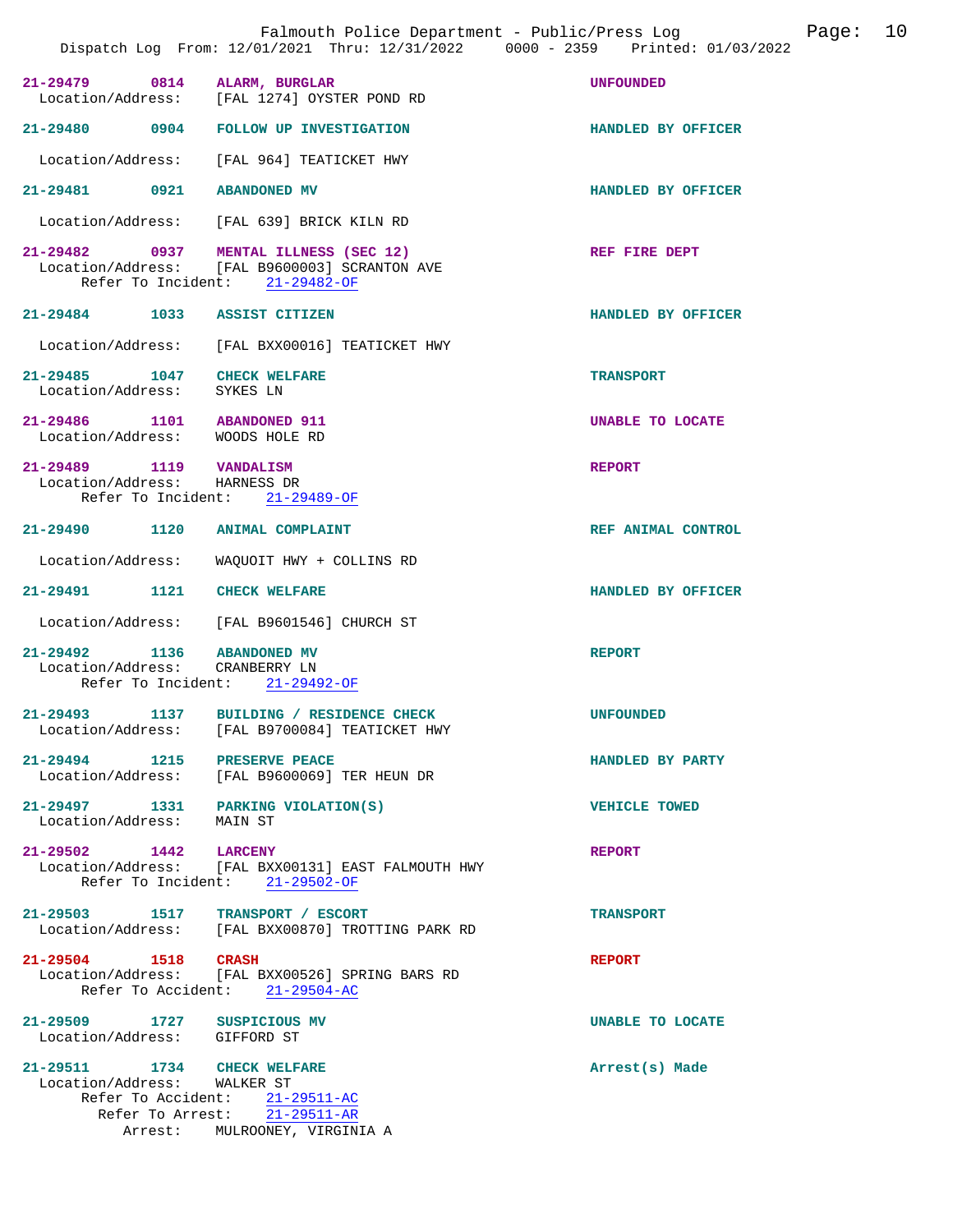|                                    |                              | Falmouth Police Department - Public/Press Log<br>Dispatch Log From: 12/01/2021 Thru: 12/31/2022 0000 - 2359 Printed: 01/03/2022                                                                            |                        | Page: | 11 |
|------------------------------------|------------------------------|------------------------------------------------------------------------------------------------------------------------------------------------------------------------------------------------------------|------------------------|-------|----|
|                                    | Address:<br>Aqe:<br>Charges: | 2 MUNDO RD<br>POCASSET, MA<br>39<br>Out<br>OUI-LIQUOR OR .08%<br>NEGLIGENT OPERATION OF MOTOR VEHICLE $c90$ $$24(2)(a)$ (OTE)<br>MARKED LANES VIOLATION<br>RESIST ARREST<br>LEAVE SCENE OF PROPERTY DAMAGE |                        |       |    |
|                                    |                              | 21-29512 1813 CRASH, HIT/RUN<br>Location/Address: HAPPY HOLLOW RD<br>Refer To Accident: 21-29512-AC                                                                                                        | <b>REPORT</b>          |       |    |
| $21 - 29513$                       |                              | 1821 ASSIST CITIZEN                                                                                                                                                                                        | HANDLED BY OFFICER     |       |    |
|                                    |                              | Location/Address: [FAL B9600069] TER HEUN DR                                                                                                                                                               |                        |       |    |
| Location/Address: PROSPECT ST      |                              | 21-29514 1825 CRASH, HIT/RUN<br>Refer To Accident: 21-29514-AC                                                                                                                                             | <b>REPORT</b>          |       |    |
|                                    |                              | 21-29515 1827 PARKING VIOLATION(S)                                                                                                                                                                         | HANDLED BY OFFICER     |       |    |
| Location/Address:                  |                              | HAMLIN AVE                                                                                                                                                                                                 |                        |       |    |
| Location/Address:                  |                              | 21-29516 1829 Water Complaint<br>GRAY ROCKS WEST RD                                                                                                                                                        | <b>REF OTHER</b>       |       |    |
| 21-29517 1835<br>Location/Address: |                              | ALARM, BURGLAR<br>ASSOCIATES RD                                                                                                                                                                            | <b>UNFOUNDED</b>       |       |    |
|                                    |                              | 21-29519 1902 OTHER TRAFFIC                                                                                                                                                                                | HANDLED BY OFFICER     |       |    |
| Location/Address:                  |                              | WAQUOIT HWY                                                                                                                                                                                                |                        |       |    |
| 21-29520                           | 1907                         | Admin Services                                                                                                                                                                                             | HANDLED BY OFFICER     |       |    |
| Location/Address:                  |                              | [FAL FPD] MAIN ST                                                                                                                                                                                          |                        |       |    |
| $21 - 29522$<br>Location/Address:  | 1937                         | <b>ASSIST CITIZEN</b><br>[FAL 3312] PALMER AVE                                                                                                                                                             | HANDLED BY PARTY       |       |    |
| 21-29524<br>Location/Address:      | 2001                         | ALARM, BURGLAR<br>[FAL BXX00668] TEATICKET HWY                                                                                                                                                             | SECURED / CHECKED      |       |    |
| 21-29526 2030<br>Location/Address: |                              | <b>ERRATIC MV</b><br>WAQUOIT HWY                                                                                                                                                                           | UNABLE TO LOCATE       |       |    |
| 21-29528 2044<br>Location/Address: |                              | TRANSPORT / ESCORT<br>[FAL BXX00016] TEATICKET HWY                                                                                                                                                         | <b>TRANSPORT</b>       |       |    |
| 21-29529 2139<br>Location/Address: |                              | ALARM, BURGLAR<br><b>JEWELERS AVE</b>                                                                                                                                                                      | UNFOUNDED              |       |    |
| Location/Address:                  |                              | 21-29530 2210 CHECK WELFARE<br>FRESH POND RD + EAST FALMOUTH HWY                                                                                                                                           | <b>GONE ON ARRIVAL</b> |       |    |
| Location/Address:                  |                              | 21-29532 2237 ASSIST FIRE DEPT<br>CARLSON LN                                                                                                                                                               | REF FIRE DEPT          |       |    |
| $21 - 29533$                       |                              | 2329 FOLLOW UP INVESTIGATION                                                                                                                                                                               | HANDLED BY OFFICER     |       |    |
| Location/Address:                  |                              | [FAL BXX00810] MAIN ST                                                                                                                                                                                     |                        |       |    |
|                                    | Refer To Incident:           | 21-29534 2332 SUICIDE ATTEMPT / THREAT<br>Location/Address: [FAL BXX00016] TEATICKET HWY<br>$21 - 29534 - OF$                                                                                              | <b>REPORT</b>          |       |    |

**For Date: 12/05/2021 - Sunday**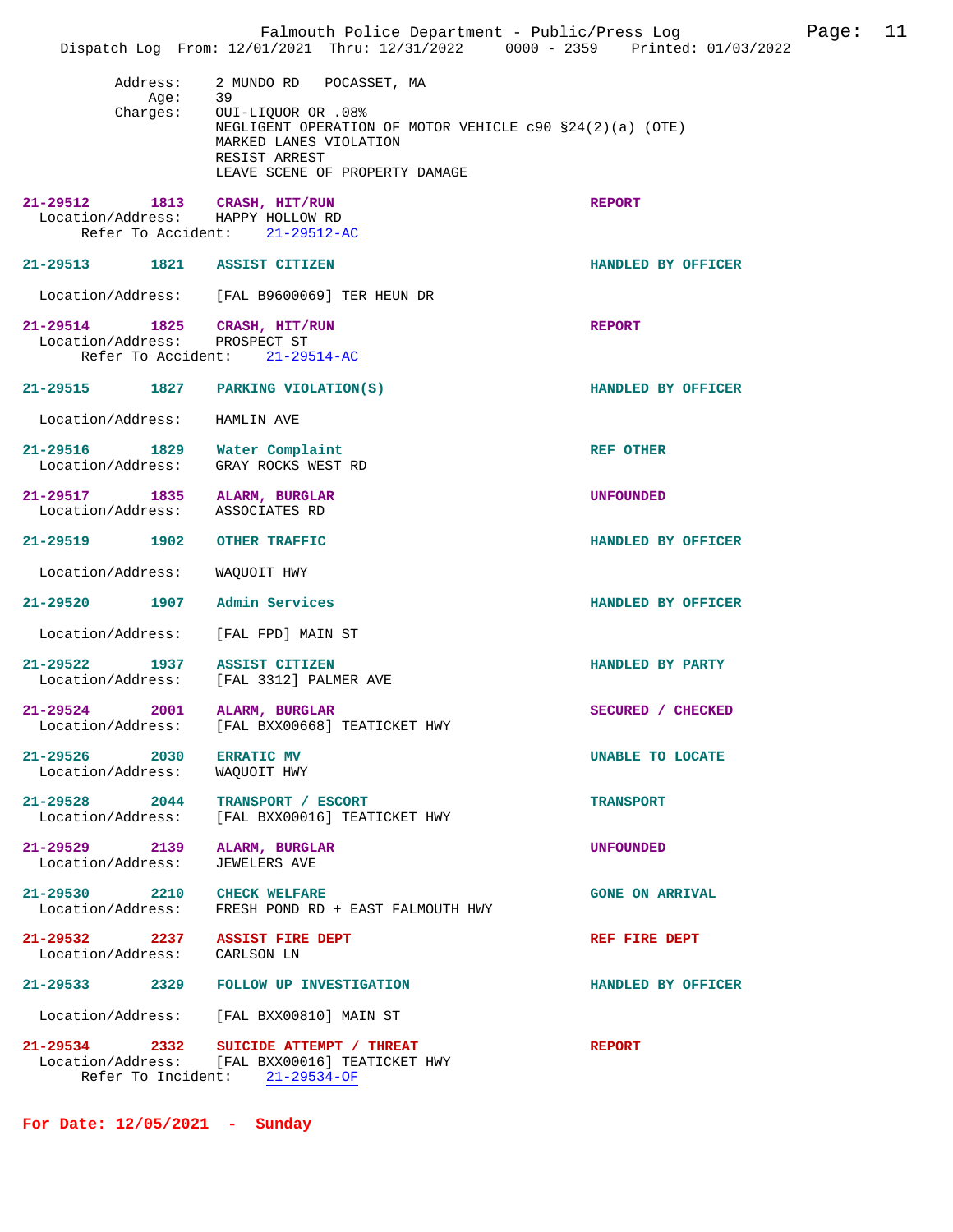|                                               | 21-29538 0008 LOUD MUSIC / PARTY / NOISES<br>Location/Address: [FAL 3295] GRAND AVE<br>Refer To Incident: 21-29538-OF | NO VIOLATION       |
|-----------------------------------------------|-----------------------------------------------------------------------------------------------------------------------|--------------------|
| 21-29539 0019                                 | TRANSPORT / ESCORT                                                                                                    | HANDLED BY OFFICER |
| Location/Address: [FAL FPD] MAIN ST           |                                                                                                                       |                    |
| 21-29540 0026                                 | Admin Services                                                                                                        | HANDLED BY OFFICER |
| Location/Address:                             | [FAL FPD] MAIN ST                                                                                                     |                    |
| 21-29541 0028<br>Location/Address:            | BUILDING / RESIDENCE CHECK<br>[FAL B9600025] DAVISVILLE RD                                                            | SECURED / CHECKED  |
| 21-29542 0033<br>Location/Address:            | BUILDING / RESIDENCE CHECK<br>[FAL BXX00539] EAST FALMOUTH HWY                                                        | SECURED / CHECKED  |
| $21 - 29544$ 0034                             | BUILDING / RESIDENCE CHECK<br>Location/Address: [FAL B9600031] MARAVISTA AVE EXT                                      | SECURED / CHECKED  |
|                                               | 21-29543 0038 BUILDING / RESIDENCE CHECK<br>Location/Address: [FAL BXX00229] WAQUOIT HWY                              | SECURED / CHECKED  |
| 21-29545 0040<br>Location/Address: GAGE DR    | <b>AREA CHECK</b>                                                                                                     | SECURED / CHECKED  |
| 21-29546 0046 AREA CHECK                      | Location/Address: [FAL B9600047] TEATICKET HWY                                                                        | SECURED / CHECKED  |
| 21-29547 0051 AREA CHECK                      | Location/Address: [FAL 55] MENAUHANT RD                                                                               | SECURED / CHECKED  |
| 21-29548 0052                                 | <b>FOLLOW UP INVESTIGATION</b>                                                                                        | HANDLED BY OFFICER |
| Location/Address: [FAL FPD] MAIN ST           |                                                                                                                       |                    |
| 21-29549 0052<br>Location/Address:            | <b>AREA CHECK</b><br>[FAL 159] GRAND AVE                                                                              | SECURED / CHECKED  |
| 21-29551 0134 AREA CHECK                      | Location/Address: [FAL B9600080] WORCESTER CT                                                                         | SECURED / CHECKED  |
| 21-29552 0203 AREA CHECK<br>Location/Address: | [FAL 3214] HATCHVILLE RD                                                                                              | SECURED / CHECKED  |
| 21-29553<br>0208                              | <b>ABANDONED 911</b>                                                                                                  | HANDLED BY OFFICER |
| Location/Address:                             | [FAL BXX00801] OUAKER RD                                                                                              |                    |
| 21-29554 0210<br>Location/Address:            | PARKING VIOLATION(S)<br>[FAL B9600203] TOWN HALL SO                                                                   | NO VIOLATION       |
| $21 - 29555$ 0212<br>Location/Address:        | PARKING VIOLATION(S)<br>[FAL B9600261] MAIN ST                                                                        | NO VIOLATION       |
| 21-29557 0228<br>Location/Address:            | BUILDING / RESIDENCE CHECK<br>[FAL B9600026] GIFFORD EXT ST                                                           | SECURED / CHECKED  |
| 21-29559 0259<br>Location/Address:            | PARKING VIOLATION(S)<br>WATER ST + LUSCOMBE AVE                                                                       | NO VIOLATION       |
| $21 - 29560$<br>0426                          | ALARM, BURGLAR                                                                                                        | CANCELLED INCIDENT |
| Location/Address:                             | [FAL 585] MAIN ST                                                                                                     |                    |
| 21-29563<br>0622<br>Location/Address:         | ALARM, BURGLAR<br>[FAL 1440] WORCESTER CT                                                                             | <b>UNFOUNDED</b>   |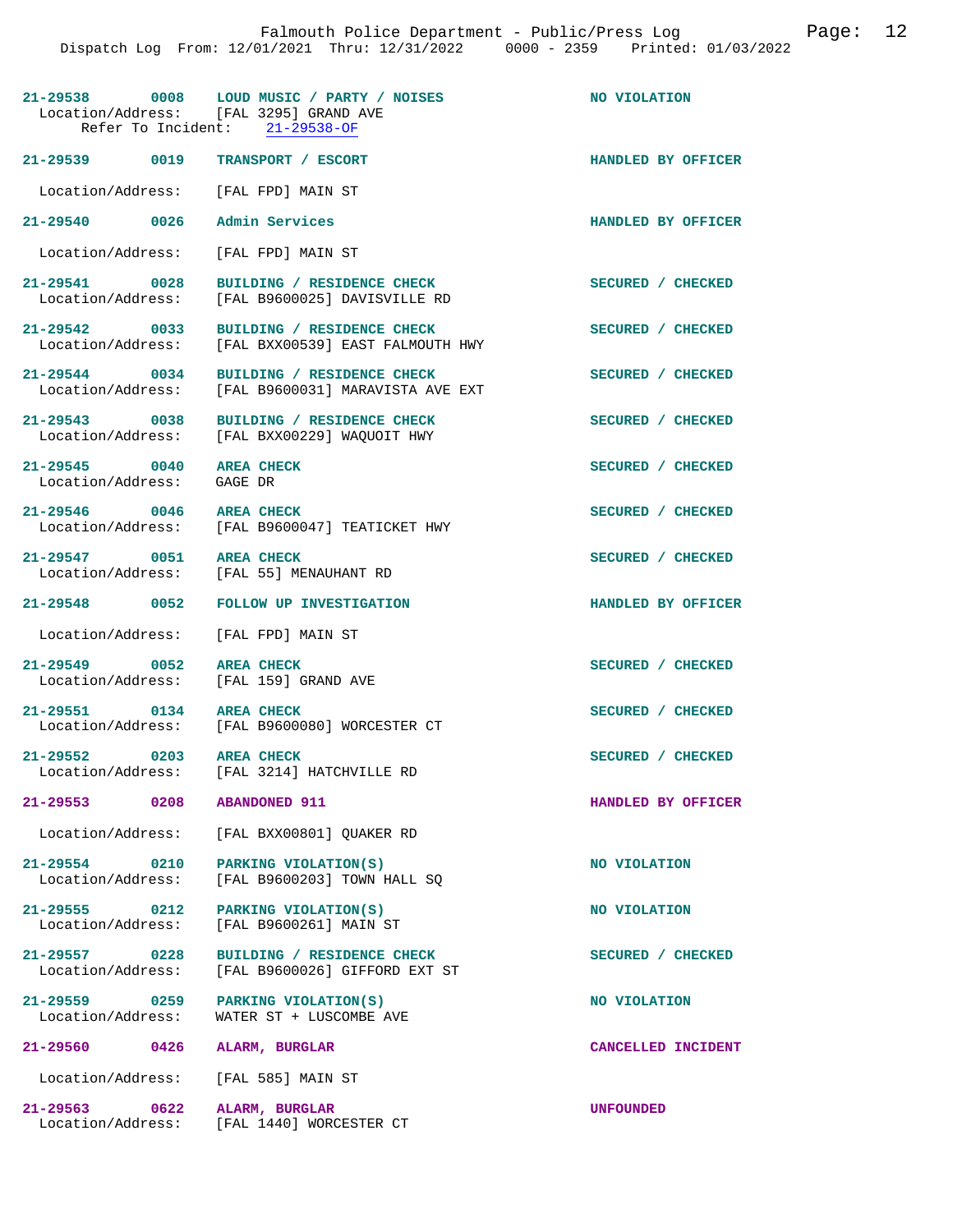| ില<br>Э. |  |
|----------|--|
|----------|--|

| 21-29564 0711 ALARM, BURGLAR                                     | Location/Address: [FAL 1440] WORCESTER CT                                   | <b>UNFOUNDED</b>     |
|------------------------------------------------------------------|-----------------------------------------------------------------------------|----------------------|
| 21-29566 0845                                                    | <b>CHECK WELFARE</b>                                                        | HANDLED BY OFFICER   |
|                                                                  | Location/Address: [FAL 55] MENAUHANT RD                                     |                      |
| 21-29568 0847                                                    | LARCENY                                                                     | CANCELLED INCIDENT   |
|                                                                  | Location/Address: SEACOAST SHORES BLVD                                      |                      |
| 21-29571 0918 Admin Services                                     |                                                                             | HANDLED BY OFFICER   |
| Location/Address: [FAL FPD] MAIN ST                              |                                                                             |                      |
| 21-29572 1020                                                    | PARKING VIOLATION(S)<br>Location/Address: [FAL BXX00567] MAIN ST            | <b>VEHICLE TOWED</b> |
| 21-29573 1029 ASSIST CITIZEN<br>Location/Address: CARL LANDI CIR | Refer To Incident: 21-29573-OF                                              | <b>REPORT</b>        |
| 21-29574 1057 PARKING VIOLATION(S)                               |                                                                             | HANDLED BY OFFICER   |
|                                                                  | Location/Address: [FAL B9700103] MAIN ST                                    |                      |
| 21-29576 1113 PARKING VIOLATION(S)                               |                                                                             | HANDLED BY OFFICER   |
|                                                                  | Location/Address: [FAL B9600039] MAIN ST                                    |                      |
| 21-29577 1125<br>Location/Address:                               | ALARM, BURGLAR<br>[FAL 2222] MAIN ST                                        | <b>UNFOUNDED</b>     |
| 21-29578 1138 ALARM, BURGLAR<br>Location/Address: BRIDGE ST      |                                                                             | <b>UNFOUNDED</b>     |
| 21-29579 1139 LARCENY                                            | Location/Address: [FAL 3330] GREAT BAY ST<br>Refer To Incident: 21-29579-OF | <b>REPORT</b>        |
| 21-29580 1144 AREA CHECK                                         |                                                                             | HANDLED BY OFFICER   |
|                                                                  | Location/Address: [FAL BXX00320] MAIN ST                                    |                      |
| 21-29584<br>1344                                                 | <b>ABANDONED 911</b>                                                        | HANDLED BY OFFICER   |
| Location/Address: GERLOFF RD                                     |                                                                             |                      |
| 21-29585 1353 RECOVERED PROPERTY                                 |                                                                             | HANDLED BY OFFICER   |
| Location/Address: [FAL FPD] MAIN ST<br>Refer To Incident:        | 21-29585-OF                                                                 |                      |
| 21-29588 1433 LOST PROPERTY                                      |                                                                             | HANDLED BY OFFICER   |
| Location/Address: [FAL FPD] MAIN ST                              |                                                                             |                      |
| 21-29590 1438                                                    | <b>CHECK WELFARE</b>                                                        | HANDLED BY OFFICER   |
|                                                                  | Location: [FAL 741] PIE IN THE SKY                                          |                      |
| 21-29591 1455 ABANDONED 911                                      |                                                                             | HANDLED BY OFFICER   |
| Location/Address: [FAL 1660] MAIN ST                             |                                                                             |                      |
| 21-29593 1504 MISSING PERSON<br>Location/Address:                | MARAVISTA AVE<br>Refer To Incident: $21-29593-OF$                           | <b>REPORT</b>        |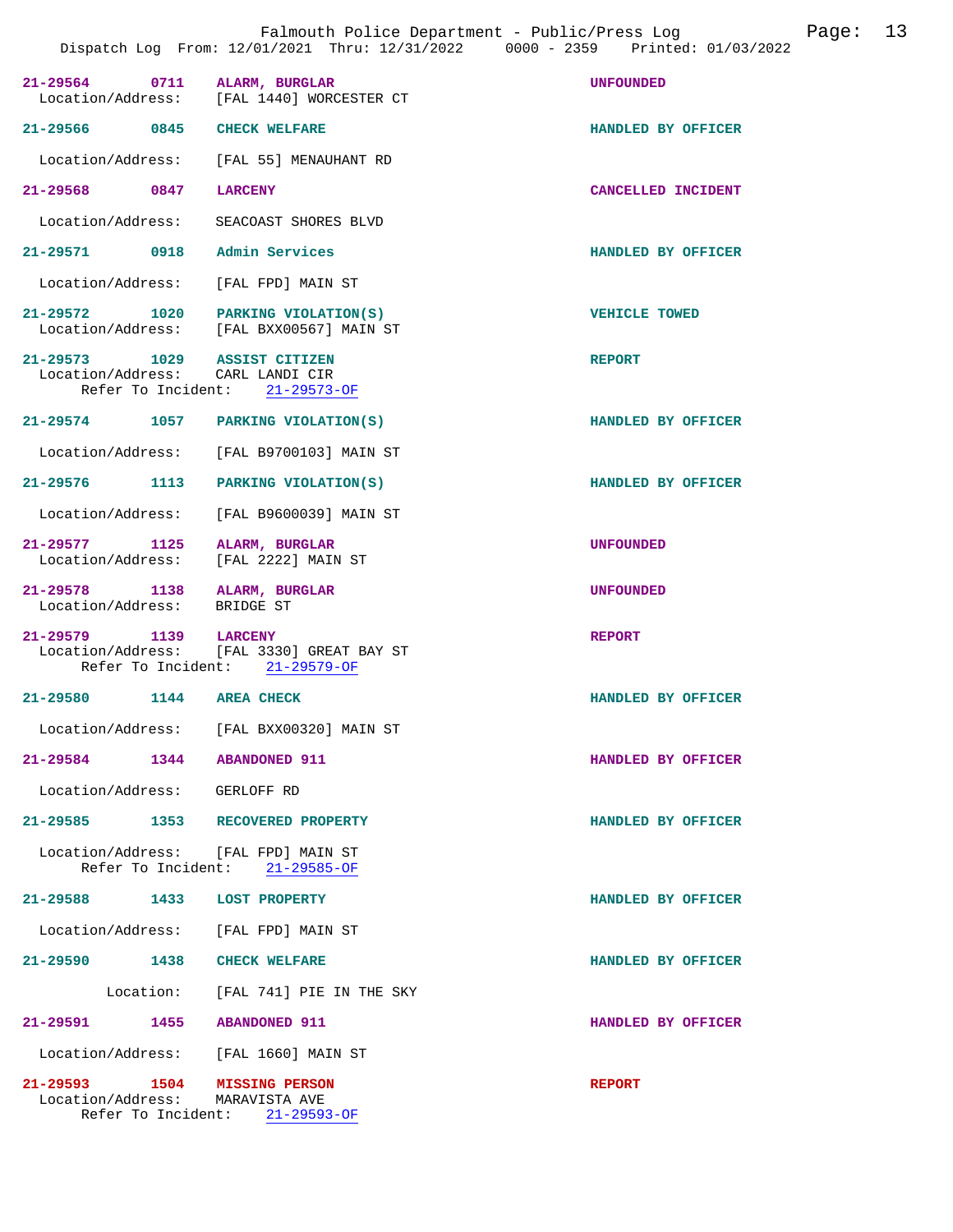|                                    |      | 21-29594 1536 ALARM, BURGLAR                                            | HANDLED BY OFFICER     |  |
|------------------------------------|------|-------------------------------------------------------------------------|------------------------|--|
| Location/Address: CAROL AVE        |      |                                                                         |                        |  |
|                                    |      | 21-29596 1553 RECOVERED PROPERTY<br>Location/Address: [FAL FPD] MAIN ST | HANDLED BY PARTY       |  |
| 21-29599 1625                      |      | <b>TRAFFIC HAZARD</b>                                                   | HANDLED BY OFFICER     |  |
|                                    |      | Location/Address: [FAL 120] MAIN ST                                     |                        |  |
|                                    |      | 21-29600 1656 ALARM, BURGLAR<br>Location/Address: [FAL 357] GIFFORD ST  | <b>UNFOUNDED</b>       |  |
| 21-29601 1719 ABANDONED 911        |      | Location/Address: [FAL B9600069] TER HEUN DR                            | HANDLED BY PARTY       |  |
| 21-29602 1740<br>Location/Address: |      | SUSPICIOUS PERSON(S)<br>INGLESIDE DR                                    | <b>GONE ON ARRIVAL</b> |  |
| $21 - 29605$                       |      | 1833 ABANDONED 911                                                      | CANCELLED INCIDENT     |  |
|                                    |      | Location/Address: [FAL B9600084] TER HEUN DR                            |                        |  |
| 21-29607                           | 1939 | <b>ASSIST FIRE DEPT</b>                                                 | CANCELLED INCIDENT     |  |
|                                    |      | Location/Address: [FAL B9700012] KATHARINE LEE BATES                    |                        |  |

## **For Date: 12/06/2021 - Monday**

| 21-29611 0113<br>Location/Address: TUCKERNUCK WAY | Harassment<br>Refer To Incident: 21-29611-OF                                       | <b>REPORT</b>      |
|---------------------------------------------------|------------------------------------------------------------------------------------|--------------------|
| 21-29612 0134 Admin Services                      |                                                                                    | HANDLED BY OFFICER |
| Location/Address:                                 | MAIN ST                                                                            |                    |
| 21-29613 0137                                     | BUILDING / RESIDENCE CHECK<br>Location/Address: [FAL B0100017] NORTH FALMOUTH HWY  | SECURED / CHECKED  |
| 21-29614 0142<br>Location/Address:                | BUILDING / RESIDENCE CHECK<br>[FAL B9600030] OLD MAIN RD                           | SECURED / CHECKED  |
| 21-29615 0150                                     | BUILDING / RESIDENCE CHECK<br>Location/Address: [FAL B9600029] KATHARINE LEE BATES | SECURED / CHECKED  |
| 21-29616 0153                                     | BUILDING / RESIDENCE CHECK<br>Location/Address: [FAL B9600027] LAKEVIEW AVE        | SECURED / CHECKED  |
| 21-29617 0157                                     | <b>AREA CHECK</b><br>Location/Address: [FAL BXX00810] MAIN ST                      | SECURED / CHECKED  |
| 21-29618 0200                                     | BUILDING / RESIDENCE CHECK<br>Location/Address: [FAL B9600051] HATCHVILLE RD       | SECURED / CHECKED  |
| 21-29619 0206<br>Location/Address:                | PARKING VIOLATION(S)<br>WATER ST                                                   | NO VIOLATION       |
| 21-29620 0211                                     | PARKING VIOLATION(S)<br>Location/Address: [FAL B9600261] MAIN ST                   | NO VIOLATION       |
| 21-29621 0214                                     | BUILDING / RESIDENCE CHECK<br>Location/Address: [FAL B9900121] PALMER AVE          | SECURED / CHECKED  |
| 21-29622 0214                                     | PARKING VIOLATION(S)<br>Location/Address: [FAL B9600203] TOWN HALL SQ              | NO VIOLATION       |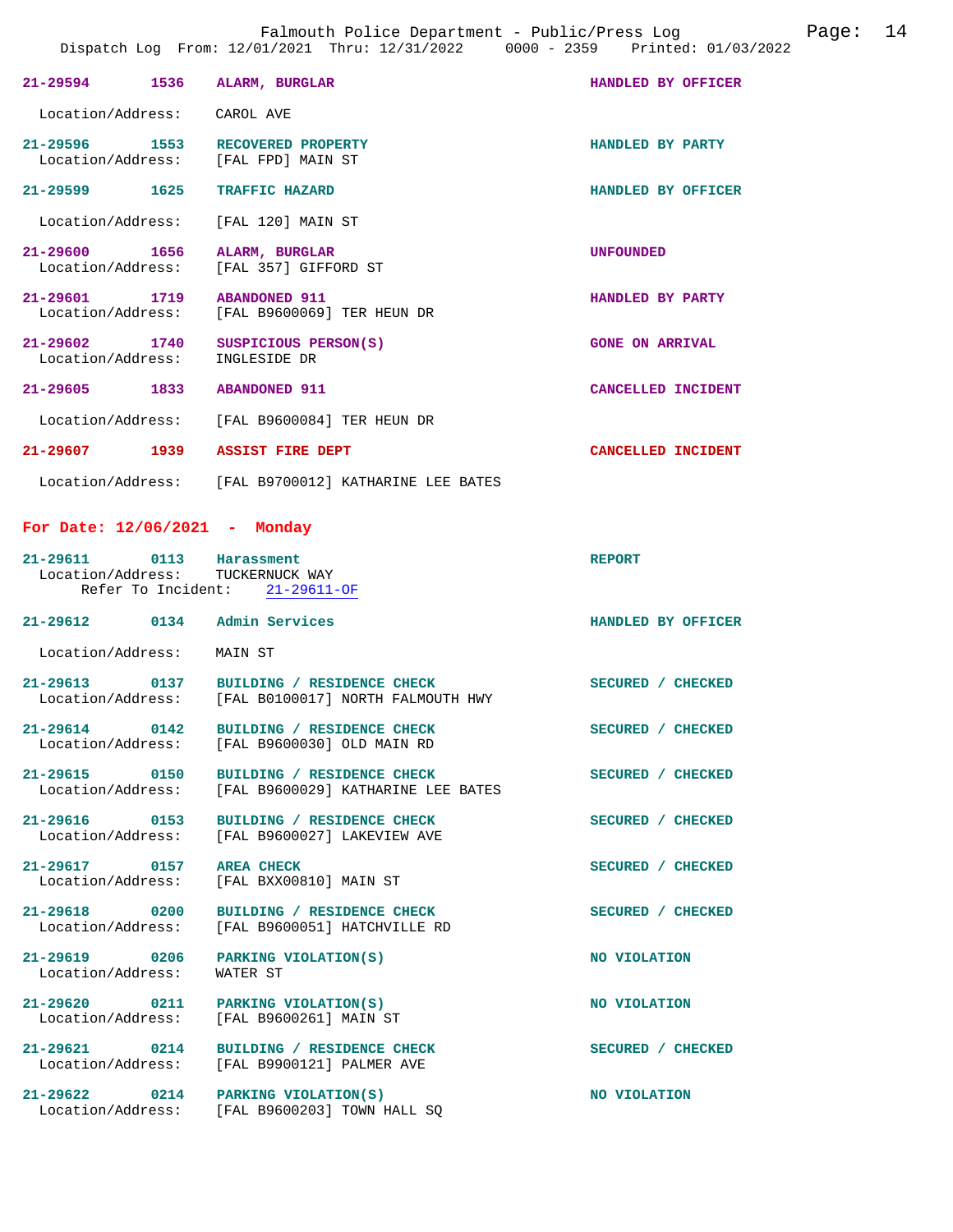|                                                                     | Falmouth Police Department - Public/Press Log<br>Dispatch Log From: 12/01/2021 Thru: 12/31/2022 0000 - 2359 Printed: 01/03/2022 |                    | Page: 15 |  |
|---------------------------------------------------------------------|---------------------------------------------------------------------------------------------------------------------------------|--------------------|----------|--|
|                                                                     | 21-29623 0220 BUILDING / RESIDENCE CHECK<br>Location/Address: [FAL BXX00539] EAST FALMOUTH HWY                                  | SECURED / CHECKED  |          |  |
| $21 - 29624$ 0224                                                   | BUILDING / RESIDENCE CHECK<br>Location/Address: [FAL 494] EAST FALMOUTH HWY                                                     | SECURED / CHECKED  |          |  |
|                                                                     | 21-29625 0224 BUILDING / RESIDENCE CHECK<br>Location/Address: [FAL B9600031] MARAVISTA AVE EXT                                  | SECURED / CHECKED  |          |  |
|                                                                     | 21-29626 0225 BUILDING / RESIDENCE CHECK<br>Location/Address: [FAL B9600025] DAVISVILLE RD                                      | SECURED / CHECKED  |          |  |
|                                                                     | 21-29627 0228 BUILDING / RESIDENCE CHECK<br>Location/Address: [FAL 169] EAST FALMOUTH HWY                                       | SECURED / CHECKED  |          |  |
| 21-29628 0229 AREA CHECK<br>Location/Address: [FAL 159] GRAND AVE   |                                                                                                                                 | SECURED / CHECKED  |          |  |
|                                                                     | 21-29629 0240 BUILDING / RESIDENCE CHECK<br>Location/Address: [FAL 964] TEATICKET HWY                                           | SECURED / CHECKED  |          |  |
|                                                                     | 21-29630 0243 BUILDING / RESIDENCE CHECK<br>Location/Address: [FAL B9800292] DAVIS STRAITS                                      | SECURED / CHECKED  |          |  |
|                                                                     | 21-29632 0507 DISTURBANCE / DISORDERLY<br>Location/Address: [FAL B9700958] EAST FALMOUTH HWY<br>Refer To Incident: 21-29632-OF  | <b>REPORT</b>      |          |  |
| 21-29635 0601 DISABLED MV                                           |                                                                                                                                 | HANDLED BY OFFICER |          |  |
| Location/Address: JONES RD                                          |                                                                                                                                 |                    |          |  |
| 21-29638 0819 Down Wires<br>Location/Address: WINSLOW RD            |                                                                                                                                 | HANDLED BY PARTY   |          |  |
| 21-29639 0819 ASSIST CITIZEN                                        |                                                                                                                                 | HANDLED BY OFFICER |          |  |
| Location/Address: ACAPESKET RD                                      |                                                                                                                                 |                    |          |  |
| 21-29640 0826 AREA CHECK<br>Location/Address: BLACKSMITH SHOP RD    |                                                                                                                                 | NOTIFICATION MADE  |          |  |
| 21-29641 0828                                                       | Admin Services                                                                                                                  | HANDLED BY OFFICER |          |  |
| Location/Address: [FAL FPD] MAIN ST                                 |                                                                                                                                 |                    |          |  |
| 21-29643 0955 VANDALISM                                             |                                                                                                                                 | HANDLED BY OFFICER |          |  |
| Location/Address: [FAL 1334] TOBEY LN                               |                                                                                                                                 |                    |          |  |
| 21-29644 1002 Admin Services<br>Location/Address: [FAL FPD] MAIN ST | Refer To Incident: 21-29644-OF                                                                                                  | <b>REPORT</b>      |          |  |
| 21-29645 1017 B & E RESIDENT                                        | Location/Address: [FAL B9600326] TEATICKET HWY<br>Refer To Incident: 21-29645-OF                                                | <b>REPORT</b>      |          |  |
| 21-29646 1021 CRASH                                                 | Location/Address: TEATICKET HWY + FALMOUTHPORT DR                                                                               | HANDLED BY PARTY   |          |  |
| 21-29649 1024 ABANDONED 911                                         |                                                                                                                                 | HANDLED BY OFFICER |          |  |
|                                                                     | Location/Address: [FAL B9600070] SCRANTON AVE                                                                                   |                    |          |  |
| 1052<br>21-29647                                                    | <b>ABANDONED 911</b>                                                                                                            | HANDLED BY OFFICER |          |  |
|                                                                     | Location/Address: [FAL B9600077] TOWN HALL SQ                                                                                   |                    |          |  |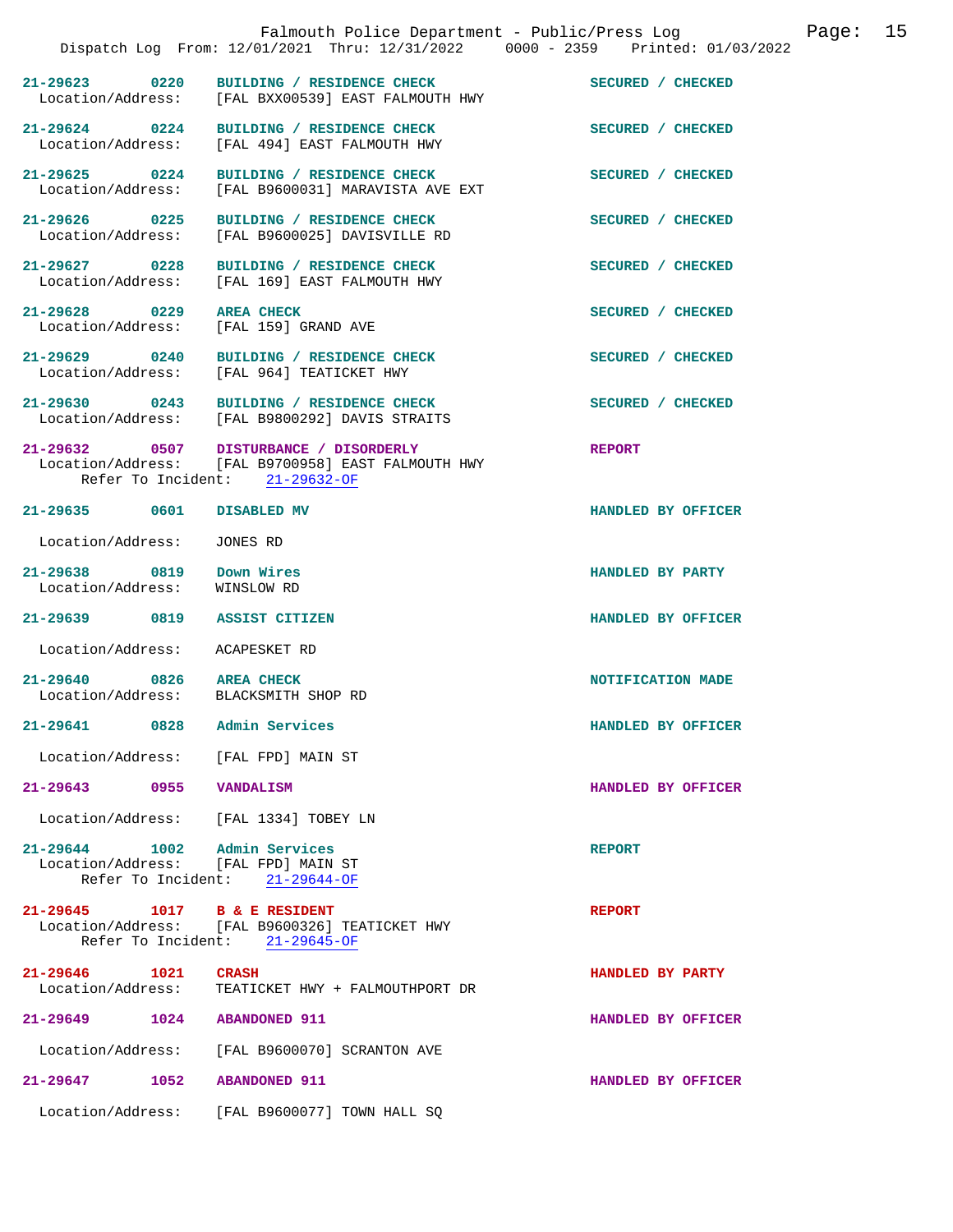|                                                            |      | Falmouth Police Department - Public/Press Log<br>Dispatch Log From: 12/01/2021 Thru: 12/31/2022 0000 - 2359 Printed: 01/03/2022 | Page: 16           |  |
|------------------------------------------------------------|------|---------------------------------------------------------------------------------------------------------------------------------|--------------------|--|
| Location/Address: MIAMI AVE                                |      | 21-29648 1053 RECOVERED PROPERTY<br>Refer To Incident: 21-29648-OF                                                              | <b>REPORT</b>      |  |
| 21-29650 1110 ERRATIC MV                                   |      | Location/Address: RT 151 + PLUM HOLLOW RD                                                                                       | UNABLE TO LOCATE   |  |
|                                                            |      | 21-29651 1117 CHECK WELFARE<br>Location/Address: WEST FALMOUTH HWY                                                              | UNABLE TO LOCATE   |  |
| 21-29653 1153 CRASH                                        |      | Location/Address: [FAL 93] CARRIAGE SHOP RD + METOXIT RD<br>Refer To Accident: 21-29653-AC                                      | <b>REPORT</b>      |  |
|                                                            |      | 21-29656 1158 ALARM, BURGLAR                                                                                                    | HANDLED BY OFFICER |  |
|                                                            |      | Location/Address: [FAL 1609] PATTEE RD                                                                                          |                    |  |
| 21-29654 1200 CRASH                                        |      | Location/Address: [FAL BXX00539] EAST FALMOUTH HWY<br>Refer To Accident: 21-29654-AC                                            | <b>REPORT</b>      |  |
|                                                            |      | 21-29657 1240 ALARM, BURGLAR<br>Location/Address: [FAL B9600884] LAKE SHORE DR                                                  | <b>UNFOUNDED</b>   |  |
|                                                            |      | 21-29658 1258 ALARM, BURGLAR<br>Location/Address: [FAL B9600474] MEADOW NECK RD                                                 | <b>UNFOUNDED</b>   |  |
| 21-29659 1304 CHECK WELFARE                                |      |                                                                                                                                 | HANDLED BY OFFICER |  |
| Location/Address:                                          |      | ELAIN AVE                                                                                                                       |                    |  |
|                                                            |      | 21-29660 1332 TRAFFIC HAZARD                                                                                                    | HANDLED BY OFFICER |  |
| Location/Address:                                          |      | MARAVISTA AVE + NARRAGANSETT ST                                                                                                 |                    |  |
| 21-29662 1413 ABANDONED 911                                |      |                                                                                                                                 | HANDLED BY OFFICER |  |
|                                                            |      | Location/Address: [FAL FFD1] MAIN ST                                                                                            |                    |  |
| Location/Address:                                          |      | 21-29663 1438 B & E RESIDENT<br>[FAL 1609] PATTEE RD<br>Refer To Incident: 21-29663-OF                                          | <b>REPORT</b>      |  |
| 21-29665                                                   | 1455 | <b>CHECK WELFARE</b>                                                                                                            | HANDLED BY OFFICER |  |
| Location/Address: SUSAN LN                                 |      |                                                                                                                                 |                    |  |
| 21-29666 1505 CHECK WELFARE<br>Location/Address: VEEDER DR |      | Refer To Incident: 21-29666-OF                                                                                                  | <b>REPORT</b>      |  |
| 21-29668 1517 CHECK WELFARE                                |      |                                                                                                                                 | HANDLED BY OFFICER |  |
|                                                            |      | Location/Address: [FAL L78] QUAKER RD                                                                                           |                    |  |
| 21-29669                                                   | 1525 | TRANSPORT / ESCORT                                                                                                              | HANDLED BY OFFICER |  |
| Location/Address:                                          |      | [FAL FPD] MAIN ST                                                                                                               |                    |  |
| 21-29671 1651                                              |      | ALARM, BURGLAR                                                                                                                  | CANCELLED INCIDENT |  |
|                                                            |      | Location/Address: [FAL 3313] EDGERTON DR                                                                                        |                    |  |
| 21-29672 1703 CRASH                                        |      | Vicinity of: [FAL 964] TEATICKET HWY<br>Refer To Accident: 21-29672-AC                                                          | <b>REPORT</b>      |  |
| $21 - 29673$                                               | 1731 | MENTAL ILLNESS (SEC 12)                                                                                                         | HANDLED BY OFFICER |  |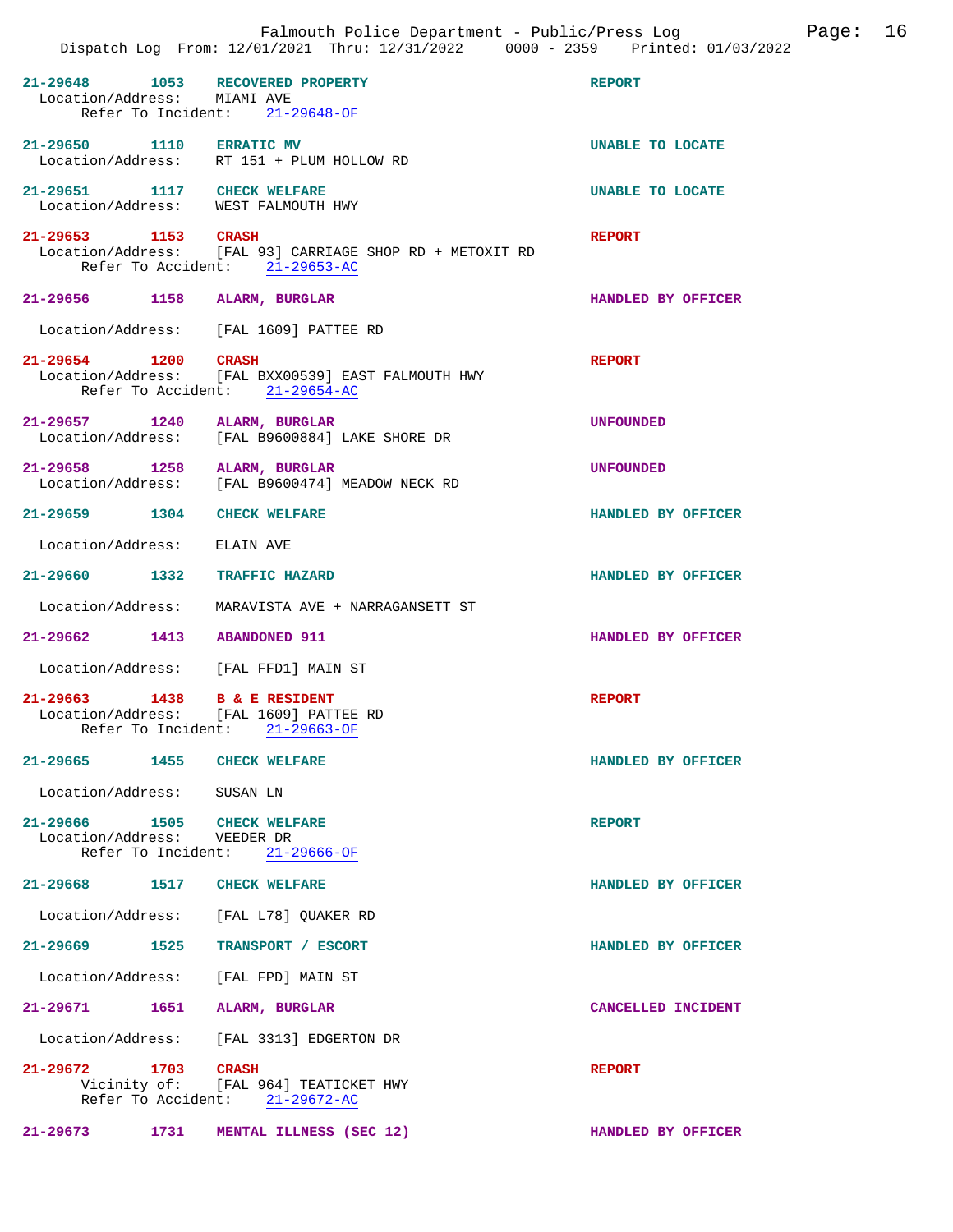| Location/Address: BRAEBURN CT                                         | Refer To Incident: 21-29673-OF                                                                                    |                    |
|-----------------------------------------------------------------------|-------------------------------------------------------------------------------------------------------------------|--------------------|
| 21-29675 1811 ALARM, BURGLAR                                          | Location/Address: [FAL 1549] EAST FALMOUTH HWY                                                                    | <b>UNFOUNDED</b>   |
|                                                                       | 21-29677 1821 RECOVERED PROPERTY<br>Location/Address: [FAL B9900121] PALMER AVE<br>Refer To Incident: 21-29677-OF | <b>REPORT</b>      |
| 21-29678 1827 LARCENY                                                 | Location/Address: [FAL BXX00437] TEATICKET HWY<br>Refer To Incident: 21-29678-OF                                  | <b>REPORT</b>      |
|                                                                       | 21-29679 1834 FOLLOW UP INVESTIGATION                                                                             | HANDLED BY OFFICER |
|                                                                       | Location/Address: [FAL B9600026] GIFFORD EXT ST                                                                   |                    |
| 21-29681 1843 CHECK WELFARE                                           |                                                                                                                   | HANDLED BY OFFICER |
|                                                                       | Location/Address: PINECREST BEACH DR                                                                              |                    |
|                                                                       | 21-29680 1845 CHECK WELFARE<br>Location/Address: [FAL B9900205] TEATICKET HWY                                     | REF FIRE DEPT      |
| 21-29683 1857 ANIMAL COMPLAINT<br>Location/Address: OLD BARNSTABLE RD |                                                                                                                   | UNABLE TO LOCATE   |
| 21-29684 1903 LARCENY<br>Location/Address: [FAL 239] MAIN ST          | Refer To Incident: 21-29684-OF                                                                                    | <b>REPORT</b>      |
| 21-29686 1930 CHECK WELFARE                                           |                                                                                                                   | HANDLED BY OFFICER |
|                                                                       | Location/Address: [FAL 1660] MAIN ST                                                                              |                    |
| 21-29687 1938 AREA CHECK                                              | Location/Address: [FAL B9700491] FAIRVIEW AVE                                                                     | REF FIRE DEPT      |
| 21-29689 2015 ALARM, BURGLAR                                          |                                                                                                                   | CANCELLED INCIDENT |
|                                                                       | Location/Address: [FAL 169] EAST FALMOUTH HWY                                                                     |                    |
| 21-29690 2052 ALARM, BURGLAR                                          | Location/Address: [FAL BXX00362] TOWN HALL SQ                                                                     | SECURED / CHECKED  |
|                                                                       | 21-29691 2157 ALARM, BURGLAR<br>Location/Address: [FAL BXX00316] BRAMBLE BUSH DR                                  | SECURED / CHECKED  |
| 21-29693 2209 ASSIST FIRE DEPT<br>Location/Address: MARAVISTA AVE     |                                                                                                                   | REF FIRE DEPT      |
| 21-29694 2236 ALARM, BURGLAR                                          |                                                                                                                   | CANCELLED INCIDENT |
| Location/Address:                                                     | PALMER AVE                                                                                                        |                    |
| 21-29695 2335 OTHER TRAFFIC<br>Location/Address:                      | SANDWICH RD + BRICK KILN RD                                                                                       | NOTIFICATION MADE  |
|                                                                       | 21-29696 2336 BUILDING / RESIDENCE CHECK<br>Location/Address: [FAL B9600051] HATCHVILLE RD                        | SECURED / CHECKED  |
|                                                                       | 21-29697 2341 BUILDING / RESIDENCE CHECK<br>Location/Address: [FAL 302] SANDWICH RD                               | SECURED / CHECKED  |

**For Date: 12/07/2021 - Tuesday**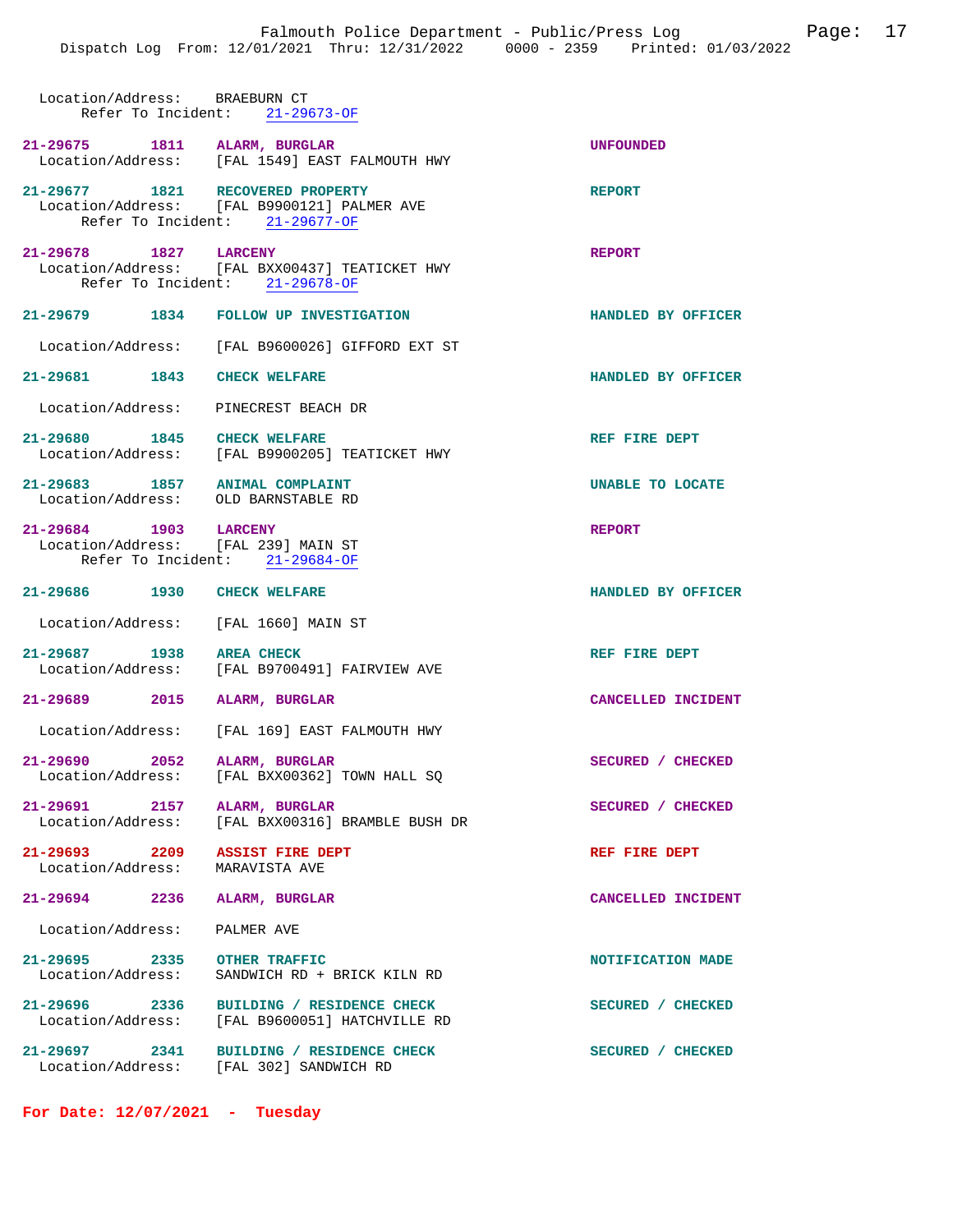|                                                              | Falmouth Police Department - Public/Press Log<br>Dispatch Log From: 12/01/2021 Thru: 12/31/2022 0000 - 2359 Printed: 01/03/2022 |                    | Page: | 18 |
|--------------------------------------------------------------|---------------------------------------------------------------------------------------------------------------------------------|--------------------|-------|----|
|                                                              | 21-29698 0002 BUILDING / RESIDENCE CHECK<br>Location/Address: [FAL B9600237] EAST FALMOUTH HWY                                  | SECURED / CHECKED  |       |    |
| 21-29699 0023<br>Location/Address:                           | <b>AREA CHECK</b><br>[FAL L104] MAIN ST                                                                                         | SECURED / CHECKED  |       |    |
| 21-29701 0153                                                | <b>AREA CHECK</b><br>Location/Address: [FAL B9600084] TER HEUN DR                                                               | SECURED / CHECKED  |       |    |
| 21-29700 0155 PARKING VIOLATION(S)                           | Location/Address: [FAL B9600203] TOWN HALL SO                                                                                   | NO VIOLATION       |       |    |
| 21-29702 0204<br>Location/Address:                           | <b>AREA CHECK</b><br>MBL ST                                                                                                     | SECURED / CHECKED  |       |    |
| 21-29703 0207<br>Location/Address:                           | PARKING VIOLATION(S)<br>LUSCOMBE AVE                                                                                            | NO VIOLATION       |       |    |
| 21-29704 0209                                                | <b>AREA CHECK</b><br>Location/Address: [FAL 2400] RAILROAD AVE                                                                  | SECURED / CHECKED  |       |    |
| 21-29705 0211<br>Location/Address:                           | BUILDING / RESIDENCE CHECK<br>PATTEE RD                                                                                         | SECURED / CHECKED  |       |    |
| 21-29706 0224                                                | BUILDING / RESIDENCE CHECK<br>Location/Address: [FAL BXX00620] TEATICKET HWY                                                    | SECURED / CHECKED  |       |    |
| 21-29707 0226<br>Location/Address:                           | BUILDING / RESIDENCE CHECK<br>[FAL 964] TEATICKET HWY                                                                           | SECURED / CHECKED  |       |    |
| 21-29708 0230<br>Location/Address:                           | BUILDING / RESIDENCE CHECK<br>[FAL B9800292] DAVIS STRAITS                                                                      | SECURED / CHECKED  |       |    |
| 21-29709 0304                                                | BUILDING / RESIDENCE CHECK<br>Location/Address: [FAL B9600025] DAVISVILLE RD                                                    | SECURED / CHECKED  |       |    |
| 21-29710 0336 ALARM, BURGLAR<br>Location/Address: BAYSIDE DR |                                                                                                                                 | <b>UNFOUNDED</b>   |       |    |
| 21-29711 0338 B & E COMMERCIAL                               | Location/Address: [FAL BXX00359] SCRANTON AVE<br>Refer To Incident: 21-29711-OF                                                 | <b>REPORT</b>      |       |    |
| 21-29713 0642<br>Location/Address: RAILROAD AVE              | DOWN TREE(S)                                                                                                                    | UNABLE TO LOCATE   |       |    |
| 21-29716 0721<br>Location/Address:                           | <b>CRASH</b><br>HAYWAY RD                                                                                                       | HANDLED BY PARTY   |       |    |
| 21-29717 0804                                                | Admin Services                                                                                                                  | HANDLED BY OFFICER |       |    |
| Location/Address:                                            | WATER ST                                                                                                                        |                    |       |    |
| 21-29718 0815<br>Location/Address:                           | DOWN TREE(S)<br>DAVISVILLE RD + PARTRIDGE LN                                                                                    | NOTIFICATION MADE  |       |    |
| 21-29719 0833                                                | PRESERVE PEACE                                                                                                                  | HANDLED BY OFFICER |       |    |
| Location/Address:                                            | CARL LANDI CIR                                                                                                                  |                    |       |    |
| 21-29720 0856<br>Location/Address:                           | <b>TRAFFIC HAZARD</b><br>TURNER RD                                                                                              | HANDLED BY PARTY   |       |    |
| 21-29722 0945<br>Refer To Incident:                          | <b>THREAT</b><br>Location/Address: [FAL BXX00437] TEATICKET HWY<br>$21 - 29722 - OF$                                            | <b>REPORT</b>      |       |    |
| 21-29723 1020                                                | <b>WARRANT SERVICE</b><br>Location/Address: [FAL B9600085] EAST FALMOUTH HWY                                                    | UNABLE TO LOCATE   |       |    |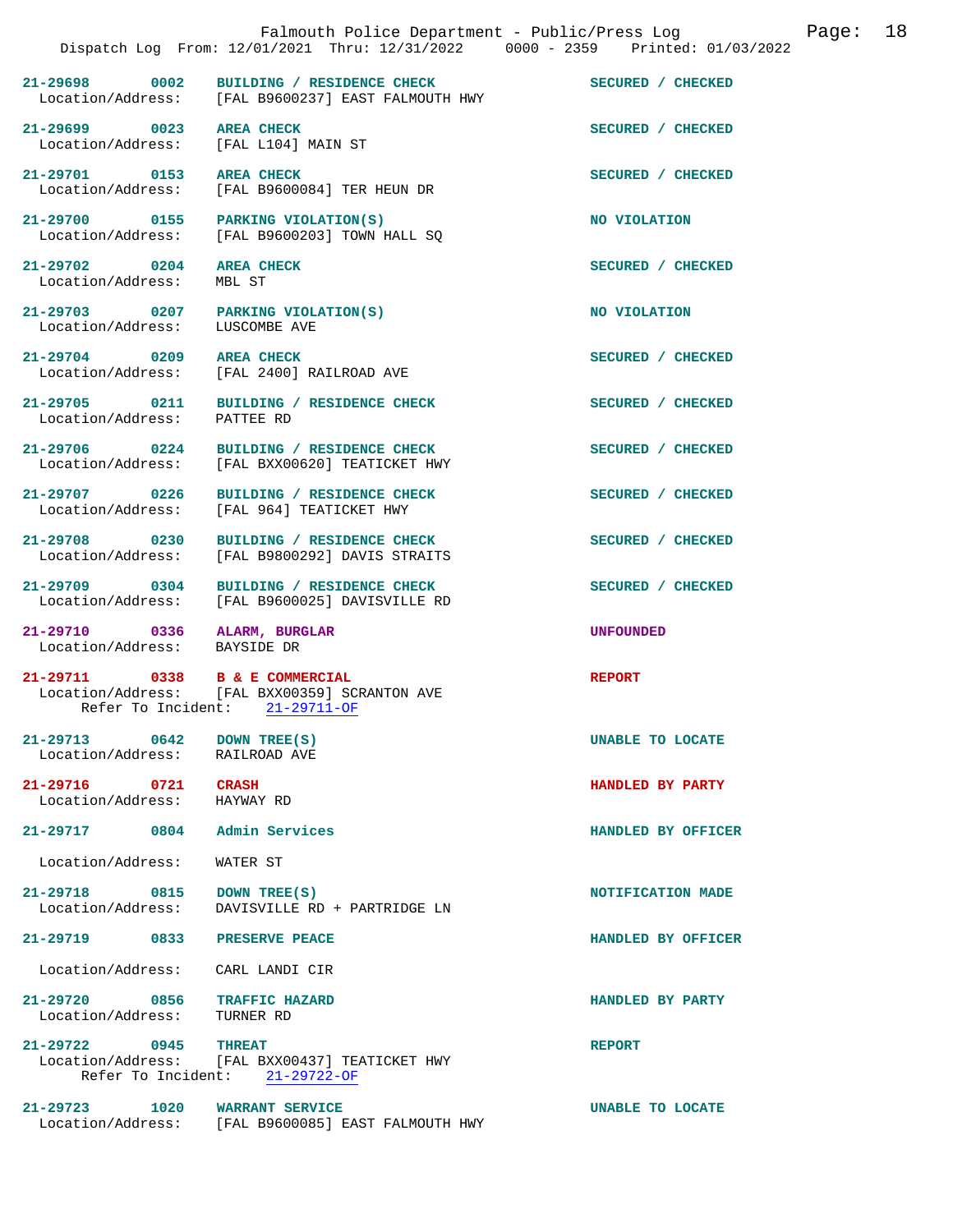| 21-29724 1112 ATTEMPT TO LOCATE                                          | Location/Address: [FAL B9600158] FALMOUTH HEIGHTS RD<br>Refer To Incident: 21-29724-OF                                                                                                                                    | <b>REPORT</b>          |
|--------------------------------------------------------------------------|---------------------------------------------------------------------------------------------------------------------------------------------------------------------------------------------------------------------------|------------------------|
| 21-29725 1124 ROBBERY                                                    | Location/Address: [FAL BXX00131] EAST FALMOUTH HWY<br>Refer To Arrest: 21-29725-AR<br>Arrest: LUZ, WILLIAM A III<br>Address: 485 TEATICKET HWY Apt. #7 FALMOUTH, MA<br>Age: 51<br>Charges: ROBBERY, UNARMED<br>A&B SIMPLE | Arrest(s) Made         |
| 21-29727 1150 CHECK WELFARE<br>Location/Address: HERITAGE CIR            | Refer To Incident: 21-29727-OF                                                                                                                                                                                            | <b>REPORT</b>          |
| 21-29731 1232 CRASH                                                      | Location/Address: WORCESTER CT + SPRING BARS RD<br>Refer To Accident: 21-29731-AC                                                                                                                                         | <b>REPORT</b>          |
| 21-29732 1252 ANIMAL COMPLAINT                                           |                                                                                                                                                                                                                           | REF ANIMAL CONTROL     |
|                                                                          | Location/Address: WAQUOIT HWY + COLLINS RD                                                                                                                                                                                |                        |
| 21-29735 1323 TRANSPORT / ESCORT                                         | Location: CAPE COD WILDLIFE                                                                                                                                                                                               | <b>TRANSPORT</b>       |
| 21-29736 1324 DRUG LAW VIOLATION<br>Location/Address: [FAL 1814] MAIN ST |                                                                                                                                                                                                                           | <b>GONE ON ARRIVAL</b> |
| Location/Address: [FAL FPD] MAIN ST                                      | 21-29738 1353 FOLLOW UP INVESTIGATION                                                                                                                                                                                     | <b>INVESTIGATED</b>    |
|                                                                          | 21-29739 1354 FOLLOW UP INVESTIGATION                                                                                                                                                                                     | HANDLED BY OFFICER     |
| Location/Address: THOMAS B LANDERS RD                                    |                                                                                                                                                                                                                           |                        |
| 21-29741 1435 CHECK WELFARE                                              |                                                                                                                                                                                                                           | HANDLED BY OFFICER     |
| Location/Address: WEDGEWOOD DR                                           |                                                                                                                                                                                                                           |                        |
|                                                                          | 21-29740 1438 FOLLOW UP INVESTIGATION                                                                                                                                                                                     | HANDLED BY OFFICER     |
| Location/Address:                                                        | THOMAS B LANDERS RD                                                                                                                                                                                                       |                        |
| 21-29743 1505<br>Location/Address:                                       | <b>CRASH</b><br>THOMAS B LANDERS RD + RT 28 SOUTH                                                                                                                                                                         | HANDLED BY PARTY       |
| $21-29744$ 1508 WARRANT SERVICE                                          | Location/Address: [FAL B9600237] EAST FALMOUTH HWY<br>Refer To Arrest: 21-29744-AR                                                                                                                                        | Arrest(s) Made         |
| Address:<br>Age: 44                                                      | Arrest: BURCH, BENJAMIN E<br>12 ROSE ST Apt. #GARAG FALMOUTH, MA                                                                                                                                                          |                        |
| Charges:                                                                 | ARREST WARRANT SERVICE<br>ARREST WARRANT SERVICE                                                                                                                                                                          |                        |
| 21-29745<br>1519<br>Location/Address: LAKE SHORE DR                      | ALARM, BURGLAR                                                                                                                                                                                                            | <b>UNFOUNDED</b>       |
| 21-29747 1554                                                            | ALARM, BURGLAR                                                                                                                                                                                                            | HANDLED BY OFFICER     |
| Location/Address:                                                        | SIPPEWISSETT RD                                                                                                                                                                                                           |                        |
| 21-29749                                                                 | 1558 CHECK WELFARE<br>Location/Address: RT 28 SOUTH + RT 151                                                                                                                                                              | NOTIFICATION MADE      |
| 21-29751 1609                                                            | <b>ERRATIC MV</b>                                                                                                                                                                                                         | <b>GONE ON ARRIVAL</b> |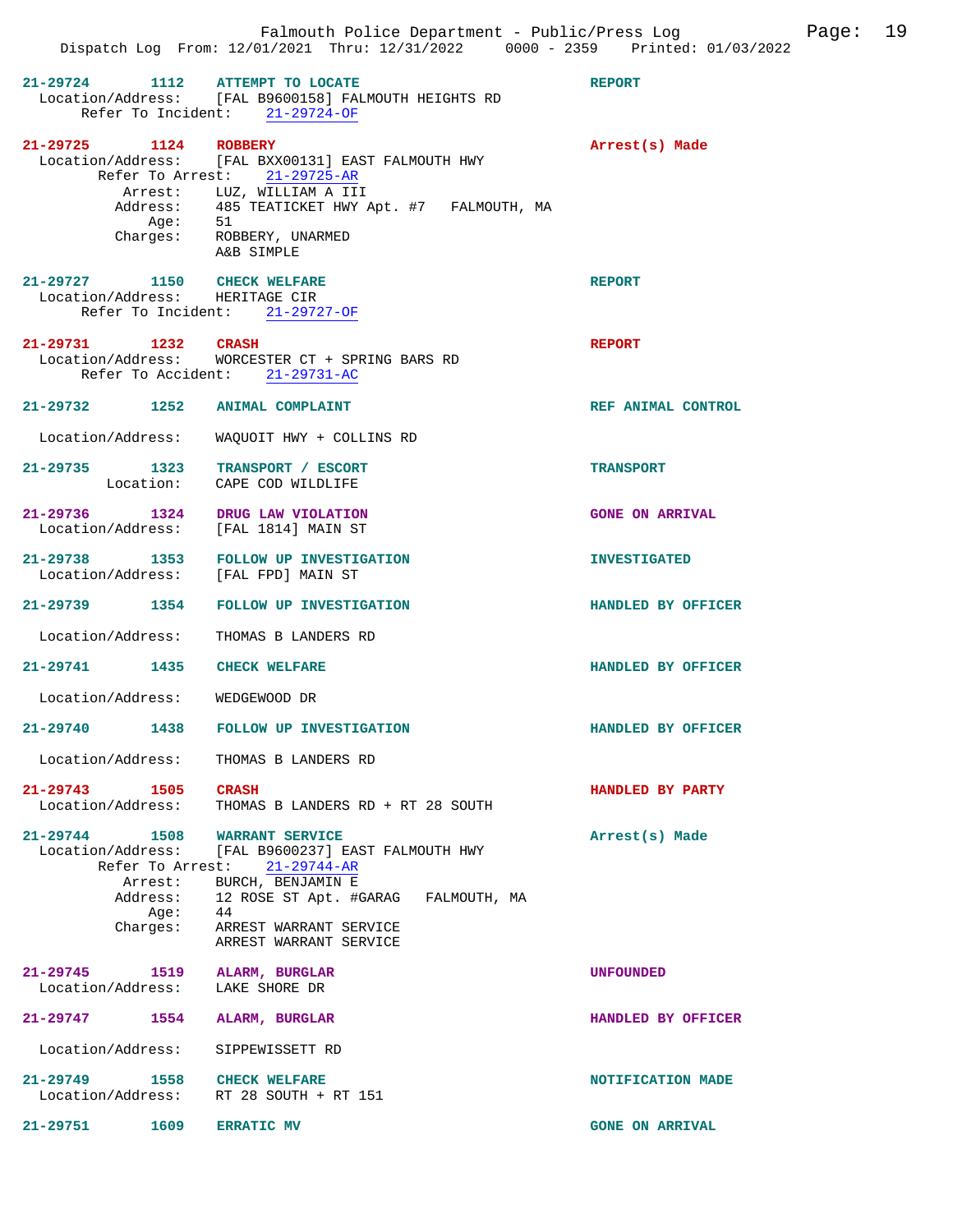|                                                                 |      | Falmouth Police Department - Public/Press Log<br>Dispatch Log From: 12/01/2021 Thru: 12/31/2022 0000 - 2359 Printed: 01/03/2022 |                         | Page: | 20 |
|-----------------------------------------------------------------|------|---------------------------------------------------------------------------------------------------------------------------------|-------------------------|-------|----|
|                                                                 |      | Location/Address: RT 151 + ASHUMET RD                                                                                           |                         |       |    |
| 21-29752 1623 CHECK WELFARE<br>Location/Address: SUSAN LN       |      | Refer To Incident: 21-29752-OF                                                                                                  | REF FIRE DEPT           |       |    |
|                                                                 |      | 21-29755 1702 FOLLOW UP INVESTIGATION<br>Location/Address: [FAL 239] MAIN ST                                                    | SECURED / CHECKED       |       |    |
| Location/Address:                                               |      | 21-29756 1706 DEAD ON ARRIVAL<br>SAINT ANTHONY LN<br>Refer To Incident: 21-29756-OF                                             | <b>REPORT</b>           |       |    |
| 21-29757 1713 ALARM, BURGLAR<br>Location/Address: LAKE SHORE DR |      |                                                                                                                                 | <b>UNFOUNDED</b>        |       |    |
| 21-29758 1737 DISABLED MV                                       |      | Location/Address: [FAL FFD5] EAST FALMOUTH HWY                                                                                  | HANDLED BY PARTY        |       |    |
| 21-29761 1859 UNWANTED GUEST                                    |      | Location/Address: [FAL 337] VIDAL AVE<br>Refer To Incident: 21-29761-OF                                                         | <b>REPORT</b>           |       |    |
| 21-29763 1902 Admin Services                                    |      |                                                                                                                                 | (FD) Cancelled Incident |       |    |
|                                                                 |      | Location/Address: [FAL FPD] MAIN ST                                                                                             |                         |       |    |
| 21-29762 1903 Admin Services                                    |      |                                                                                                                                 | HANDLED BY OFFICER      |       |    |
| Location/Address:                                               |      | [FAL BXX00810] MAIN ST                                                                                                          |                         |       |    |
| 21-29766 1923                                                   |      | <b>ASSIST CITIZEN</b>                                                                                                           | HANDLED BY OFFICER      |       |    |
| Location/Address:                                               |      | [FAL FPD] MAIN ST                                                                                                               |                         |       |    |
| 21-29765 1927                                                   |      | SUSPICIOUS PERSON(S)                                                                                                            | HANDLED BY OFFICER      |       |    |
| Location/Address:                                               |      | [FAL B0200069] TEATICKET HWY                                                                                                    |                         |       |    |
| 21-29768 2029<br>Location/Address:                              |      | <b>ASSIST CITIZEN</b><br>BLACKSMITH SHOP RD                                                                                     | <b>GONE ON ARRIVAL</b>  |       |    |
| 21-29771 2158<br>Location/Address:                              |      | SUSPICIOUS PERSON(S)<br>BEN DAVIS LN                                                                                            | SECURED / CHECKED       |       |    |
| 21-29772 2210 AREA CHECK<br>Location/Address: ASHLEY DR         |      |                                                                                                                                 | SECURED / CHECKED       |       |    |
|                                                                 |      | 21-29774 2247 ASSIST CITIZEN                                                                                                    | HANDLED BY OFFICER      |       |    |
| Location/Address:                                               |      | BLACKSMITH SHOP RD                                                                                                              |                         |       |    |
| 21-29776 2344 AREA CHECK<br>Location/Address: PATTEE RD         |      |                                                                                                                                 | SECURED / CHECKED       |       |    |
|                                                                 |      | For Date: $12/08/2021$ - Wednesday                                                                                              |                         |       |    |
| $21 - 29778$                                                    | 0219 | BUILDING / RESIDENCE CHECK<br>Location/Address: [FAL B9800292] DAVIS STRAITS                                                    | SECURED / CHECKED       |       |    |
| Location/Address:                                               |      | 21-29779 0219 BUILDING / RESIDENCE CHECK<br>[FAL BXX00359] SCRANTON AVE                                                         | SECURED / CHECKED       |       |    |
| 21-29780 0228<br>Location/Address:                              |      | PARKING VIOLATION(S)<br>[FAL B9600261] MAIN ST                                                                                  | NO VIOLATION            |       |    |
| 21-29781                                                        | 0236 | <b>CHECK WELFARE</b>                                                                                                            | HANDLED BY OFFICER      |       |    |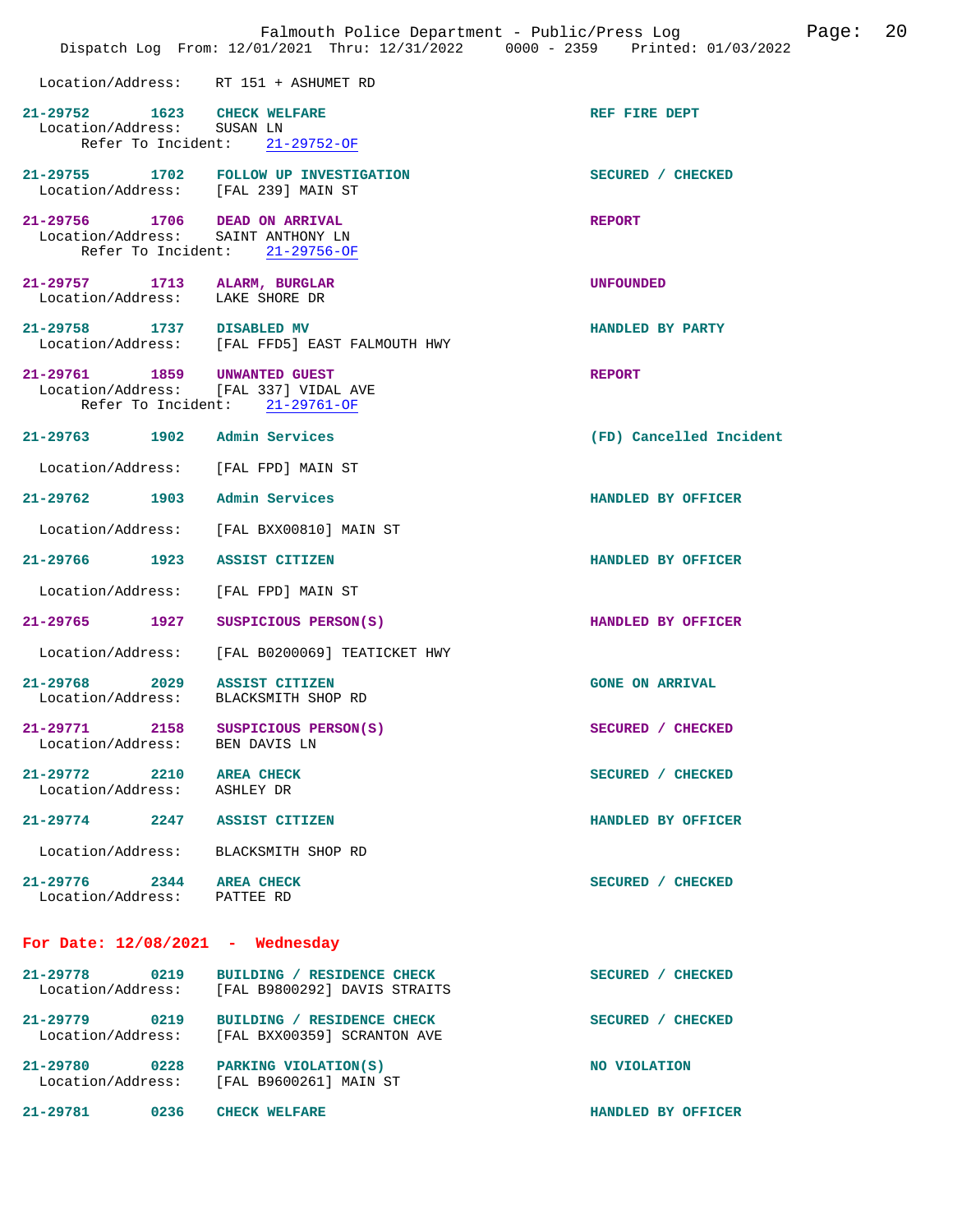|                                                              | Falmouth Police Department - Public/Press Log<br>Dispatch Log From: 12/01/2021 Thru: 12/31/2022 0000 - 2359 Printed: 01/03/2022 |                      | Page: | 21 |
|--------------------------------------------------------------|---------------------------------------------------------------------------------------------------------------------------------|----------------------|-------|----|
|                                                              | Location/Address: [FAL B9700958] EAST FALMOUTH HWY                                                                              |                      |       |    |
| 21-29782 0241                                                | BUILDING / RESIDENCE CHECK<br>Location/Address: [FAL 3214] HATCHVILLE RD                                                        | SECURED / CHECKED    |       |    |
| 21-29783 0246<br>Location/Address:                           | BUILDING / RESIDENCE CHECK<br>[FAL 494] EAST FALMOUTH HWY                                                                       | SECURED / CHECKED    |       |    |
| 21-29784 0250                                                | BUILDING / RESIDENCE CHECK<br>Location/Address: [FAL 302] SANDWICH RD                                                           | SECURED / CHECKED    |       |    |
| 21-29785 0252<br>Location/Address:                           | <b>AREA CHECK</b><br>[FAL B9600069] TER HEUN DR                                                                                 | SECURED / CHECKED    |       |    |
| 21-29786 0253<br>Location/Address:                           | BUILDING / RESIDENCE CHECK<br>[FAL B9600084] TER HEUN DR                                                                        | SECURED / CHECKED    |       |    |
| 21-29787 0256<br>Location/Address:                           | BUILDING / RESIDENCE CHECK<br>[FAL BXX00484] NORTH FALMOUTH HWY                                                                 | SECURED / CHECKED    |       |    |
| 21-29788 0257<br>Location/Address:                           | BUILDING / RESIDENCE CHECK<br>[FAL BXX00539] EAST FALMOUTH HWY                                                                  | SECURED / CHECKED    |       |    |
| 21-29789 0316<br>Location/Address:                           | PARKING VIOLATION(S)<br>LUSCOMBE AVE                                                                                            | <b>VEHICLE TOWED</b> |       |    |
| 21-29790 0329<br>Location/Address:                           | PARKING VIOLATION(S)<br>[FAL B9600077] TOWN HALL SQ                                                                             | NO VIOLATION         |       |    |
| 21-29791 0419<br>Location/Address:                           | BUILDING / RESIDENCE CHECK<br>COWDRY RD                                                                                         | SECURED / CHECKED    |       |    |
| 21-29792 0453                                                | <b>AREA CHECK</b><br>Location/Address: [FAL B9600326] TEATICKET HWY                                                             | SECURED / CHECKED    |       |    |
| 21-29793 0458                                                | BUILDING / RESIDENCE CHECK<br>Location/Address: [FAL 964] TEATICKET HWY                                                         | SECURED / CHECKED    |       |    |
| 21-29796 0555 ERRATIC MV<br>Location/Address:                | RT 28 SOUTH + WEST FALMOUTH HWY                                                                                                 | UNABLE TO LOCATE     |       |    |
| 21-29797 0618                                                | Admin Services                                                                                                                  | HANDLED BY OFFICER   |       |    |
| Location/Address: [FAL FPD] MAIN ST                          |                                                                                                                                 |                      |       |    |
| 21-29798 0650<br>Location/Address:                           | <b>FOLLOW UP INVESTIGATION</b><br>[FAL B0200069] TEATICKET HWY                                                                  | <b>INVESTIGATED</b>  |       |    |
| 21–29799 0704                                                | BUILDING / RESIDENCE CHECK<br>Location/Address: [FAL B9600026] GIFFORD EXT ST                                                   | SECURED / CHECKED    |       |    |
| 21-29800 0710 CHECK WELFARE<br>Location/Address: LORRAINE RD |                                                                                                                                 | REF FIRE DEPT        |       |    |
| 21-29802 0731 CRASH<br>Location/Address: ACAPESKET RD        | Refer To Accident: 21-29802-AC                                                                                                  | <b>REPORT</b>        |       |    |
| 21-29803 0803 THREAT                                         | Location/Address: [FAL B9600027] LAKEVIEW AVE<br>Refer To Incident: 21-29803-OF                                                 | <b>REPORT</b>        |       |    |
| 21-29804 0821 ASSIST CITIZEN<br>Location/Address:            | WRIGHT ST                                                                                                                       | NOTIFICATION MADE    |       |    |
| 21-29805 0851 Admin Services                                 | Location/Address: [FAL B0300005] EAST FALMOUTH HWY                                                                              | <b>TRANSPORT</b>     |       |    |
| 21-29806 0905                                                | TRANSPORT / ESCORT<br>Location/Address: [FAL B9600063] JONES RD                                                                 | <b>TRANSPORT</b>     |       |    |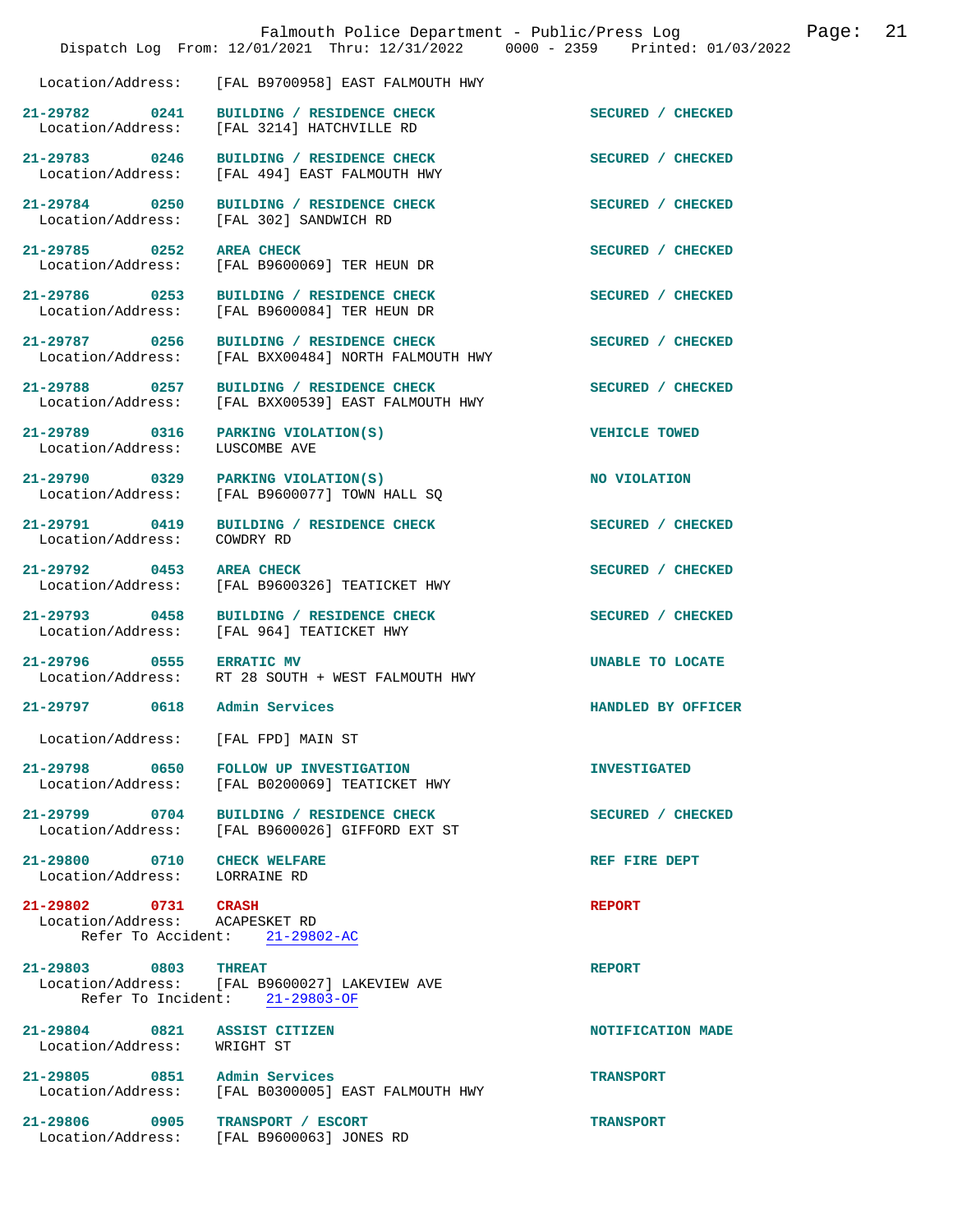| 21-29807 0914 PRESERVE PEACE<br>Location/Address: MONHEGAN RD        |                                                                                                                                                                                                                           | PUBLIC ASSIST            |
|----------------------------------------------------------------------|---------------------------------------------------------------------------------------------------------------------------------------------------------------------------------------------------------------------------|--------------------------|
| 21-29808 0934 ALARM, BURGLAR<br>Location/Address: [FAL 2961] MAIN ST | Refer To Incident: 21-29808-OF                                                                                                                                                                                            | <b>BY-LAW CITATION</b>   |
| 21-29809 0936 RECOVERED PROPERTY                                     | Location/Address: [FAL B9600326] TEATICKET HWY<br>Refer To Incident: 21-29809-OF                                                                                                                                          | <b>REPORT</b>            |
| 21-29811 1007 VANDALISM<br>Location/Address: [FAL 2409] LUKE RD      | Refer To Incident: 21-29811-OF                                                                                                                                                                                            | <b>REPORT</b>            |
| 21-29812 1015 OVERDOSE<br>Age: 26                                    | Location/Address: [FAL 3202] PALMER AVE<br>Refer To Arrest: 21-29812-AR<br>Arrest: CRAFT, NICHOLETTE LYNN<br>Address: 13 IRENE AVE EAST FALMOUTH, MA<br>Charges: ARREST WARRANT SERVICE<br>Refer To Incident: 21-29812-OF | Arrest(s) Made           |
|                                                                      | 21-29814 1057 FOLLOW UP INVESTIGATION                                                                                                                                                                                     | HANDLED BY OFFICER       |
|                                                                      | Location/Address: [FAL BXX00437] TEATICKET HWY                                                                                                                                                                            |                          |
| 21-29815 1059 Cancelled Incident                                     |                                                                                                                                                                                                                           | CANCELLED INCIDENT       |
| Location/Address: [FAL FPD] MAIN ST                                  |                                                                                                                                                                                                                           |                          |
| 21-29816 1100                                                        | FOLLOW UP INVESTIGATION                                                                                                                                                                                                   | Merge: 21-29815 By: BLIN |
| Location/Address:                                                    | [FAL BXX00437] TEATICKET HWY                                                                                                                                                                                              |                          |
| 21-29817 1125<br>Location/Address:                                   | BUILDING / RESIDENCE CHECK<br>BARROWS RD                                                                                                                                                                                  | SECURED / CHECKED        |
| 21-29820 1130 ASSIST FIRE DEPT                                       | Location/Address: [FAL 580] BRICK KILN RD                                                                                                                                                                                 | REF FIRE DEPT            |
| 21-29821 1204 ASSIST CITIZEN<br>Location/Address:                    | SAND POINTE SHORES DR                                                                                                                                                                                                     | NOTIFICATION MADE        |
| $21 - 29822$<br>1228                                                 | FOLLOW UP INVESTIGATION                                                                                                                                                                                                   | HANDLED BY OFFICER       |
| Location/Address: [FAL FPD] MAIN ST                                  |                                                                                                                                                                                                                           |                          |
| 21-29823 1301 Admin Services                                         |                                                                                                                                                                                                                           | HANDLED BY OFFICER       |
| Location/Address:                                                    | [FAL FPD] MAIN ST                                                                                                                                                                                                         |                          |
| 1308<br>21-29825                                                     | Admin Services                                                                                                                                                                                                            | HANDLED BY OFFICER       |
| Location/Address:                                                    | [FAL B0300005] EAST FALMOUTH HWY                                                                                                                                                                                          |                          |
| $21 - 29828$<br>1339<br>Location/Address:                            | ALARM, BURGLAR<br>[FAL B9600722] MILL POND WAY                                                                                                                                                                            | <b>UNFOUNDED</b>         |
| 21-29827 1415                                                        | PRESERVE PEACE                                                                                                                                                                                                            | HANDLED BY OFFICER       |
| Location/Address:                                                    | CARL LANDI CIR                                                                                                                                                                                                            |                          |
| 21-29829<br>1415<br>Location/Address:                                | <b>ASSIST CITIZEN</b><br>HARTWELL DR                                                                                                                                                                                      | REF FIRE DEPT            |
| 21-29832<br>1530                                                     | MENTAL ILLNESS (SEC 12)                                                                                                                                                                                                   | <b>REPORT</b>            |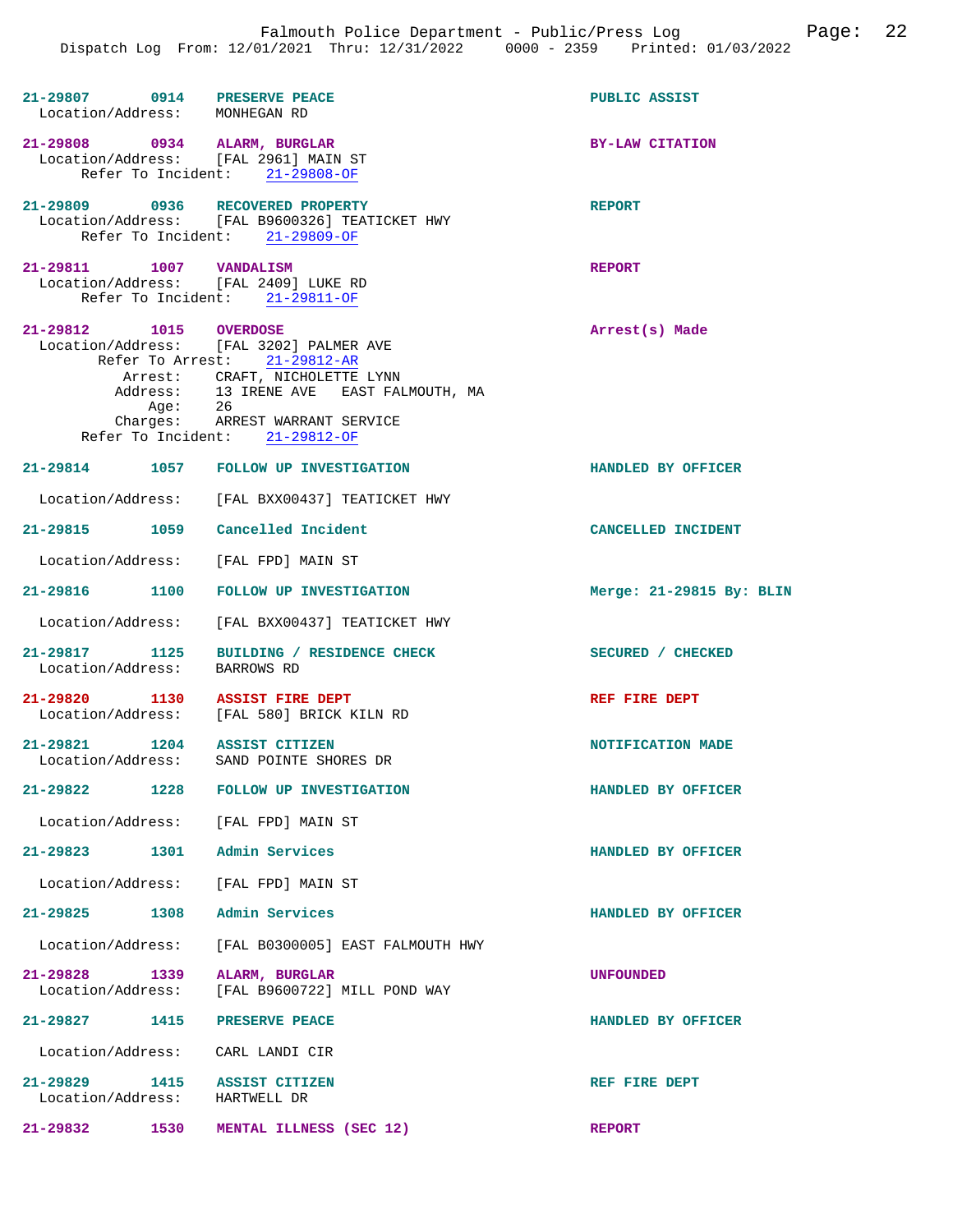|                          |      | Falmouth Police Department - Public/Press Log<br>Dispatch Log From: 12/01/2021 Thru: 12/31/2022 0000 - 2359 Printed: 01/03/2022 |                    | Page: 23 |  |
|--------------------------|------|---------------------------------------------------------------------------------------------------------------------------------|--------------------|----------|--|
|                          |      | Location/Address: [FAL BXX00131] EAST FALMOUTH HWY<br>Refer To Incident: 21-29832-OF                                            |                    |          |  |
| 21-29834 1619 Harassment |      |                                                                                                                                 | HANDLED BY OFFICER |          |  |
|                          |      | Location/Address: [FAL 3311] RIDGE RD                                                                                           |                    |          |  |
|                          |      | 21-29838 1645 CHECK WELFARE                                                                                                     | HANDLED BY OFFICER |          |  |
|                          |      | Location/Address: HALF MOON CIR                                                                                                 |                    |          |  |
| 21-29840 1728 CRASH      |      | Location/Address: FALMOUTH HEIGHTS RD<br>Refer To Accident: 21-29840-AC<br>Refer To Incident: 21-29840-OF                       | <b>REPORT</b>      |          |  |
|                          |      | 21-29841 1729 ASSIST CITIZEN<br>Location/Address: CLEAR POND RD                                                                 | HANDLED BY PARTY   |          |  |
|                          |      | 21-29843 1740 ANNOYING PHONE CALLS                                                                                              | HANDLED BY OFFICER |          |  |
|                          |      | Location/Address: [FAL 3312] PALMER AVE                                                                                         |                    |          |  |
|                          |      | 21-29844 1757 ABANDONED 911                                                                                                     | HANDLED BY OFFICER |          |  |
|                          |      | Location/Address: PARSONS LN                                                                                                    |                    |          |  |
| 21-29845                 | 1911 | ALARM, BURGLAR                                                                                                                  | CANCELLED INCIDENT |          |  |
| Location/Address:        |      | EDGEWATER DR WEST                                                                                                               |                    |          |  |
|                          |      | 21-29847 2113 AREA CHECK                                                                                                        | CANCELLED INCIDENT |          |  |
|                          |      | Location/Address: FRESH POND RD                                                                                                 |                    |          |  |
|                          |      | 21-29848 2116 AREA CHECK                                                                                                        | HANDLED BY OFFICER |          |  |
|                          |      | Location/Address: ROSEMARY LN                                                                                                   |                    |          |  |
|                          |      | 21-29850 2222 DISTURBANCE / DISORDERLY<br>Location/Address: WEST FALMOUTH HWY<br>Refer To Incident: 21-29850-OF                 | <b>REPORT</b>      |          |  |
|                          |      | 21-29851 2350 BUILDING / RESIDENCE CHECK<br>Location/Address: [FAL B9600029] KATHARINE LEE BATES                                | SECURED / CHECKED  |          |  |
|                          |      | For Date: $12/09/2021$ - Thursday                                                                                               |                    |          |  |
|                          |      | 21-29852 0021 ALARM, BURGLAR<br>Location/Address: JEWELERS AVE                                                                  | SECURED / CHECKED  |          |  |
|                          |      | 21-29853 0024 ALARM, BURGLAR<br>Location/Address: [FAL 1930] COUNTY RD                                                          | UNFOUNDED          |          |  |
|                          |      | 21-29856 0047 BUILDING / RESIDENCE CHECK<br>Location/Address: [FAL 964] TEATICKET HWY                                           | SECURED / CHECKED  |          |  |
|                          |      | 21-29855 0048 AREA CHECK<br>Location/Address: [FAL L65] COUNTY RD                                                               | SECURED / CHECKED  |          |  |
|                          |      | 21-29857 0058 BUILDING / RESIDENCE CHECK<br>Location/Address: [FAL BXX00272] LOCUST ST                                          | SECURED / CHECKED  |          |  |
|                          |      | 21-29860 0102 CHECK WELFARE                                                                                                     | HANDLED BY OFFICER |          |  |
|                          |      | Location/Address: CHANCERY LN                                                                                                   |                    |          |  |
|                          |      | 21-29858 0103 BUILDING / RESIDENCE CHECK                                                                                        | SECURED / CHECKED  |          |  |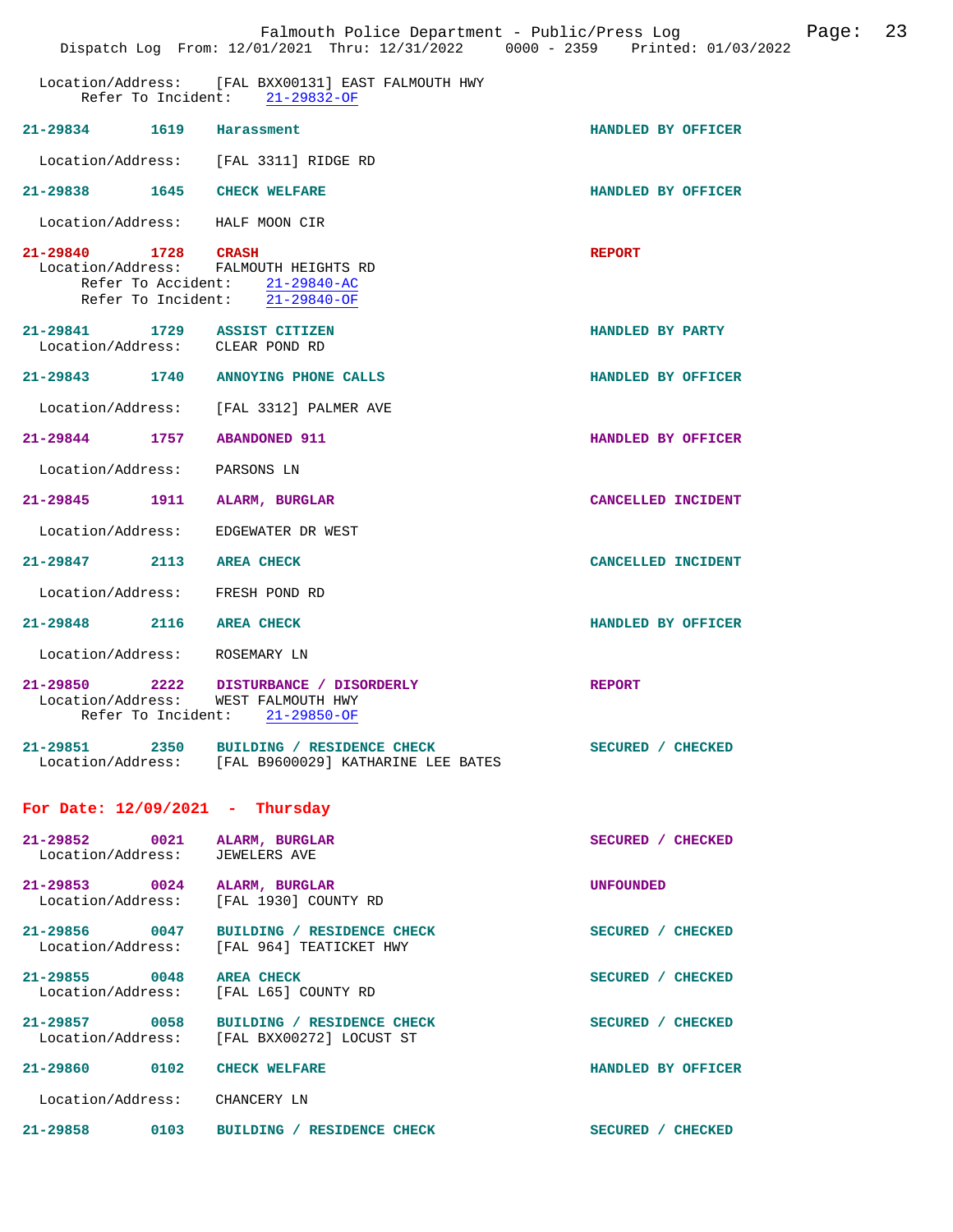|                                                                     |                                                                                                        | Dispatch Log From: 12/01/2021 Thru: 12/31/2022 0000 - 2359 Printed: 01/03/2022 |
|---------------------------------------------------------------------|--------------------------------------------------------------------------------------------------------|--------------------------------------------------------------------------------|
|                                                                     | Location/Address: [FAL B9600260] MAIN ST                                                               |                                                                                |
|                                                                     | 21-29859 0107 BUILDING / RESIDENCE CHECK SECURED / CHECKED<br>Location/Address: [FAL BXX00810] MAIN ST |                                                                                |
| 21-29861 0120 AREA CHECK                                            | Location/Address: [FAL BXX00319] CARRIAGE SHOP RD                                                      | SECURED / CHECKED                                                              |
|                                                                     | 21-29862 0127 BUILDING / RESIDENCE CHECK<br>Location/Address: [FAL B9600135] COUNTY RD                 | SECURED / CHECKED                                                              |
|                                                                     | 21-29863 0141 BUILDING / RESIDENCE CHECK<br>Location/Address: [FAL 302] SANDWICH RD                    | SECURED / CHECKED                                                              |
|                                                                     | 21-29864 0149 BUILDING / RESIDENCE CHECK<br>Location/Address: [FAL 3214] HATCHVILLE RD                 | SECURED / CHECKED                                                              |
|                                                                     | 21-29865 0157 BUILDING / RESIDENCE CHECK<br>Location/Address: [FAL B9800292] DAVIS STRAITS             | SECURED / CHECKED                                                              |
| Location/Address:                                                   | 21-29866 0204 PARKING VIOLATION(S)<br>WATER ST + LUSCOMBE AVE                                          | <b>VEHICLE TOWED</b>                                                           |
|                                                                     | 21-29867 0216 PARKING VIOLATION(S)<br>Location/Address: [FAL B9600203] TOWN HALL SQ                    | <b>NO VIOLATION</b>                                                            |
| Location/Address:                                                   | 21-29868 0218 PARKING VIOLATION(S)<br>[FAL B9600261] MAIN ST                                           | NO VIOLATION                                                                   |
| Location/Address: [FAL 464] LOCUST ST                               | 21-29870 0256 BUILDING / RESIDENCE CHECK                                                               | SECURED / CHECKED                                                              |
| 21-29871 0257 ALARM, BURGLAR<br>Location/Address:                   | [FAL 3202] PALMER AVE                                                                                  | UNFOUNDED                                                                      |
| 21-29872 0407 Admin Services                                        |                                                                                                        | HANDLED BY OFFICER                                                             |
| Location/Address:                                                   | [FAL FPD] MAIN ST                                                                                      |                                                                                |
| 21-29873 0446 ALARM, BURGLAR<br>Location/Address: KATELYN HILLS DR  |                                                                                                        | SECURED / CHECKED                                                              |
| 21-29874 0629 Admin Services                                        |                                                                                                        | HANDLED BY OFFICER                                                             |
| Location/Address: [FAL FPD] MAIN ST                                 |                                                                                                        |                                                                                |
|                                                                     | 21-29875 0710 BUILDING / RESIDENCE CHECK<br>Location/Address: [FAL B9600026] GIFFORD EXT ST            | SECURED / CHECKED                                                              |
| 21-29854 0800 DOWN TREE(S)<br>Location/Address: CENTRAL AVE         |                                                                                                        | NOTIFICATION MADE                                                              |
| 21-29876 0801 CRASH<br>Location/Address: BOXBERRY HILL RD           | Refer To Accident: 21-29876-AC                                                                         | <b>REPORT</b>                                                                  |
| 21-29878 0841 TRANSPORT / ESCORT                                    | Location/Address: [FAL B9600063] JONES RD                                                              | <b>TRANSPORT</b>                                                               |
| 21-29881 1010 ALARM, BURGLAR<br>Location/Address: [FAL 994] MAIN ST |                                                                                                        | <b>UNFOUNDED</b>                                                               |
| 21-29883 1025 Harassment                                            | Location/Address: [FAL 998] CARRIAGE SHOP RD<br>Refer To Incident: 21-29883-OF                         | <b>REPORT</b>                                                                  |
| 21-29885 1040 Admin Services                                        |                                                                                                        | HANDLED BY OFFICER                                                             |
| Location/Address: [FAL FPD] MAIN ST                                 |                                                                                                        |                                                                                |

Falmouth Police Department - Public/Press Log Page: 24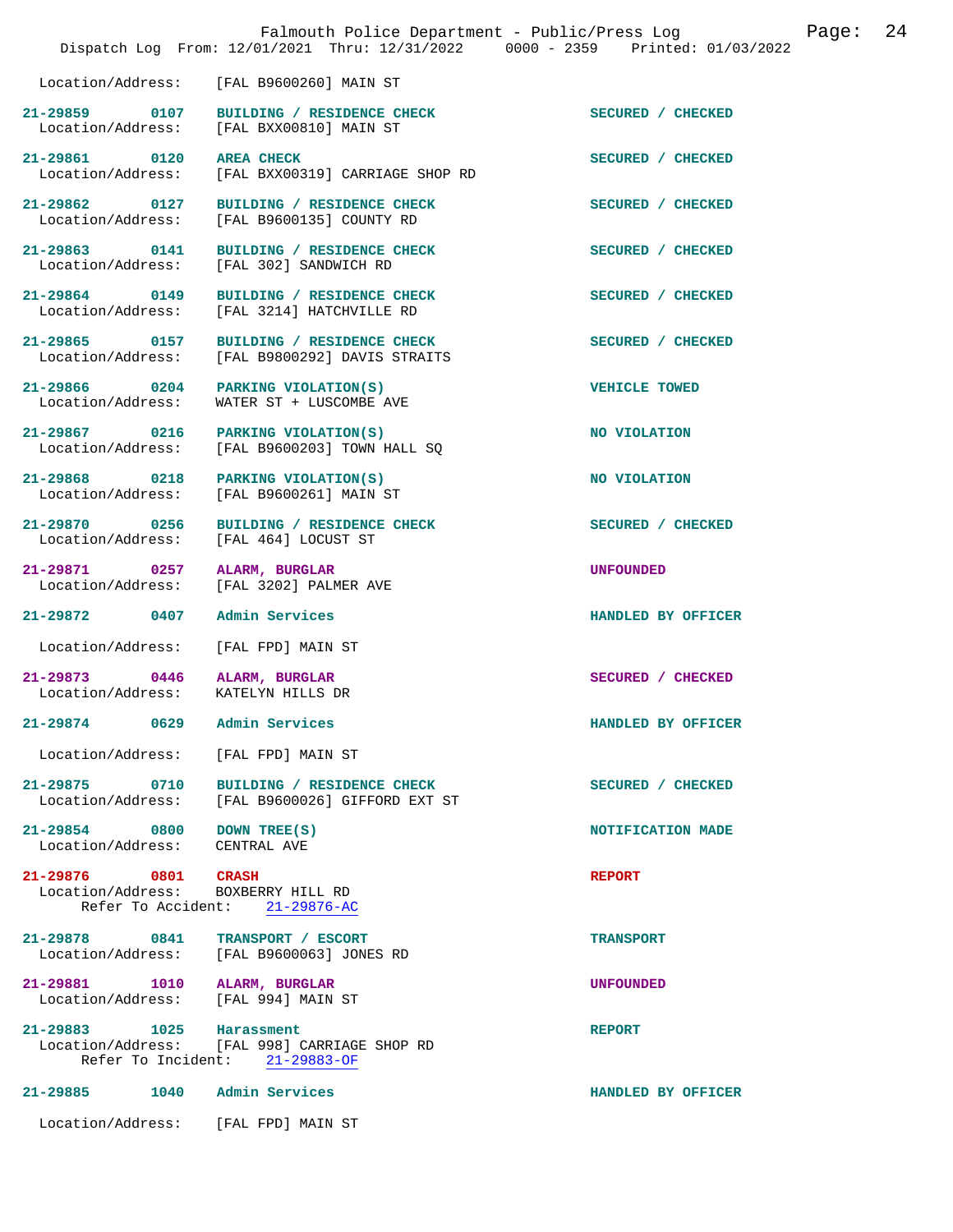|                               |                                                                                                             | Dispatch Log From: 12/01/2021 Thru: 12/31/2022 0000 - 2359 Printed: 01/03/2022 |
|-------------------------------|-------------------------------------------------------------------------------------------------------------|--------------------------------------------------------------------------------|
| Location/Address: SUSAN LN    | 21-29886 1131 Alcohol/Drug (Sec 35)<br>Refer To Incident: 21-29886-OF                                       | <b>REPORT</b>                                                                  |
|                               | 21-29887 1137 ALARM, BURGLAR<br>Location/Address: BEACH PLUM PATH                                           | <b>UNFOUNDED</b>                                                               |
|                               | 21-29889 1143 TRAFFIC HAZARD                                                                                | HANDLED BY OFFICER                                                             |
|                               | Location/Address: [FAL 1708] SIPPEWISSETT RD                                                                |                                                                                |
|                               | 21-29892 1227 CHECK WELFARE                                                                                 | HANDLED BY OFFICER                                                             |
|                               | Location/Address: NAUSET AVE EAST                                                                           |                                                                                |
|                               | 21-29893 1257 BUILDING / RESIDENCE CHECK                                                                    | <b>HANDLED BY OFFICER</b>                                                      |
|                               | Location/Address: [FAL B9600031] MARAVISTA AVE EXT                                                          |                                                                                |
| Location/Address: MARSHALL DR | 21-29895 1303 CHECK WELFARE<br>Refer To Incident: 21-29895-OF                                               | <b>REPORT</b>                                                                  |
|                               | 21-29898 1315 ALARM, BURGLAR                                                                                | CANCELLED INCIDENT                                                             |
|                               | Location/Address: [FAL 1299] BOURNES POND RD                                                                |                                                                                |
| 21-29897 1317 CRASH           | Location/Address: SANDWICH RD + TURNER RD<br>Refer To Accident: 21-29897-AC                                 | <b>REPORT</b>                                                                  |
| 21-29899 1321 Down Wires      | Location/Address: [FAL B9700933] LOCUST ST                                                                  | <b>REF OTHER</b>                                                               |
|                               | 21-29900 1328 CRASH, HIT/RUN<br>Location/Address: [FAL BBXX00495] MAIN ST<br>Refer To Accident: 21-29900-AC | <b>REPORT</b>                                                                  |
| 21-29902 1342 CRASH           | Location/Address: WORCESTER CT + SPRING BARS RD<br>Refer To Accident: 21-29902-AC                           | <b>REPORT</b>                                                                  |
|                               | 21-29904 1348 ABANDONED 911                                                                                 | HANDLED BY OFFICER                                                             |
|                               | Location/Address: [FAL BXX00063] FALMOUTH WOODS RD                                                          |                                                                                |
|                               | 21-29905 1416 RECOVERED PROPERTY<br>Location/Address: [FAL LZ12] MAIN ST<br>Refer To Incident: 21-29905-OF  | <b>REPORT</b>                                                                  |
|                               | 21-29907 1515 FOLLOW UP INVESTIGATION                                                                       | HANDLED BY OFFICER                                                             |
|                               | Location/Address: [FAL B9600260] MAIN ST                                                                    |                                                                                |
| Location/Address: MARSHALL DR | 21-29908 1523 ASSIST OTHER AGENCY                                                                           | <b>REF OTHER</b>                                                               |
|                               | 21-29909 1543 FOLLOW UP INVESTIGATION                                                                       | HANDLED BY OFFICER                                                             |
|                               | Location/Address: [FAL 964] TEATICKET HWY                                                                   |                                                                                |
| 21-29911 1555 LARCENY         | Location/Address: [FAL 585] MAIN ST<br>Refer To Incident: 21-29911-OF                                       | <b>REPORT</b>                                                                  |
|                               | 21-29910 1600 FOLLOW UP INVESTIGATION                                                                       | HANDLED BY OFFICER                                                             |
|                               | Location/Address: [FAL 1436] ALPHONSE ST                                                                    |                                                                                |

Falmouth Police Department - Public/Press Log Page: 25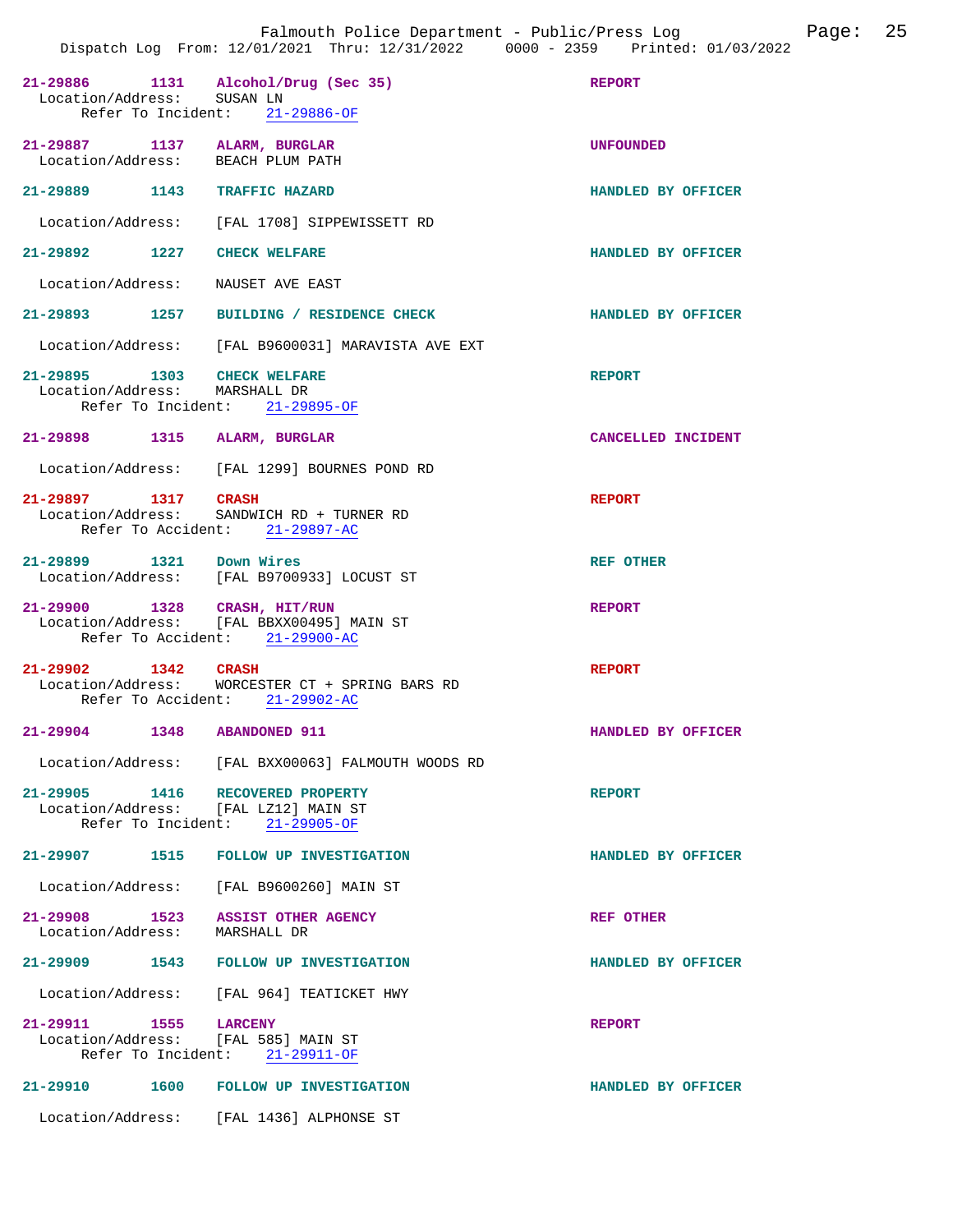|                                                                                       | Dispatch Log From: 12/01/2021 Thru: 12/31/2022 0000 - 2359 Printed: 01/03/2022                                                                                                                              |                    |
|---------------------------------------------------------------------------------------|-------------------------------------------------------------------------------------------------------------------------------------------------------------------------------------------------------------|--------------------|
|                                                                                       | 21-29912 1616 FOLLOW UP INVESTIGATION                                                                                                                                                                       | HANDLED BY OFFICER |
|                                                                                       | Location/Address: [FAL 3202] PALMER AVE                                                                                                                                                                     |                    |
| 21-29913 1617 CHECK WELFARE                                                           |                                                                                                                                                                                                             | HANDLED BY OFFICER |
| Location/Address: JAMIE LN                                                            |                                                                                                                                                                                                             |                    |
| 21-29914 1625 ALARM, BURGLAR                                                          |                                                                                                                                                                                                             | CANCELLED INCIDENT |
|                                                                                       | Location/Address: [FAL BA1772] CARLSON LN                                                                                                                                                                   |                    |
| 21-29915 1629 ID Theft / Fraud<br>Location/Address: BRICK KILN RD                     | Refer To Incident: 21-29915-OF                                                                                                                                                                              | <b>REPORT</b>      |
| 21-29916 1630 DISABLED MV                                                             |                                                                                                                                                                                                             | HANDLED BY OFFICER |
|                                                                                       | Location/Address: [FAL B9900205] TEATICKET HWY                                                                                                                                                              |                    |
|                                                                                       | 21-29917 1635 FOLLOW UP INVESTIGATION                                                                                                                                                                       | HANDLED BY OFFICER |
|                                                                                       | Location/Address: [FAL 1549] EAST FALMOUTH HWY                                                                                                                                                              |                    |
| 21-29918 1650 CRASH                                                                   | Location/Address: WOODS HOLE RD + F R LILLIE RD<br>Refer To Accident: 21-29918-AC                                                                                                                           | <b>REPORT</b>      |
| 21-29919 1657 ATTEMPT TO LOCATE                                                       | Location/Address: BRICK KILN RD + SANDWICH RD                                                                                                                                                               | UNABLE TO LOCATE   |
| 21-29920 1702 TRAFFIC HAZARD                                                          |                                                                                                                                                                                                             | HANDLED BY OFFICER |
|                                                                                       | Location/Address: RT 28 SOUTH + RT 151                                                                                                                                                                      |                    |
| 21-29921 1755 Admin Services                                                          | Location/Address: EDGEWATER DR EAST<br>Refer To Incident: 21-29921-OF                                                                                                                                       | <b>REPORT</b>      |
|                                                                                       | 21-29922 1815 MENTAL ILLNESS (SEC 12)<br>Location/Address: PAMELA LN<br>Refer To Incident: 21-29922-OF                                                                                                      | <b>REPORT</b>      |
| 21-29924<br>1836                                                                      | ALARM, BURGLAR                                                                                                                                                                                              | CANCELLED INCIDENT |
| Location/Address:                                                                     | [FAL BXX00441] GREEN HARBOR RD                                                                                                                                                                              |                    |
| 21-29925 1949                                                                         | <b>TRAFFIC HAZARD</b>                                                                                                                                                                                       | HANDLED BY OFFICER |
| Location/Address:                                                                     | RT 28 SOUTH + WEST FALMOUTH HWY                                                                                                                                                                             |                    |
| 21-29926<br>2018<br>Location/Address:                                                 | <b>TRAFFIC HAZARD</b><br>OLD BARNSTABLE RD + OLD MEETING HOUSE RD                                                                                                                                           | <b>REF OTHER</b>   |
| 21-29927 2028<br>Location/Address:<br>Refer To Arrest:<br>Arrest:<br>Aqe:<br>Charges: | <b>WARRANT SERVICE</b><br>FAL BXX004371 TEATICKET HWY<br>$21 - 29927 - AR$<br>TENNEY, JASON D<br>Address: 203 EDGEWATER DR WEST EAST FALMOUTH, MA<br>33<br>ARREST WARRANT SERVICE<br>ARREST WARRANT SERVICE | Arrest(s) Made     |
|                                                                                       | 21-29929 2103 MENTAL ILLNESS (SEC 12)                                                                                                                                                                       | CANCELLED INCIDENT |
| Location/Address:                                                                     | FRESH POND RD                                                                                                                                                                                               |                    |
| 2233<br>21-29931                                                                      | <b>AREA CHECK</b>                                                                                                                                                                                           | HANDLED BY OFFICER |

Falmouth Police Department - Public/Press Log Page: 26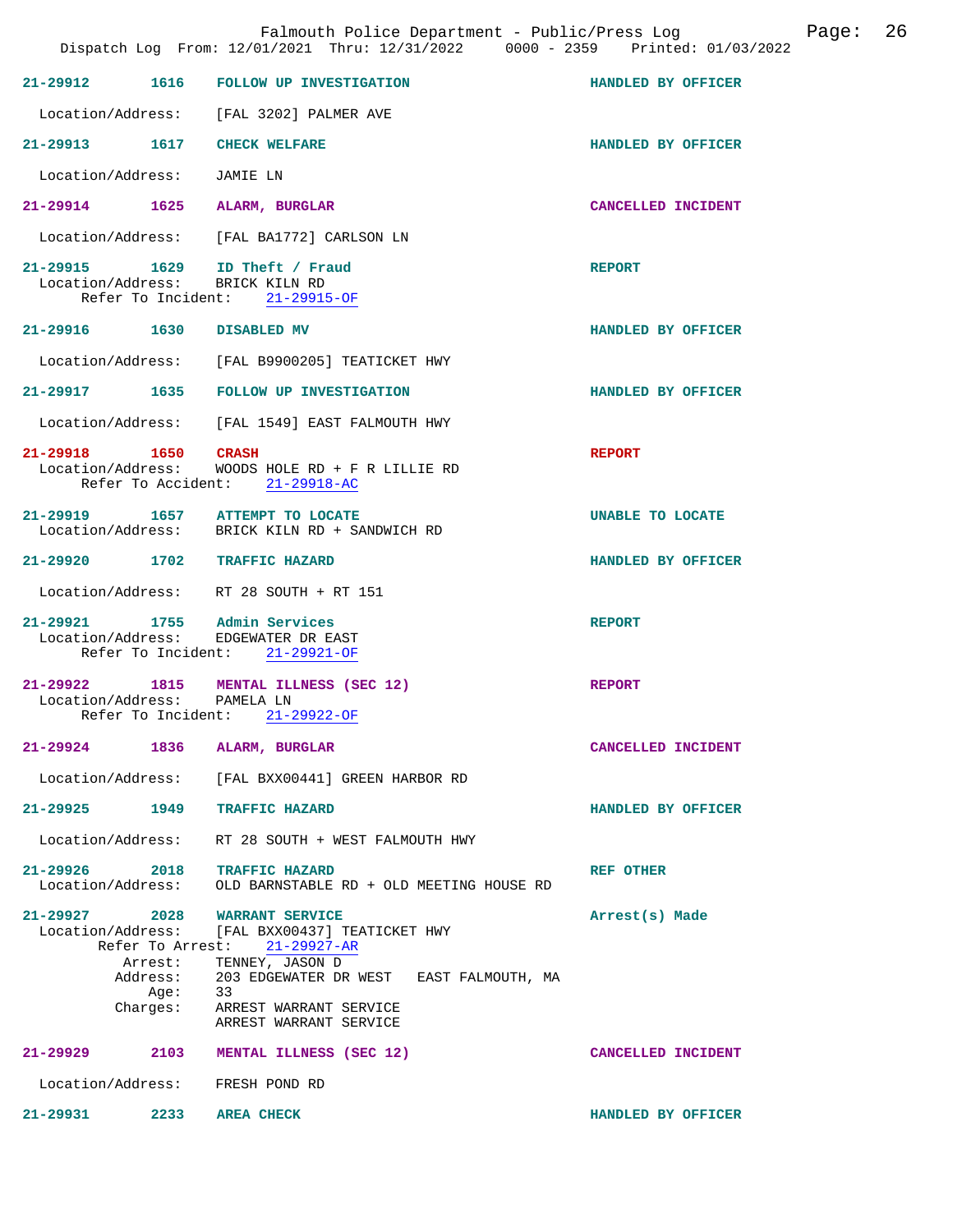|                                       |                                                                                                | Falmouth Police Department - Public/Press Log<br>Dispatch Log From: 12/01/2021 Thru: 12/31/2022 0000 - 2359 Printed: 01/03/2022 | Page: | 27 |
|---------------------------------------|------------------------------------------------------------------------------------------------|---------------------------------------------------------------------------------------------------------------------------------|-------|----|
|                                       | Location/Address: [FAL 2223] WEST FALMOUTH HWY                                                 |                                                                                                                                 |       |    |
| 21-29932 2245 AREA CHECK              | Location/Address: [FAL 3327] SANDWICH RD                                                       | SECURED / CHECKED                                                                                                               |       |    |
| For Date: $12/10/2021$ - Friday       |                                                                                                |                                                                                                                                 |       |    |
| Location/Address: WILD HARBOR RD      | 21-29934 0024 BUILDING / RESIDENCE CHECK                                                       | SECURED / CHECKED                                                                                                               |       |    |
| 21-29935 0032                         | BUILDING / RESIDENCE CHECK<br>Location/Address: [FAL 302] SANDWICH RD                          | SECURED / CHECKED                                                                                                               |       |    |
|                                       | 21-29936 0046 BUILDING / RESIDENCE CHECK<br>Location/Address: [FAL B9700958] EAST FALMOUTH HWY | SECURED / CHECKED                                                                                                               |       |    |
| 21-29937 0048                         | BUILDING / RESIDENCE CHECK<br>Location/Address: [FAL 494] EAST FALMOUTH HWY                    | SECURED / CHECKED                                                                                                               |       |    |
| 21-29938 0050                         | BUILDING / RESIDENCE CHECK<br>Location/Address: [FAL 3202] PALMER AVE                          | SECURED / CHECKED                                                                                                               |       |    |
| 21-29939 0056 PARKING VIOLATION(S)    | Location/Address: [FAL B9600261] MAIN ST                                                       | NO VIOLATION                                                                                                                    |       |    |
| 21-29940 0100                         | <b>AREA CHECK</b><br>Location/Address: [FAL BXX00965] WATER ST                                 | SECURED / CHECKED                                                                                                               |       |    |
| 21-29941 0120 AREA CHECK              | Location/Address: [FAL 55] MENAUHANT RD                                                        | SECURED / CHECKED                                                                                                               |       |    |
| 21-29943 0128                         | BUILDING / RESIDENCE CHECK<br>Location/Address: [FAL B9600051] HATCHVILLE RD                   | SECURED / CHECKED                                                                                                               |       |    |
| 21-29942 0131 AREA CHECK              | Location/Address: [FAL B0000242] EAST FALMOUTH HWY                                             | SECURED / CHECKED                                                                                                               |       |    |
| $21-29944$ 0132 PARKING VIOLATION(S)  | Location/Address: [FAL B9600203] TOWN HALL SQ                                                  | SECURED / CHECKED                                                                                                               |       |    |
| 21-29945<br>0141<br>Location/Address: | BUILDING / RESIDENCE CHECK<br>[FAL 1471] RT 151                                                | SECURED / CHECKED                                                                                                               |       |    |
| 21-29946 0200<br>Location/Address:    | BUILDING / RESIDENCE CHECK<br>[FAL 302] SANDWICH RD                                            | SECURED / CHECKED                                                                                                               |       |    |
| 21-29947 0208<br>Location/Address:    | PARKING VIOLATION(S)<br>LUSCOMBE AVE + WATER ST                                                | NO VIOLATION                                                                                                                    |       |    |
| 21-29948<br>0210                      | DISTURBANCE / DISORDERLY                                                                       | HANDLED BY OFFICER                                                                                                              |       |    |
| Location/Address:                     | KILMER RD                                                                                      |                                                                                                                                 |       |    |
| 21-29949 0245<br>Location/Address:    | BUILDING / RESIDENCE CHECK<br>[FAL B9800292] DAVIS STRAITS                                     | SECURED / CHECKED                                                                                                               |       |    |
| 21-29950 0247<br>Location/Address:    | BUILDING / RESIDENCE CHECK<br>[FAL 964] TEATICKET HWY                                          | SECURED / CHECKED                                                                                                               |       |    |
| 21-29951 0247<br>Location/Address:    | BUILDING / RESIDENCE CHECK<br>[FAL B9600026] GIFFORD EXT ST                                    | SECURED / CHECKED                                                                                                               |       |    |
| 21-29952 0337<br>Location/Address:    | BUILDING / RESIDENCE CHECK<br>[FAL B9700084] TEATICKET HWY                                     | SECURED / CHECKED                                                                                                               |       |    |
| 21-29954<br>0620                      | Admin Services                                                                                 | HANDLED BY OFFICER                                                                                                              |       |    |
| Location/Address:                     | [FAL FPD] MAIN ST                                                                              |                                                                                                                                 |       |    |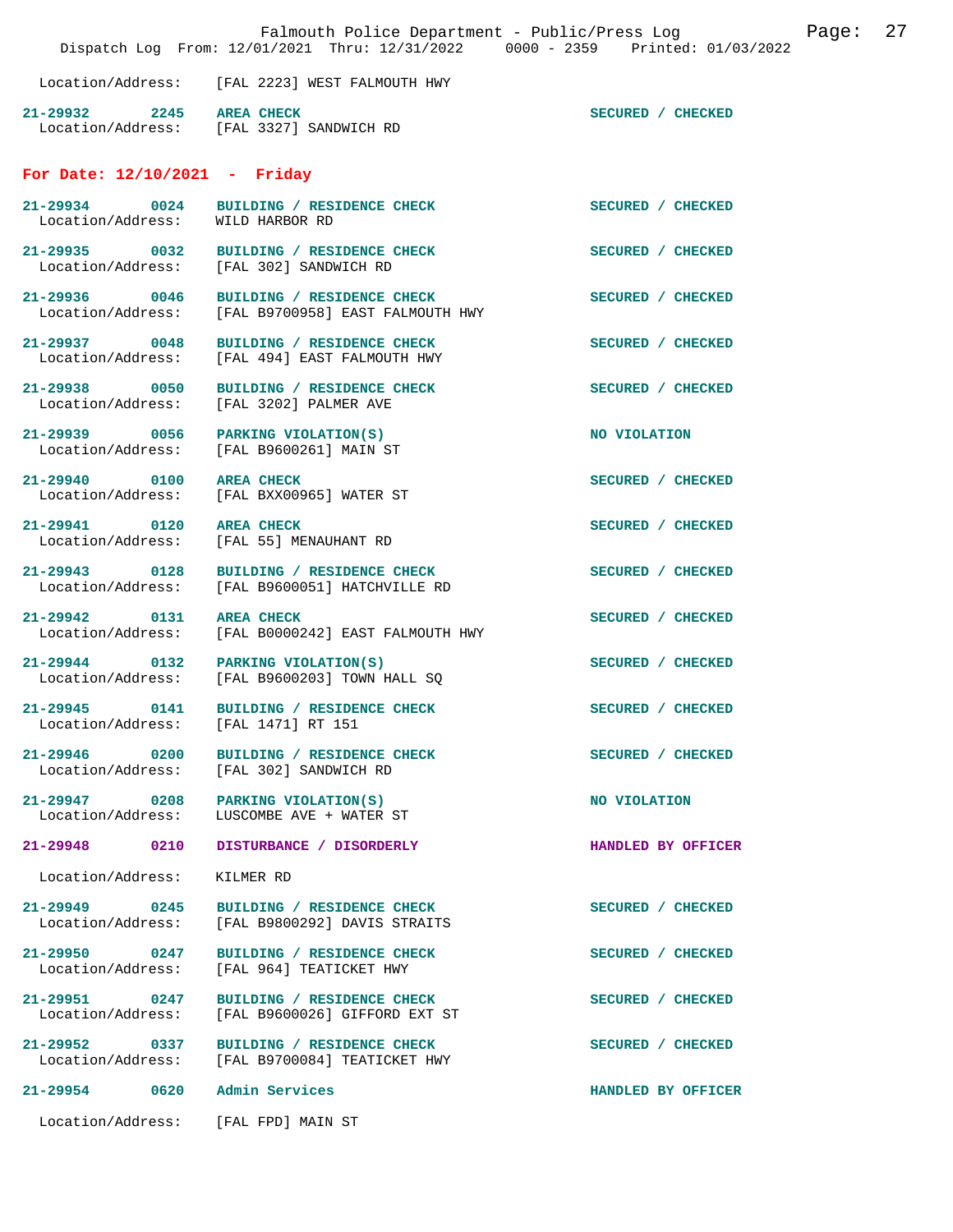| 21-29958 0822 AREA CHECK                                    |                                                                                                                     | HANDLED BY OFFICER     |
|-------------------------------------------------------------|---------------------------------------------------------------------------------------------------------------------|------------------------|
| Location/Address:                                           | OYSTER POND RD                                                                                                      |                        |
| 21-29959 0826                                               | TRANSPORT / ESCORT<br>Location/Address: [FAL B9600063] JONES RD                                                     | <b>TRANSPORT</b>       |
|                                                             | 21-29962 0936 PRESERVE PEACE<br>Location/Address: [FAL B9600070] SCRANTON AVE                                       | HANDLED BY PARTY       |
| 21-29963 1003 ALARM, BURGLAR                                | Location/Address: [FAL B9700996] JEWELERS AVE                                                                       | <b>UNFOUNDED</b>       |
| 21-29964 1010 VANDALISM                                     | Location/Address: [FAL 814] RED BROOK RD<br>Refer To Incident: 21-29964-OF                                          | <b>REPORT</b>          |
|                                                             | 21-29965 1011 TRAFFIC HAZARD<br>Location/Address: W FALMOUTH HWY + PALMER AVE                                       | <b>GONE ON ARRIVAL</b> |
| 21-29967 1025 ALARM, BURGLAR<br>Location/Address: ABBIES LN |                                                                                                                     | <b>UNFOUNDED</b>       |
| 21-29969 1154 CHECK WELFARE                                 |                                                                                                                     | HANDLED BY OFFICER     |
| Location/Address:                                           | MAIN ST                                                                                                             |                        |
| 21-29970 1203 CHECK WELFARE                                 |                                                                                                                     | CANCELLED INCIDENT     |
|                                                             | Location/Address: [FAL B9600070] SCRANTON AVE                                                                       |                        |
| 21-29971 1230                                               | <b>OTHER TRAFFIC</b><br>Location/Address: [FAL L112] RT 28 SOUTH                                                    | <b>CITATION ISSUED</b> |
| 21-29972 1233<br>Location/Address:                          | <b>CHECK WELFARE</b><br>BOXBERRY HILL RD                                                                            | REF FIRE DEPT          |
| 21-29973 1254 ABANDONED 911                                 |                                                                                                                     | HANDLED BY OFFICER     |
| Location/Address:                                           | MAIN ST                                                                                                             |                        |
|                                                             | 21-29977 1352 DISTURBANCE / DISORDERLY<br>Location/Address: [FAL B9600074] TEATICKET HWY                            | <b>GONE ON ARRIVAL</b> |
| 21-29978                                                    | 1354 DISABLED MV<br>Location/Address: BRICK KILN RD + RT 28 NORTH                                                   | <b>VEHICLE TOWED</b>   |
|                                                             | 21-29980 1358 ID Theft / Fraud<br>Location/Address: TANGLEWOOD DR<br>Refer To Incident: 21-29980-OF                 | <b>REPORT</b>          |
| 21-29981 1409                                               | SUSPICIOUS PERSON(S)<br>Location/Address: [FAL B9900205] TEATICKET HWY                                              | <b>GONE ON ARRIVAL</b> |
|                                                             | 21-29983 1419 ASSIST FIRE DEPT<br>Location/Address: [FAL B9600373] TER HEUN DR                                      | REF FIRE DEPT          |
|                                                             | 21-29984 1511 MOTOR VEHICLE THEFT<br>Location/Address: [FAL BXX00834] WAQUOIT HWY<br>Refer To Incident: 21-29984-OF | <b>REPORT</b>          |
|                                                             | 21-29985 1532 RECOVERED PROPERTY<br>Location/Address: [FAL FPD] MAIN ST<br>Refer To Incident: 21-29985-OF           | <b>REPORT</b>          |
| 21-29986 1539 ALARM, BURGLAR<br>Location/Address:           | SHOREVIEW AVE                                                                                                       | SECURED / CHECKED      |
| 21-29987 1553 ABANDONED 911                                 |                                                                                                                     | <b>UNFOUNDED</b>       |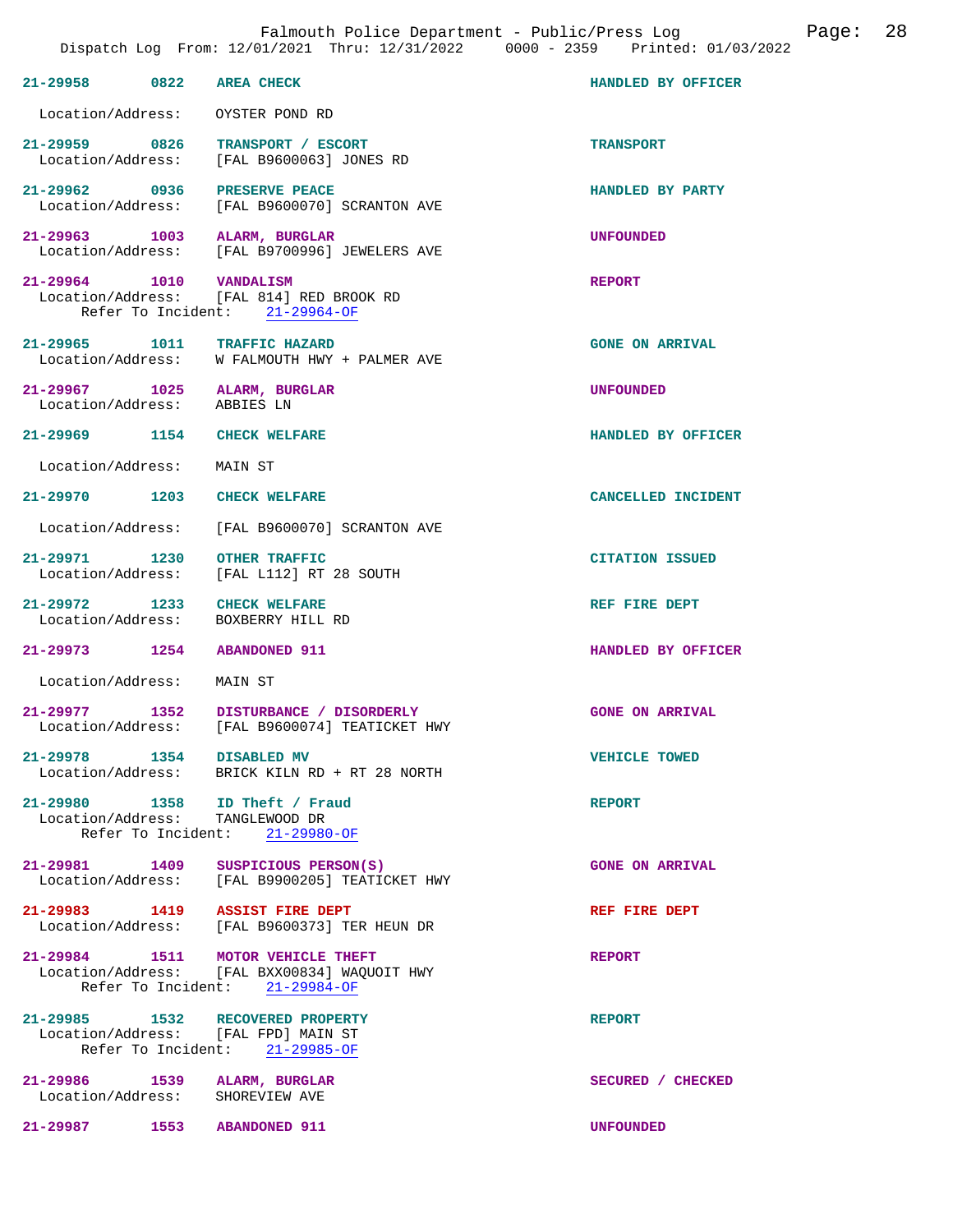|                                                                                                                         | Dispatch Log From: 12/01/2021 Thru: 12/31/2022 0000 - 2359 Printed: 01/03/2022                                                                                                                                                                                                                                                                                                                                                                                                                                                                                                                                             | 29<br>Page:<br>Falmouth Police Department - Public/Press Log |
|-------------------------------------------------------------------------------------------------------------------------|----------------------------------------------------------------------------------------------------------------------------------------------------------------------------------------------------------------------------------------------------------------------------------------------------------------------------------------------------------------------------------------------------------------------------------------------------------------------------------------------------------------------------------------------------------------------------------------------------------------------------|--------------------------------------------------------------|
| Location/Address:                                                                                                       | [FAL B9600237] EAST FALMOUTH HWY                                                                                                                                                                                                                                                                                                                                                                                                                                                                                                                                                                                           |                                                              |
| 21-29988 1612                                                                                                           | <b>ERRATIC MV</b><br>Location/Address: [FAL BXX00484] NORTH FALMOUTH HWY                                                                                                                                                                                                                                                                                                                                                                                                                                                                                                                                                   | <b>GONE ON ARRIVAL</b>                                       |
|                                                                                                                         | 21-29990 1620 ASSIST CITIZEN                                                                                                                                                                                                                                                                                                                                                                                                                                                                                                                                                                                               | HANDLED BY OFFICER                                           |
| Location/Address:                                                                                                       | DAVISVILLE RD                                                                                                                                                                                                                                                                                                                                                                                                                                                                                                                                                                                                              |                                                              |
| 21-29991 1636 AREA CHECK<br>Location/Address: CHANCERY LN                                                               |                                                                                                                                                                                                                                                                                                                                                                                                                                                                                                                                                                                                                            | <b>UNABLE TO LOCATE</b>                                      |
| 21-29992 1638 THREAT                                                                                                    | Location/Address: [BOU] RT 28A<br>Refer To Incident: 21-29992-OF                                                                                                                                                                                                                                                                                                                                                                                                                                                                                                                                                           | <b>REPORT</b>                                                |
| 21-29993 1643 CRASH                                                                                                     | Location/Address: OX BOW RD + BRICK KILN RD<br>Refer To Accident: 21-29993-AC<br>Refer To Incident: 21-29993-OF                                                                                                                                                                                                                                                                                                                                                                                                                                                                                                            | <b>REPORT</b>                                                |
|                                                                                                                         | 21-29995 1749 SUSPICIOUS PERSON(S)<br>Location/Address: RT 151 + SAM TURNER RD                                                                                                                                                                                                                                                                                                                                                                                                                                                                                                                                             | UNABLE TO LOCATE                                             |
|                                                                                                                         | 21-29996 1752 CHECK WELFARE<br>Location/Address: DAVISVILLE RD<br>Refer To Incident: 21-29996-OF                                                                                                                                                                                                                                                                                                                                                                                                                                                                                                                           | <b>REPORT</b>                                                |
| 21-29997 1835 AREA CHECK                                                                                                |                                                                                                                                                                                                                                                                                                                                                                                                                                                                                                                                                                                                                            | HANDLED BY OFFICER                                           |
|                                                                                                                         | Location/Address: [FAL LZ9] SANDWICH RD                                                                                                                                                                                                                                                                                                                                                                                                                                                                                                                                                                                    |                                                              |
| $21 - 30000$<br>Address:<br>Age:<br>Charges:<br>Arrest:<br>Address:<br>Age:<br>Charges:<br>Address:<br>Aqe:<br>Charges: | 1937 BUILDING / RESIDENCE CHECK<br>Location/Address: [FAL B9600326] TEATICKET HWY<br>Refer To Arrest: 21-30000-A-AR<br>Arrest: CRAFT, NICHOLETTE LYNN<br>13 IRENE AVE EAST FALMOUTH, MA<br>26<br>TRESPASS<br>B&E FOR MISDEMEANOR<br>Refer To Arrest: 21-30000-AR<br>WEXLER, PAUL E JR<br>HOMELESS<br>FALMOUTH, MA<br>31<br>B&E BUILDING NIGHTTIME FOR FELONY<br>TRESPASS<br>ARREST WARRANT SERVICE<br>Refer To Arrest:<br>$21 - 30000 - B - AR$<br>Arrest: GROSS, PETER STEVEN<br>5 SAINT ANNES LN FALMOUTH, MA<br>30<br>ARREST WARRANT SERVICE<br>ARREST WARRANT SERVICE<br>B&E BUILDING NIGHTTIME FOR FELONY<br>TRESPASS | Arrest(s) Made                                               |
| $21 - 30005$<br>Location/Address:                                                                                       | 2027<br>Water Complaint<br>[FAL B9601145] MADELINE RD                                                                                                                                                                                                                                                                                                                                                                                                                                                                                                                                                                      | NOTIFICATION MADE                                            |
| 21-30007<br>2225                                                                                                        | BUILDING / RESIDENCE CHECK                                                                                                                                                                                                                                                                                                                                                                                                                                                                                                                                                                                                 | HANDLED BY OFFICER                                           |
| Location/Address:                                                                                                       | [FAL 407] WILD HARBOR RD                                                                                                                                                                                                                                                                                                                                                                                                                                                                                                                                                                                                   |                                                              |
| $21 - 30008$<br>2302                                                                                                    | LOUD MUSIC / PARTY / NOISES                                                                                                                                                                                                                                                                                                                                                                                                                                                                                                                                                                                                | HANDLED BY OFFICER                                           |
| Location/Address:                                                                                                       | [FAL B0000404] SMILIN JACK LN                                                                                                                                                                                                                                                                                                                                                                                                                                                                                                                                                                                              |                                                              |
| 2326<br>$21 - 30009$                                                                                                    | Admin Services                                                                                                                                                                                                                                                                                                                                                                                                                                                                                                                                                                                                             | HANDLED BY OFFICER                                           |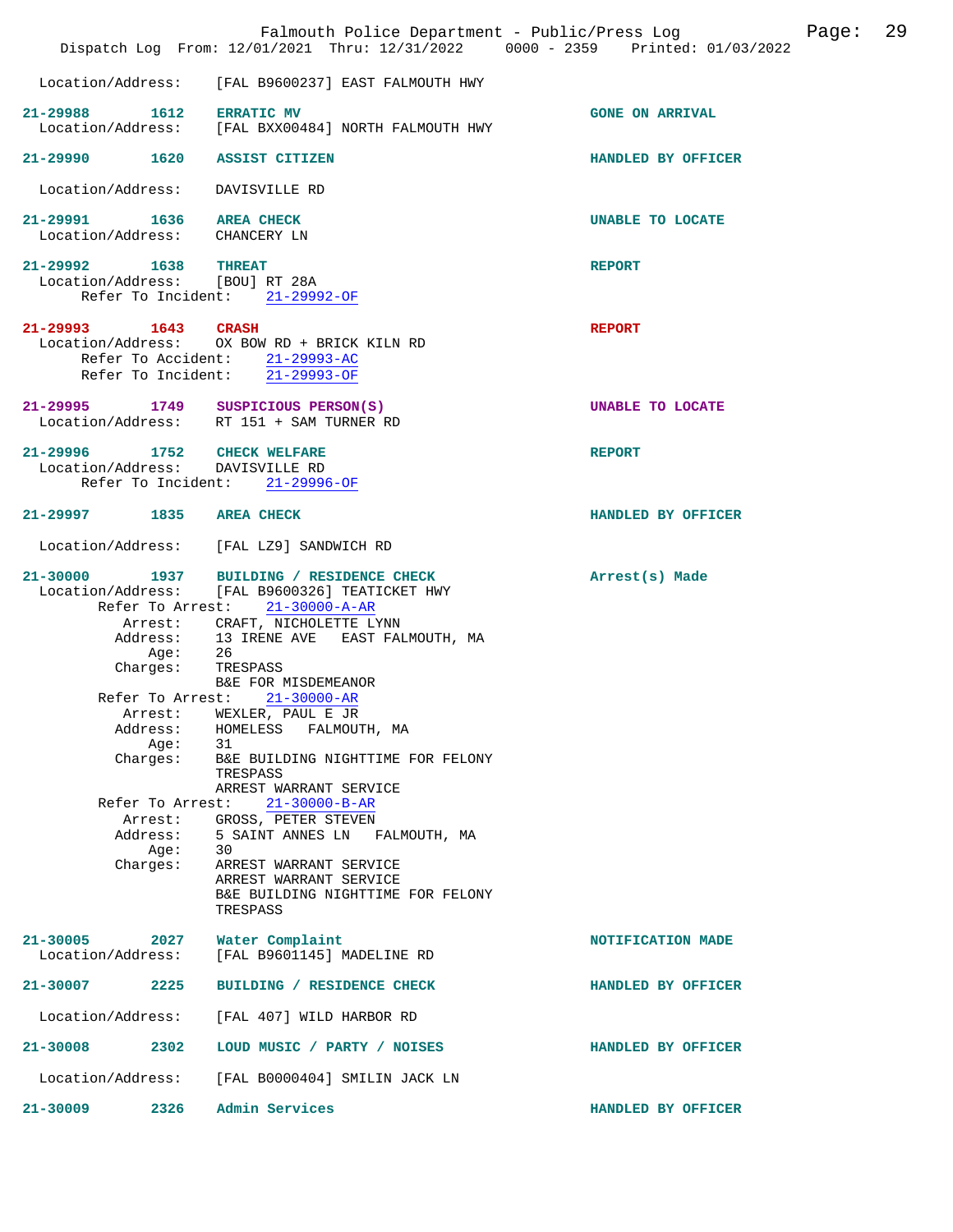Location/Address: [FAL FPD] MAIN ST

## **For Date: 12/11/2021 - Saturday**

| 21-30010 0018                                                     | BUILDING / RESIDENCE CHECK<br>Location/Address: [FAL B9600031] MARAVISTA AVE EXT            | SECURED / CHECKED  |
|-------------------------------------------------------------------|---------------------------------------------------------------------------------------------|--------------------|
| 21-30011 0024 AREA CHECK<br>Location/Address: [FAL 159] GRAND AVE |                                                                                             | SECURED / CHECKED  |
| 21-30012 0030                                                     | <b>ABANDONED 911</b>                                                                        | HANDLED BY OFFICER |
| Location/Address:                                                 | [FAL 3161] SPRING BARS RD                                                                   |                    |
| 21-30013 0049<br>Location/Address:                                | BUILDING / RESIDENCE CHECK<br>[FAL B9600025] DAVISVILLE RD                                  | SECURED / CHECKED  |
| 21-30014 0052 AREA CHECK                                          | Location/Address: [FAL BXX00131] EAST FALMOUTH HWY                                          | SECURED / CHECKED  |
| 21-30015 0053 PARKING VIOLATION(S)                                | Location/Address: WATER ST + LUSCOMBE AVE                                                   | NO VIOLATION       |
| 21-30016 0058 AREA CHECK                                          | Location/Address: [FAL 55] MENAUHANT RD                                                     | SECURED / CHECKED  |
| 21-30017 0109 AREA CHECK                                          | Location/Address: [FAL 777] HIGHFIELD DR                                                    | SECURED / CHECKED  |
| Location/Address: [FAL 159] GRAND AVE                             | 21-30019 0111 BUILDING / RESIDENCE CHECK                                                    | SECURED / CHECKED  |
|                                                                   | 21-30018 0115 BUILDING / RESIDENCE CHECK<br>Location/Address: [FAL B9600051] HATCHVILLE RD  | SECURED / CHECKED  |
| 21-30020 0115 SUSPICIOUS MV                                       |                                                                                             | HANDLED BY OFFICER |
| Location/Address:                                                 | [FAL B9600012] DEPOT AVE                                                                    |                    |
| 21-30021 0115<br>Location/Address:                                | BUILDING / RESIDENCE CHECK<br>[FAL BXX00007] MAIN ST                                        | SECURED / CHECKED  |
|                                                                   | 21-30022 0123 BUILDING / RESIDENCE CHECK<br>Location/Address: [FAL B9600028] JONES RD       | SECURED / CHECKED  |
| 21-30023 0143 AREA CHECK<br>Location/Address: [FAL 1471] RT 151   |                                                                                             | SECURED / CHECKED  |
| $21 - 30024$<br>0143<br>Location/Address:                         | BUILDING / RESIDENCE CHECK<br>[FAL B9700852] NORTH FALMOUTH HWY                             | SECURED / CHECKED  |
|                                                                   | 21-30025 0214 BUILDING / RESIDENCE CHECK<br>Location/Address: [FAL B9600026] GIFFORD EXT ST | SECURED / CHECKED  |
| 21-30026 0313 UNWANTED GUEST                                      | Location/Address: [FAL B9800605] ROSE MORIN LN<br>Refer To Incident: 21-30026-OF            | <b>REPORT</b>      |
| 21-30027 0349                                                     | SUSPICIOUS MV                                                                               | HANDLED BY OFFICER |
|                                                                   | Location/Address: [FAL B9600031] MARAVISTA AVE EXT                                          |                    |
| 21-30028 0356                                                     | BUILDING / RESIDENCE CHECK<br>Location/Address: [FAL 1609] PATTEE RD                        | SECURED / CHECKED  |
| 21-30029 0408 SUSPICIOUS PERSON(S)<br>Location/Address:           | [FAL B9600006] ROSE MORIN LN                                                                | UNABLE TO LOCATE   |
| 21-30030 0416 ABANDONED 911                                       |                                                                                             | HANDLED BY OFFICER |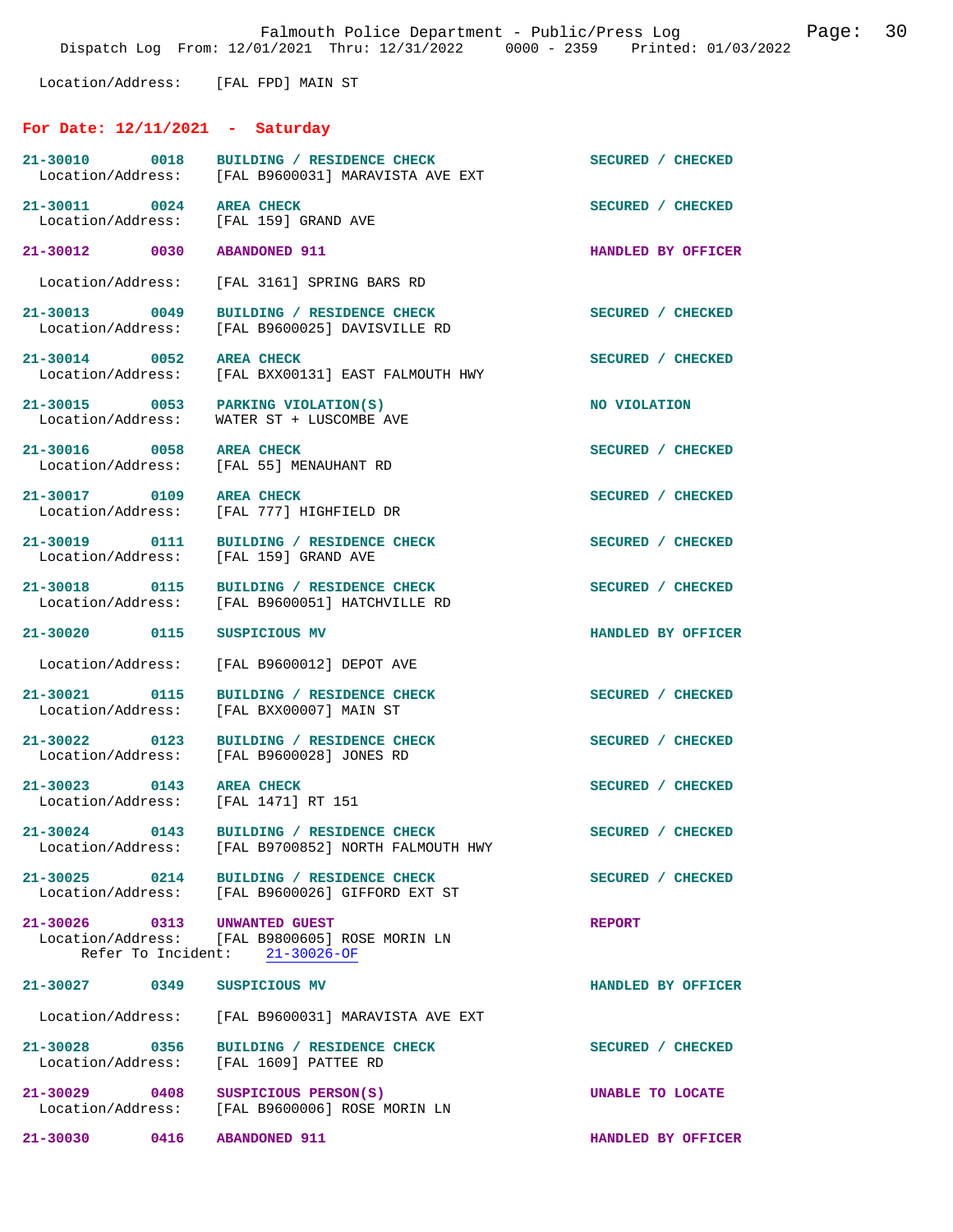| Location/Address: [FAL 3075] JONES RD                               |                                                                                                                                                                                                                                                                                                         |                       |
|---------------------------------------------------------------------|---------------------------------------------------------------------------------------------------------------------------------------------------------------------------------------------------------------------------------------------------------------------------------------------------------|-----------------------|
| 21-30031 0438 ALARM, BURGLAR                                        |                                                                                                                                                                                                                                                                                                         | HANDLED BY OFFICER    |
| Location/Address: PATTEE RD                                         |                                                                                                                                                                                                                                                                                                         |                       |
| 21-30032 0501 UNWANTED GUEST                                        | Location/Address: [FAL B9600453] ROSE MORIN LN                                                                                                                                                                                                                                                          | Peace Restored        |
| 21-30034 0523 AREA CHECK                                            |                                                                                                                                                                                                                                                                                                         | HANDLED BY OFFICER    |
|                                                                     | Location/Address: [FAL B9600006] ROSE MORIN LN<br>Refer To Incident: 21-30034-OF                                                                                                                                                                                                                        |                       |
| 21-30035 0624 UNWANTED GUEST                                        | Location/Address: [FAL B9600006] ROSE MORIN LN<br>Refer To Arrest: 21-30035-AR<br>Arrest: ANTONE, MANUEL JAMES<br>Address: 0 HOMELESS Apt. #0 FALMOUTH, MA<br>Age: 53<br>Charges: DISORDERLY CONDUCT<br>DISTURBING THE PEACE<br>PROTECTIVE CUSTODY (LIQUOR)<br>DANGEROUS WEAPON, CARRY<br>RESIST ARREST | Arrest(s) Made        |
| 21-30036 0725 DEAD ON ARRIVAL                                       | Location/Address: [FAL BXX00016] TEATICKET HWY<br>Refer To Incident: 21-30036-OF                                                                                                                                                                                                                        | <b>REPORT</b>         |
| 21-30038 0727 Admin Services                                        |                                                                                                                                                                                                                                                                                                         | HANDLED BY OFFICER    |
|                                                                     | Location/Address: [FAL BXX00810] MAIN ST                                                                                                                                                                                                                                                                |                       |
| 21-30039 0815 AREA CHECK                                            | Location/Address: [FAL B9601471] PENZANCE RD                                                                                                                                                                                                                                                            | REF OTHER             |
| 21-30040 0821 Admin Services                                        |                                                                                                                                                                                                                                                                                                         | HANDLED BY OFFICER    |
|                                                                     | Location/Address: [FAL B9900129] DAVIS STRAITS                                                                                                                                                                                                                                                          |                       |
| 21-30042 0844 ASSIST CITIZEN<br>Location/Address: [FAL FPD] MAIN ST |                                                                                                                                                                                                                                                                                                         | REF FIRE DEPT         |
| 21-30043 0846 ROBBERY                                               | Location/Address: [FAL B0300037] TEATICKET HWY<br>Refer To Incident: 21-30043-OF                                                                                                                                                                                                                        | <b>REPORT</b>         |
| 21-30044 0924 ABANDONED 911<br>Location/Address: [FAL FPD] MAIN ST  |                                                                                                                                                                                                                                                                                                         | NOTIFICATION MADE     |
| 21-30045 0950 Harassment<br>Location/Address: WOODS HOLE RD         | Refer To Incident: 21-30045-OF                                                                                                                                                                                                                                                                          | <b>REPORT</b>         |
| Location/Address: JAMIE LN                                          | 21-30048 1043 FOLLOW UP INVESTIGATION                                                                                                                                                                                                                                                                   | <b>SERVED IN HAND</b> |
| 21-30049 1046 ERRATIC MV<br>Location/Address: RT 151 + SANDWICH RD  |                                                                                                                                                                                                                                                                                                         | <b>REF OTHER</b>      |
|                                                                     | 21-30050 1113 SELECTIVE ENFORCEMENT<br>Vicinity of: TEATICKET HWY + DAVIS STRAITS<br>Refer To Incident: 21-30050-OF                                                                                                                                                                                     | <b>REPORT</b>         |
| 21-30052 1124 CHECK WELFARE                                         |                                                                                                                                                                                                                                                                                                         | HANDLED BY OFFICER    |
|                                                                     | Location/Address: [FAL B9600069] TER HEUN DR                                                                                                                                                                                                                                                            |                       |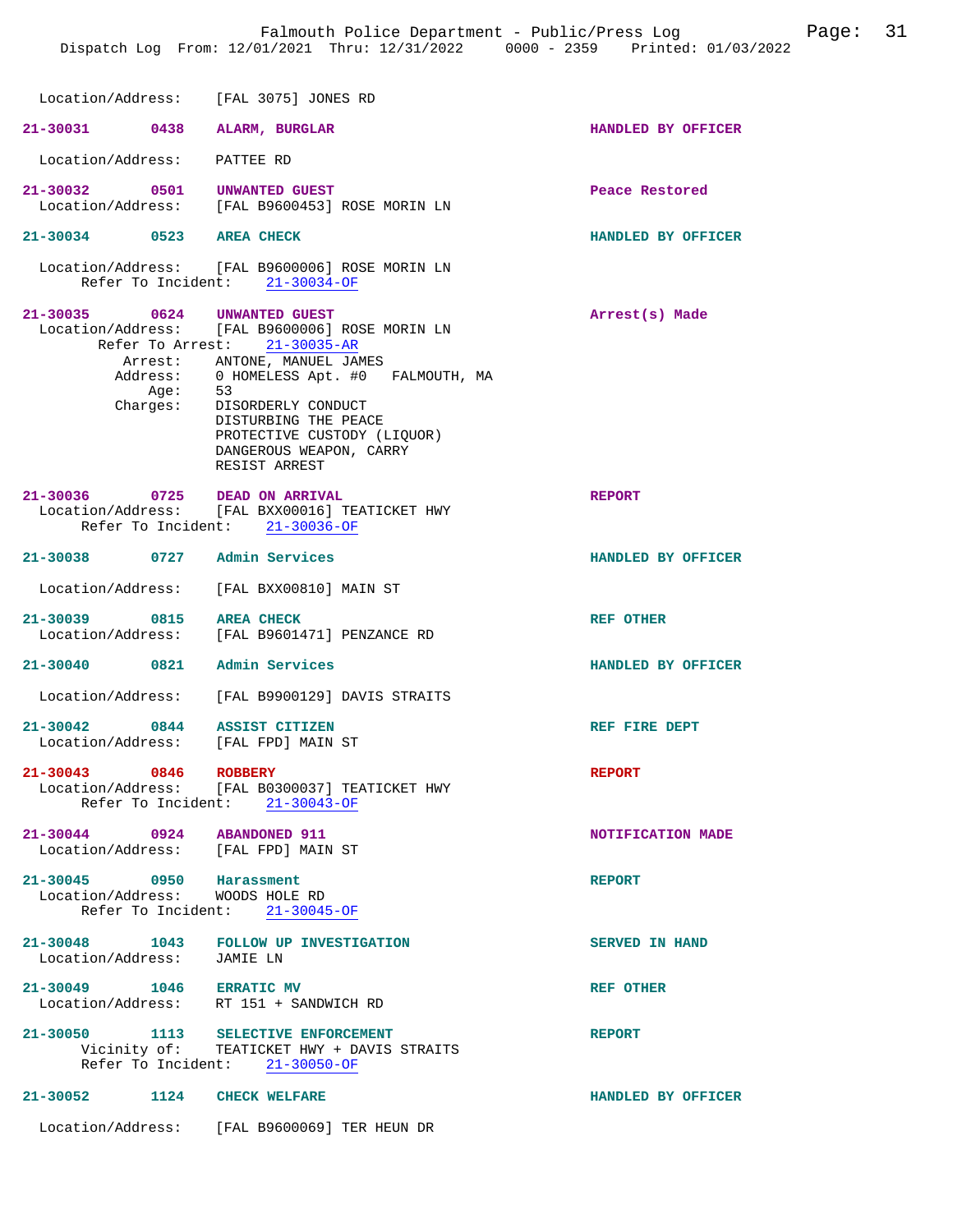|                                               |      | Falmouth Police Department - Public/Press Log<br>Dispatch Log From: 12/01/2021 Thru: 12/31/2022 0000 - 2359 Printed: 01/03/2022 |                        | Page: 32 |  |
|-----------------------------------------------|------|---------------------------------------------------------------------------------------------------------------------------------|------------------------|----------|--|
|                                               |      | 21-30054 1156 FOLLOW UP INVESTIGATION                                                                                           | HANDLED BY OFFICER     |          |  |
|                                               |      | Location/Address: [FAL B0200069] TEATICKET HWY                                                                                  |                        |          |  |
|                                               |      | 21-30055 1206 Admin Services                                                                                                    | HANDLED BY OFFICER     |          |  |
| Location/Address:                             |      | [FAL BXX00810] MAIN ST                                                                                                          |                        |          |  |
| 21-30056 1218 CRASH                           |      | Location/Address: [FAL B9800292] DAVIS STRAITS<br>Refer To Accident: 21-30056-AC                                                | <b>REPORT</b>          |          |  |
|                                               |      | 21-30058 1239 ABANDONED 911                                                                                                     | HANDLED BY OFFICER     |          |  |
| Location/Address: HOLLAND ST                  |      |                                                                                                                                 |                        |          |  |
| 21-30059 1259 AREA CHECK<br>Location/Address: |      | [FAL B0200069] TEATICKET HWY                                                                                                    | <b>GONE ON ARRIVAL</b> |          |  |
|                                               |      | 21-30060 1302 ALARM, BURGLAR<br>Location/Address: [FAL 1943] SADDLEBACK LN                                                      | <b>UNFOUNDED</b>       |          |  |
| Location/Address:                             |      | 21-30061 1310 UNWANTED GUEST<br>[FAL 188] KATHARINE LEE BATES                                                                   | Peace Restored         |          |  |
| 21-30062<br>Location/Address:                 |      | 1316 ALARM, BURGLAR<br>WORCESTER CT                                                                                             | <b>UNFOUNDED</b>       |          |  |
| 21-30064 1321                                 |      | <b>CHECK WELFARE</b>                                                                                                            | HANDLED BY OFFICER     |          |  |
| Location/Address:                             |      | [FAL B9600006] ROSE MORIN LN                                                                                                    |                        |          |  |
|                                               |      | 21-30065 1323 TRAFFIC HAZARD                                                                                                    | HANDLED BY OFFICER     |          |  |
| Location/Address:                             |      | RT 151                                                                                                                          |                        |          |  |
|                                               |      | 21-30066 1337 MOTOR VEHICLE STOP                                                                                                | HANDLED BY OFFICER     |          |  |
|                                               |      | Location/Address: [FAL 711] TEATICKET HWY                                                                                       |                        |          |  |
| 21-30067                                      | 1339 | DOWN TREE(S)<br>Location/Address: [FAL B9800209] JERICHO PATH                                                                   | NOTIFICATION MADE      |          |  |
|                                               |      | 21-30068 1346 ASSIST FIRE DEPT<br>Location/Address: [FAL B9600043] WATER ST                                                     | <b>REF OTHER</b>       |          |  |
| 21-30071 1353 CRASH                           |      | Location/Address: PINECREST BEACH DR + SANDWICH RD<br>Refer To Accident: 21-30071-AC                                            | <b>REPORT</b>          |          |  |
|                                               |      | 21-30073 1355 DISTURBANCE / DISORDERLY<br>Location/Address: [FAL 188] KATHARINE LEE BATES                                       | Peace Restored         |          |  |
|                                               |      | 21-30076 1431 ALARM, BURGLAR                                                                                                    | HANDLED BY OFFICER     |          |  |
| Location/Address: GANSETT RD                  |      |                                                                                                                                 |                        |          |  |
| 21-30075 1432 Harassment                      |      | Location/Address: BLACKTHORN CIR<br>Refer To Incident: 21-30075-OF                                                              | <b>REPORT</b>          |          |  |
|                                               |      | 21-30077 1436 DOWN TREE(S)                                                                                                      | HANDLED BY OFFICER     |          |  |
|                                               |      | Location/Address: GENE PATH + SEAPIT RD                                                                                         |                        |          |  |
|                                               |      | 21-30078 1446 PARKING VIOLATION(S)                                                                                              | HANDLED BY OFFICER     |          |  |
| Location/Address: PARSONS LN                  |      |                                                                                                                                 |                        |          |  |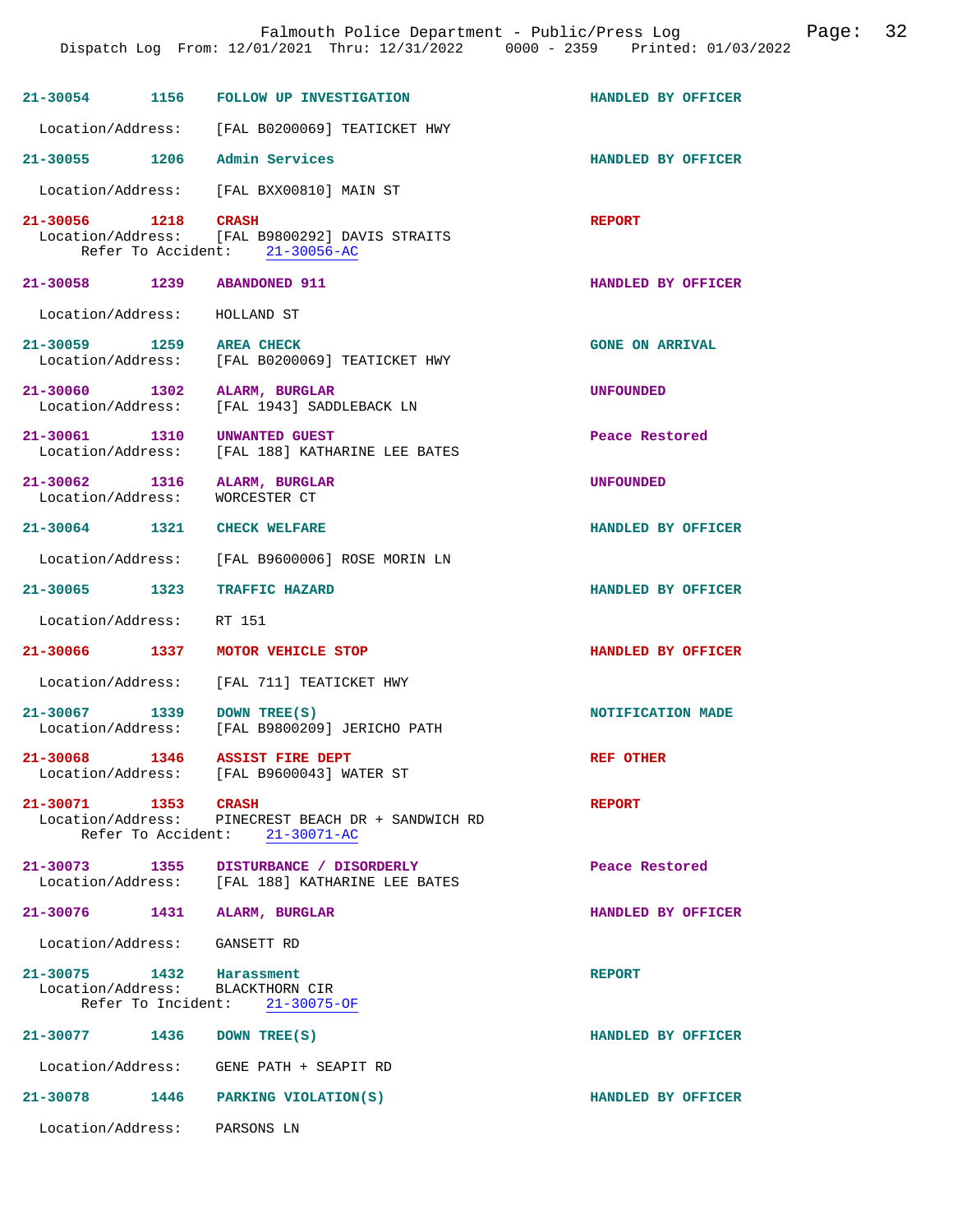| 21-30079 1450 ALARM, BURGLAR<br>Location/Address: [FAL 1743] WATER ST |                                                                         | <b>UNFOUNDED</b>       |
|-----------------------------------------------------------------------|-------------------------------------------------------------------------|------------------------|
| 21-30080 1455<br>Location/Address:                                    | ALARM, BURGLAR<br>[FAL B9600200] RESEARCH RD                            | <b>UNFOUNDED</b>       |
| 21-30082 1537 ASSIST CITIZEN                                          |                                                                         | HANDLED BY OFFICER     |
| Location/Address: [FAL FPD] MAIN ST                                   | Refer To Incident: 21-30082-OF                                          |                        |
| Location/Address: PAMELA LN                                           | 21-30083 1545 MENTAL ILLNESS (SEC 12)<br>Refer To Incident: 21-30083-OF | <b>REPORT</b>          |
| 21-30084 1549 TRAFFIC HAZARD                                          | Location/Address: RT 28 SOUTH + BRICK KILN RD                           | UNABLE TO LOCATE       |
| Location/Address:                                                     | 21-30086 1618 FOLLOW UP INVESTIGATION<br>SHORT ST                       | <b>CITATION ISSUED</b> |
| 21-30087 1639                                                         | SUSPICIOUS PERSON(S)                                                    | HANDLED BY OFFICER     |
| Location/Address:                                                     | [FAL B9600037] SPRING BARS RD                                           |                        |
| 21-30088 1653<br>Location/Address:                                    | <b>WARRANT SERVICE</b><br>BEAMAN LN                                     | UNABLE TO LOCATE       |
| 21-30089 1700<br>Location/Address:                                    | <b>ABANDONED 911</b><br>[FAL BXX00801] QUAKER RD                        | UNFOUNDED              |
| 21-30090 1717<br>Location/Address:                                    | MOTOR VEHICLE STOP<br>RT 151 + RT 28 NORTH                              | Verbal Warning         |
|                                                                       |                                                                         |                        |
| 21-30091 1723 MOTOR VEHICLE STOP                                      |                                                                         | HANDLED BY OFFICER     |
| Location/Address: [FAL 1320] RT 151                                   |                                                                         |                        |
| 21-30092 1740                                                         | <b>FOLLOW UP INVESTIGATION</b>                                          | HANDLED BY OFFICER     |
| Location/Address: [FAL FPD] MAIN ST                                   |                                                                         |                        |
| 21-30094 1750                                                         | Admin Services                                                          | HANDLED BY OFFICER     |
| Location/Address:                                                     | [FAL BXX00810] MAIN ST                                                  |                        |
| 21-30096<br>1819                                                      | ALARM, BURGLAR                                                          | CANCELLED INCIDENT     |
| Location/Address:                                                     | [FAL B9900079] BAYSIDE DR                                               |                        |
| 21-30097 1824                                                         | <b>CHECK WELFARE</b>                                                    | HANDLED BY OFFICER     |
| Location/Address:                                                     | GREENBRIAR LN                                                           |                        |
| $21 - 30100$                                                          | 1835 Admin Services                                                     | HANDLED BY OFFICER     |
| Location/Address: [FAL FPD] MAIN ST                                   |                                                                         |                        |
| 21-30101<br>1843                                                      | Admin Services                                                          | HANDLED BY OFFICER     |
| Location/Address:                                                     | [FAL FPD] MAIN ST                                                       |                        |
| 21-30102 1845<br>Location/Address:                                    | ALARM, BURGLAR<br>[FAL 783] EAST FALMOUTH HWY                           | <b>UNFOUNDED</b>       |
| 21-30104<br>1846                                                      | TRAFFIC HAZARD                                                          | HANDLED BY OFFICER     |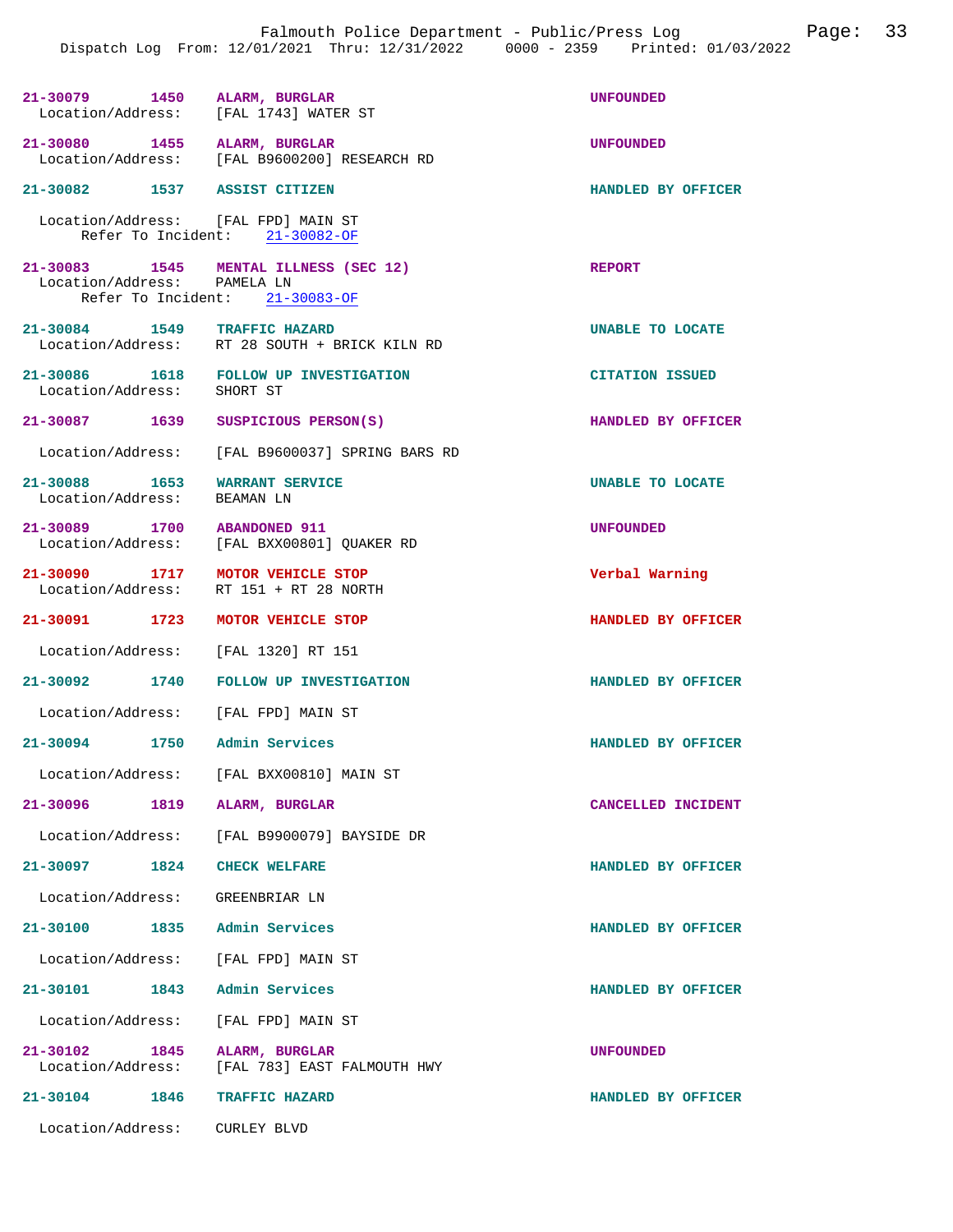| 21-30105 1856 MEDICAL (PD)<br>Location/Address: | MAIN ST                                                                                                                                                                                            | REF FIRE DEPT          |
|-------------------------------------------------|----------------------------------------------------------------------------------------------------------------------------------------------------------------------------------------------------|------------------------|
| 21-30106 2005 AREA CHECK                        | Location/Address: KATHARINE LEE BATES                                                                                                                                                              | <b>GONE ON ARRIVAL</b> |
|                                                 | 21-30107 2016 SUSPICIOUS PERSON(S)                                                                                                                                                                 | HANDLED BY OFFICER     |
|                                                 | Location/Address: [FAL 586] NORTH MAIN ST                                                                                                                                                          |                        |
| 21-30108 2023                                   | UNWANTED GUEST                                                                                                                                                                                     | HANDLED BY OFFICER     |
| Location/Address: BARROWS RD                    |                                                                                                                                                                                                    |                        |
| 21-30109 2046 CHECK WELFARE                     |                                                                                                                                                                                                    | HANDLED BY OFFICER     |
|                                                 | Location/Address: [FAL 2396] CLUB VALLEY DR                                                                                                                                                        |                        |
| 2101 AREA CHECK<br>21-30110                     | Location/Address: [FAL B0200069] TEATICKET HWY                                                                                                                                                     | SECURED / CHECKED      |
| 21-30111 2108                                   | DOWN TREE(S)                                                                                                                                                                                       | HANDLED BY OFFICER     |
|                                                 | Location/Address: MARAVISTA AVE + NICKERSON ST                                                                                                                                                     |                        |
| 21-30113 2136 CRASH                             | Location/Address: [FAL BXX00429] EAST FALMOUTH HWY<br>Refer To Arrest: 21-30113-AR<br>Arrest: RAFTERY, JOSEPH F JR<br>Address: HOMELESS HOMELESS, MA<br>Age: 67<br>Charges: ARREST WARRANT SERVICE | Arrest(s) Made         |
| 21-30116 2322 Admin Services                    |                                                                                                                                                                                                    | HANDLED BY OFFICER     |
| Location/Address: [FAL FPD] MAIN ST             |                                                                                                                                                                                                    |                        |
| For Date: $12/12/2021$ - Sunday                 |                                                                                                                                                                                                    |                        |
|                                                 | 21-30119 0100 BUILDING / RESIDENCE CHECK<br>Location/Address: [FAL B9701135] PALMER AVE                                                                                                            | SECURED / CHECKED      |
| Location/Address:                               | 21-30121 0106 BUILDING / RESIDENCE CHECK<br>[FAL BXX00272] LOCUST ST                                                                                                                               | SECURED / CHECKED      |
|                                                 | 21-30122 0110 BUILDING / RESIDENCE CHECK<br>Location/Address: [FAL B9600029] KATHARINE LEE BATES                                                                                                   | SECURED / CHECKED      |
|                                                 | 21-30123 0113 BUILDING / RESIDENCE CHECK<br>Location/Address: [FAL B9600027] LAKEVIEW AVE                                                                                                          | SECURED / CHECKED      |
| 21-30124 0118 AREA CHECK                        | Location/Address: [FAL BXX00810] MAIN ST                                                                                                                                                           | SECURED / CHECKED      |
|                                                 | 21-30125   0121   BUILDING / RESIDENCE CHECK<br>Location/Address: [FAL BXX00359] SCRANTON AVE                                                                                                      | SECURED / CHECKED      |
|                                                 | 21-30126 0133 BUILDING / RESIDENCE CHECK<br>Location/Address: [FAL 2223] WEST FALMOUTH HWY                                                                                                         | SECURED / CHECKED      |
| 21-30128 0149                                   | BUILDING / RESIDENCE CHECK<br>Location/Address: [FAL B9600025] DAVISVILLE RD                                                                                                                       | SECURED / CHECKED      |
| 21-30129 0153                                   | PARKING VIOLATION(S)<br>Location/Address: [FAL B9600261] MAIN ST                                                                                                                                   | NO VIOLATION           |
| 21-30130 0154<br>Location/Address:              | BUILDING / RESIDENCE CHECK<br>[FAL BXX00131] EAST FALMOUTH HWY                                                                                                                                     | SECURED / CHECKED      |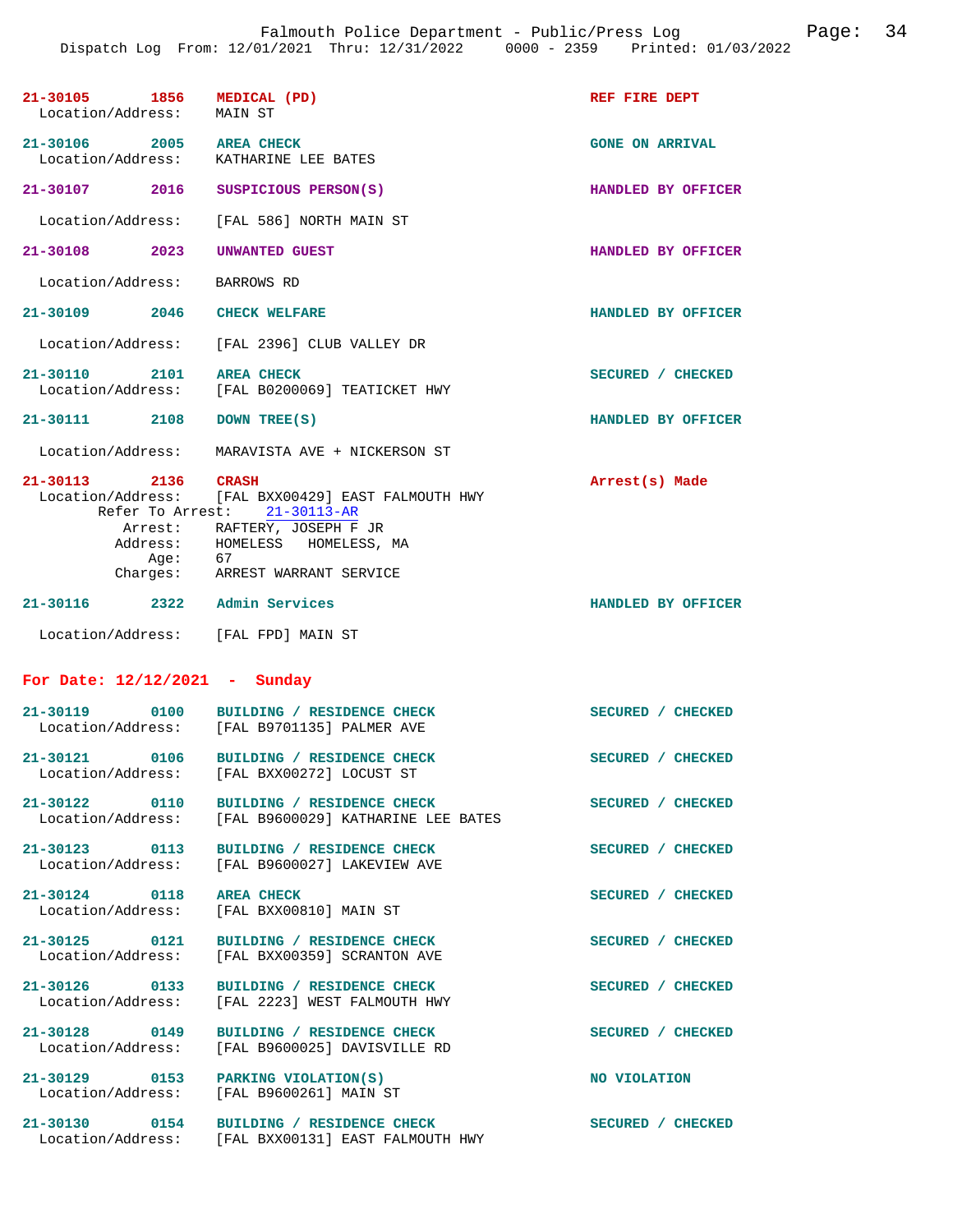**21-30131 0156 BUILDING / RESIDENCE CHECK SECURED / CHECKED**  Location/Address: [FAL 1609] PATTEE RD

WATER ST + LUSCOMBE AVE

[FAL B9600203] TOWN HALL SQ

21-30132 0157 PARKING VIOLATION(S) NO VIOLATION **NO** VIOLATION **NO** 

**21-30133 0157 BUILDING / RESIDENCE CHECK SECURED / CHECKED**  Location/Address: [FAL B9700958] EAST FALMOUTH HWY

**21-30134 0158 PARKING VIOLATION(S) CITATION ISSUED** 

**21-30136 0200 BUILDING / RESIDENCE CHECK SECURED / CHECKED**  Location/Address: COUNTRY CLUB LN

**21-30135 0201 BUILDING / RESIDENCE CHECK SECURED / CHECKED**  Location/Address: [FAL B9600051] HATCHVILLE RD

**21-30137 0205 BUILDING / RESIDENCE CHECK SECURED / CHECKED**  Location/Address: [FAL 302] SANDWICH RD

**21-30138 0206 BUILDING / RESIDENCE CHECK SECURED / CHECKED**  Location/Address: [FAL 964] TEATICKET HWY

**21-30139 0207 BUILDING / RESIDENCE CHECK SECURED / CHECKED**  Location/Address: [FAL 1471] RT 151

**21-30140 0208 BUILDING / RESIDENCE CHECK SECURED / CHECKED**  Location/Address: [FAL B9600326] TEATICKET HWY

**21-30141 0214 BUILDING / RESIDENCE CHECK SECURED / CHECKED**  Location/Address: [FAL 407] WILD HARBOR RD

**21-30142 0217 ALARM, BURGLAR SECURED / CHECKED** 

**21-30143 0220 BUILDING / RESIDENCE CHECK SECURED / CHECKED**  Location/Address: [FAL B9800292] DAVIS STRAITS

**21-30144 0233 AREA CHECK UNABLE TO LOCATE**  Location/Address: CENTRAL AVE

**21-30147 0321 AREA CHECK REPORT** 

**21-30145 0250 ALARM, BURGLAR UNFOUNDED**  Location/Address: CLINTON AVE

[FAL BXX00277] MAIN ST

 Location/Address: CENTRAL AVE + MENAUHANT RD Refer To Incident: 21-30147-A-OF Refer To Accident: 21-30147-AC Refer To P/C: 21-30147-AR P/C: PICARDI, JOHN P<br>Address: 40 KILMER RD FP

40 KILMER RD FALMOUTH, MA<br>28 Age:<br>:Charges PROTECTIVE CUSTODY (LIQUOR) OUI-LIQUOR OR .08%, 2ND OFFENSE NEGLIGENT OPERATION OF MOTOR VEHICLE c90 §24(2)(a) (OTE) LEAVE SCENE OF PROPERTY DAMAGE MARKED LANES VIOLATION SPEEDING RATE OF SPEED EXCEEDING POSTED LIMIT SEAT BELT, FAIL WEAR STOP/YIELD, FAIL TO

**21-30148 0332 TRAFFIC HAZARD HANDLED BY OFFICER** 

Location/Address: OHIO LN + MENAUHANT RD

Refer To Incident: 21-30147-OF

**21-30150 0622 Admin Services HANDLED BY OFFICER**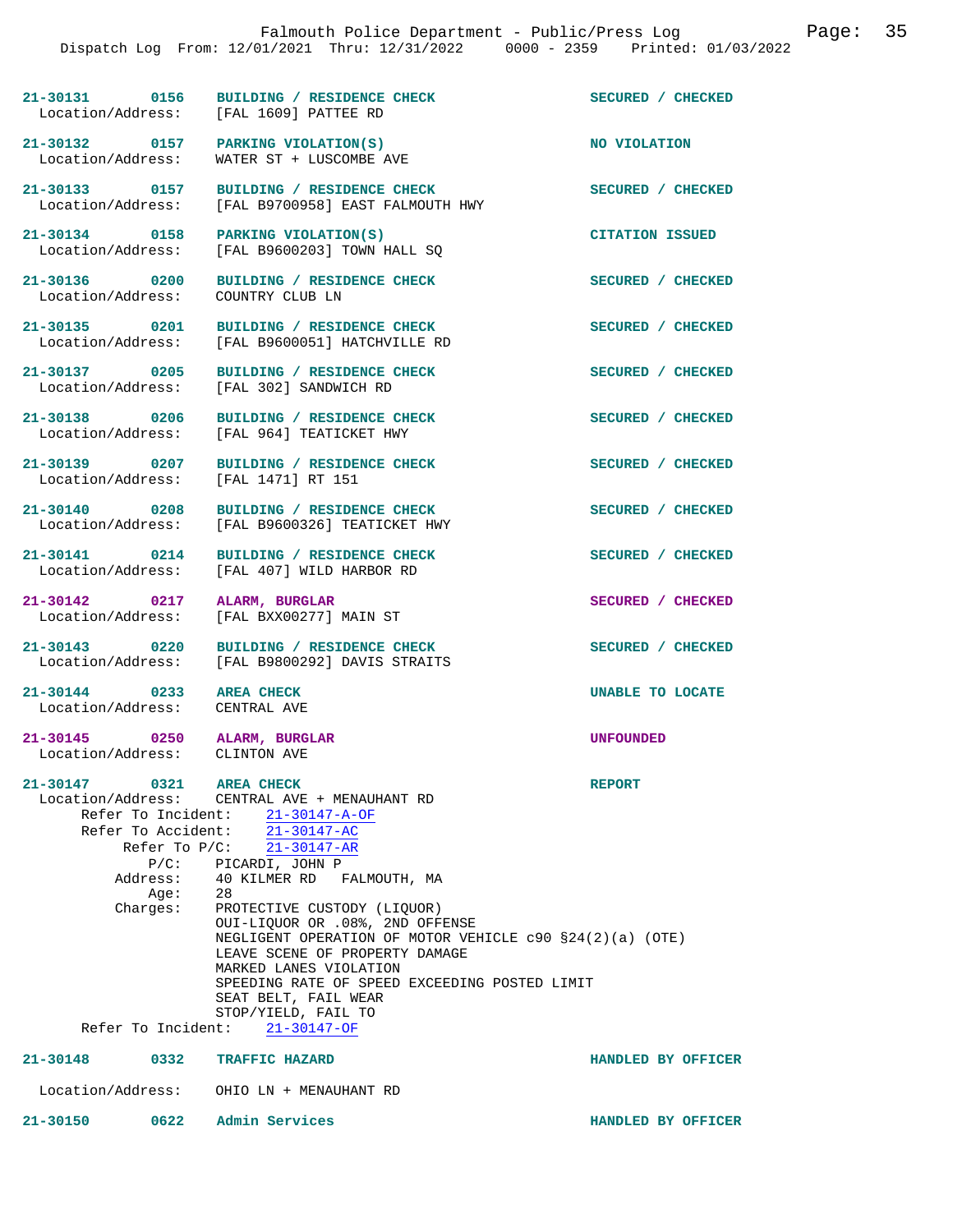|                                                                   | Falmouth Police Department - Public/Press Log<br>Dispatch Log From: 12/01/2021 Thru: 12/31/2022 0000 - 2359 Printed: 01/03/2022 | Page: 36               |
|-------------------------------------------------------------------|---------------------------------------------------------------------------------------------------------------------------------|------------------------|
| Location/Address: [FAL FPD] MAIN ST                               |                                                                                                                                 |                        |
| 21-30151 0627 ALARM, BURGLAR<br>Location/Address: HARBOR HILL RD  |                                                                                                                                 | <b>UNFOUNDED</b>       |
| 21-30156 1110 ASSIST CITIZEN<br>Location/Address: SIDERS LN       |                                                                                                                                 | UNABLE TO LOCATE       |
| 21-30157 1121 ANIMAL COMPLAINT                                    |                                                                                                                                 | REF ANIMAL CONTROL     |
| Location/Address: WINCHESTER DR                                   |                                                                                                                                 |                        |
|                                                                   | 21-30158 1122 BUILDING / RESIDENCE CHECK<br>Location/Address: [FAL 407] WILD HARBOR RD                                          | SECURED / CHECKED      |
| 21-30159 1129 ATTEMPT TO LOCATE                                   |                                                                                                                                 | HANDLED BY OFFICER     |
| Location/Address: ASHUMET RD                                      | Refer To Incident: 21-30159-OF                                                                                                  |                        |
| 21-30162 1159 Admin Services                                      |                                                                                                                                 | HANDLED BY OFFICER     |
|                                                                   | Location/Address: [FAL BXX00810] MAIN ST                                                                                        |                        |
|                                                                   | 21-30163 1217 Down Wires<br>Location/Address: [FAL B9600786] TANGLEWOOD DR                                                      | HANDLED BY PARTY       |
| Location/Address:                                                 | 21-30164 1222 DIRT BIKE / ATV COMPLAINT<br>TERRENCE AVE                                                                         | UNABLE TO LOCATE       |
| 21-30167 1234 ALARM, BURGLAR                                      |                                                                                                                                 | CANCELLED INCIDENT     |
| Location/Address:                                                 | ARNOLD GIFFORD RD                                                                                                               |                        |
|                                                                   | 21-30169 1300 SELECTIVE ENFORCEMENT<br>Location/Address: RT 28 SOUTH + THOMAS B LANDERS RD                                      | <b>CITATION ISSUED</b> |
| 21-30168 1319 CRASH<br>Location/Address: [FAL 585] MAIN ST        | Refer To Accident: 21-30168-AC                                                                                                  | <b>REPORT</b>          |
| 21-30170<br>Location/Address: [FAL 1660] MAIN ST                  | 1355 DEAD ON ARRIVAL<br>Refer To Incident: 21-30170-OF                                                                          | <b>REPORT</b>          |
|                                                                   | 21-30171 1404 DISTURBANCE / DISORDERLY                                                                                          | HANDLED BY OFFICER     |
|                                                                   | Location/Address: RT 28 SOUTH + WEST FALMOUTH HWY                                                                               |                        |
| Location/Address: EQUESTRIAN LN                                   | 21-30174 1423 BUILDING / RESIDENCE CHECK                                                                                        | SECURED / CHECKED      |
| 21-30173 1425 ABANDONED 911                                       | Location/Address: [FAL B9600069] TER HEUN DR                                                                                    | NOTIFICATION MADE      |
| 21-30177 1502                                                     | MEDICAL (PD)                                                                                                                    | HANDLED BY OFFICER     |
| Location/Address:                                                 | MAIN ST                                                                                                                         |                        |
| 21-30179 1601 MEDICAL (PD)                                        |                                                                                                                                 | HANDLED BY OFFICER     |
| Location/Address: [FAL FPD] MAIN ST                               |                                                                                                                                 |                        |
| 21-30180 1634 B & E MV / TRL<br>Location/Address: PRINCE HENRY DR | Refer To Incident: 21-30180-OF                                                                                                  | <b>REPORT</b>          |
| Location/Address: RT 28 NORTH                                     | 21-30182 1716 SELECTIVE ENFORCEMENT                                                                                             | <b>CITATION ISSUED</b> |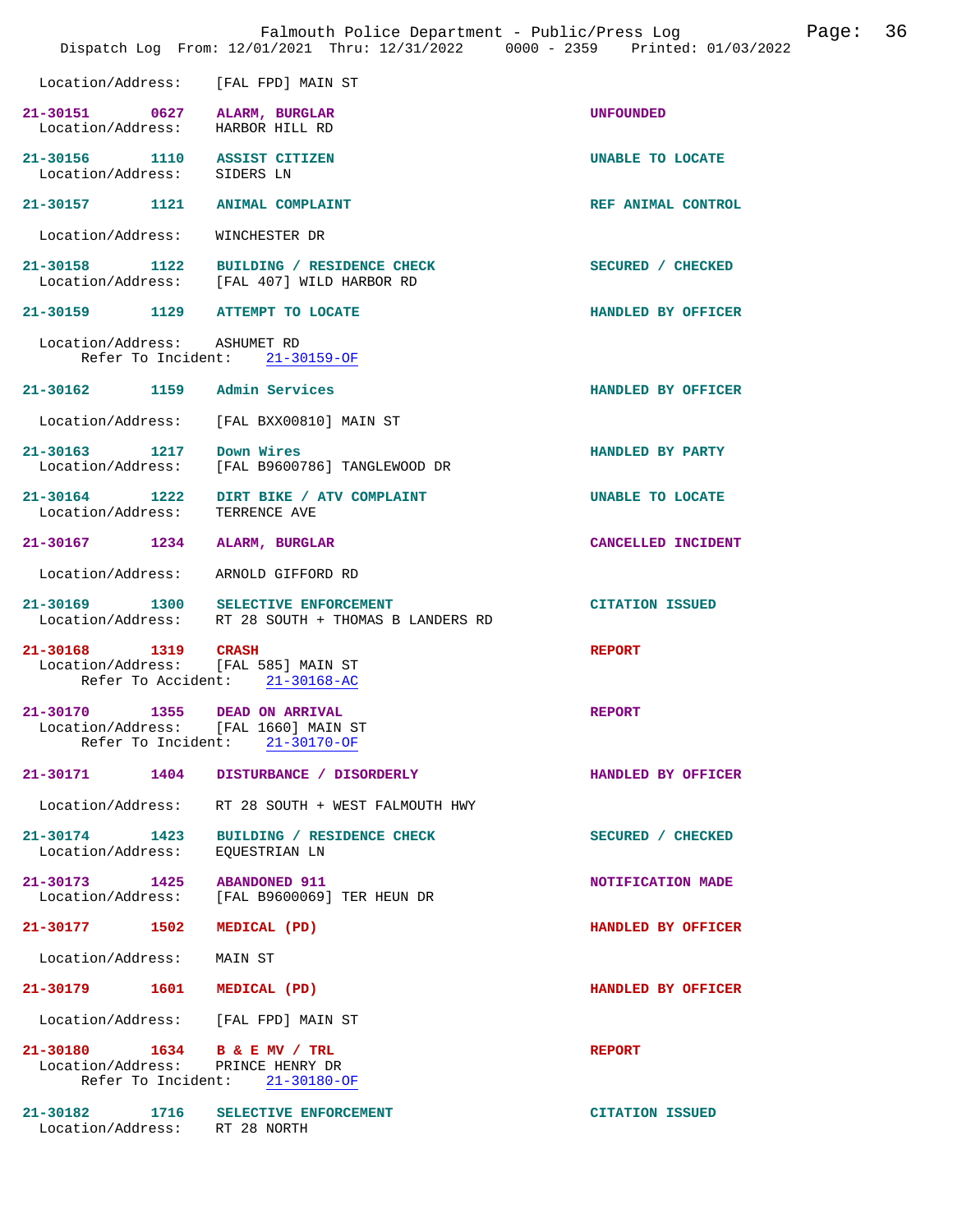| 21-30183 1717 Water Complaint                                    |                                                                                                                                                                                                                                                                                     | HANDLED BY OFFICER |
|------------------------------------------------------------------|-------------------------------------------------------------------------------------------------------------------------------------------------------------------------------------------------------------------------------------------------------------------------------------|--------------------|
| Location/Address: NARRAGANSETT ST                                |                                                                                                                                                                                                                                                                                     |                    |
|                                                                  | 21-30184 1718 ASSIST OTHER AGENCY                                                                                                                                                                                                                                                   | HANDLED BY OFFICER |
| Location/Address: AMVETS AVE                                     |                                                                                                                                                                                                                                                                                     |                    |
| 21-30185 1724 CRASH                                              | Location/Address: [FAL B9600069] TER HEUN DR<br>Refer To Accident: 21-30185-AC                                                                                                                                                                                                      | <b>REPORT</b>      |
| 21-30186 1735 DEAD ON ARRIVAL<br>Location/Address: FIGUERIDO WAY | Refer To Incident: 21-30186-OF                                                                                                                                                                                                                                                      | <b>REPORT</b>      |
| 21-30187 1737 DISABLED MV                                        |                                                                                                                                                                                                                                                                                     | HANDLED BY OFFICER |
|                                                                  | Location/Address: [FAL B9900205] TEATICKET HWY                                                                                                                                                                                                                                      |                    |
| 21-30190 1825 Admin Services                                     |                                                                                                                                                                                                                                                                                     | HANDLED BY OFFICER |
|                                                                  | Location/Address: [FAL FPD] MAIN ST                                                                                                                                                                                                                                                 |                    |
| 21-30191 1827 CRASH                                              | Location/Address: [FAL B9900205] TEATICKET HWY                                                                                                                                                                                                                                      | <b>UNFOUNDED</b>   |
| 21-30196 2234<br>Location/Address: MARAVISTA AVE                 | <b>ERRATIC MV</b><br>Refer To Arrest: 21-30196-AR<br>Arrest: ADKINS, JULIE ANN<br>$\begin{tabular}{lllllll} Address: & 123 MARAVISTA AVE & TEATICKET, MA \\ Age: & 37 & \end{tabular}$<br>Charges: OUI-LIQUOR OR .08%<br>NEGLIGENT OPERATION OF MOTOR VEHICLE $c90 S24(2)(a)$ (OTE) | Arrest(s) Made     |
|                                                                  | MARKED LANES VIOLATION                                                                                                                                                                                                                                                              |                    |
| 21-30197 2338<br>Location/Address: TILLER DR                     | <b>AREA CHECK</b>                                                                                                                                                                                                                                                                   | SECURED / CHECKED  |
| Location/Address: FERNWOOD RD                                    | 21-30198 2342 ASSIST OTHER AGENCY<br>Refer To Incident: 21-30198-OF                                                                                                                                                                                                                 | <b>REPORT</b>      |
| For Date: $12/13/2021$ - Monday                                  |                                                                                                                                                                                                                                                                                     |                    |
|                                                                  | 21-30199 0015 BUILDING / RESIDENCE CHECK<br>Location/Address: [FAL 1609] PATTEE RD                                                                                                                                                                                                  | SECURED / CHECKED  |

**21-30200 0025 BUILDING / RESIDENCE CHECK HANDLED BY OFFICER**  Location/Address: [FAL 964] TEATICKET HWY **21-30201** 0029 AREA CHECK **CHECK AREA CHECKED** SECURED / CHECKED Location/Address: [FAL B9600326] TEATICKET HWY **21-30202 0034 BUILDING / RESIDENCE CHECK SECURED / CHECKED**  Location/Address: [FAL B9800292] DAVIS STRAITS **21-30203 0112 TRANSPORT / ESCORT HANDLED BY OFFICER**  Location/Address: MARAVISTA AVE **21-30204 0125 BUILDING / RESIDENCE CHECK SECURED / CHECKED**  [FAL B9600030] OLD MAIN RD **21-30205 0129 AREA CHECK SECURED / CHECKED**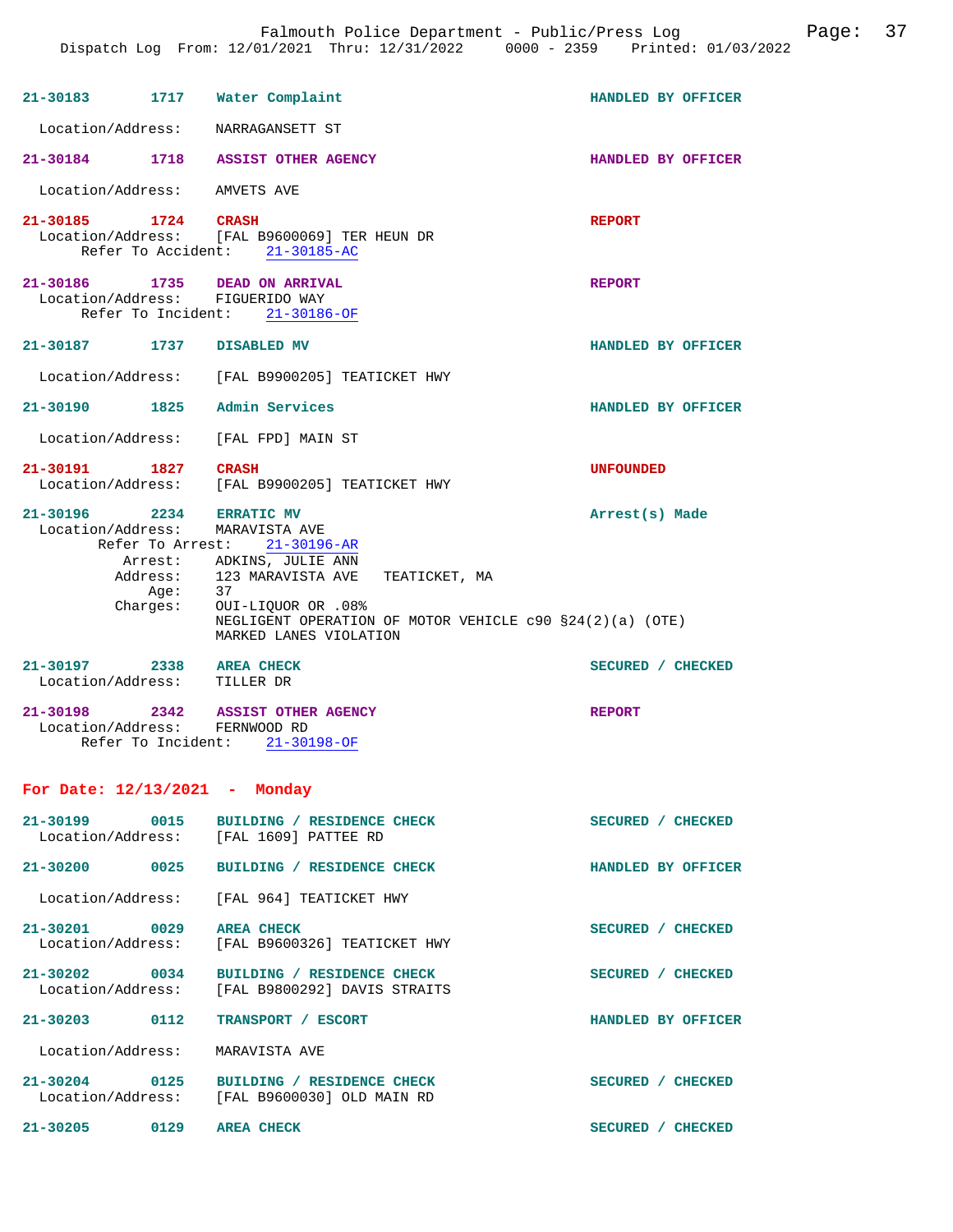|                                                   | Falmouth Police Department - Public/Press Log<br>Dispatch Log From: 12/01/2021 Thru: 12/31/2022 0000 - 2359 Printed: 01/03/2022 | 38<br>Page:            |
|---------------------------------------------------|---------------------------------------------------------------------------------------------------------------------------------|------------------------|
| Location/Address:                                 | [FAL 407] WILD HARBOR RD                                                                                                        |                        |
| 21-30206 0135<br>Location/Address:                | <b>AREA CHECK</b><br>[FAL L65] COUNTY RD                                                                                        | SECURED / CHECKED      |
| 21-30207 0202<br>Location/Address:                | PARKING VIOLATION(S)<br>WATER ST + LUSCOMBE AVE                                                                                 | NO VIOLATION           |
| 21-30208 0206<br>Location/Address:                | <b>AREA CHECK</b><br>[FAL 302] SANDWICH RD                                                                                      | SECURED / CHECKED      |
| 21-30209 0208<br>Location/Address:                | PARKING VIOLATION(S)<br>[FAL B9600261] MAIN ST                                                                                  | NO VIOLATION           |
| 21-30210 0211<br>Location/Address:                | <b>AREA CHECK</b><br>[FAL B9600051] HATCHVILLE RD                                                                               | SECURED / CHECKED      |
| 21-30211 0213<br>Location/Address:                | PARKING VIOLATION(S)<br>[FAL B9600203] TOWN HALL SQ                                                                             | NO VIOLATION           |
| 21-30212 0311<br>Location/Address:                | PARKING VIOLATION(S)<br>[FAL B9600203] TOWN HALL SQ                                                                             | NO VIOLATION           |
| 21-30213 0312<br>Location/Address:                | PARKING VIOLATION(S)<br>[FAL B9600261] MAIN ST                                                                                  | NO VIOLATION           |
| 21-30214 0313<br>Location/Address:                | <b>AREA CHECK</b><br>MAIN ST                                                                                                    | SECURED / CHECKED      |
| 21-30215 0324<br>Location/Address:                | BUILDING / RESIDENCE CHECK<br>[FAL B9600028] JONES RD                                                                           | SECURED / CHECKED      |
| 21-30216 0401<br>Location/Address:                | BUILDING / RESIDENCE CHECK<br>[FAL B9600025] DAVISVILLE RD                                                                      | SECURED / CHECKED      |
| 21-30217 0403<br>Location/Address:                | BUILDING / RESIDENCE CHECK<br>[FAL BXX00131] EAST FALMOUTH HWY                                                                  | SECURED / CHECKED      |
| 21-30218 0404<br>Location/Address:                | BUILDING / RESIDENCE CHECK<br>[FAL B9700958] EAST FALMOUTH HWY                                                                  | SECURED / CHECKED      |
| 21-30219 0408<br>Location/Address:                | BUILDING / RESIDENCE CHECK<br>COUNTRY CLUB LN                                                                                   | SECURED / CHECKED      |
| 21-30220 0552<br>Location/Address:                | ALARM, BURGLAR<br>WYOMING AVE                                                                                                   | <b>UNFOUNDED</b>       |
| Location/Address: KILMER RD                       | 21-30222 0633 FOLLOW UP INVESTIGATION                                                                                           | UNABLE TO LOCATE       |
| 21-30224 0713 CRASH                               | Location/Address: [FAL BXX00637] WAQUOIT HWY<br>Refer To Accident: 21-30224-AC                                                  | <b>REPORT</b>          |
|                                                   |                                                                                                                                 |                        |
| 21-30227 0758 ABANDONED 911                       | Location/Address: [FAL B9600069] TER HEUN DR                                                                                    | HANDLED BY PARTY       |
| 21-30228 0801 ASSIST CITIZEN                      | Location/Address: [FAL B9600031] MARAVISTA AVE EXT<br>Refer To Incident: 21-30228-OF                                            | <b>REPORT</b>          |
| 21-30229 0828 ERRATIC MV<br>Location/Address:     | RT 28 SOUTH + THOMAS B LANDERS RD                                                                                               | <b>GONE ON ARRIVAL</b> |
| 21-30231 0906 ASSIST CITIZEN<br>Location/Address: | TEATICKET HWY + HOMESTEAD LN                                                                                                    | NOTIFICATION MADE      |
| 21-30232 0919 TRANSPORT / ESCORT                  | Location/Address: [FAL B9600063] JONES RD                                                                                       | <b>TRANSPORT</b>       |
|                                                   |                                                                                                                                 |                        |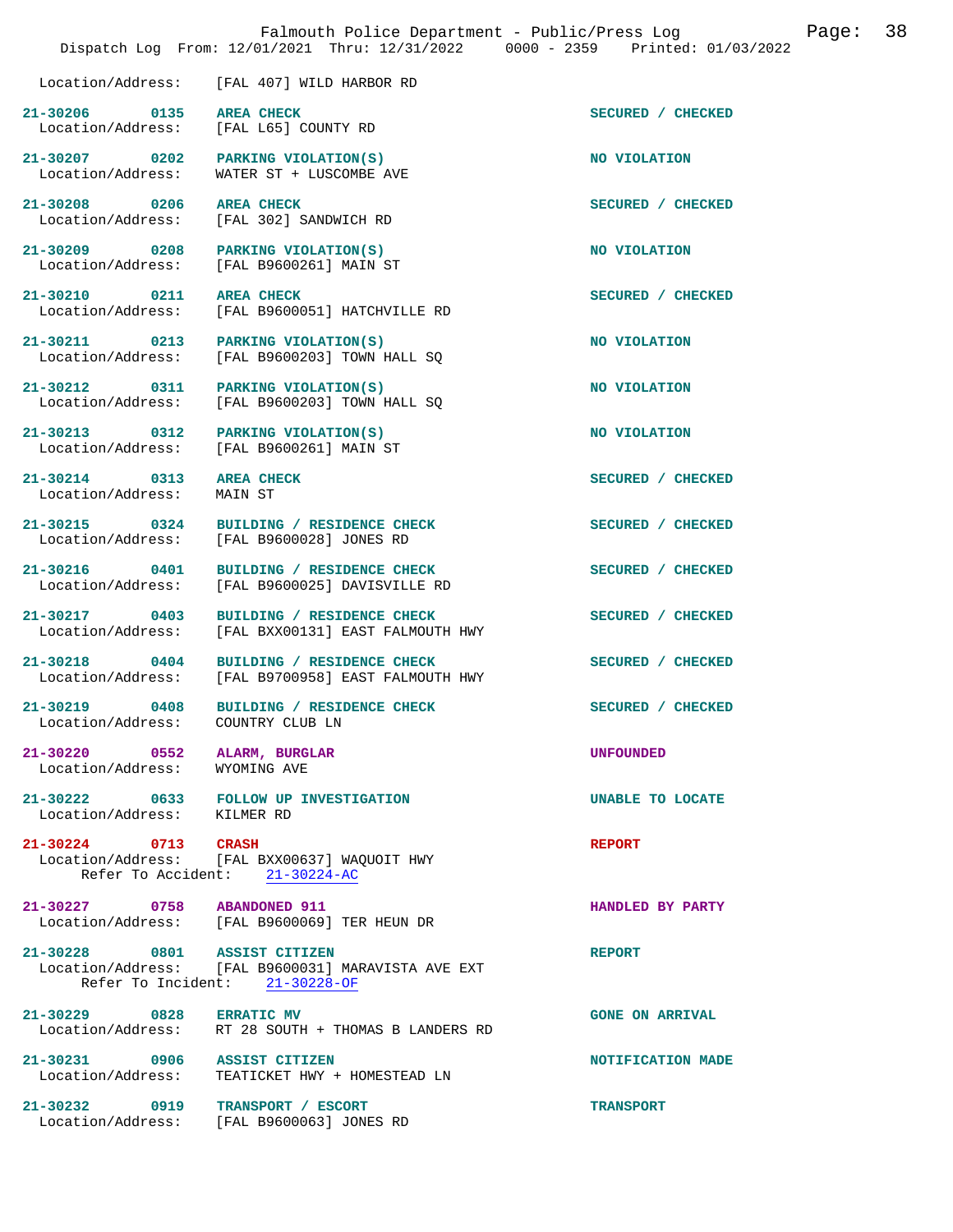|                                                          | Dispatch Log From: 12/01/2021 Thru: 12/31/2022 0000 - 2359 Printed: 01/03/2022                          |                        |
|----------------------------------------------------------|---------------------------------------------------------------------------------------------------------|------------------------|
| 21-30234 1044 OVERDOSE                                   | Location/Address: [FAL BXX00177] THOMAS B LANDERS RD<br>Refer To Incident: 21-30234-OF                  | <b>REPORT</b>          |
| 21-30235 1050 THREAT<br>Refer To Incident:               | Location/Address: CARL LANDI CIR<br>21-30235-OF                                                         | <b>REPORT</b>          |
| 21-30236 1123                                            | DISTURBANCE / DISORDERLY                                                                                | HANDLED BY OFFICER     |
| Location/Address:                                        | GRACE CT                                                                                                |                        |
|                                                          | 21-30238 1126 SEX OFFENSES<br>Location/Address: [FAL B0100152] TEATICKET HWY                            | UNABLE TO LOCATE       |
| 21-30239 1203                                            | <b>ANIMAL COMPLAINT</b>                                                                                 | REF ANIMAL CONTROL     |
|                                                          | Location/Address: FALMOUTH WOODS RD + RT 151                                                            |                        |
| 21-30240 1234                                            | <b>FOLLOW UP INVESTIGATION</b>                                                                          | HANDLED BY OFFICER     |
| Location/Address:                                        | DAVISVILLE RD                                                                                           |                        |
|                                                          | 21-30241 1234 DISTURBANCE / DISORDERLY<br>Location/Address: [FAL 1995] EAST FALMOUTH HWY                | <b>GONE ON ARRIVAL</b> |
|                                                          | 21-30242 1238 CHECK WELFARE                                                                             | HANDLED BY OFFICER     |
| Location/Address:                                        | SANDWICH RD                                                                                             |                        |
| 21-30243 1255                                            | UNWANTED GUEST<br>Location/Address: [FAL B9600453] ROSE MORIN LN                                        | <b>GONE ON ARRIVAL</b> |
| 21-30244 1321 CRASH                                      | Location/Address: [FAL B9600038] EAST FALMOUTH HWY<br>Refer To Accident: 21-30244-AC                    | <b>REPORT</b>          |
|                                                          | 21-30245 1346 Harassment Order Service<br>Location/Address: [FAL 483] VIBER LN                          | UNABLE TO LOCATE       |
|                                                          | $21-30248$ 1429 Admin Services<br>Location/Address: [FAL FPD] MAIN ST<br>Refer To Incident: 21-30248-OF | <b>REPORT</b>          |
|                                                          | 21-30249 1454 ANIMAL COMPLAINT                                                                          | REF ANIMAL CONTROL     |
|                                                          | Location/Address: [FAL 906] SANDWICH RD                                                                 |                        |
| 21-30250 1455 AREA CHECK<br>Location/Address: GEGGATT RD |                                                                                                         | NOTIFICATION MADE      |
|                                                          | 21-30251 1545 DISTURBANCE / DISORDERLY<br>Location/Address: [FAL 2927] EAST FALMOUTH HWY                | HANDLED BY PARTY       |
|                                                          | 21-30255 1557 ASSIST FIRE DEPT<br>Location/Address: [FAL B9600453] ROSE MORIN LN                        | REF FIRE DEPT          |
|                                                          | 21-30257 1625 ANIMAL COMPLAINT                                                                          | REF ANIMAL CONTROL     |
| Location/Address: ACAPESKET RD                           |                                                                                                         |                        |
| 21-30258 1634                                            | BUILDING / RESIDENCE CHECK<br>Location/Address: COUNTRY CLUB LN                                         | SECURED / CHECKED      |
|                                                          | 21-30259 1651 ASSIST OTHER AGENCY                                                                       | HANDLED BY OFFICER     |
|                                                          | Location/Address: [FAL B9600242] WOODS HOLE RD                                                          |                        |
|                                                          | 21-30260 1656 ABANDONED 911                                                                             | HANDLED BY OFFICER     |

Falmouth Police Department - Public/Press Log Page: 39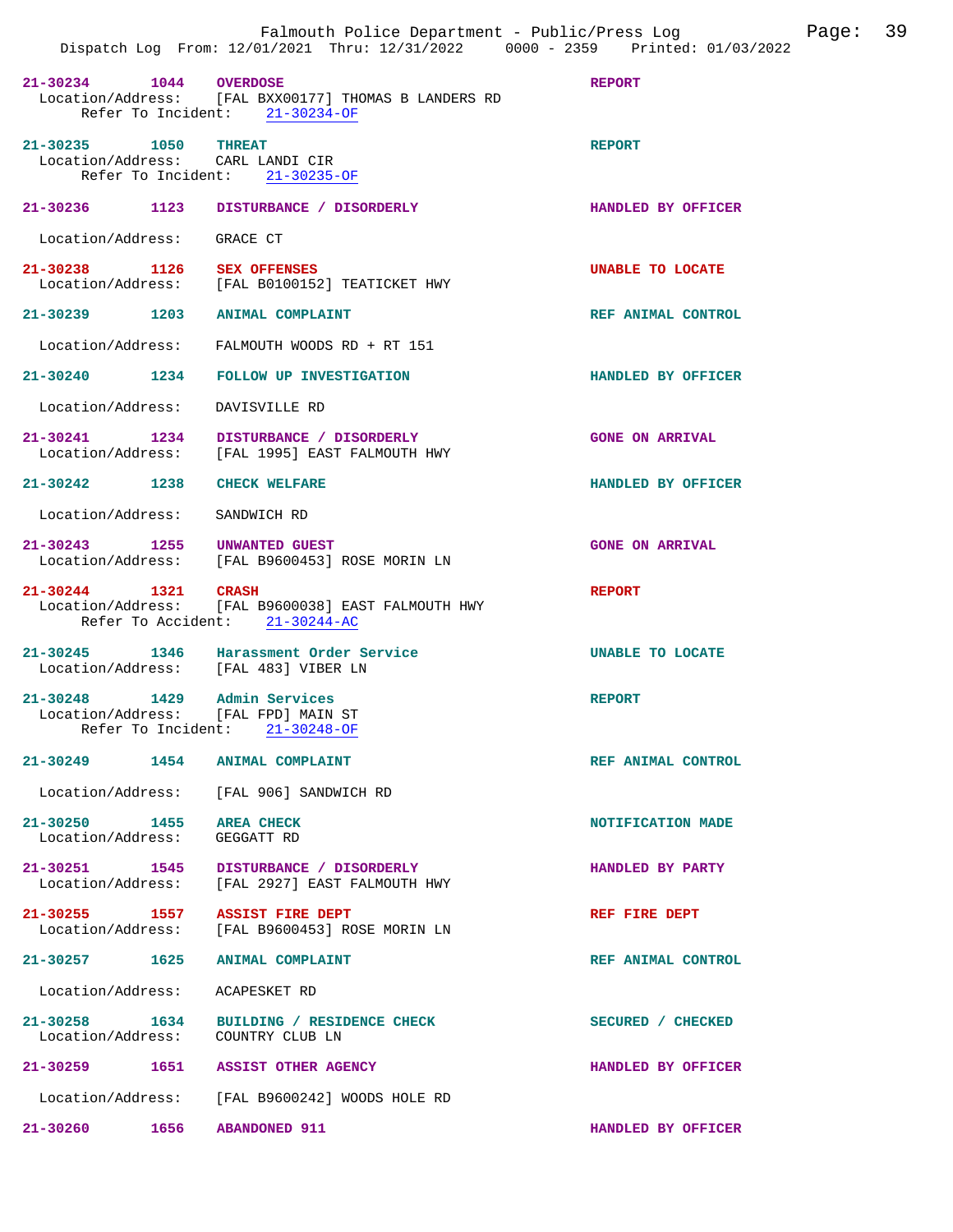| Location/Address: FAY RD                               |                                                                                                                                                                                                                      |                    |
|--------------------------------------------------------|----------------------------------------------------------------------------------------------------------------------------------------------------------------------------------------------------------------------|--------------------|
| Location/Address: HOMESTEAD LN                         | 21-30261 1702 SUICIDE ATTEMPT / THREAT<br>Refer To Arrest: 21-30261-AR<br>Arrest: HARRIS, STEVEN M<br>Address: 23 HOMESTEAD LN TEATICKET, MA<br>Age: 30<br>Charges: ARREST WARRANT SERVICE<br>ARREST WARRANT SERVICE | Arrest(s) Made     |
| 21-30262 1716 AREA CHECK                               |                                                                                                                                                                                                                      | CANCELLED INCIDENT |
|                                                        | Location/Address: [FAL 3175] DAVIS STRAITS                                                                                                                                                                           |                    |
| 21-30266 1853 OVERDOSE                                 | Location/Address: [FAL BXX00725] EAST FALMOUTH HWY<br>Refer To Incident: 21-30266-OF                                                                                                                                 | <b>REPORT</b>      |
| 21-30268 1858 MEDICAL (PD)                             |                                                                                                                                                                                                                      | HANDLED BY OFFICER |
|                                                        | Location/Address: [FAL FPD] MAIN ST                                                                                                                                                                                  |                    |
| 21-30271 2020 VANDALISM<br>Location/Address: LOCUST ST | Refer To Incident: 21-30271-OF                                                                                                                                                                                       | <b>REPORT</b>      |
| 21-30272 2037 AREA CHECK                               | Location/Address: WILLOW NEST LN + BEAMAN LN                                                                                                                                                                         | <b>UNFOUNDED</b>   |
| Location/Address: OAK ST                               | 21-30275 2058 DISTURBANCE / DISORDERLY<br>Refer To Incident: 21-30275-OF                                                                                                                                             | <b>REPORT</b>      |
| Location/Address: PALMER AVE                           | 21-30277 2152 INTOXICATED PERSON<br>Refer To Incident: 21-30277-OF                                                                                                                                                   | REF FIRE DEPT      |
|                                                        | 21-30282 2352 BUILDING / RESIDENCE CHECK<br>Location/Address: COUNTRY CLUB LN                                                                                                                                        | SECURED / CHECKED  |
| For Date: $12/14/2021$ - Tuesday                       |                                                                                                                                                                                                                      |                    |
| 21-30283<br>Location/Address:                          | 0016 ALARM, BURGLAR<br>[FAL B9600038] EAST FALMOUTH HWY                                                                                                                                                              | <b>UNFOUNDED</b>   |
| 21-30284 0024                                          | BUILDING / RESIDENCE CHECK<br>Location/Address: [FAL 964] TEATICKET HWY                                                                                                                                              | SECURED / CHECKED  |
| 21-30285 0026<br>Location/Address:                     | BUILDING / RESIDENCE CHECK<br>[FAL B9600326] TEATICKET HWY                                                                                                                                                           | SECURED / CHECKED  |
| 21-30286 0037                                          | BUILDING / RESIDENCE CHECK<br>Location/Address: [FAL B9600237] EAST FALMOUTH HWY                                                                                                                                     | SECURED / CHECKED  |
| 21-30287 0043<br>Location/Address:                     | ALARM, BURGLAR<br>[FAL 873] DAVIS STRAITS                                                                                                                                                                            | <b>UNFOUNDED</b>   |
| 21-30288 0045                                          | BUILDING / RESIDENCE CHECK<br>Location/Address: [FAL B9600029] KATHARINE LEE BATES                                                                                                                                   | SECURED / CHECKED  |
| 21-30289 0049                                          | BUILDING / RESIDENCE CHECK<br>Location/Address: [FAL B9600027] LAKEVIEW AVE                                                                                                                                          | SECURED / CHECKED  |
|                                                        |                                                                                                                                                                                                                      |                    |

**21-30290 0053 BUILDING / RESIDENCE CHECK SECURED / CHECKED**  Location/Address: [FAL 964] TEATICKET HWY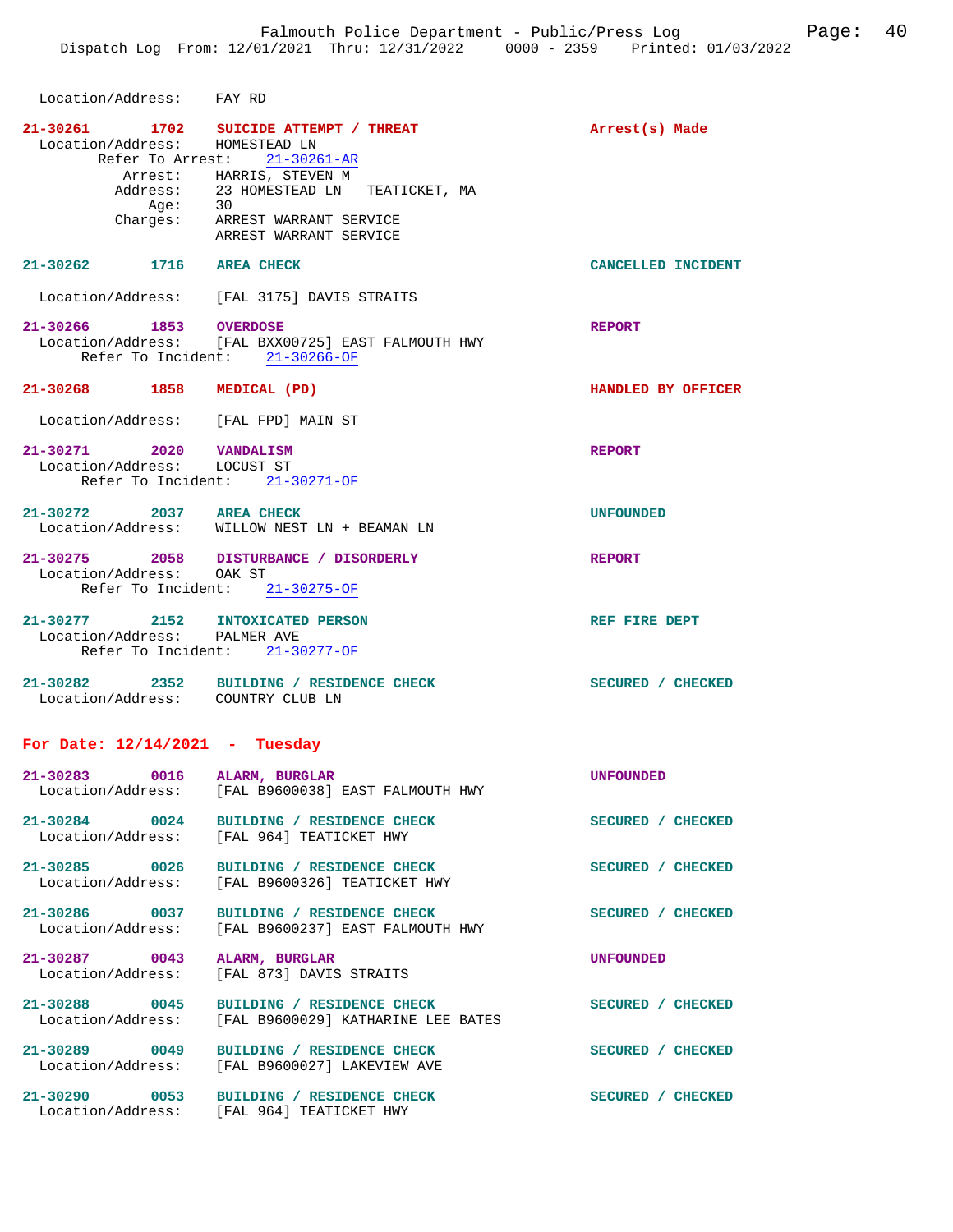21-30291 0053 AREA CHECK SECURED / CHECKED **SECURED** / CHECKED **Location**/Address: PATTEE RD Location/Address: 21-30292 0109 BUILDING / RESIDENCE CHECK SECURED / CHECKED Location/Address: [FAL BXX00810] MAIN ST [FAL BXX00810] MAIN ST 21-30295 0200 PARKING VIOLATION(S) NO VIOLATION Location/Address: [FAL B9600203] TOWN HALL SQ **21-30296 0205 PARKING VIOLATION(S) NO VIOLATION**  Location/Address: [FAL B9600261] MAIN ST 21-30297 0211 BUILDING / RESIDENCE CHECK **SECURED** / CHECKED Location/Address: [FAL BXX00272] LOCUST ST [FAL BXX00272] LOCUST ST 21-30298 0213 BUILDING / RESIDENCE CHECK SECURED / CHECKED Location / Address: [FAL B9600025] DAVISVILLE RD [FAL B9600025] DAVISVILLE RD **21-30299 0217 BUILDING / RESIDENCE CHECK SECURED / CHECKED**  Location/Address: [FAL B9700958] EAST FALMOUTH HWY **21-30300 0225 PARKING VIOLATION(S) NO VIOLATION**  LUSCOMBE AVE + WATER ST **21-30301 0229 BUILDING / RESIDENCE CHECK SECURED / CHECKED**  Location/Address: [FAL B9600235] BAR NECK RD 21-30302 0230 AREA CHECK **Department of the SECURED** / CHECKED Location/Address: [FAL L97] GOSNOLD RD [FAL L97] GOSNOLD RD 21-30303 0240 BUILDING / RESIDENCE CHECK SECURED / CHECKED Location/Address: [FAL 28] EAST FALMOUTH HWY [FAL 28] EAST FALMOUTH HWY **21-30305 0300 ALARM, BURGLAR UNFOUNDED**  Location/Address: [FAL B9700996] JEWELERS AVE **21-30306 0400 ALARM, BURGLAR UNFOUNDED**  Location/Address: [FAL 1886] WYOMING AVE **21-30307 0537 DISTURBANCE / DISORDERLY HANDLED BY PARTY**  Location/Address: [FAL B9600069] TER HEUN DR **21-30308 0633 Admin Services HANDLED BY OFFICER**  Location/Address: [FAL BXX00810] MAIN ST **21-30309 0717 FOLLOW UP INVESTIGATION HANDLED BY OFFICER**  Location/Address: KILMER RD **21-30312 0849 ALARM, BURGLAR UNFOUNDED**  Location/Address: **21-30313 0924 TRANSPORT / ESCORT TRANSPORT**  [FAL B9600063] JONES RD **21-30314 0954 ABANDONED 911 HANDLED BY PARTY HANDLED BY PARTY H**ocation/Address: [FAL B9600069] TER HEUN DR [FAL B9600069] TER HEUN DR **21-30315 1006 CHECK WELFARE 1006 CHECK WELFARE REF FIRE DEPT** Location/Address: [FAL. 28] EAST FALMOUTH HWY [FAL 28] EAST FALMOUTH HWY **21-30316 1008 Admin Services HANDLED BY OFFICER**  Location/Address: [FAL FPD] MAIN ST

**21-30319 1029 MEDICAL (PD) REF FIRE DEPT**  Location/Address: [FAL B9600158] FALMOUTH HEIGHTS RD

**21-30320 1102 CHECK WELFARE UNABLE TO LOCATE**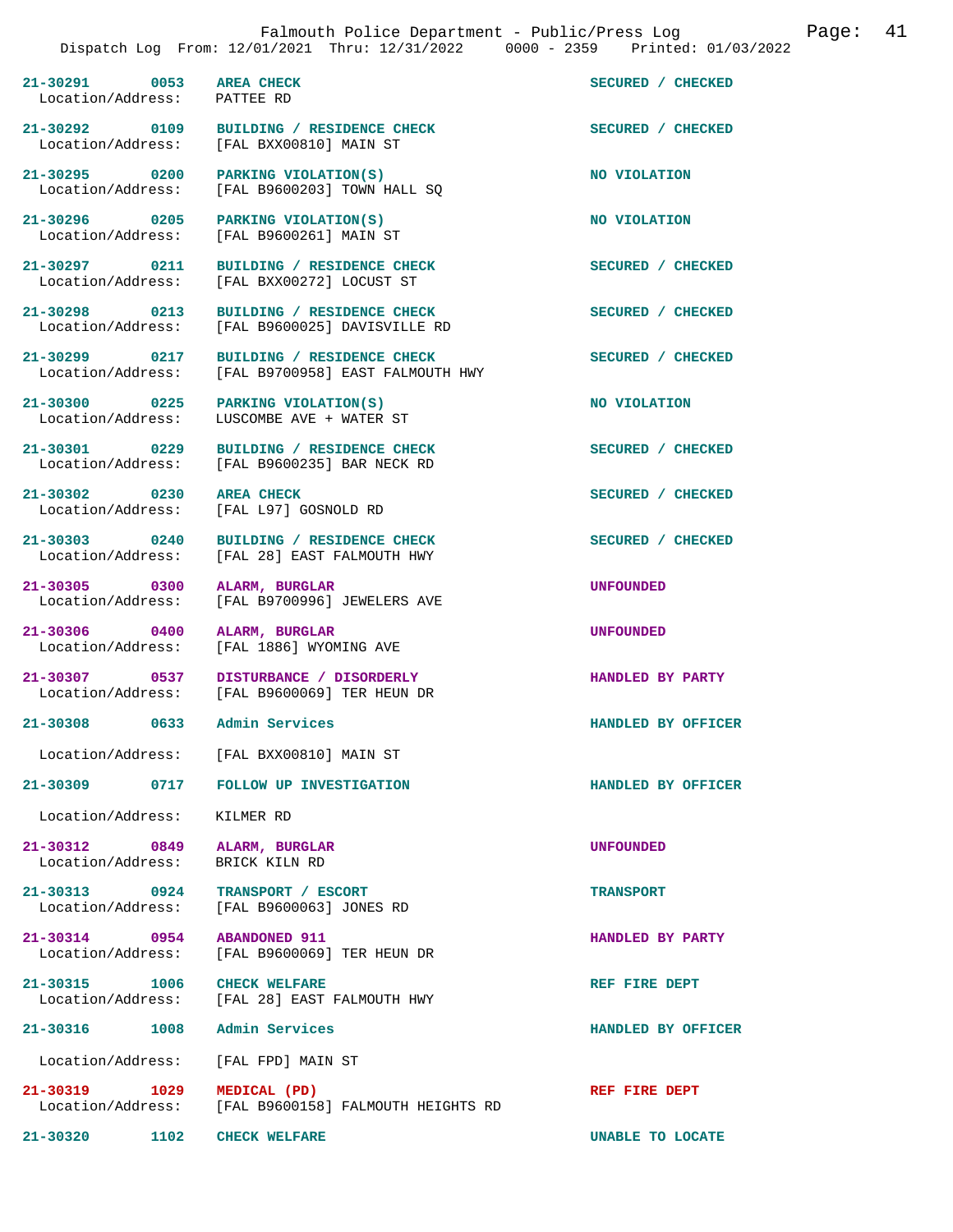|                                    | Falmouth Police Department - Public/Press Log<br>Dispatch Log From: 12/01/2021 Thru: 12/31/2022 0000 - 2359 Printed: 01/03/2022 |                       | Page: | 42 |
|------------------------------------|---------------------------------------------------------------------------------------------------------------------------------|-----------------------|-------|----|
| Location/Address:                  | CUTTYSARK RD                                                                                                                    |                       |       |    |
| Location/Address: BRIDGE ST        | 21-30321 1122 ALARM, BURGLAR                                                                                                    | <b>UNFOUNDED</b>      |       |    |
| 21-30322 1135 CRASH                | Location/Address: [FAL B0200069] TEATICKET HWY<br>Refer To Accident: 21-30322-AC                                                | <b>REPORT</b>         |       |    |
| 21-30323 1137<br>Location/Address: | Alcohol/Drug (Sec 35)<br>OAK ST<br>Refer To Incident: 21-30323-OF                                                               | <b>REPORT</b>         |       |    |
| 21-30324 1139                      | Admin Services                                                                                                                  | HANDLED BY OFFICER    |       |    |
| Location/Address:                  | [FAL B9600077] TOWN HALL SQ                                                                                                     |                       |       |    |
| 21-30325 1150<br>Location/Address: | Admin Services<br>[FAL 575] MAIN ST                                                                                             | <b>SERVED IN HAND</b> |       |    |
| 21-30326 1151<br>Location/Address: | <b>ABANDONED 911</b><br>[FAL B9600069] TER HEUN DR                                                                              | HANDLED BY PARTY      |       |    |
| 21-30327 1212                      | <b>ALARM, BURGLAR</b>                                                                                                           | CANCELLED INCIDENT    |       |    |
| Location/Address:                  | <b>JERICHO PATH</b>                                                                                                             |                       |       |    |
| 21-30328 1236                      | <b>CRASH</b>                                                                                                                    | HANDLED BY OFFICER    |       |    |
| Location/Address:                  | BRICK KILN RD + GIFFORD ST                                                                                                      |                       |       |    |
| 21-30330 1318<br>Location/Address: | Admin Services<br>[FAL 3297] TEATICKET HWY                                                                                      | <b>SERVED IN HAND</b> |       |    |
| 21-30331 1322<br>Location/Address: | Admin Services<br>[FAL 411] TEATICKET HWY                                                                                       | <b>UNFOUNDED</b>      |       |    |
| 21-30332 1330<br>Location/Address: | <b>ASSIST FIRE DEPT</b><br>SURF DR                                                                                              | REF FIRE DEPT         |       |    |
| Location/Address:                  | 21-30333 1338 PARKING VIOLATION(S)<br>TROTTING LN                                                                               | <b>UNFOUNDED</b>      |       |    |
| 21-30335 1346 Harassment           | Location/Address: [FAL B9600027] LAKEVIEW AVE<br>Refer To Incident: 21-30335-OF                                                 | <b>REPORT</b>         |       |    |
| Location/Address: MAIN ST          | 21-30336 1347 Admin Services                                                                                                    | <b>SERVED IN HAND</b> |       |    |
|                                    | 21-30337 1357 Admin Services                                                                                                    | HANDLED BY OFFICER    |       |    |
|                                    | Location/Address: [FAL B9600203] TOWN HALL SQ                                                                                   |                       |       |    |
| 21-30338 1408 LARCENY              | Location/Address: CARL LANDI CIR                                                                                                | HANDLED BY PARTY      |       |    |
|                                    | 21-30339 1413 TRAFFIC HAZARD                                                                                                    | HANDLED BY OFFICER    |       |    |
|                                    | Vicinity of: SANDWICH RD                                                                                                        |                       |       |    |
| 21-30341 1446 AREA CHECK           |                                                                                                                                 | HANDLED BY OFFICER    |       |    |
| Location/Address:                  | NORTH FALMOUTH HWY                                                                                                              |                       |       |    |
| Location/Address: SHOREWOOD DR     | 21-30343 1452 DIRT BIKE / ATV COMPLAINT                                                                                         | NOTIFICATION MADE     |       |    |
| 21-30344 1457                      | <b>CHECK WELFARE</b>                                                                                                            | HANDLED BY OFFICER    |       |    |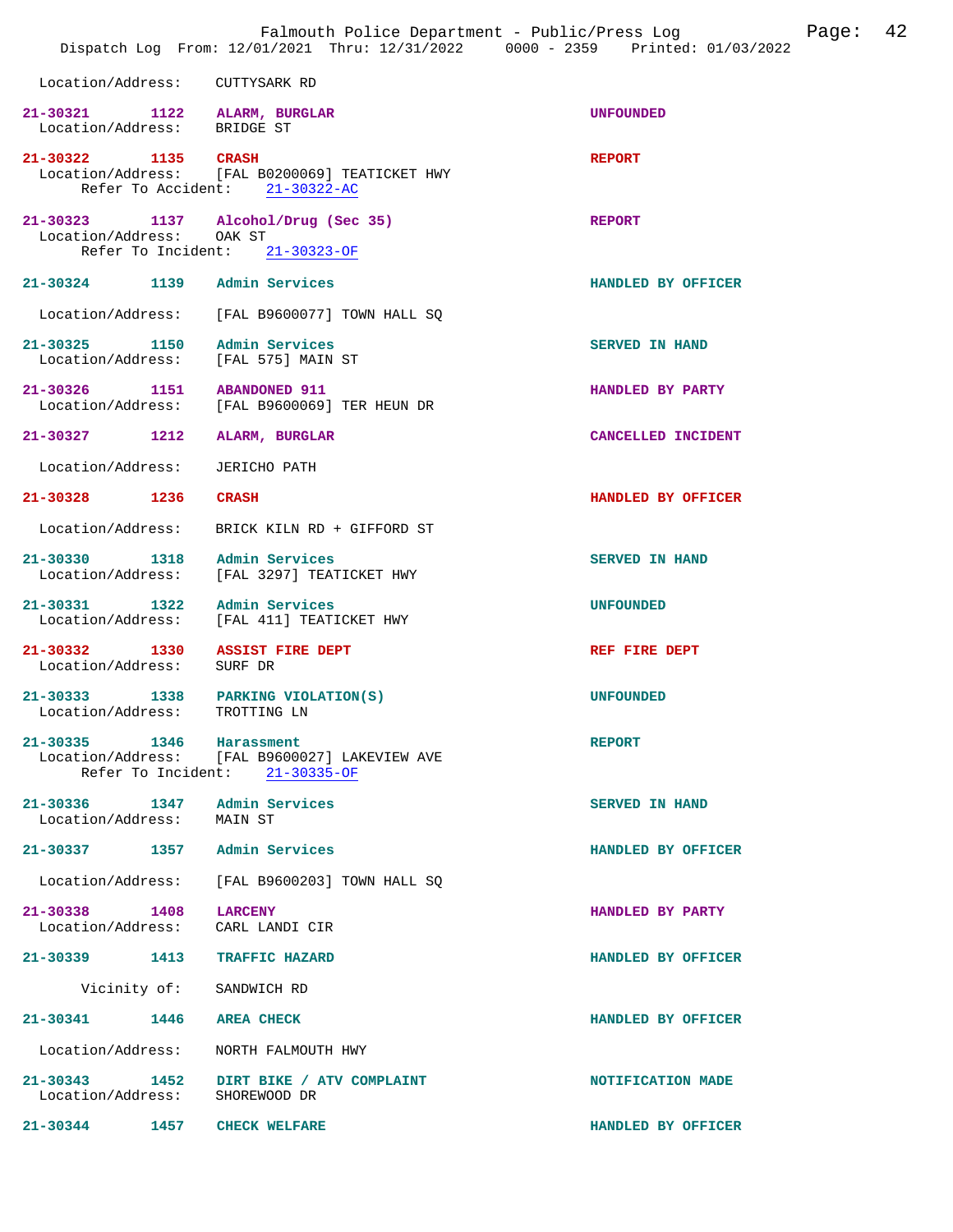|                                                                      | Location/Address: [FAL 3185] GIFFORD ST                                                                         |                         |
|----------------------------------------------------------------------|-----------------------------------------------------------------------------------------------------------------|-------------------------|
| 21-30345 1523<br>Location/Address:                                   | ALARM, BURGLAR<br>GRAND AVE                                                                                     | SECURED / CHECKED       |
| 21-30347 1533                                                        | SUSPICIOUS MV                                                                                                   | HANDLED BY OFFICER      |
| Location/Address:                                                    | ARNOLD GIFFORD RD                                                                                               |                         |
| 21-30348 1551 Admin Services                                         |                                                                                                                 | HANDLED BY OFFICER      |
|                                                                      | Location/Address: [FAL B9600031] MARAVISTA AVE EXT                                                              |                         |
| 21-30352 1624<br>Location/Address:                                   | <b>OTHER TRAFFIC</b><br>[FAL L4] HIGHFIELD DR                                                                   | <b>REF OTHER</b>        |
| 21-30351 1629<br>Location/Address:                                   | ALARM, BURGLAR<br>[FAL 1498] UPALONG RD                                                                         | SECURED / CHECKED       |
| 21-30354 1734<br>Location/Address:                                   | <b>ERRATIC MV</b><br>HAYWAY RD + SANDWICH RD                                                                    | REF OTHER               |
| 21-30355 1750 ERRATIC MV<br>Location/Address: RT 151 + SANDWICH RD   |                                                                                                                 | <b>UNABLE TO LOCATE</b> |
| 21-30357 1757<br>Location/Address: [FAL 483] VIBER LN                | Harassment Order Service                                                                                        | <b>SERVED IN HAND</b>   |
| 21-30361 1938                                                        | FOLLOW UP INVESTIGATION                                                                                         | HANDLED BY OFFICER      |
| Location/Address:                                                    | [FAL 239] MAIN ST                                                                                               |                         |
| 21-30363 1958<br>Location/Address:                                   | ALARM, BURGLAR<br>MARLIN DR                                                                                     | SECURED / CHECKED       |
| 21-30365 2021 WARRANT SERVICE<br>Location/Address: [FAL FPD] MAIN ST | Refer To Arrest: 21-30365-AR                                                                                    | Arrest(s) Made          |
|                                                                      | Arrest: ANDREWS, MICHAEL J<br>Address: 313 BRICK KILN RD EAST FALMOUTH, MA<br>Age: 44                           |                         |
|                                                                      | Charges: ARREST WARRANT SERVICE                                                                                 |                         |
| $21 - 30367$<br>2109<br>Location/Address:                            | <b>AREA CHECK</b><br>FRESH POND RD                                                                              | SECURED / CHECKED       |
| 21-30368 2120 ALARM, BURGLAR<br>Location/Address: MARLIN DR          |                                                                                                                 | <b>UNFOUNDED</b>        |
|                                                                      | 21-30369 2149 MOTOR VEHICLE STOP<br>Location/Address: [FAL B9600028] JONES RD<br>Refer To Incident: 21-30369-OF | <b>REPORT</b>           |
| 21-30370 2149 ASSIST CITIZEN<br>Location/Address: [FAL FPD] MAIN ST  | Refer To Incident: 21-30370-OF                                                                                  | <b>REPORT</b>           |
| 21-30372 2212 AREA CHECK                                             |                                                                                                                 | HANDLED BY OFFICER      |
| Location/Address: FRESH POND RD                                      |                                                                                                                 |                         |
|                                                                      | 21-30373 2241 MOTOR VEHICLE STOP<br>Location/Address: GIFFORD ST + PETERSON RD                                  | Verbal Warning          |
| 21-30375 2319 SUSPICIOUS MV<br>Location/Address: DEEP POND RD        |                                                                                                                 | <b>GONE ON ARRIVAL</b>  |
| 21–30376 2357                                                        | BUILDING / RESIDENCE CHECK                                                                                      | SECURED / CHECKED       |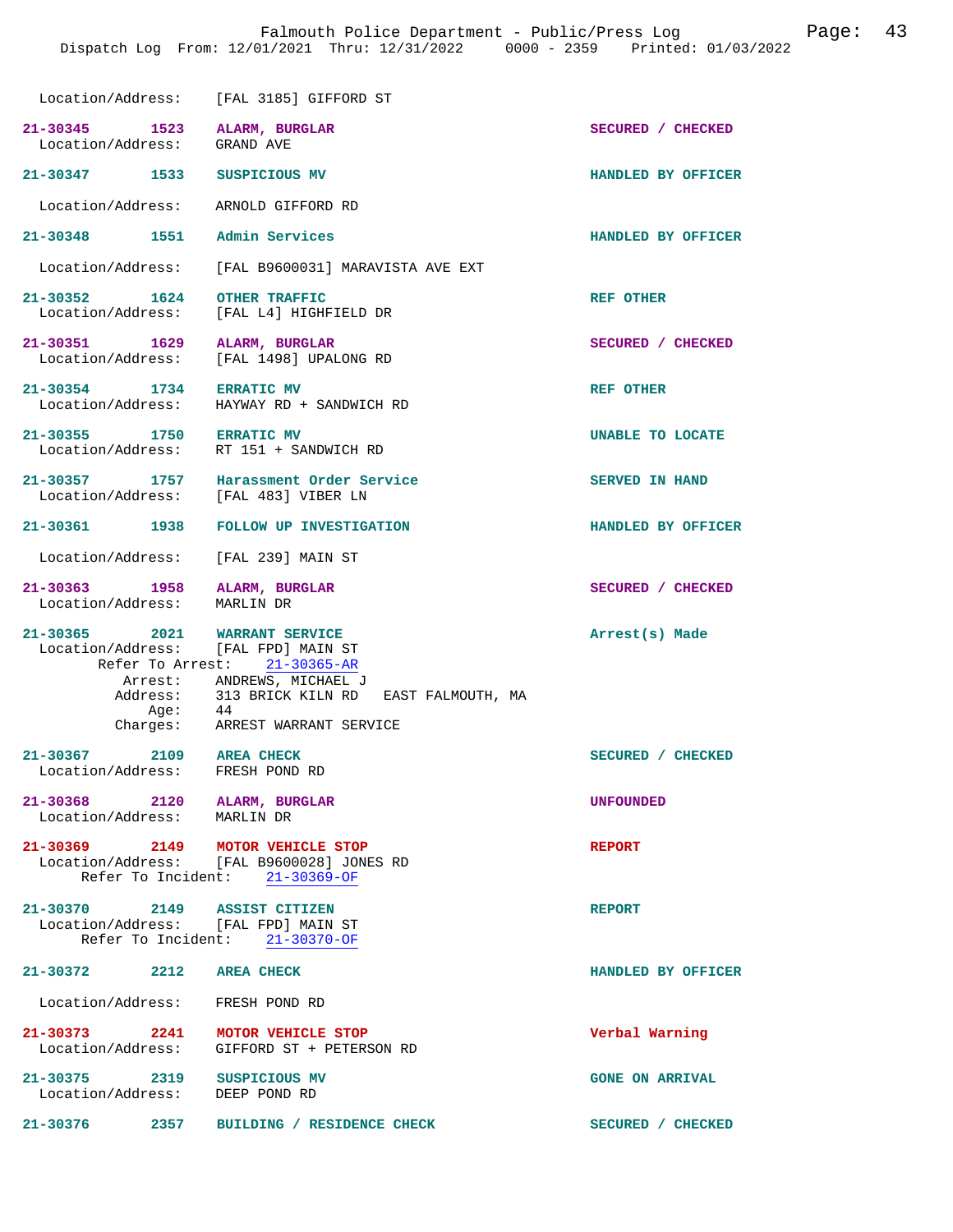Location/Address: COUNTRY CLUB LN

## **For Date: 12/15/2021 - Wednesday**

| 21-30377 0009 CRASH             |      |                                                                         | Arrest(s) Made     |
|---------------------------------|------|-------------------------------------------------------------------------|--------------------|
|                                 |      | Location/Address: RT 151 + BOXBERRY HILL RD                             |                    |
|                                 |      | Refer To Accident: 21-30377-AC                                          |                    |
|                                 |      | Refer To Arrest: $\overline{21-30377-AR}$                               |                    |
|                                 |      | Arrest: DONOHUE, GRACE CLAIRE                                           |                    |
|                                 |      |                                                                         |                    |
|                                 |      | Address: 91 BAYSHORE DR MASHPEE, MA<br>Age: 18                          |                    |
|                                 |      | Charges: OUI-LIQUOR OR .08%                                             |                    |
|                                 |      | RECKLESS OPERATION OF MOTOR VEHICLE $c90 S24(2)(a)$ (OTE)               |                    |
|                                 |      | LIQUOR, PERSON UNDER 21 POSSESS                                         |                    |
|                                 |      |                                                                         |                    |
| 21-30378 0022                   |      | BUILDING / RESIDENCE CHECK                                              | SECURED / CHECKED  |
| Location/Address:               |      | [FAL BXX00272] LOCUST ST                                                |                    |
|                                 |      |                                                                         |                    |
| 21-30379 0023                   |      | BUILDING / RESIDENCE CHECK                                              | SECURED / CHECKED  |
| Location/Address:               |      | [FAL B9600029] KATHARINE LEE BATES                                      |                    |
|                                 |      |                                                                         |                    |
|                                 |      | 21-30380 0025 BUILDING / RESIDENCE CHECK                                | SECURED / CHECKED  |
|                                 |      | Location/Address: [FAL 2984] MAIN ST                                    |                    |
|                                 |      |                                                                         |                    |
| 21-30381 0029                   |      | BUILDING / RESIDENCE CHECK                                              | SECURED / CHECKED  |
|                                 |      | Location/Address: [FAL B9600240] MAIN ST                                |                    |
|                                 |      |                                                                         |                    |
|                                 |      | 21-30382 0032 BUILDING / RESIDENCE CHECK                                | SECURED / CHECKED  |
|                                 |      | Location/Address: [FAL BXX00810] MAIN ST                                |                    |
|                                 |      | 21-30383 0033 BUILDING / RESIDENCE CHECK                                | SECURED / CHECKED  |
|                                 |      | Location/Address: [FAL B9600326] TEATICKET HWY                          |                    |
|                                 |      |                                                                         |                    |
|                                 |      |                                                                         | <b>REPORT</b>      |
|                                 |      | 21-30385 0034 ASSAULT, PAST<br>Location/Address: SEACOAST SHORES BLVD   |                    |
|                                 |      | Refer To Incident: 21-30385-OF                                          |                    |
|                                 |      |                                                                         |                    |
|                                 |      | 21-30384 0035 BUILDING / RESIDENCE CHECK                                | SECURED / CHECKED  |
|                                 |      | Location/Address: [FAL BXX00359] SCRANTON AVE                           |                    |
|                                 |      |                                                                         |                    |
| 21-30386 0142                   |      | BUILDING / RESIDENCE CHECK                                              | SECURED / CHECKED  |
| Location/Address:               |      | [FAL 1573] DAVIS STRAITS                                                |                    |
|                                 |      |                                                                         |                    |
|                                 |      | 21-30387 0147 PARKING VIOLATION(S)                                      | NO VIOLATION       |
|                                 |      | Location/Address: [FAL B9600261] MAIN ST                                |                    |
|                                 |      |                                                                         |                    |
| 21-30389 0154 AREA CHECK        |      |                                                                         | SECURED / CHECKED  |
| Location/Address: FRESH POND RD |      |                                                                         |                    |
|                                 |      |                                                                         |                    |
| 21-30390                        | 0222 | PARKING VIOLATION(S)                                                    | NO VIOLATION       |
|                                 |      | Location/Address: [FAL B9600203] TOWN HALL SQ                           |                    |
|                                 |      |                                                                         |                    |
|                                 |      | 21-30392 0229 PARKING VIOLATION(S)                                      | NO VIOLATION       |
|                                 |      | Location/Address: WATER ST + LUSCOMBE AVE                               |                    |
|                                 |      |                                                                         |                    |
| 21-30393 0253                   |      | BUILDING / RESIDENCE CHECK<br>Location/Address: [FAL 964] TEATICKET HWY | SECURED / CHECKED  |
|                                 |      |                                                                         |                    |
| 21-30396 0332                   |      | BUILDING / RESIDENCE CHECK                                              | SECURED / CHECKED  |
|                                 |      | Location/Address: [FAL B9600598] PALMER AVE                             |                    |
|                                 |      |                                                                         |                    |
| 21-30397 0625 CHECK WELFARE     |      |                                                                         | HANDLED BY OFFICER |
|                                 |      |                                                                         |                    |
|                                 |      | Location/Address: [FAL B9600622] PAOLA DR                               |                    |
|                                 |      |                                                                         |                    |
|                                 |      | 21-30399 0731 BUILDING / RESIDENCE CHECK                                | SECURED / CHECKED  |
|                                 |      | Location/Address: [FAL 3214] HATCHVILLE RD                              |                    |
|                                 |      |                                                                         |                    |
| 21-30400 0749 ABANDONED 911     |      |                                                                         | HANDLED BY OFFICER |
|                                 |      |                                                                         |                    |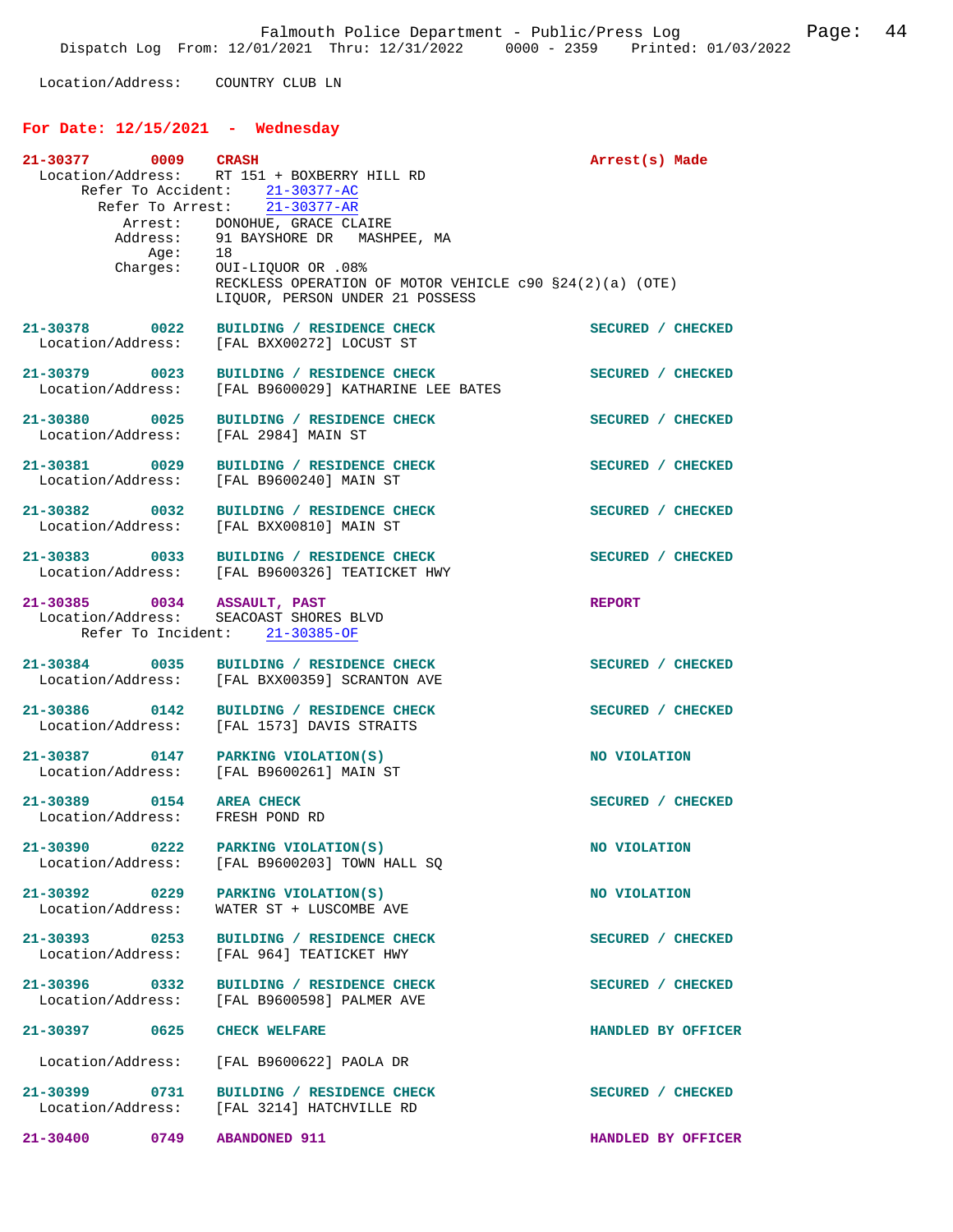| Location/Address: RANDOLPH ST                      |                                                                                                    |                        |
|----------------------------------------------------|----------------------------------------------------------------------------------------------------|------------------------|
| 21-30403 0848 Admin Services                       |                                                                                                    | HANDLED BY OFFICER     |
|                                                    | Location/Address: [FAL FPD] MAIN ST                                                                |                        |
| 21-30404 0903                                      | <b>THREAT</b><br>Location/Address: [FAL B9600026] GIFFORD EXT ST<br>Refer To Incident: 21-30404-OF | <b>REPORT</b>          |
| 21-30405 0941 TRAFFIC HAZARD                       |                                                                                                    | HANDLED BY OFFICER     |
|                                                    | Location/Address: WEST FALMOUTH HWY + BRAESIDE RD                                                  |                        |
| 21-30406 0952 Admin Services                       |                                                                                                    | HANDLED BY OFFICER     |
|                                                    | Location/Address: [FAL B0300005] EAST FALMOUTH HWY                                                 |                        |
| 21-30408 1101 ALARM, BURGLAR                       |                                                                                                    | CANCELLED INCIDENT     |
| Location/Address: CROSSWINDS WAY                   |                                                                                                    |                        |
| 21-30409 1103 Illegal Dumping<br>Location/Address: | NORTH FALMOUTH HWY                                                                                 | NOTIFICATION MADE      |
| 21-30412 1203 TRAFFIC HAZARD                       | Location/Address: WAQUOIT HWY + MOONAKIS RD                                                        | <b>GONE ON ARRIVAL</b> |
|                                                    | 21-30413 1214 FOLLOW UP INVESTIGATION                                                              | HANDLED BY OFFICER     |
| Location/Address: [FAL FPD] MAIN ST                |                                                                                                    |                        |
| 21-30415 1256 Admin Services                       |                                                                                                    | HANDLED BY OFFICER     |
|                                                    | Location/Address: [FAL B9800604] EAST FALMOUTH HWY                                                 |                        |
|                                                    | 21-30416 1304 FOLLOW UP INVESTIGATION                                                              | HANDLED BY OFFICER     |
|                                                    | Location/Address: [FAL FPD] MAIN ST                                                                |                        |
| 21-30419 1348<br>Location/Address:                 | <b>SUMMONS SERVICE</b><br>CORTE REAL AVE                                                           | <b>SERVED IN HAND</b>  |
| 21-30421 1349 Admin Services                       |                                                                                                    | HANDLED BY OFFICER     |
| Location/Address:                                  | [FAL B9600203] TOWN HALL SQ                                                                        |                        |
| 21-30422 1429 ANIMAL COMPLAINT                     |                                                                                                    | REF ANIMAL CONTROL     |
| Location/Address: BLUEBERRY LN                     |                                                                                                    |                        |
| 21-30424                                           | 1521 DISTURBANCE / DISORDERLY                                                                      | HANDLED BY OFFICER     |
|                                                    | Location/Address: [FAL 3186] WOODS HOLE RD                                                         |                        |
| 21-30425 1528<br>Location/Address:                 | SUMMONS SERVICE<br>[FAL 483] VIBER LN                                                              | SERVED IN HAND         |
| 21-30427 1546<br>Location/Address:                 | SUMMONS SERVICE<br>ELAIN AVE                                                                       | <b>SERVED IN HAND</b>  |
| 21-30426 1600 Admin Services                       |                                                                                                    | HANDLED BY OFFICER     |
|                                                    | Location/Address: [FAL FPD] MAIN ST                                                                |                        |
| 21-30428 1613<br>Location/Address: OVERLOOK CIR    | SUMMONS SERVICE                                                                                    | SERVED IN HAND         |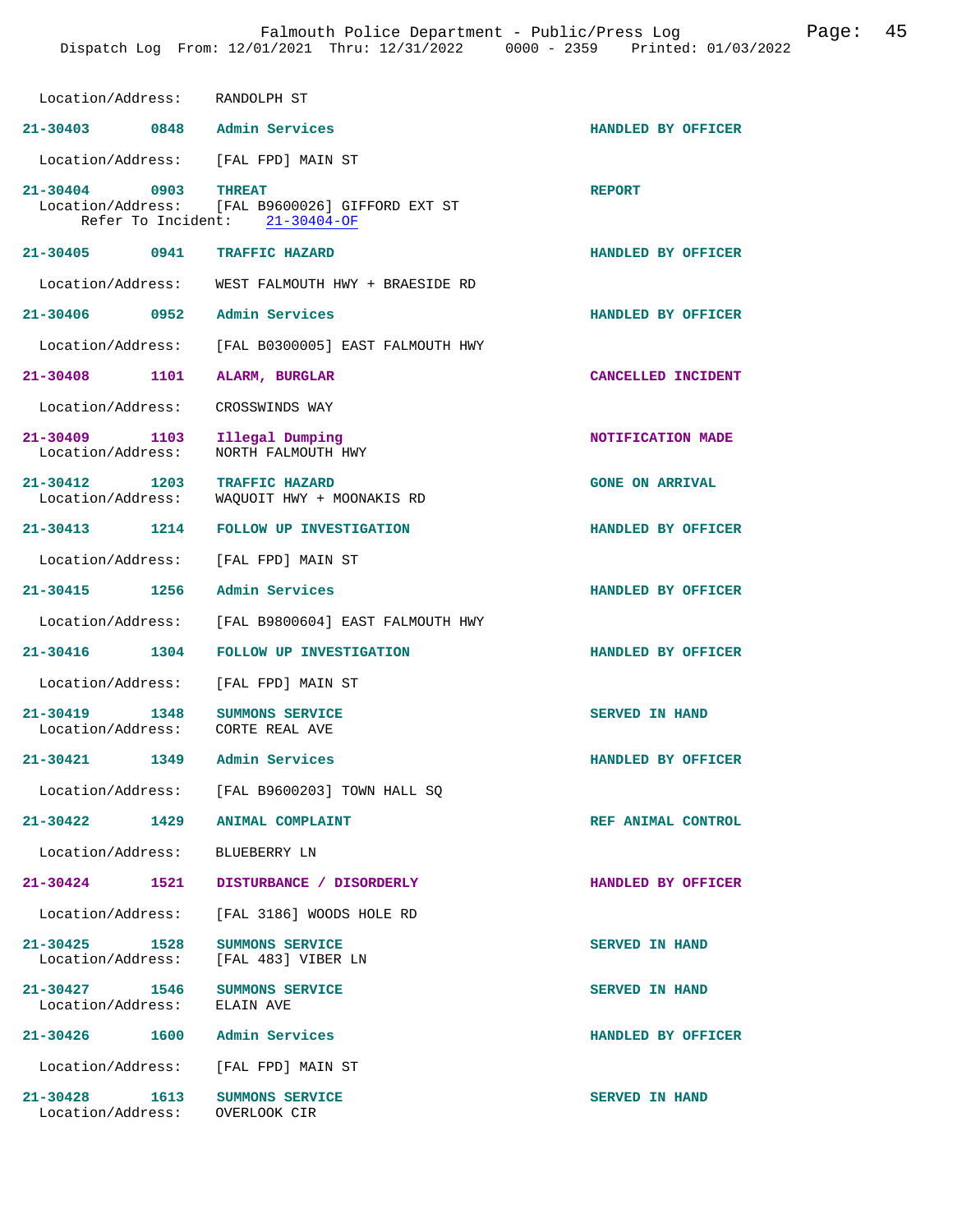|                                                                    |      | Falmouth Police Department - Public/Press Log<br>Dispatch Log From: 12/01/2021 Thru: 12/31/2022 0000 - 2359 Printed: 01/03/2022 |                    | Page: | 46 |
|--------------------------------------------------------------------|------|---------------------------------------------------------------------------------------------------------------------------------|--------------------|-------|----|
| 21-30429                                                           | 1628 | SUMMONS SERVICE                                                                                                                 | HANDLED BY OFFICER |       |    |
|                                                                    |      | Location/Address: [FAL BXX00154] CARRIAGE SHOP RD                                                                               |                    |       |    |
| $21 - 30430$<br>Location/Address:                                  | 1632 | SUMMONS SERVICE<br>MILL FARM WAY                                                                                                | UNABLE TO LOCATE   |       |    |
| 21-30431 1636                                                      |      | <b>LOST PROPERTY</b>                                                                                                            | HANDLED BY OFFICER |       |    |
| Location/Address:                                                  |      | [FAL L16] RT 151                                                                                                                |                    |       |    |
| 21-30432 1644<br>Location/Address: HANKS WAY<br>Refer To Incident: |      | <b>LARCENY</b><br>$21 - 30432 - OF$                                                                                             | <b>REPORT</b>      |       |    |
| 21-30433 1742<br>Location/Address:                                 |      | SUMMONS SERVICE<br>QUAKER RD                                                                                                    | UNABLE TO LOCATE   |       |    |
| 21-30434 1746<br>Location/Address:                                 |      | DISABLED MV<br>BRICK KILN RD + TROTTING PARK RD                                                                                 | PRIVATE TOW        |       |    |
| 21-30435 1752                                                      |      | <b>ANIMAL COMPLAINT</b>                                                                                                         | HANDLED BY OFFICER |       |    |
| Location/Address:                                                  |      | [FAL B9700090] LODENGREEN DR                                                                                                    |                    |       |    |
| 21-30436 1802<br>Location/Address:                                 |      | MOTOR VEHICLE STOP<br>[FAL B9900205] TEATICKET HWY                                                                              | Verbal Warning     |       |    |
| 21-30437 1859                                                      |      | SUSPICIOUS MV                                                                                                                   | HANDLED BY OFFICER |       |    |
| Location/Address:                                                  |      | MONHEGAN RD                                                                                                                     |                    |       |    |
| $21 - 30438$<br>1930<br>Location/Address:                          |      | MOTOR VEHICLE STOP<br>BRICK KILN RD + TROTTING PARK RD                                                                          | Verbal Warning     |       |    |
| 21-30439 1959                                                      |      | <b>DISABLED MV</b><br>Location/Address: [FAL BXX00791] WOODS HOLE RD                                                            | VEHICLE TOWED      |       |    |
| For Date: $12/16/2021$ - Thursday                                  |      |                                                                                                                                 |                    |       |    |
| 21-30443                                                           | 0010 | <b>AREA CHECK</b><br>Location/Address: [FAL B9600098] HIGHFIELD DR                                                              | SECURED / CHECKED  |       |    |
| 21-30445 0056                                                      |      | ALARM, BURGLAR<br>Location/Address: [FAL 703] THOMAS B LANDERS RD                                                               | UNFOUNDED          |       |    |
| 21-30446 0112<br>Location/Address:                                 |      | <b>AREA CHECK</b><br>LOCUST ST                                                                                                  | SECURED / CHECKED  |       |    |
| 21-30447 0142<br>Location/Address:                                 |      | BUILDING / RESIDENCE CHECK<br>[FAL 302] SANDWICH RD                                                                             | SECURED / CHECKED  |       |    |
| 21-30448 0142<br>Location/Address:                                 |      | BUILDING / RESIDENCE CHECK<br>[FAL B9600237] EAST FALMOUTH HWY                                                                  | SECURED / CHECKED  |       |    |
| 21-30449 0147<br>Location/Address:                                 |      | BUILDING / RESIDENCE CHECK<br>[FAL 964] TEATICKET HWY                                                                           | SECURED / CHECKED  |       |    |
| 21-30450 0148<br>Location/Address:                                 |      | PARKING VIOLATION(S)<br>[FAL B9600261] MAIN ST                                                                                  | NO VIOLATION       |       |    |
| 21-30451 0152<br>Location/Address:                                 |      | PARKING VIOLATION(S)<br>[FAL B9600203] TOWN HALL SO                                                                             | NO VIOLATION       |       |    |
| 21-30452 0155                                                      |      | <b>AREA CHECK</b><br>Location/Address: [FAL 159] GRAND AVE                                                                      | SECURED / CHECKED  |       |    |
|                                                                    |      | 21-30453 0157 PARKING VIOLATION(S)                                                                                              | NO VIOLATION       |       |    |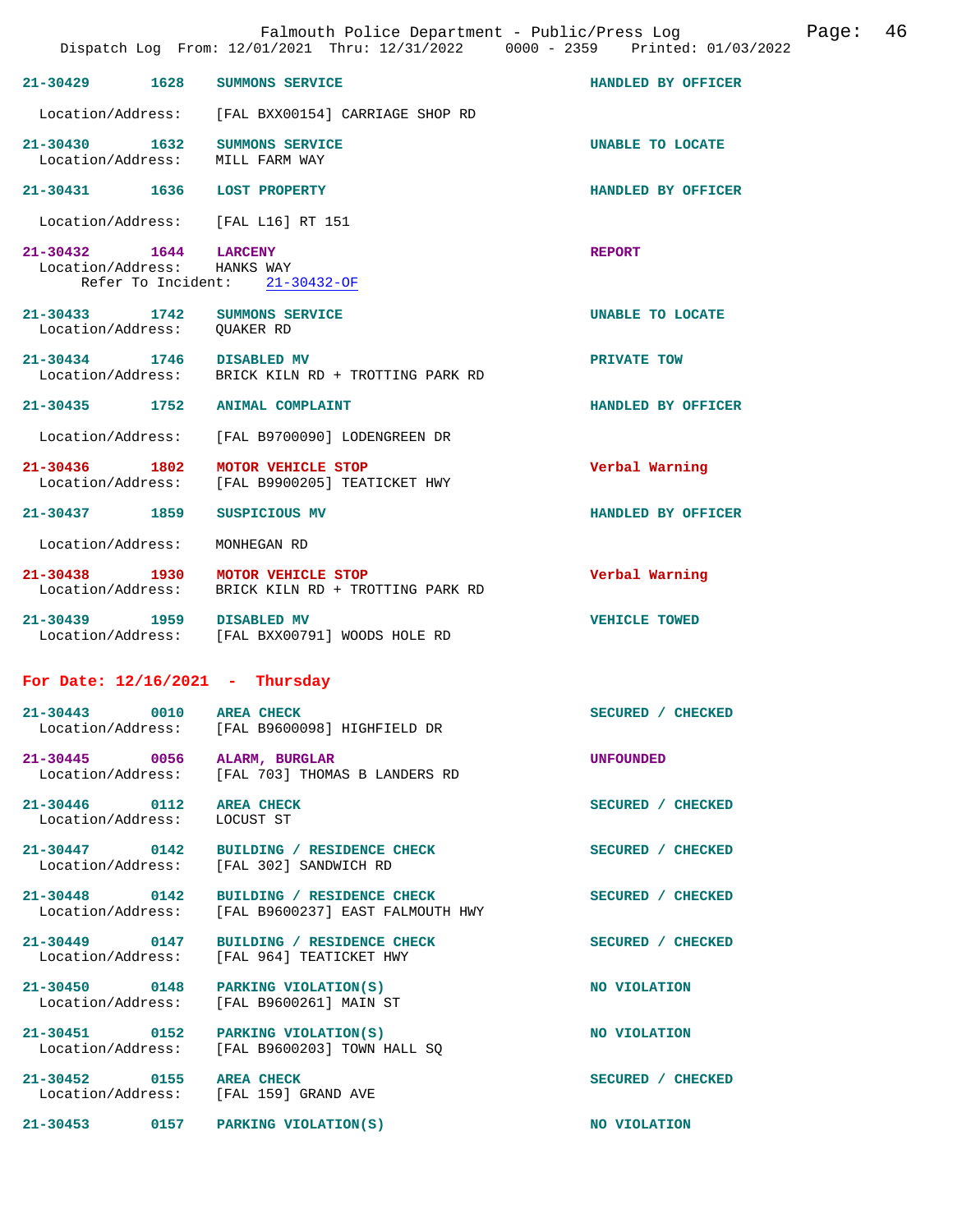|                                                          | Falmouth Police Department - Public/Press Log<br>Dispatch Log From: 12/01/2021 Thru: 12/31/2022 0000 - 2359 Printed: 01/03/2022                                                      |                    | Page: | 47 |
|----------------------------------------------------------|--------------------------------------------------------------------------------------------------------------------------------------------------------------------------------------|--------------------|-------|----|
|                                                          | Location/Address: RAILROAD AVE + LUSCOMBE AVE                                                                                                                                        |                    |       |    |
| Location/Address: WILD HARBOR RD                         | 21-30454 0158 BUILDING / RESIDENCE CHECK                                                                                                                                             | SECURED / CHECKED  |       |    |
| 21-30455 0205<br>Location/Address:                       | BUILDING / RESIDENCE CHECK<br>[FAL 964] TEATICKET HWY                                                                                                                                | SECURED / CHECKED  |       |    |
| 21-30456 0211                                            | BUILDING / RESIDENCE CHECK<br>Location/Address: [FAL B9600051] HATCHVILLE RD                                                                                                         | SECURED / CHECKED  |       |    |
| 21-30457 0211 AREA CHECK<br>Location/Address:            | [FAL 639] BRICK KILN RD                                                                                                                                                              | SECURED / CHECKED  |       |    |
| 21-30458 0219<br>Location/Address:                       | MOTOR VEHICLE STOP<br>BRICK KILN RD + GIFFORD ST                                                                                                                                     | Verbal Warning     |       |    |
| Location/Address:                                        | 21-30459 0225 BUILDING / RESIDENCE CHECK<br>[FAL B9700958] EAST FALMOUTH HWY                                                                                                         | SECURED / CHECKED  |       |    |
| 21-30461 0243<br>Location/Address:                       | BUILDING / RESIDENCE CHECK<br>[FAL B9800292] DAVIS STRAITS                                                                                                                           | SECURED / CHECKED  |       |    |
|                                                          | 21-30462 0244 BUILDING / RESIDENCE CHECK<br>Location/Address: [FAL B9900121] PALMER AVE                                                                                              | SECURED / CHECKED  |       |    |
| 21-30463 0634 CHECK WELFARE<br>Age: 53<br>Charges:       | Location/Address: [FAL B9900129] DAVIS STRAITS<br>Refer To Arrest: 21-30463-AR<br>Arrest: ANTONE, MANUEL JAMES<br>Address: 0 HOMELESS Apt. #0 FALMOUTH, MA<br>ARREST WARRANT SERVICE | Arrest(s) Made     |       |    |
|                                                          | Refer To Incident: 21-30463-OF                                                                                                                                                       |                    |       |    |
| 21-30464 0651 CHECK WELFARE                              | Location/Address: [FAL B9600003] SCRANTON AVE<br>Refer To Incident: 21-30464-OF                                                                                                      | <b>REPORT</b>      |       |    |
| 21-30465 0655 ALARM, BURGLAR                             | Location/Address: [FAL B9600260] MAIN ST                                                                                                                                             | <b>UNFOUNDED</b>   |       |    |
| 0655<br>21-30466<br>Location/Address:                    | ALARM, BURGLAR<br>GANSETT RD                                                                                                                                                         | <b>UNFOUNDED</b>   |       |    |
| 21-30467 0659                                            | ALARM, BURGLAR                                                                                                                                                                       | CANCELLED INCIDENT |       |    |
| Location/Address:                                        | [FAL 706] MAIN ST                                                                                                                                                                    |                    |       |    |
| 21-30468 0659<br>Location/Address:                       | ALARM, BURGLAR<br>[FAL B9600060] DILLINGHAM AVE                                                                                                                                      | <b>UNFOUNDED</b>   |       |    |
| 21-30470 0704<br>Location/Address:                       | ALARM, BURGLAR<br>[FAL 944] WEST FALMOUTH HWY                                                                                                                                        | REF FIRE DEPT      |       |    |
| 21-30473 0726<br>Location/Address:                       | <b>LARCENY</b><br>HANKS WAY                                                                                                                                                          | HANDLED BY PARTY   |       |    |
| 21-30476 0754                                            | DISABLED MV                                                                                                                                                                          | HANDLED BY OFFICER |       |    |
| Location/Address:                                        | [FAL B9600069] TER HEUN DR                                                                                                                                                           |                    |       |    |
| 21-30478<br>$\sim$ 0802<br>Location/Address:<br>Address: | DISTURBANCE / DISORDERLY<br>[FAL 62] MAIN ST<br>Refer To Arrest: 21-30478-AR<br>Arrest: WARE, STEVEN R<br>49 COUNTY RD MASHPEE, MA                                                   | <b>REPORT</b>      |       |    |
| Age:<br>Charges:                                         | 30<br>VANDALIZE PROPERTY c266 §126A<br>DISORDERLY CONDUCT                                                                                                                            |                    |       |    |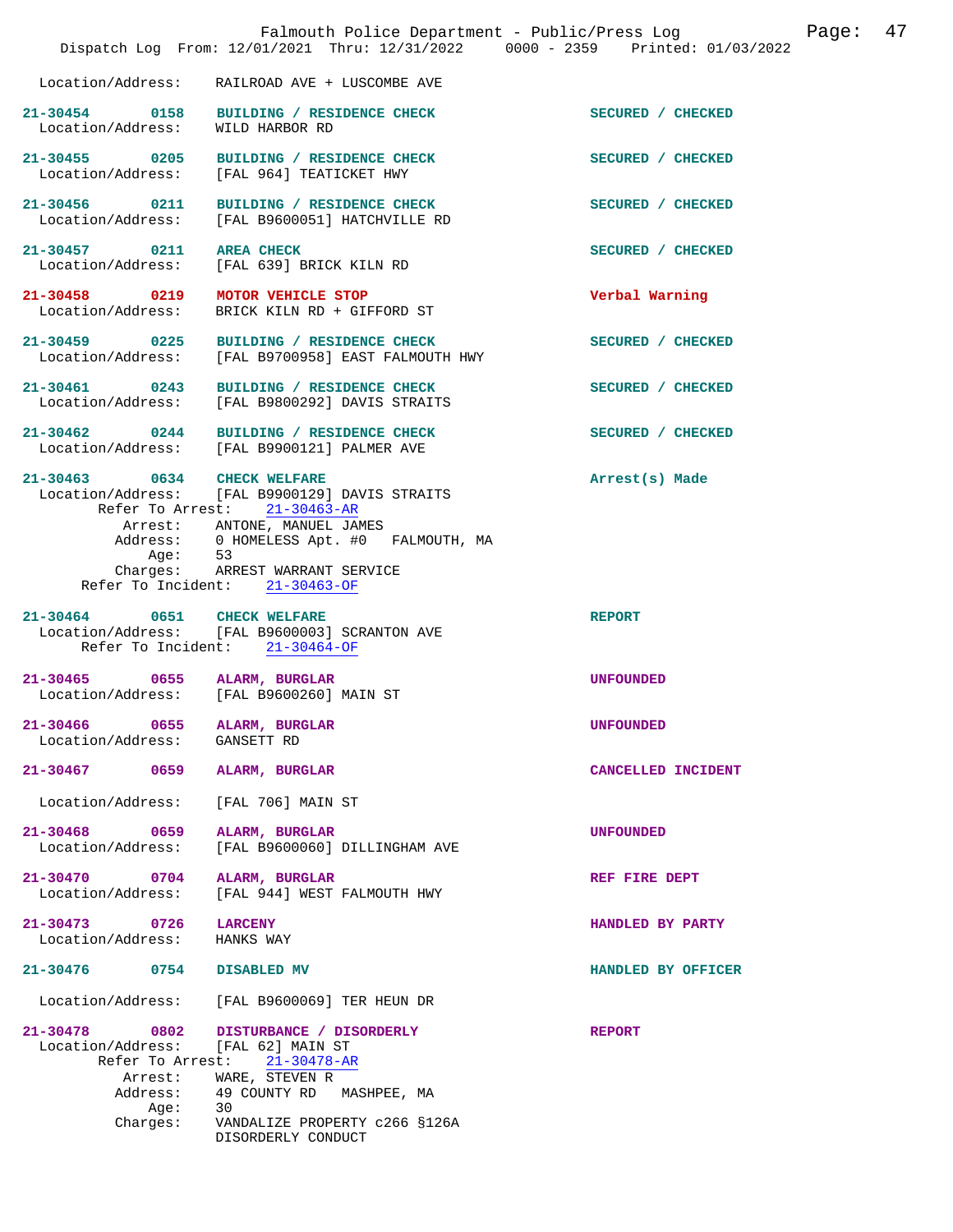| 21-30479 0828 ANIMAL COMPLAINT                                   | Location/Address: [FAL 1416] HAYWAY RD                                         | UNABLE TO LOCATE       |
|------------------------------------------------------------------|--------------------------------------------------------------------------------|------------------------|
| 21-30480 0831 CRASH, HIT/RUN                                     |                                                                                | HANDLED BY OFFICER     |
|                                                                  | Location/Address: [FAL 773] TEATICKET HWY                                      |                        |
| 21-30484 0850 RECOVERED PROPERTY<br>Location/Address:            | TEATICKET HWY<br>Refer To Incident: 21-30484-OF                                | <b>REPORT</b>          |
| 21-30483 0852 SUSPICIOUS PERSON(S)                               | Location/Address: CARRIAGE SHOP RD + BLUEBERRY LN                              | <b>GONE ON ARRIVAL</b> |
| Location/Address: GREAT BAY ST                                   | 21-30485 0922 BUILDING / RESIDENCE CHECK                                       | SECURED / CHECKED      |
| 21-30486 0934 ANIMAL COMPLAINT                                   |                                                                                | HANDLED BY OFFICER     |
|                                                                  | Location/Address: [FAL 1416] HAYWAY RD                                         |                        |
| 21-30489 1012 ASSIST CITIZEN                                     |                                                                                | HANDLED BY OFFICER     |
| Location/Address: SANDWICH RD                                    |                                                                                |                        |
|                                                                  | 21-30491 1035 FOLLOW UP INVESTIGATION                                          | HANDLED BY OFFICER     |
| Location/Address: [FAL FPD] MAIN ST                              |                                                                                |                        |
| 21-30492 1041 Admin Services                                     |                                                                                | HANDLED BY OFFICER     |
|                                                                  | Location/Address: [FAL B9600069] TER HEUN DR                                   |                        |
| 21-30494 1045 ID Theft / Fraud<br>Location/Address: ACAPESKET RD | Refer To Incident: 21-30494-OF                                                 | <b>REPORT</b>          |
| 21-30495 1050 TRAFFIC HAZARD                                     | Location/Address: RT 151 + SAM TURNER RD                                       | NOTIFICATION MADE      |
| 21-30496 1103 MOTOR VEHICLE STOP                                 |                                                                                | HANDLED BY OFFICER     |
|                                                                  | Location/Address: RT 151 + RT 28 SOUTH                                         |                        |
| 21-30497 1107 WARRANT SERVICE                                    |                                                                                | HANDLED BY OFFICER     |
|                                                                  | Location/Address: [FAL B9800028] LAKE SHORE DR                                 |                        |
| 21-30498 1127 Admin Services                                     |                                                                                | HANDLED BY OFFICER     |
| Location/Address: [FAL FPD] MAIN ST                              |                                                                                |                        |
| 21-30500 1152 DISABLED MV                                        |                                                                                | HANDLED BY OFFICER     |
|                                                                  | Location/Address: [FAL 1052] JONES RD                                          |                        |
|                                                                  | 21-30501 1155 FOLLOW UP INVESTIGATION                                          | HANDLED BY OFFICER     |
| Location/Address: [FAL FPD] MAIN ST                              |                                                                                |                        |
| 21-30503 1208 CRASH                                              | Location/Address: [FAL B9600069] TER HEUN DR<br>Refer To Accident: 21-30503-AC | <b>REPORT</b>          |
| 21-30504 1232                                                    | <b>CRASH</b><br>Location/Address: [FAL 964] TEATICKET HWY                      | <b>REPORT</b>          |

Refer To Accident: 21-30504-AC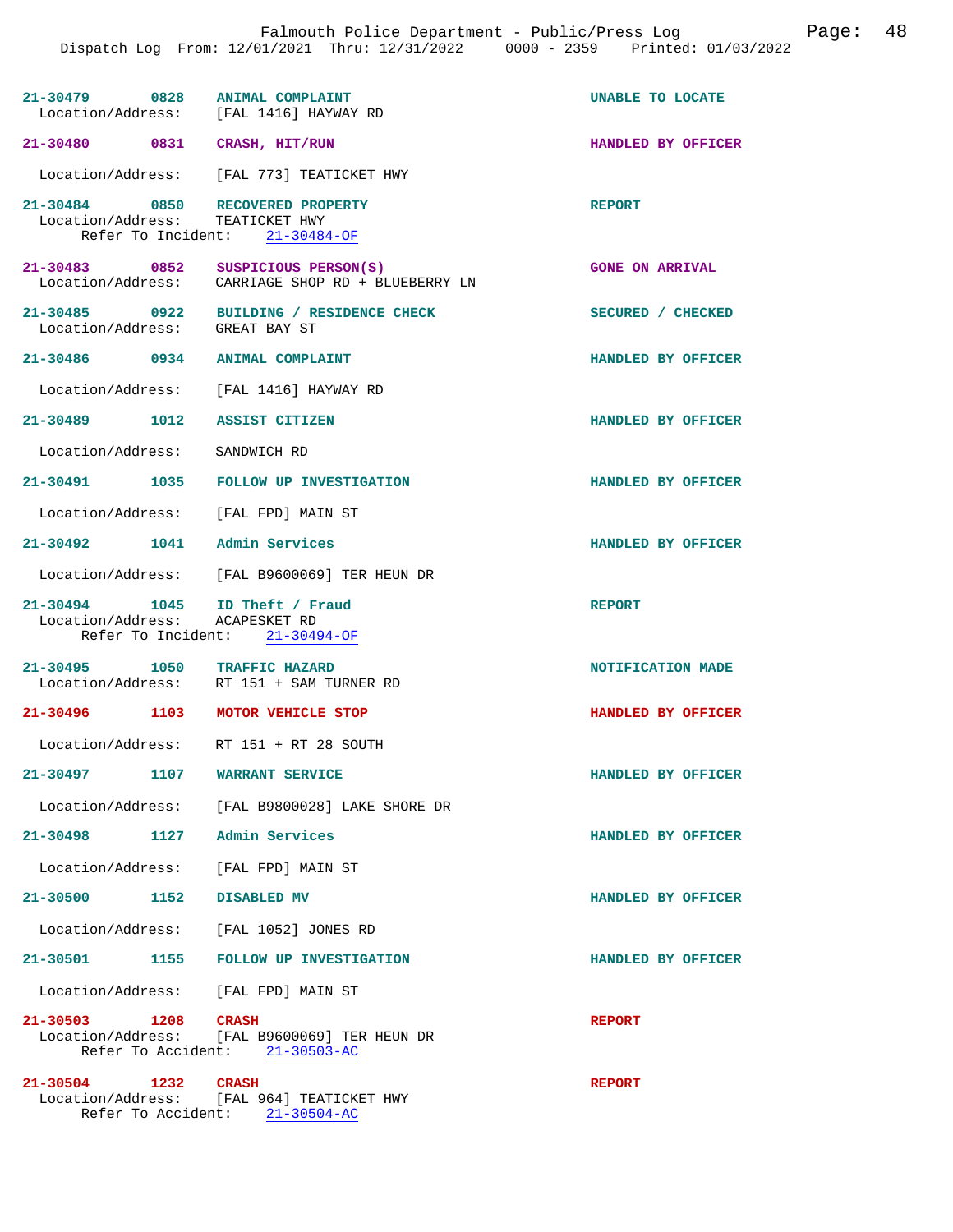| 21-30505 1250 ALARM, BURGLAR                                           | Location/Address: [FAL B0000182] CURLEY BLVD                                                                                                                    | SECURED / CHECKED       |
|------------------------------------------------------------------------|-----------------------------------------------------------------------------------------------------------------------------------------------------------------|-------------------------|
| 21-30506 1250 Harassment<br>Location/Address: CAIRN RIDGE RD           | Refer To Incident: 21-30506-OF                                                                                                                                  | <b>REPORT</b>           |
| 21-30510 1340 ABANDONED 911                                            |                                                                                                                                                                 | HANDLED BY OFFICER      |
|                                                                        | Location/Address: [FAL B9600069] TER HEUN DR                                                                                                                    |                         |
| 21-30512 1445 ABANDONED 911                                            |                                                                                                                                                                 | HANDLED BY OFFICER      |
| Location/Address: [FAL 3075] JONES RD                                  |                                                                                                                                                                 |                         |
| 21-30513 1500 CRASH                                                    | Location/Address: [FAL 160] TEATICKET HWY<br>Refer To Accident: 21-30513-AC                                                                                     | <b>REPORT</b>           |
| 21-30515 1510 CHECK WELFARE                                            |                                                                                                                                                                 | HANDLED BY OFFICER      |
|                                                                        | Location/Address: [FAL B9600003] SCRANTON AVE                                                                                                                   |                         |
| 21-30517 1530 AREA CHECK                                               | Location/Address: [FAL BXX00963] QUISSETT AVE                                                                                                                   | UNFOUNDED               |
| 21-30516 1531 SUMMONS SERVICE<br>Location/Address: [FAL 396] LOCUST ST |                                                                                                                                                                 | <b>UNABLE TO LOCATE</b> |
| 21-30518 1608 AREA CHECK<br>Location/Address: SPRING BARS RD           | Refer To Incident: 21-30518-OF                                                                                                                                  | <b>REPORT</b>           |
|                                                                        | 21-30526 1620 FOLLOW UP INVESTIGATION                                                                                                                           | HANDLED BY OFFICER      |
|                                                                        | Location/Address: [FAL 1549] EAST FALMOUTH HWY                                                                                                                  |                         |
| 21-30521 1632 ABANDONED 911                                            | Location/Address: [FAL B9600070] SCRANTON AVE                                                                                                                   | NOTIFICATION MADE       |
| 21-30523 1639<br>Location/Address: [FAL 2222] MAIN ST                  | ALARM, BURGLAR                                                                                                                                                  | <b>UNFOUNDED</b>        |
| 21-30524                                                               | 1643 Admin Services                                                                                                                                             | HANDLED BY OFFICER      |
| Location/Address: [FAL FPD] MAIN ST                                    |                                                                                                                                                                 |                         |
| 21-30525 1647 ASSIST CITIZEN                                           |                                                                                                                                                                 | HANDLED BY OFFICER      |
| Location/Address: KATHY ANN LN                                         |                                                                                                                                                                 |                         |
| 21-30528 1815 AREA CHECK<br>Location/Address: FRESH POND RD            |                                                                                                                                                                 | <b>UNFOUNDED</b>        |
| 21-30529 1835 AREA CHECK                                               | Location/Address: RT 28 SOUTH + BRICK KILN RD<br>Refer To Incident: 21-30529-OF                                                                                 | <b>TRANSPORT</b>        |
| 21-30533 1901 CRASH                                                    | Location/Address: [FAL 1221] WEST FALMOUTH HWY<br>Refer To Accident: 21-30533-AC<br>Refer To $P/C$ : $\overline{21-30533-AR}$<br>Refer To Incident: 21-30533-OF | <b>REPORT</b>           |
| 21-30535 1941 ERRATIC MV                                               | Location/Address: PALMER AVE + JONES RD                                                                                                                         | <b>GONE ON ARRIVAL</b>  |

**21-30536 1959 SUSPICIOUS MV HANDLED BY OFFICER**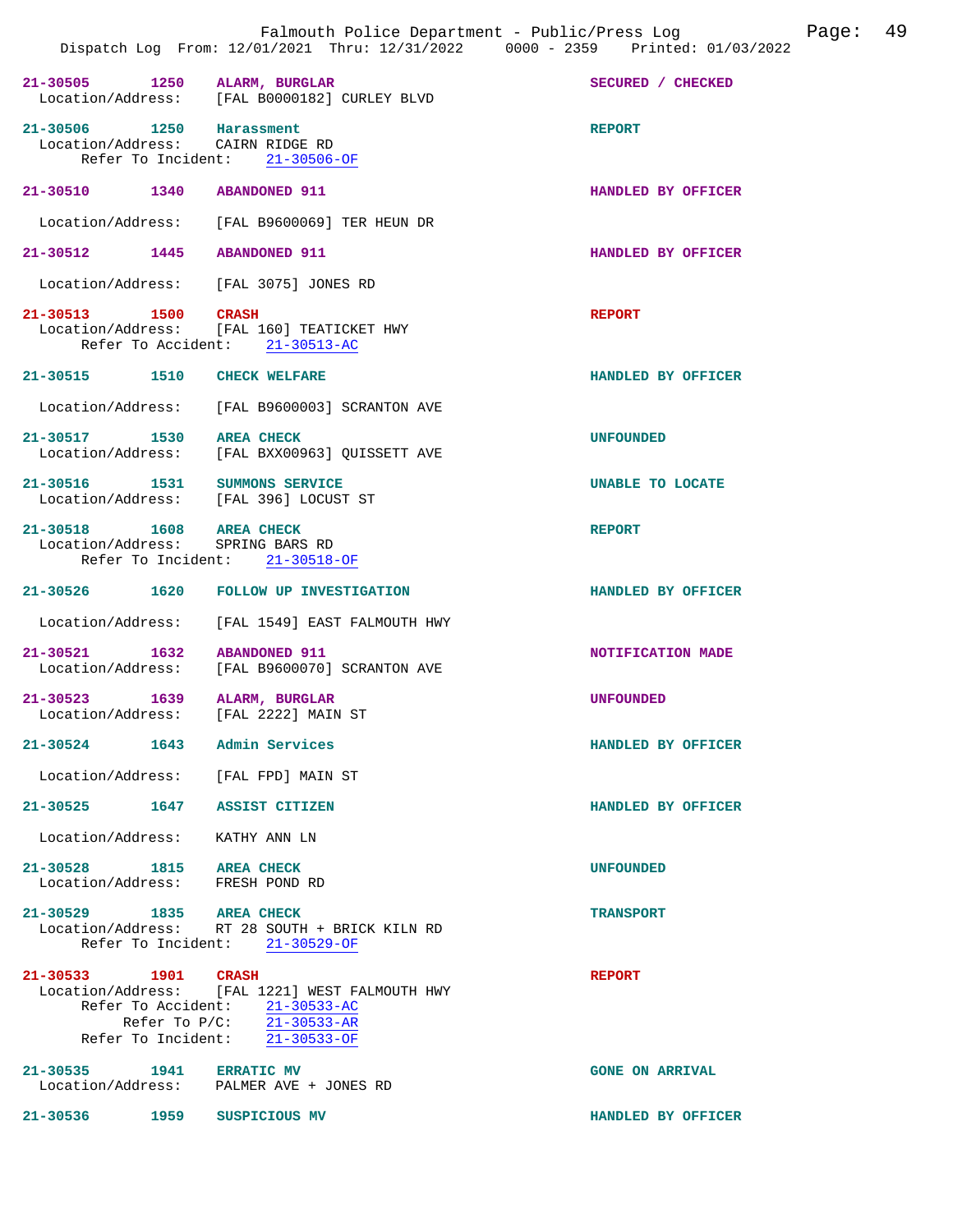|                                                                                           | Falmouth Police Department - Public/Press Log<br>Dispatch Log From: 12/01/2021 Thru: 12/31/2022 0000 - 2359 Printed: 01/03/2022                                                     | 50<br>Page:        |
|-------------------------------------------------------------------------------------------|-------------------------------------------------------------------------------------------------------------------------------------------------------------------------------------|--------------------|
| Location/Address: PINE ROCK RD                                                            |                                                                                                                                                                                     |                    |
|                                                                                           | 21-30539 2100 BUILDING / RESIDENCE CHECK<br>Location/Address: [FAL 407] WILD HARBOR RD                                                                                              | SECURED / CHECKED  |
| 21-30540 2105                                                                             | <b>CHECK WELFARE</b>                                                                                                                                                                | HANDLED BY OFFICER |
| Location/Address:                                                                         | [FAL BXX00124] TEATICKET HWY                                                                                                                                                        |                    |
| 21-30542<br>2148<br>Location/Address:                                                     | MOTOR VEHICLE STOP<br>SANDWICH RD                                                                                                                                                   | Verbal Warning     |
| Refer To Arrest:<br>Arrest:                                                               | 21-30543 2201 DISTURBANCE / DISORDERLY<br>Location/Address: [FAL B9600084] TER HEUN DR<br>$21 - 30543 - AR$<br>CUNNINGHAM, DEVON KEITH<br>Address: HOMELESS HOMELESS, MA<br>Age: 24 | Arrest(s) Made     |
|                                                                                           | Charges: ARREST WARRANT SERVICE                                                                                                                                                     |                    |
| 21-30547 2238 OVERDOSE<br>Location/Address: FALMOUTH LANDING RD                           | Refer To Incident: 21-30547-OF                                                                                                                                                      | <b>REPORT</b>      |
| 21-30549 2306 ASSIST CITIZEN<br>Location/Address: OLD BARNSTABLE RD<br>Refer To Incident: | $21 - 30549 - OF$                                                                                                                                                                   | <b>REPORT</b>      |
| 21-30550 2311 CHECK WELFARE                                                               | Location/Address: PINA LN + SANDWICH RD<br>Refer To Incident: 21-30550-OF                                                                                                           | <b>REPORT</b>      |
| $21 - 30552$<br>2339<br>Location/Address:                                                 | <b>CRASH</b><br>SANDWICH RD<br>Refer To Accident: 21-30552-AC                                                                                                                       | <b>REPORT</b>      |
| For Date: $12/17/2021$ - Friday                                                           |                                                                                                                                                                                     |                    |
| $21 - 30555$<br>0043                                                                      | BUILDING / RESIDENCE CHECK<br>Location/Address: [FAL 407] WILD HARBOR RD                                                                                                            | SECURED / CHECKED  |
| 21-30557 0126<br>Location/Address:                                                        | BUILDING / RESIDENCE CHECK<br>[FAL 302] SANDWICH RD                                                                                                                                 | SECURED / CHECKED  |
|                                                                                           | 21-30558 0152 BUILDING / RESIDENCE CHECK<br>Location/Address: [FAL 3214] HATCHVILLE RD                                                                                              | SECURED / CHECKED  |
| 21-30560 0225<br>Location/Address:                                                        | BUILDING / RESIDENCE CHECK<br>[FAL B9600025] DAVISVILLE RD                                                                                                                          | SECURED / CHECKED  |
| 21-30561 0228<br>Location/Address:                                                        | BUILDING / RESIDENCE CHECK<br>[FAL BXX00810] MAIN ST                                                                                                                                | SECURED / CHECKED  |
| 21-30562 0230<br>Location/Address:                                                        | <b>AREA CHECK</b><br>[FAL 1609] PATTEE RD                                                                                                                                           | SECURED / CHECKED  |
| 21-30563 0230<br>Location/Address:                                                        | BUILDING / RESIDENCE CHECK<br>[FAL BXX00539] EAST FALMOUTH HWY                                                                                                                      | SECURED / CHECKED  |
| 21-30564 0238<br>Location/Address:                                                        | BUILDING / RESIDENCE CHECK<br>[FAL BXX00229] WAQUOIT HWY                                                                                                                            | SECURED / CHECKED  |
| 21-30566 0239<br>Location/Address:                                                        | PARKING VIOLATION(S)<br>WATER ST                                                                                                                                                    | VEHICLE TOWED      |
|                                                                                           | 21-30565 0241 BUILDING / RESIDENCE CHECK<br>Location/Address: [FAL B9600031] MARAVISTA AVE EXT                                                                                      | SECURED / CHECKED  |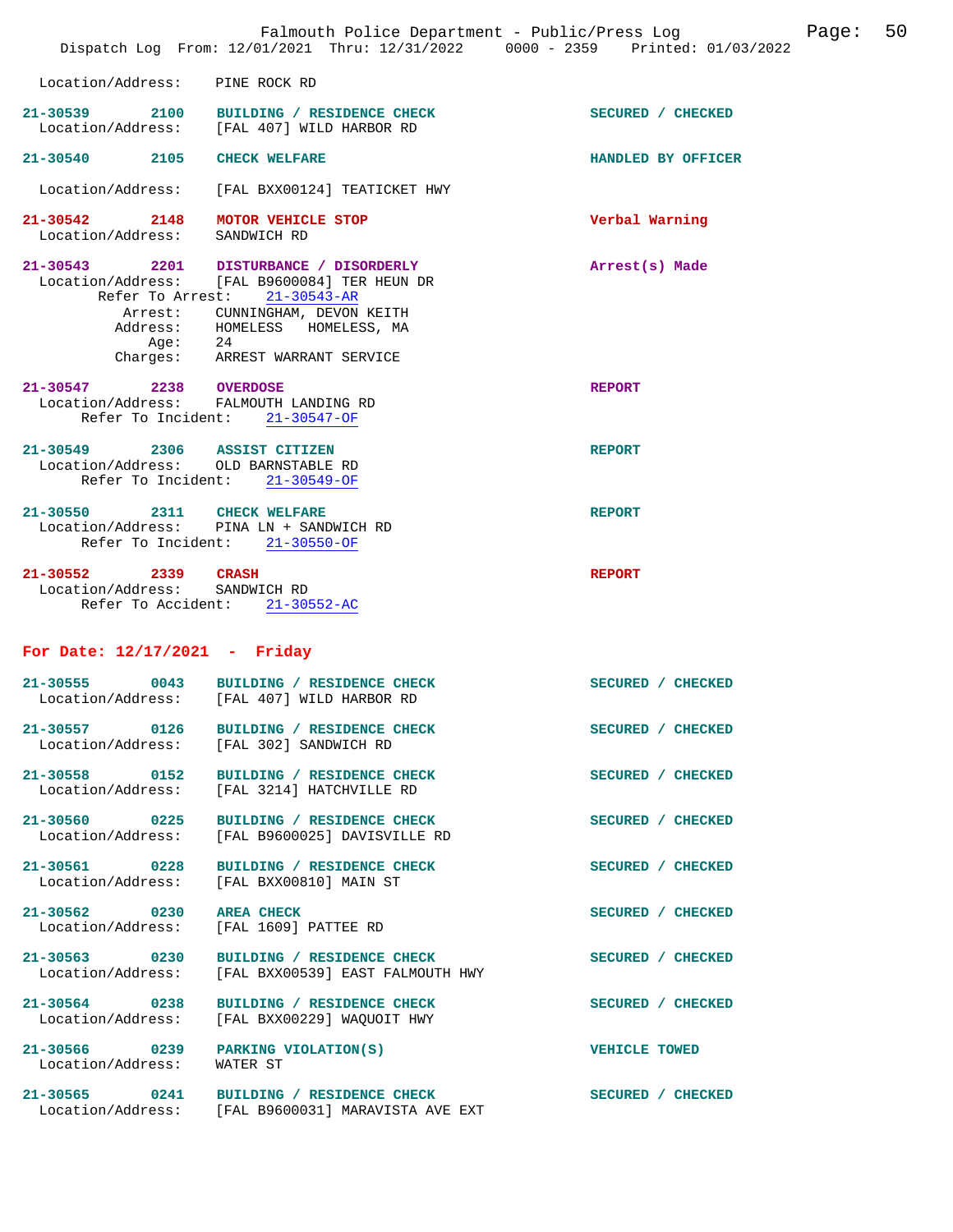|                                                                  | Falmouth Police Department - Public/Press Log (Dage: 51)<br>Dispatch Log From: 12/01/2021 Thru: 12/31/2022 0000 - 2359 Printed: 01/03/2022 |                    |  |
|------------------------------------------------------------------|--------------------------------------------------------------------------------------------------------------------------------------------|--------------------|--|
| Location/Address: COUNTRY CLUB LN                                | 21-30567 0243 BUILDING / RESIDENCE CHECK SECURED / CHECKED                                                                                 |                    |  |
|                                                                  | 21-30568 0244 BUILDING / RESIDENCE CHECK<br>Location/Address: [FAL B9600326] TEATICKET HWY                                                 | SECURED / CHECKED  |  |
| 21-30570 0255 AREA CHECK                                         | Location/Address: [FAL 159] GRAND AVE                                                                                                      | SECURED / CHECKED  |  |
| 21-30571 0256 AREA CHECK                                         | Location/Address: [FAL 55] MENAUHANT RD                                                                                                    | SECURED / CHECKED  |  |
|                                                                  | 21-30572 0301 AREA CHECK<br>Location/Address: [FAL B9600080] WORCESTER CT                                                                  | SECURED / CHECKED  |  |
|                                                                  | 21-30573 0321 PARKING VIOLATION(S)<br>Location/Address: [FAL B9600203] TOWN HALL SQ                                                        | NO VIOLATION       |  |
|                                                                  | 21-30574 0322 PARKING VIOLATION(S)<br>Location/Address: [FAL B9600261] MAIN ST                                                             | NO VIOLATION       |  |
| 21-30577 0633 Admin Services                                     |                                                                                                                                            | HANDLED BY OFFICER |  |
|                                                                  | Location/Address: [FAL BXX00810] MAIN ST                                                                                                   |                    |  |
| 21-30578 0715 PRESERVE PEACE<br>Location/Address: CORTE REAL AVE |                                                                                                                                            | <b>REF OTHER</b>   |  |
| 21-30580 0725 ALARM, BURGLAR<br>Location/Address: GANSETT RD     |                                                                                                                                            | <b>UNFOUNDED</b>   |  |
|                                                                  | 21-30582 0746 BUILDING / RESIDENCE CHECK<br>Location/Address: [FAL B9600027] LAKEVIEW AVE                                                  | SECURED / CHECKED  |  |
|                                                                  | 21-30583 0746 AREA CHECK<br>Location/Address: [FAL B9600029] KATHARINE LEE BATES                                                           | SECURED / CHECKED  |  |
| 21-30584 0820 AREA CHECK                                         | Location/Address: [FAL B9600031] MARAVISTA AVE EXT                                                                                         | SECURED / CHECKED  |  |
| 21-30585 0822 AREA CHECK                                         | Location/Address: [FAL B9600026] GIFFORD EXT ST                                                                                            | SECURED / CHECKED  |  |
| 21-30586 0822<br>Location/Address:                               | <b>AREA CHECK</b><br>[FAL B9600027] LAKEVIEW AVE                                                                                           | SECURED / CHECKED  |  |
| 21-30587 0823<br>Location/Address:                               | <b>AREA CHECK</b><br>[FAL B9600025] DAVISVILLE RD                                                                                          | SECURED / CHECKED  |  |
| 21-30588<br>0849                                                 | <b>AREA CHECK</b>                                                                                                                          | SECURED / CHECKED  |  |

Location/Address: [FAL B9600030] OLD MAIN RD

**21-30590 0904 TRANSPORT / ESCORT TRANSPORT**  Location/Address: [FAL B9600063] JONES RD

**21-30591 0914 OTHER TRAFFIC CITATION ISSUED**  Vicinity of: RT 28 SOUTH

**21-30592 0959 ID Theft / Fraud REPORT**  Location/Address: [FAL FPD] MAIN ST Refer To Incident: 21-30592-OF

**21-30595 1032 ASSIST FIRE DEPT REF FIRE DEPT**  Location/Address: [FAL B9600028] JONES RD

**21-30596 1034 ASSIST OTHER AGENCY REPORT**  Location/Address: [FAL B9600028] JONES RD Refer To Incident: 21-30596-OF

**21-30597 1059 DOWN TREE(S) NOTIFICATION MADE**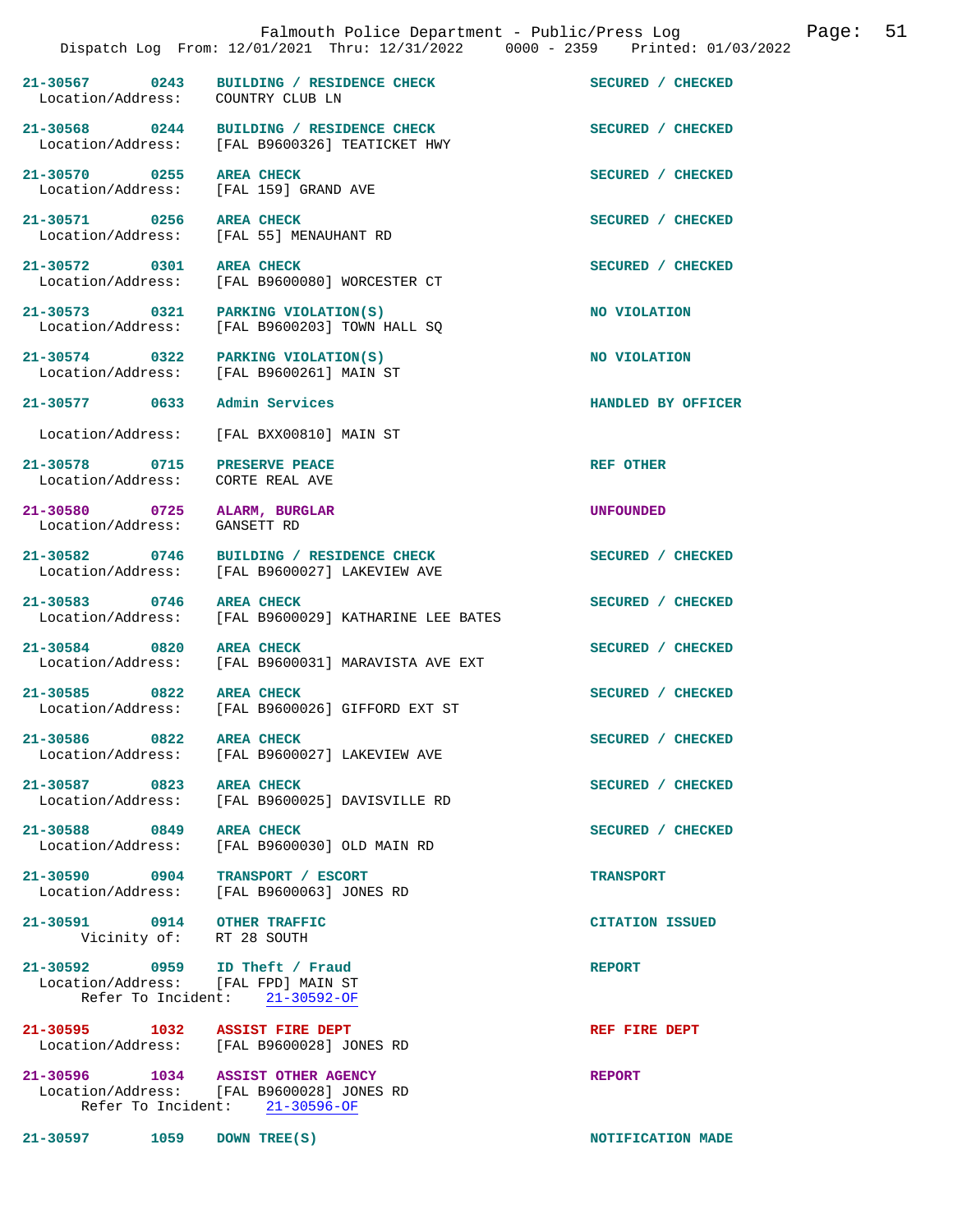|                                    | Falmouth Police Department - Public/Press Log<br>Dispatch Log From: 12/01/2021 Thru: 12/31/2022 0000 - 2359 Printed: 01/03/2022 |                          | Page: | 52 |
|------------------------------------|---------------------------------------------------------------------------------------------------------------------------------|--------------------------|-------|----|
|                                    | Location/Address: WILD HARBOR RD                                                                                                |                          |       |    |
| 21-30600 1123 CRASH                | Location/Address: [FAL BXX00863] TEATICKET HWY                                                                                  | HANDLED BY PARTY         |       |    |
|                                    | 21-30604 1133 CHECK WELFARE                                                                                                     | HANDLED BY OFFICER       |       |    |
|                                    | Location/Address: [FAL B0000321] REYNOLDS ST<br>Refer To Incident: 21-30604-OF                                                  |                          |       |    |
|                                    | 21-30602 1145 ALARM, BURGLAR                                                                                                    | HANDLED BY OFFICER       |       |    |
| Location/Address:                  | OCEAN AVE                                                                                                                       |                          |       |    |
|                                    | 21-30603 1146 Admin Services                                                                                                    | HANDLED BY OFFICER       |       |    |
|                                    | Location/Address: [FAL FPD] MAIN ST                                                                                             |                          |       |    |
| 21-30605 1219 AREA CHECK           | Location/Address: [FAL 639] BRICK KILN RD<br>Refer To Incident: 21-30605-OF                                                     | <b>REPORT</b>            |       |    |
|                                    | 21-30609 1334 ABANDONED 911<br>Location/Address: [FAL B9800292] DAVIS STRAITS                                                   | SECURED / CHECKED        |       |    |
|                                    | 21-30611 1351 INTOXICATED PERSON                                                                                                | Merge: 21-30613 By: BLIN |       |    |
|                                    | Location/Address: BLACKSMITH SHOP RD                                                                                            |                          |       |    |
|                                    | 21-30613 1353 INTOXICATED PERSON<br>Location/Address: BLACKSMITH SHOP RD<br>Refer To Incident: 21-30613-OF                      | <b>REPORT</b>            |       |    |
| 21-30614 1409 AREA CHECK           | Location/Address: [FAL B9600026] GIFFORD EXT ST                                                                                 | SECURED / CHECKED        |       |    |
|                                    | 21-30616 1425 BUILDING / RESIDENCE CHECK                                                                                        | HANDLED BY OFFICER       |       |    |
| Location/Address:                  | LOWRY RD                                                                                                                        |                          |       |    |
| Location/Address:                  | 21-30615 1426 ALARM, BURGLAR<br>[FAL 1181] OSTROM RD                                                                            | <b>UNFOUNDED</b>         |       |    |
|                                    | 21-30618 1443 PRESERVE PEACE                                                                                                    | HANDLED BY OFFICER       |       |    |
|                                    | Location/Address: [FAL BXX00458] SPRING BARS RD                                                                                 |                          |       |    |
| 21-30617 1444                      | BUILDING / RESIDENCE CHECK<br>Location/Address: [FAL B9600027] LAKEVIEW AVE                                                     | SECURED / CHECKED        |       |    |
| 21-30620 1451 AREA CHECK           |                                                                                                                                 | HANDLED BY OFFICER       |       |    |
|                                    | Location/Address: [FAL B9600028] JONES RD                                                                                       |                          |       |    |
| 21-30622 1521                      | AREA CHECK<br>Location/Address: [FAL B9600029] KATHARINE LEE BATES                                                              | SECURED / CHECKED        |       |    |
|                                    | 21-30623 1527 FOLLOW UP INVESTIGATION                                                                                           | HANDLED BY OFFICER       |       |    |
| Location/Address:                  | SHOREWOOD DR                                                                                                                    |                          |       |    |
| 21-30625 1534                      | ASSIST OTHER AGENCY                                                                                                             | HANDLED BY OFFICER       |       |    |
| Location/Address:                  | BOUNTY LN                                                                                                                       |                          |       |    |
| 21-30627 1552<br>Location/Address: | SUMMONS SERVICE<br>[FAL 1911] CARAVEL DR                                                                                        | UNABLE TO LOCATE         |       |    |
| 21-30628 1552                      | SUMMONS SERVICE                                                                                                                 | CANCELLED INCIDENT       |       |    |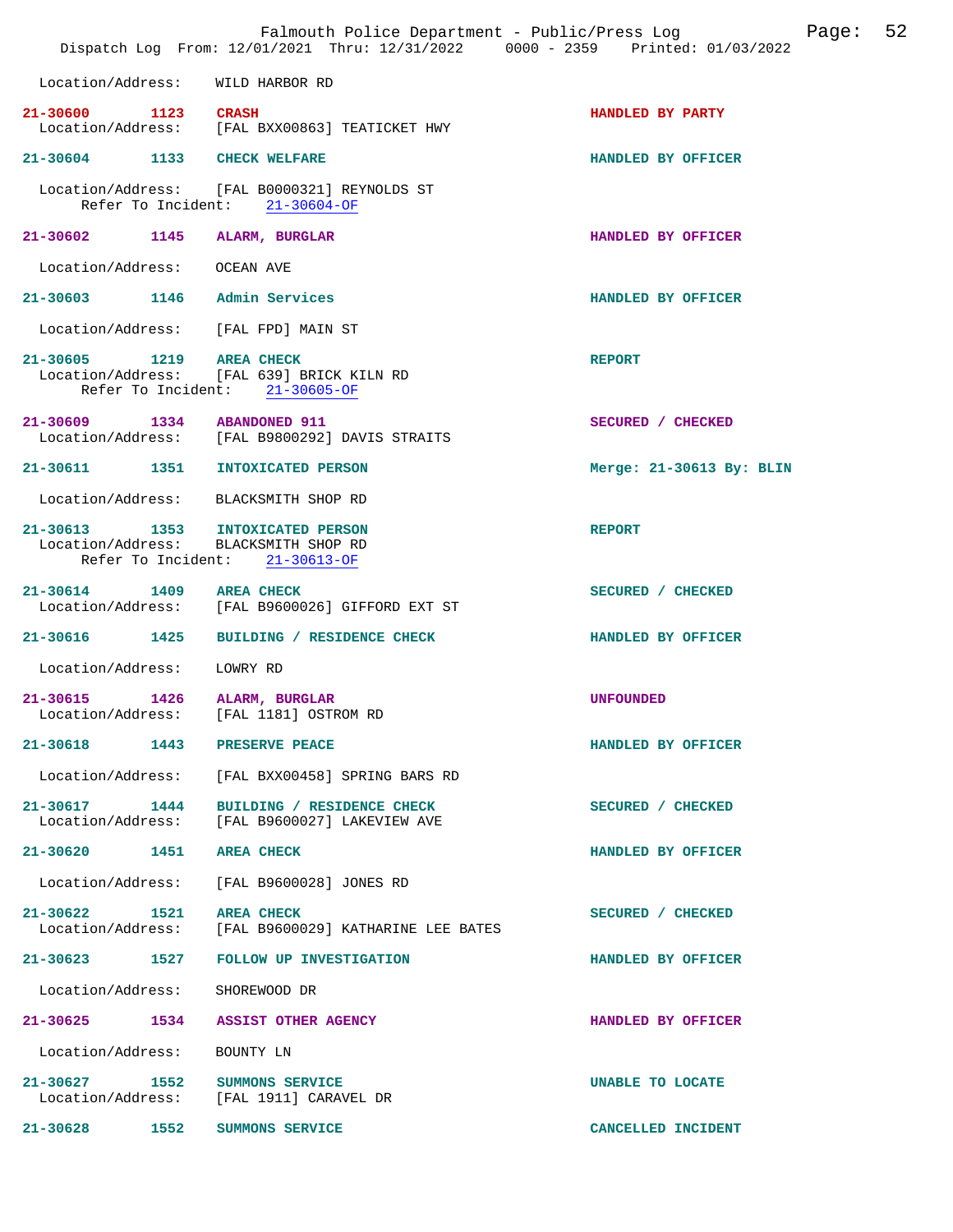|                                                                        | Location/Address: [FAL 1911] CARAVEL DR                                                                |                           |
|------------------------------------------------------------------------|--------------------------------------------------------------------------------------------------------|---------------------------|
| 21-30629 1553                                                          | SUMMONS SERVICE                                                                                        | <b>CANCELLED INCIDENT</b> |
| Location/Address:                                                      | [FAL 1911] CARAVEL DR                                                                                  |                           |
| 21-30630 1642                                                          | BUILDING / RESIDENCE CHECK                                                                             | HANDLED BY OFFICER        |
| Location/Address:                                                      | [FAL 239] MAIN ST                                                                                      |                           |
| 21-30631 1647<br>Location/Address:                                     | SUMMONS SERVICE<br>LOCUST ST                                                                           | UNABLE TO LOCATE          |
| 21-30632 1725                                                          | RECOVERED PROPERTY                                                                                     | <b>HANDLED BY OFFICER</b> |
| Location/Address:                                                      | <b>JENKINS ST</b>                                                                                      |                           |
| 21-30634 1738 ID Theft / Fraud<br>Location/Address: PINECREST BEACH DR | Refer To Incident: 21-30634-OF                                                                         | <b>REPORT</b>             |
| 21-30637 1831<br>Location/Address: [FAL FPD] MAIN ST                   | SUMMONS SERVICE                                                                                        | <b>SERVED IN HAND</b>     |
| 21-30638 1857 ANIMAL COMPLAINT                                         | Location/Address: [FAL 1544] MENAUHANT RD                                                              | REF DNR                   |
| 21-30640 1957 MOTOR VEHICLE STOP                                       | Location/Address: [FAL BXX00277] MAIN ST<br>Refer To Incident: 21-30640-OF                             | <b>REPORT</b>             |
| 21-30641 2001                                                          | DISABLED MV                                                                                            | HANDLED BY OFFICER        |
| Location/Address: [FAL 585] MAIN ST                                    |                                                                                                        |                           |
| 21-30643 2011 SUMMONS SERVICE<br>Location/Address: [FAL FPD] MAIN ST   |                                                                                                        | <b>SERVED IN HAND</b>     |
| $21 - 30644$ 2034                                                      | RECOVERED PROPERTY<br>Location/Address: [FAL B9900205] TEATICKET HWY<br>Refer To Incident: 21-30644-OF | <b>REPORT</b>             |
| Location/Address:                                                      | 21-30645 2035 FOLLOW UP INVESTIGATION<br>[FAL FPD] MAIN ST                                             | <b>INVESTIGATED</b>       |
| 21-30646 2100 VANDALISM                                                | Location/Address: [FAL 998] CARRIAGE SHOP RD<br>Refer To Incident: 21-30646-OF                         | <b>REPORT</b>             |
| 21-30647 2103 VANDALISM                                                | Location/Address: [FAL 964] TEATICKET HWY<br>Refer To Incident: $21-30647-OF$                          | <b>REPORT</b>             |
| 21-30649 2145 THREAT                                                   | Location/Address: [FAL 396] LOCUST ST<br>Refer To Incident: 21-30649-OF                                | <b>REPORT</b>             |
|                                                                        | 21-30650 2208 DISTURBANCE / DISORDERLY<br>Location/Address: [FAL BXX00229] WAQUOIT HWY                 | <b>GONE ON ARRIVAL</b>    |
| 21-30651 2223 AREA CHECK<br>Location/Address: FRESH POND RD            | Refer To Incident: $\frac{21-30651-A-OF}{21-30651-OF}$                                                 | <b>REPORT</b>             |
| 21-30652 2227 Admin Services                                           |                                                                                                        | HANDLED BY OFFICER        |
| Location/Address: [FAL FPD] MAIN ST                                    |                                                                                                        |                           |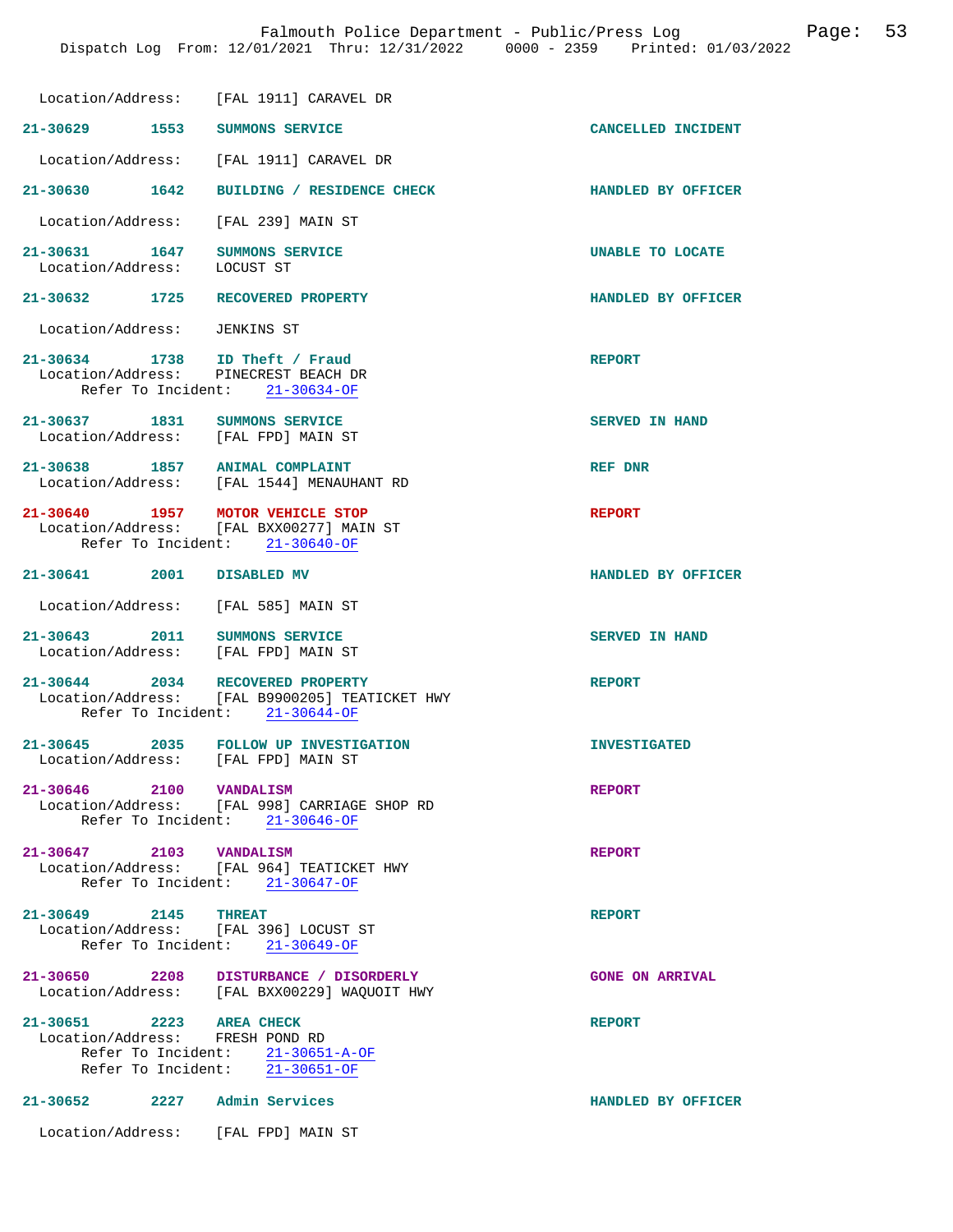## **For Date: 12/18/2021 - Saturday**

| 21-30653 0053<br>Location/Address:                                       | BUILDING / RESIDENCE CHECK<br>[FAL B9600031] MARAVISTA AVE EXT                                                                                | SECURED / CHECKED  |
|--------------------------------------------------------------------------|-----------------------------------------------------------------------------------------------------------------------------------------------|--------------------|
| 21-30655 0127<br>Location/Address:                                       | <b>AREA CHECK</b><br>[FAL B9600051] HATCHVILLE RD                                                                                             | SECURED / CHECKED  |
| 21-30656 0133<br>Location/Address:                                       | BUILDING / RESIDENCE CHECK<br>[FAL B9600029] KATHARINE LEE BATES                                                                              | SECURED / CHECKED  |
| 21-30657 0135<br>Location/Address:                                       | BUILDING / RESIDENCE CHECK<br>[FAL 964] TEATICKET HWY                                                                                         | SECURED / CHECKED  |
| 21-30658 0137<br>Location/Address:                                       | BUILDING / RESIDENCE CHECK<br>[FAL B9600027] LAKEVIEW AVE                                                                                     | SECURED / CHECKED  |
| 21-30659 0141 AREA CHECK                                                 | Location/Address: [FAL BXX00810] MAIN ST                                                                                                      | SECURED / CHECKED  |
| 21-30660 0152 ASSIST CITIZEN                                             |                                                                                                                                               | HANDLED BY OFFICER |
| Location/Address: HATCHVILLE RD                                          | Refer To Incident: 21-30660-OF                                                                                                                |                    |
| $21 - 30662$ 0242                                                        | <b>AREA CHECK</b><br>Location/Address: [FAL BXX00359] SCRANTON AVE                                                                            | SECURED / CHECKED  |
| Location/Address:                                                        | 21-30663 0242 LOUD MUSIC / PARTY / NOISES<br>SUMNER ST                                                                                        | SECURED / CHECKED  |
| 21-30664 0247 PARKING VIOLATION(S)                                       | Location/Address: [FAL B9600261] MAIN ST                                                                                                      | NO VIOLATION       |
|                                                                          | 21-30665 0308 PARKING VIOLATION(S)<br>Location/Address: [FAL B9600203] TOWN HALL SQ                                                           | NO VIOLATION       |
| 21-30666 0318 CHECK WELFARE                                              |                                                                                                                                               | HANDLED BY OFFICER |
| Location/Address: SUMNER ST                                              |                                                                                                                                               |                    |
| Location/Address: JOHN PARKER RD                                         | 21-30667 0334 DISTURBANCE / DISORDERLY<br>Refer To Accident: $21-30667-AC$<br>Refer To Incident: 21-30667-OF                                  | <b>REPORT</b>      |
| 21-30669<br>0453<br>Location/Address:                                    | <b>OVERDOSE</b><br>WAQUOIT FARMS DR                                                                                                           | REF OTHER          |
| 21-30670<br>0643                                                         | FOLLOW UP INVESTIGATION                                                                                                                       | HANDLED BY OFFICER |
| Location/Address: [FAL FPD] MAIN ST                                      |                                                                                                                                               |                    |
| 21-30672 0759 ABANDONED 911                                              |                                                                                                                                               | HANDLED BY OFFICER |
|                                                                          | Location/Address: [FAL B9600069] TER HEUN DR                                                                                                  |                    |
|                                                                          | 21-30673 0803 FOLLOW UP INVESTIGATION                                                                                                         | HANDLED BY OFFICER |
| Location/Address:                                                        | [FAL 1221] WEST FALMOUTH HWY                                                                                                                  |                    |
| $21 - 30675$<br>0903<br>Location/Address:<br>Refer To Arrest:<br>Arrest: | ATTEMPT TO LOCATE<br>INGLESIDE DR + SEACOAST SHORES BLVD<br>$21 - 30675 - AR$<br>SANTIAGO, FOREVER S<br>Address: 33 ALGONQUIN AVE MASHPEE, MA | <b>REPORT</b>      |
| Aqe:                                                                     | 27                                                                                                                                            |                    |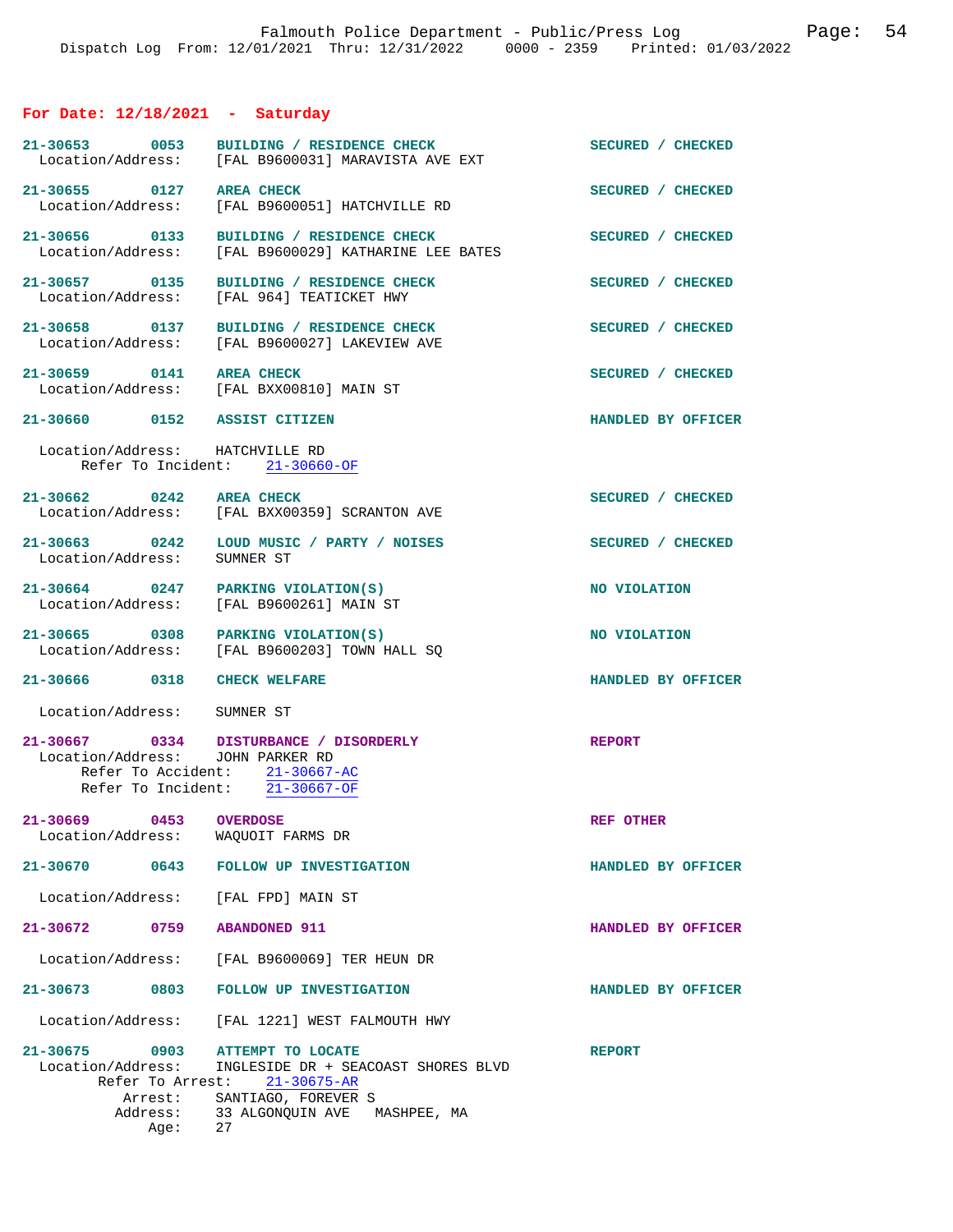|                                       | Falmouth Police Department - Public/Press Log<br>Dispatch Log From: 12/01/2021 Thru: 12/31/2022 0000 - 2359 Printed: 01/03/2022 |                         | Page: | 55 |
|---------------------------------------|---------------------------------------------------------------------------------------------------------------------------------|-------------------------|-------|----|
|                                       | Charges: ARREST WARRANT SERVICE                                                                                                 |                         |       |    |
|                                       | 21-30676 0907 Cancelled Incident                                                                                                | CANCELLED INCIDENT      |       |    |
|                                       | Location/Address: EDGEWATER DR WEST                                                                                             |                         |       |    |
| 21-30677 0954 ABANDONED 911           |                                                                                                                                 | HANDLED BY OFFICER      |       |    |
|                                       | Location/Address: [FAL 707] GIFFORD ST                                                                                          |                         |       |    |
| 21-30678 1016 ABANDONED 911           |                                                                                                                                 | HANDLED BY OFFICER      |       |    |
|                                       | Location/Address: [FAL B9600790] FALMOUTH LANDING RD                                                                            |                         |       |    |
| 21-30679 1206 Admin Services          |                                                                                                                                 | HANDLED BY OFFICER      |       |    |
| Location/Address:                     | [FAL BXX00810] MAIN ST                                                                                                          |                         |       |    |
|                                       | 21-30680 1209 ID Theft / Fraud<br>Location/Address: [FAL B9700676] MILLSTONE ST<br>Refer To Incident: 21-30680-OF               | <b>REPORT</b>           |       |    |
| 21-30681 1221 CHECK WELFARE           | Location/Address: BRICK KILN RD + RT 28 NORTH                                                                                   | UNABLE TO LOCATE        |       |    |
|                                       | 21-30684 1241 FOLLOW UP INVESTIGATION                                                                                           | HANDLED BY OFFICER      |       |    |
|                                       | Location/Address: [FAL 1221] WEST FALMOUTH HWY                                                                                  |                         |       |    |
| 21-30686 1346 CHECK WELFARE           |                                                                                                                                 | HANDLED BY OFFICER      |       |    |
| Location/Address: PAMET RD            |                                                                                                                                 |                         |       |    |
|                                       | 21-30687 1418 FOLLOW UP INVESTIGATION                                                                                           | HANDLED BY OFFICER      |       |    |
| Location/Address:                     | [FAL 1221] WEST FALMOUTH HWY                                                                                                    |                         |       |    |
| 21-30688 1433                         | <b>LARCENY</b><br>Location/Address: [FAL B0200069] TEATICKET HWY<br>Refer To Incident: 21-30688-OF                              | <b>REPORT</b>           |       |    |
| 21-30690<br>1543<br>Location/Address: | DISTURBANCE / DISORDERLY<br>[FAL 2802] RAILROAD AVE                                                                             | REF FIRE DEPT           |       |    |
| 21-30692 1611<br>Location/Address:    | <b>ERRATIC MV</b><br>[FAL BXX00539] EAST FALMOUTH HWY                                                                           | <b>UNABLE TO LOCATE</b> |       |    |
| 21-30693 1615                         | <b>CRASH</b>                                                                                                                    | HANDLED BY OFFICER      |       |    |
| Location/Address:                     | MARTIN RD + WAQUOIT HWY                                                                                                         |                         |       |    |
| 21-30694 1630<br>Location/Address:    | MOTOR VEHICLE STOP<br>WOODS HOLE RD + RANSOM RD                                                                                 | Verbal Warning          |       |    |
| 1717<br>$21 - 30698$                  | Admin Services                                                                                                                  | HANDLED BY OFFICER      |       |    |
| Location/Address:                     | [FAL BXX00810] MAIN ST                                                                                                          |                         |       |    |
| 21-30699 1723<br>Location/Address:    | SUSPICIOUS MV<br>[FAL 1482] TASHMOO DR                                                                                          | <b>GONE ON ARRIVAL</b>  |       |    |
| 21-30702 1804<br>Location/Address:    | <b>AREA CHECK</b><br>[FAL BXX00777] SANDWICH RD                                                                                 | <b>UNFOUNDED</b>        |       |    |
| 21-30703 1837<br>Location/Address:    | MOTOR VEHICLE STOP<br>KATHY ANN LN + JONES RD                                                                                   | Verbal Warning          |       |    |
| 21-30704 1922<br>Location/Address:    | ASSAULT, PAST<br>[FAL BXX00801] QUAKER RD                                                                                       | <b>REPORT</b>           |       |    |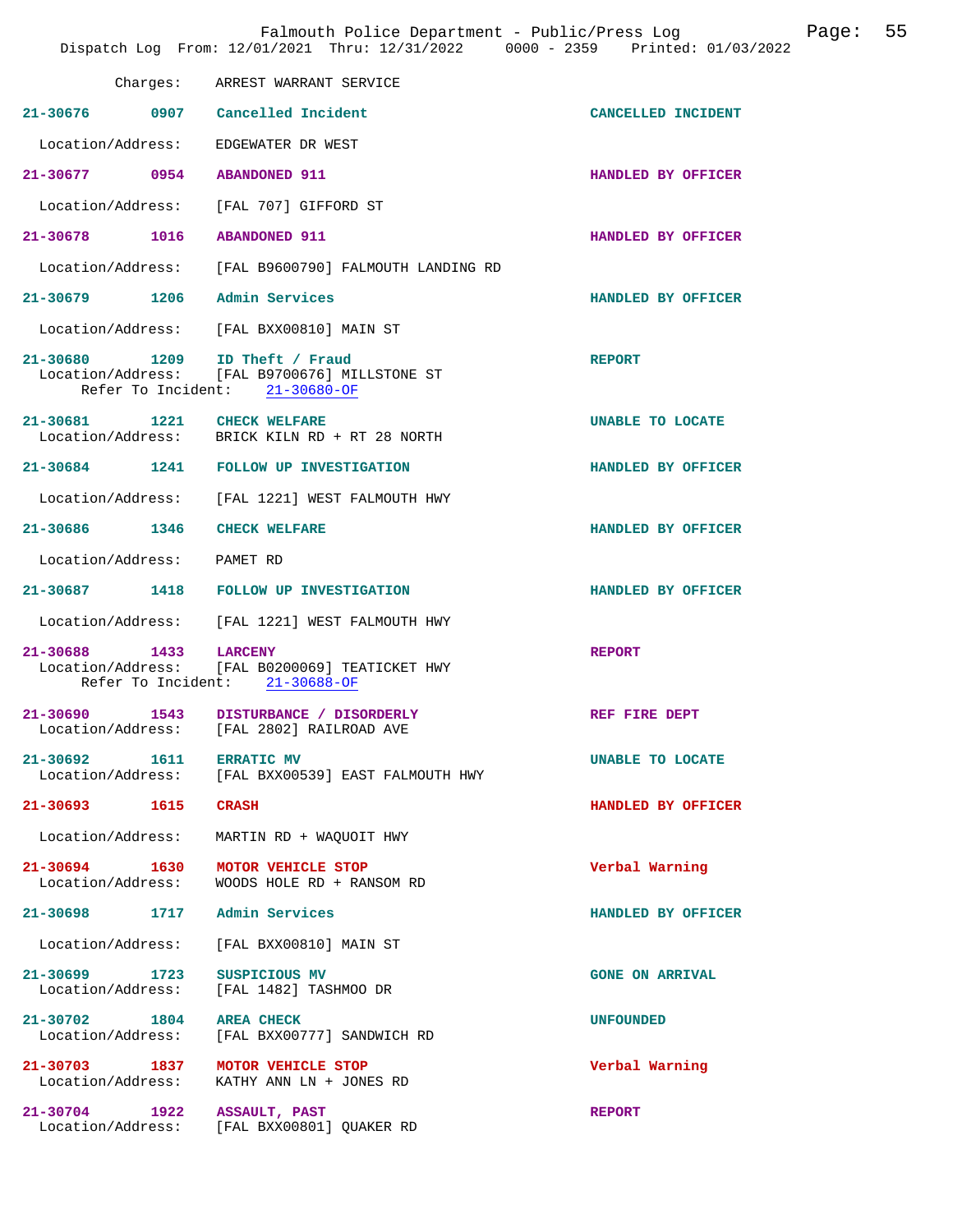|                                                                                  | Dispatch Log From: 12/01/2021 Thru: 12/31/2022 0000 - 2359 Printed: 01/03/2022                                                                                                                                                                                       |                    |
|----------------------------------------------------------------------------------|----------------------------------------------------------------------------------------------------------------------------------------------------------------------------------------------------------------------------------------------------------------------|--------------------|
|                                                                                  | Refer To Incident: 21-30704-OF                                                                                                                                                                                                                                       |                    |
|                                                                                  | 21-30705 1937 DISTURBANCE / DISORDERLY                                                                                                                                                                                                                               | HANDLED BY OFFICER |
|                                                                                  | Location/Address: [FAL B0100152] TEATICKET HWY                                                                                                                                                                                                                       |                    |
| 21-30706 2014 VANDALISM                                                          | Location/Address: [FAL BXX00801] QUAKER RD<br>Refer To Incident: 21-30706-OF                                                                                                                                                                                         | <b>REPORT</b>      |
| 21-30707 2029                                                                    | DISTURBANCE / DISORDERLY                                                                                                                                                                                                                                             | HANDLED BY OFFICER |
|                                                                                  | Location/Address: [FAL B9600069] TER HEUN DR                                                                                                                                                                                                                         |                    |
| 21-30709 2230 MOTOR VEHICLE STOP<br>Location/Address: [FAL 994] MAIN ST          |                                                                                                                                                                                                                                                                      | Verbal Warning     |
|                                                                                  | 21-30710 2231 BUILDING / RESIDENCE CHECK<br>Location/Address: [FAL B9600028] JONES RD                                                                                                                                                                                | SECURED / CHECKED  |
| 21-30711 2249<br>Location/Address: TEATICKET HWY                                 | MOTOR VEHICLE STOP                                                                                                                                                                                                                                                   | Verbal Warning     |
|                                                                                  | 21-30712 2257 MOTOR VEHICLE STOP<br>Location/Address: [FAL 664] TEATICKET HWY                                                                                                                                                                                        | Verbal Warning     |
| 21-30713 2257 ASSIST CITIZEN<br>Location/Address: JAMIE LN<br>Refer To Incident: | $21 - 30713 - OF$                                                                                                                                                                                                                                                    | <b>REPORT</b>      |
|                                                                                  | 21-30714 2330 LOUD MUSIC / PARTY / NOISES                                                                                                                                                                                                                            | HANDLED BY OFFICER |
| Location/Address: SWEET RD                                                       |                                                                                                                                                                                                                                                                      |                    |
|                                                                                  | 21-30715 2351 LOUD MUSIC / PARTY / NOISES<br>Location/Address: [FAL 3295] GRAND AVE<br>Refer To Incident: 21-30715-OF                                                                                                                                                | NO VIOLATION       |
| For Date: $12/19/2021$ - Sunday                                                  |                                                                                                                                                                                                                                                                      |                    |
| 21-30716<br>0009<br>Location/Address: FRESH POND RD<br>Refer To Incident:        | <b>CHECK WELFARE</b><br>$21 - 30716 - OF$                                                                                                                                                                                                                            | <b>REPORT</b>      |
| $21 - 30719$<br>0035                                                             | <b>ERRATIC MV</b><br>Location/Address: [FAL BXX00819] NORTH FALMOUTH HWY                                                                                                                                                                                             | <b>UNFOUNDED</b>   |
| 21-30720 0043 CRASH<br>Location/Address: PONDVIEW DR<br>Age: 24<br>Charges:      | Refer To Accident: 21-30720-AC<br>Refer To Arrest: $\overline{21-30720}$ -AR<br>Arrest: JABOTTE, PHOEBIE SKYE<br>Address: 172 GOELETTA DR FALMOUTH, MA<br>OUI-LIQUOR OR .08%<br>NEGLIGENT OPERATION OF MOTOR VEHICLE $c90 S24(2)(a)$ (OTE)<br>MARKED LANES VIOLATION | Arrest(s) Made     |
| Location/Address:<br>Refer To Arrest:<br>Arrest:<br>Address:<br>Aqe:<br>Charges: | 21-30721 0057 FOLLOW UP INVESTIGATION<br>FRESH POND RD<br>$21 - 30721 - AR$<br>GRAVELLE, ADAM BERNARD<br>64 FRESH POND RD Apt. #Q E FALMOUTH, MA<br>29<br>ARREST WARRANT SERVICE                                                                                     | Arrest(s) Made     |
| $21 - 30722$                                                                     | 0133 BUILDING / RESIDENCE CHECK<br>Location/Address: [FAL B9800292] DAVIS STRAITS                                                                                                                                                                                    | SECURED / CHECKED  |

Falmouth Police Department - Public/Press Log Page: 56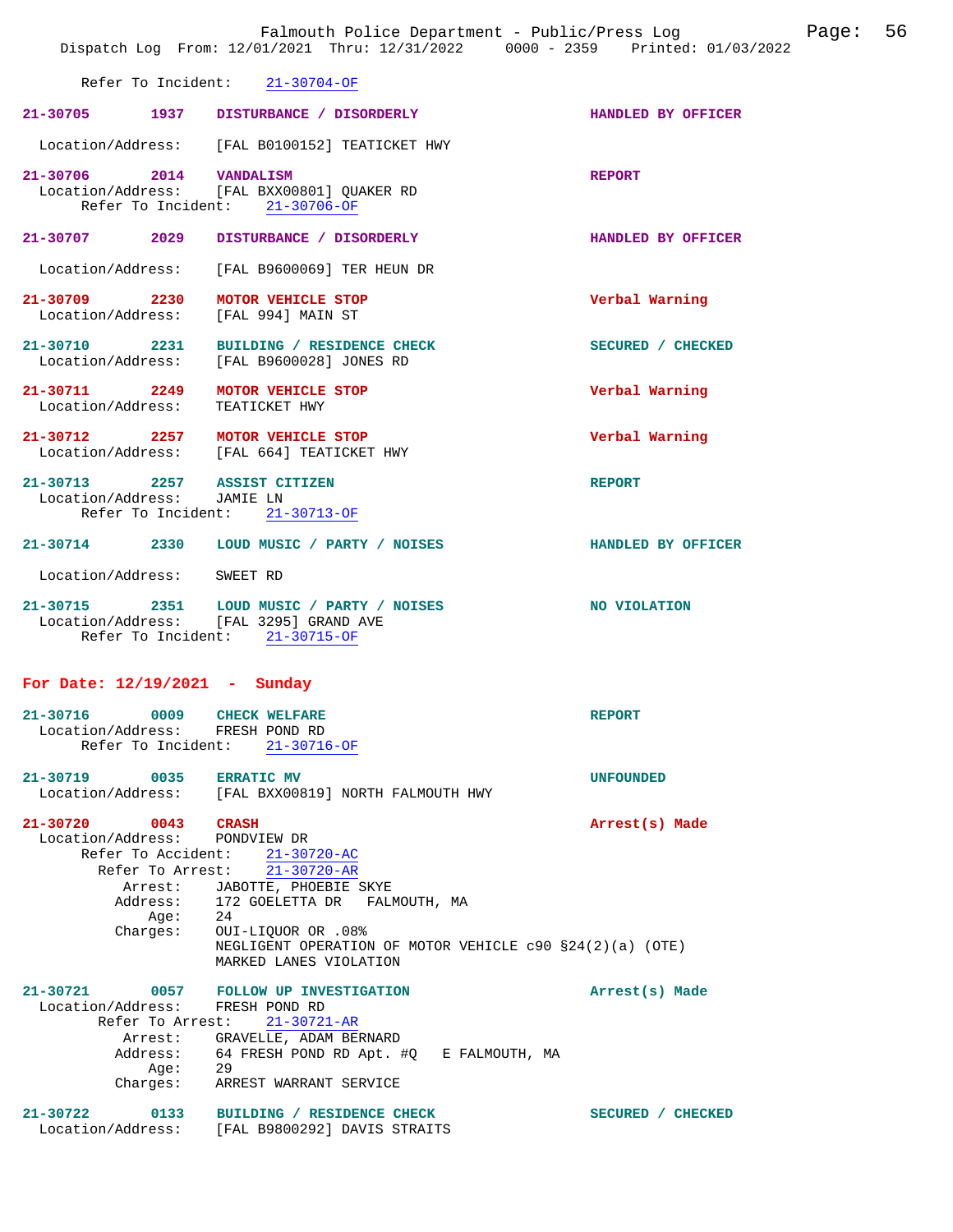|                                                         | Dispatch Log From: 12/01/2021 Thru: 12/31/2022 0000 - 2359 Printed: 01/03/2022                                                                         | Page: 57<br>Falmouth Police Department - Public/Press Log |  |
|---------------------------------------------------------|--------------------------------------------------------------------------------------------------------------------------------------------------------|-----------------------------------------------------------|--|
|                                                         |                                                                                                                                                        |                                                           |  |
|                                                         | 21-30723 0222 BUILDING / RESIDENCE CHECK<br>Location/Address: [FAL B9600203] TOWN HALL SQ                                                              | SECURED / CHECKED                                         |  |
|                                                         | 21-30724 0224 PARKING VIOLATION(S)<br>Location/Address: [FAL B9600203] TOWN HALL SQ                                                                    | NO VIOLATION                                              |  |
|                                                         | 21-30725 0238 PARKING VIOLATION(S)<br>Location/Address: [FAL B9600261] MAIN ST                                                                         | NO VIOLATION                                              |  |
| 21-30728 0345 OVERDOSE<br>Location/Address: SANDWICH RD | Refer To Incident: 21-30728-OF                                                                                                                         | <b>REPORT</b>                                             |  |
|                                                         | 21-30729 0413 ALARM, BURGLAR<br>Location/Address: [FAL 310] MEADOW NECK RD                                                                             | <b>UNFOUNDED</b>                                          |  |
|                                                         | 21-30730 0613 Admin Services                                                                                                                           | HANDLED BY OFFICER                                        |  |
|                                                         | Location/Address: [FAL FPD] MAIN ST                                                                                                                    |                                                           |  |
|                                                         | 21-30731 0635 Admin Services                                                                                                                           | HANDLED BY OFFICER                                        |  |
|                                                         | Location/Address: [FAL BXX00810] MAIN ST                                                                                                               |                                                           |  |
|                                                         | 21-30732 0726 FOLLOW UP INVESTIGATION<br>Location/Address: [FAL B9600162] SIMPSON LN                                                                   | <b>INVESTIGATED</b>                                       |  |
|                                                         | 21-30738 1023 ANIMAL COMPLAINT                                                                                                                         | REF ANIMAL CONTROL                                        |  |
| Location/Address: ARDMORE ST                            |                                                                                                                                                        |                                                           |  |
| Location/Address: REGIS RD                              | 21-30739 1026 Water Complaint                                                                                                                          | NOTIFICATION MADE                                         |  |
|                                                         | 21-30742 1051 ASSAULT, IP<br>Location/Address: [FAL 3186] WOODS HOLE RD<br>Refer To Incident: 21-30742-OF                                              | <b>REPORT</b>                                             |  |
| Location/Address: PEARL LN                              | 21-30743 1055 UNWANTED GUEST                                                                                                                           | SERVED IN HAND                                            |  |
| 21-30746                                                | 1145 CRASH, HIT/RUN<br>Location/Address: [FAL B0100152] TEATICKET HWY<br>Refer To Accident: 21-30746-AC<br>Refer To Incident: $\overline{21-30746-OF}$ | <b>REPORT</b>                                             |  |
|                                                         | 21-30748 1214 Admin Services                                                                                                                           | HANDLED BY OFFICER                                        |  |
| Location/Address:                                       | [FAL BXX00810] MAIN ST                                                                                                                                 |                                                           |  |
| 21-30751<br>1443                                        | <b>ATTEMPT TO LOCATE</b>                                                                                                                               | HANDLED BY OFFICER                                        |  |
| Location/Address:                                       | [FAL BXX00437] TEATICKET HWY                                                                                                                           |                                                           |  |
| 21-30752 1506 CRASH                                     | Location/Address: OLD BARNSTABLE RD + EAST FALMOUTH HWY<br>Refer To Accident: 21-30752-AC                                                              | <b>REPORT</b>                                             |  |
|                                                         | 21-30754 1621 ABANDONED 911                                                                                                                            | CANCELLED INCIDENT                                        |  |
|                                                         | Location/Address: [FAL B9600069] TER HEUN DR                                                                                                           |                                                           |  |
|                                                         | 21-30755 1638 ASSIST CITIZEN<br>Location/Address: [FAL BXX00783] COUNTY RD<br>Refer To Incident: 21-30755-OF                                           | <b>REPORT</b>                                             |  |
| 21-30758                                                | 1724 MOTOR VEHICLE STOP<br>Location/Address: [FAL B9600326] TEATICKET HWY                                                                              | <b>REPORT</b>                                             |  |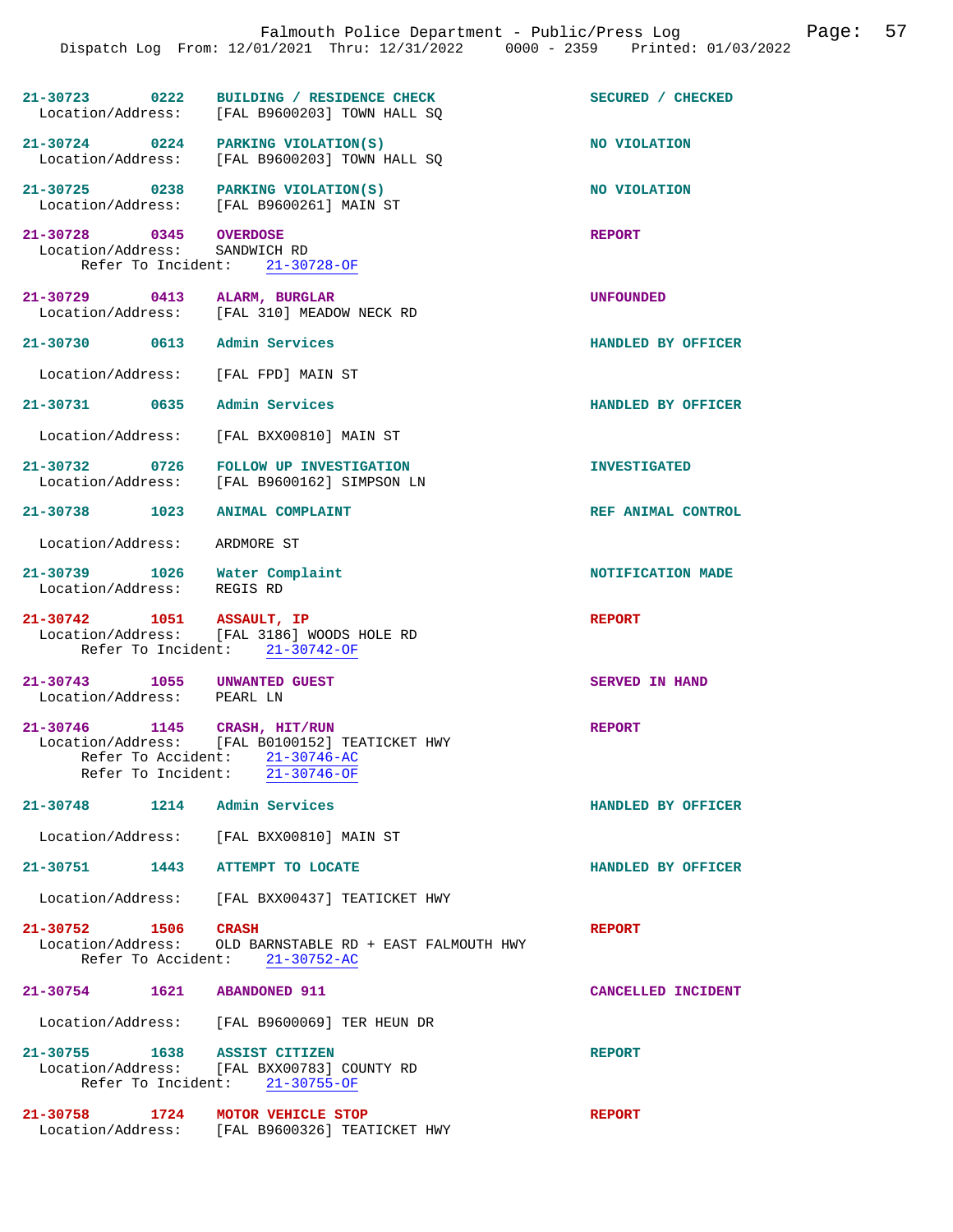|                                       | Refer To Incident: 21-30758-OF |                                                                                                                                                                                                                                                               |                    |
|---------------------------------------|--------------------------------|---------------------------------------------------------------------------------------------------------------------------------------------------------------------------------------------------------------------------------------------------------------|--------------------|
| 21-30759 1743 MOTOR VEHICLE STOP      | Refer To Incident: 21-30759-OF | Location/Address: THOMAS B LANDERS RD + RESEARCH RD                                                                                                                                                                                                           | <b>REPORT</b>      |
| 21-30761 1754 Admin Services          |                                |                                                                                                                                                                                                                                                               | HANDLED BY OFFICER |
| Location/Address: [FAL FPD] MAIN ST   |                                |                                                                                                                                                                                                                                                               |                    |
| 21-30762 1811 Admin Services          |                                |                                                                                                                                                                                                                                                               | HANDLED BY OFFICER |
| Location/Address: [FAL FPD] MAIN ST   |                                |                                                                                                                                                                                                                                                               |                    |
| 21-30764 1817 INTOXICATED PERSON      |                                |                                                                                                                                                                                                                                                               | HANDLED BY OFFICER |
|                                       |                                | Location/Address: [FAL B0200069] TEATICKET HWY                                                                                                                                                                                                                |                    |
| 21-30765 1833 CHECK WELFARE           |                                |                                                                                                                                                                                                                                                               | HANDLED BY OFFICER |
| Location/Address: FRESH POND RD       |                                |                                                                                                                                                                                                                                                               |                    |
| 21-30766 1941 ABANDONED 911           |                                |                                                                                                                                                                                                                                                               | HANDLED BY OFFICER |
| Location/Address: [FAL 157] GRAND AVE |                                |                                                                                                                                                                                                                                                               |                    |
| Location/Address: FRESH POND RD       | Refer To Incident: 21-30768-OF | 21-30768 1943 MENTAL ILLNESS (SEC 12)                                                                                                                                                                                                                         | <b>REPORT</b>      |
| 21-30771 2115 MOTOR VEHICLE STOP      | Refer To Incident: 21-30771-OF | Location/Address: [FAL BXX00889] SPRING BARS RD                                                                                                                                                                                                               | <b>REPORT</b>      |
| 21-30772 2221 MOTOR VEHICLE STOP      | Refer To Arrest: 21-30772-AR   | Location/Address: [FAL B9600260] MAIN ST                                                                                                                                                                                                                      | Arrest(s) Made     |
| Charges:                              | Age: 58                        | Arrest: HEWITT, ALAN W<br>Address: 2 ANDREA WAY FORESTDALE, MA<br>OUI-LIQUOR OR .08%, 4TH OFFENSE<br>LICENSE SUSPENDED/REVOKED, OP MV WITH, SUBSQ.OFF<br>ALCOHOL IN MV, POSSESS OPEN CONTAINER OF<br>NEGLIGENT OPERATION OF MOTOR VEHICLE c90 §24(2)(a) (OTE) |                    |

## **For Date: 12/20/2021 - Monday**

MARKED LANES VIOLATION

| 21-30777<br>0012     | <b>AREA CHECK</b>                         | <b>SECURED</b><br><b>CHECKED</b> |
|----------------------|-------------------------------------------|----------------------------------|
| Location/Address:    | [FAL B9600326] TEATICKET HWY              |                                  |
| 21-30778<br>0020     | BUILDING / RESIDENCE CHECK                | <b>SECURED</b><br><b>CHECKED</b> |
| Location/Address:    | [FAL B9600051] HATCHVILLE RD              |                                  |
| $21 - 30779$<br>0025 | BUILDING / RESIDENCE CHECK                | <b>SECURED</b><br><b>CHECKED</b> |
| Location/Address:    | [FAL 302] SANDWICH RD                     |                                  |
| $21 - 30781$<br>0030 | <b>AREA CHECK</b>                         | <b>SECURED</b><br><b>CHECKED</b> |
| Location/Address:    | [FAL L104] MAIN ST                        |                                  |
| 0036<br>$21 - 30782$ | <b>RESIDENCE CHECK</b><br><b>BUILDING</b> | <b>SECURED</b><br><b>CHECKED</b> |
| Location/Address:    | FAL 4071 WILD HARBOR RD                   |                                  |
| $21 - 30783$<br>0043 | BUILDING / RESIDENCE CHECK                | <b>SECURED</b><br><b>CHECKED</b> |
| Location/Address:    | [FAL B9600030] OLD MAIN RD                |                                  |
| $21 - 30784$<br>0045 | <b>RESIDENCE CHECK</b><br><b>BUILDING</b> | <b>SECURED</b><br><b>CHECKED</b> |
| Location/Address:    | [FAL 964] TEATICKET HWY                   |                                  |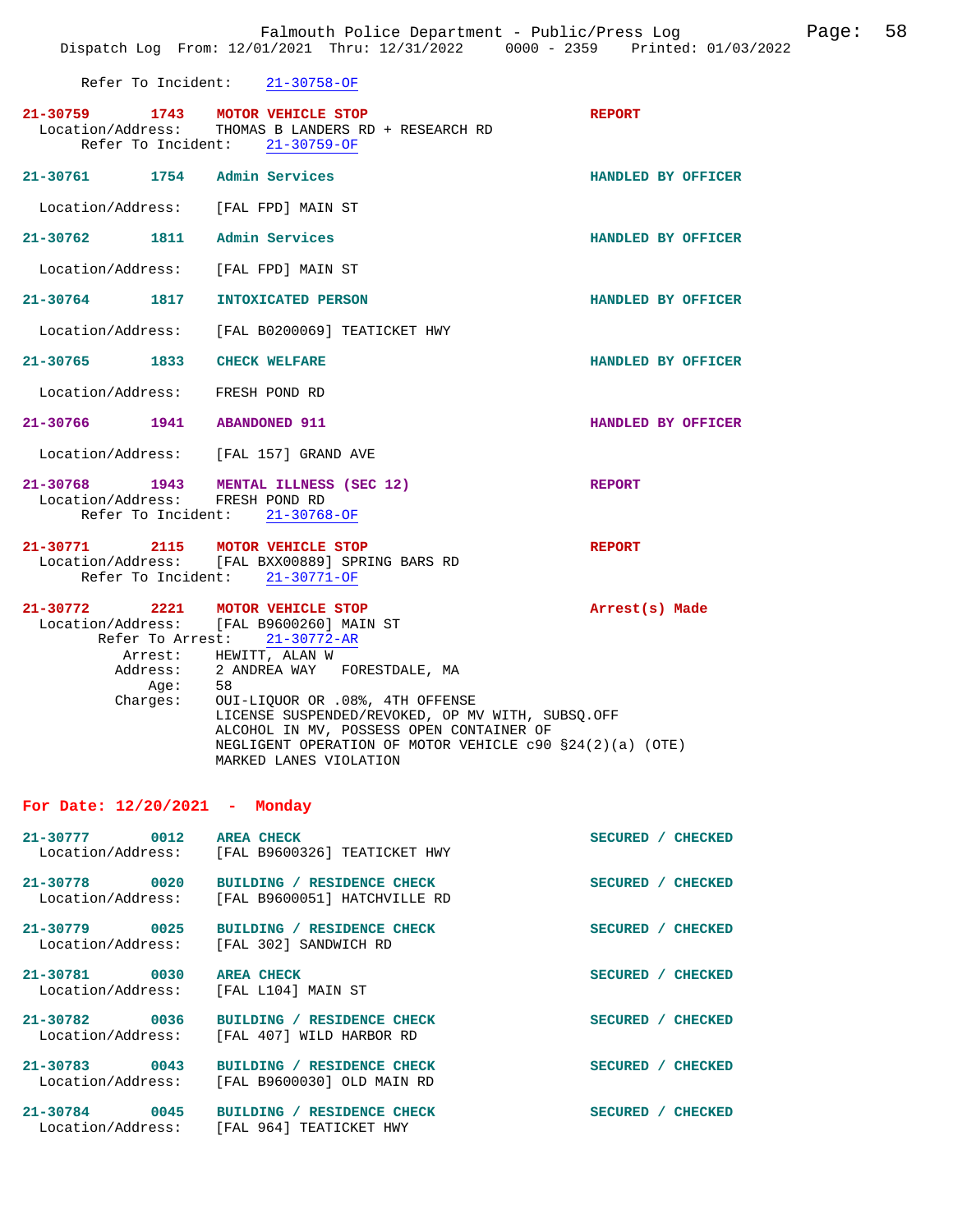|                                                             | Dispatch Log From: 12/01/2021 Thru: 12/31/2022 0000 - 2359 Printed: 01/03/2022              |                    |
|-------------------------------------------------------------|---------------------------------------------------------------------------------------------|--------------------|
|                                                             | 21-30785 0111 BUILDING / RESIDENCE CHECK<br>Location/Address: [FAL 494] EAST FALMOUTH HWY   | SECURED / CHECKED  |
| Location/Address:                                           | 21-30786 0121 BUILDING / RESIDENCE CHECK<br>[FAL BXX00539] EAST FALMOUTH HWY                | SECURED / CHECKED  |
| 21-30787 0128<br>Location/Address:                          | BUILDING / RESIDENCE CHECK<br>COUNTRY CLUB LN                                               | SECURED / CHECKED  |
| Location/Address:                                           | 21-30788 0140 BUILDING / RESIDENCE CHECK<br>[FAL B9600031] MARAVISTA AVE EXT                | SECURED / CHECKED  |
| Location/Address:                                           | 21-30789 0144 PARKING VIOLATION(S)<br>[FAL B9600203] TOWN HALL SQ                           | NO VIOLATION       |
|                                                             | 21-30790 0150 BUILDING / RESIDENCE CHECK<br>Location/Address: [FAL B9600051] HATCHVILLE RD  | SECURED / CHECKED  |
| 21-30791 0200                                               | BUILDING / RESIDENCE CHECK                                                                  | HANDLED BY OFFICER |
| Location/Address:                                           | COWDRY RD                                                                                   |                    |
| Location/Address:                                           | 21-30792 0207 PARKING VIOLATION(S)<br>LUSCOMBE AVE                                          | NO VIOLATION       |
| Location/Address:                                           | 21-30793 0216 BUILDING / RESIDENCE CHECK<br>[FAL B9600069] TER HEUN DR                      | SECURED / CHECKED  |
| 21-30794 0219<br>Location/Address:                          | BUILDING / RESIDENCE CHECK<br>[FAL B9600084] TER HEUN DR                                    | SECURED / CHECKED  |
| 21-30795 0237<br>Location/Address:                          | BUILDING / RESIDENCE CHECK<br>[FAL B9800292] DAVIS STRAITS                                  | SECURED / CHECKED  |
| 21-30796 0252<br>Location/Address:                          | ALARM, BURGLAR<br>[FAL 1286] SAKONET RD                                                     | <b>UNFOUNDED</b>   |
| 21-30798 0328                                               | ALARM, BURGLAR<br>Location/Address: [FAL B9700521] CHILDS RIVER RD                          | <b>UNFOUNDED</b>   |
| 21-30799 0615 DISABLED MV                                   | Location/Address: JONES RD + DAVIS STRAITS                                                  | VEHICLE TOWED      |
| 21-30800 0621 Admin Services                                |                                                                                             | HANDLED BY OFFICER |
|                                                             | Location/Address: [FAL FPD] MAIN ST                                                         |                    |
| 21-30801 0632 Admin Services                                |                                                                                             | HANDLED BY OFFICER |
|                                                             | Location/Address: [FAL FPD] MAIN ST                                                         |                    |
|                                                             | 21-30802 0711 BUILDING / RESIDENCE CHECK<br>Location/Address: [FAL B9600026] GIFFORD EXT ST | SECURED / CHECKED  |
| 21-30803 0719 CHECK WELFARE<br>Location/Address: GIFFORD ST |                                                                                             | HANDLED BY PARTY   |
| 21-30805 0803 DEAD ON ARRIVAL                               | Location/Address: [FAL 1660] MAIN ST<br>Refer To Incident: 21-30805-OF                      | <b>REPORT</b>      |
| 21-30806 0843 CHECK WELFARE                                 |                                                                                             | HANDLED BY OFFICER |
|                                                             | Location/Address: EAST FALMOUTH HWY                                                         |                    |
| 21-30807 0846 Admin Services                                |                                                                                             | HANDLED BY OFFICER |
|                                                             | Location/Address: [FAL FPD] MAIN ST                                                         |                    |

Falmouth Police Department - Public/Press Log Page: 59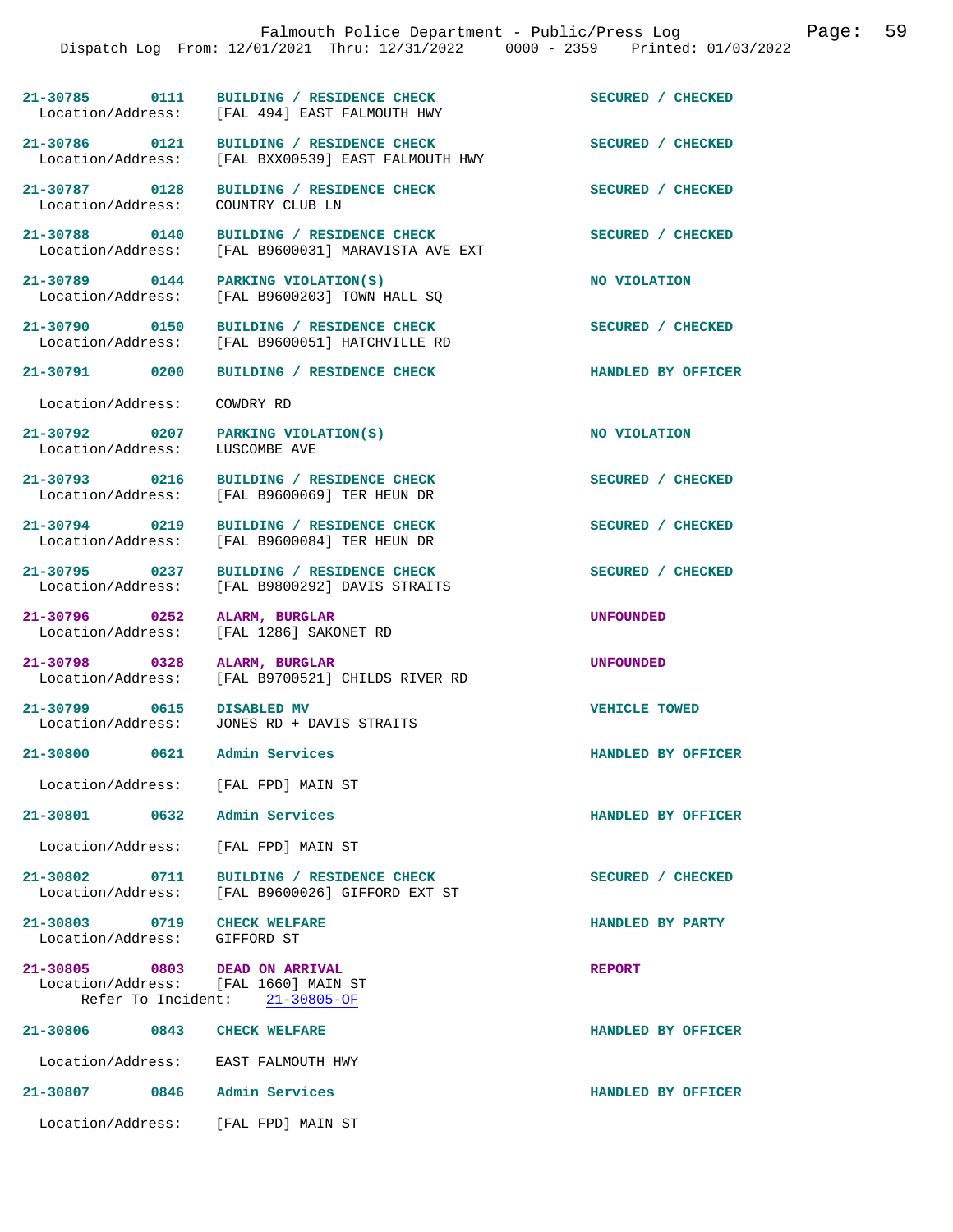| 21-30808 0847 TRANSPORT / ESCORT                                    | Location/Address: [FAL B9600063] JONES RD                                           | <b>TRANSPORT</b>   |
|---------------------------------------------------------------------|-------------------------------------------------------------------------------------|--------------------|
| 21-30809 0910 CHECK WELFARE                                         |                                                                                     | HANDLED BY OFFICER |
| Location/Address: NAUSET AVE EAST                                   |                                                                                     |                    |
| 21-30811 0956 Admin Services                                        | Location/Address: [FAL 1014] PINE ROCK RD                                           | UNABLE TO LOCATE   |
| 21-30812 1003                                                       | <b>ABANDONED 911</b>                                                                | HANDLED BY OFFICER |
|                                                                     | Location/Address: [FAL 355] NORTH CHOP LN                                           |                    |
| 21-30814 1034 ALARM, BURGLAR                                        | Location/Address: [FAL 3290] DAVISVILLE RD                                          | UNFOUNDED          |
| 21-30816 1043 ANIMAL COMPLAINT                                      |                                                                                     | HANDLED BY OFFICER |
|                                                                     | Location/Address: [FAL 860] TEATICKET HWY                                           |                    |
| 21-30817 1115 Admin Services<br>Location/Address: [FAL FPD] MAIN ST | Refer To Incident: 21-30817-OF                                                      | <b>REPORT</b>      |
| 21-30818 1121 ATTEMPT TO LOCATE<br>Location/Address: HOMESTEAD LN   |                                                                                     | UNABLE TO LOCATE   |
| 21-30819 1123 ABANDONED 911                                         |                                                                                     | HANDLED BY OFFICER |
| Location/Address: GIFFORD ST                                        |                                                                                     |                    |
| 21-30822 1259 AREA CHECK                                            | Location/Address: [FAL FFD2] WOODS HOLE RD                                          | UNABLE TO LOCATE   |
| 21-30824 1324                                                       | <b>THREAT</b>                                                                       | HANDLED BY OFFICER |
|                                                                     | Location/Address: [FAL B9600069] TER HEUN DR                                        |                    |
| 21-30825 1325 CRASH, HIT/RUN                                        | Location/Address: [FAL B0100152] TEATICKET HWY<br>Refer To Accident: 21-30825-AC    | REPORT             |
| 21-30826 1402 ALARM, BURGLAR<br>Location/Address:                   | [FAL 1558] GREEN HARBOR RD                                                          | <b>UNFOUNDED</b>   |
| 21-30828 1441 TRAFFIC HAZARD                                        |                                                                                     | HANDLED BY OFFICER |
|                                                                     | Location/Address: RT 28 SOUTH + BRICK KILN RD                                       |                    |
| 21-30829 1503 ID Theft / Fraud<br>Location/Address: GIFFORD ST      | Refer To Incident: 21-30829-OF                                                      | <b>REPORT</b>      |
| 21-30830 1512 Admin Services                                        |                                                                                     | HANDLED BY OFFICER |
|                                                                     | Location/Address: [FAL B9600028] JONES RD                                           |                    |
| 21-30831 1548 LARCENY<br>Location/Address: FRESH POND RD            | Refer To Incident: 21-30831-OF                                                      | <b>REPORT</b>      |
| 21-30834 1633 CRASH                                                 | Location/Address: WORCESTER CT + SPRING BARS RD<br>Refer To Accident: $21-30834-AC$ | <b>REPORT</b>      |
| 21-30836 1639 SUMMONS SERVICE                                       |                                                                                     | UNABLE TO LOCATE   |

Location/Address: QUAKER RD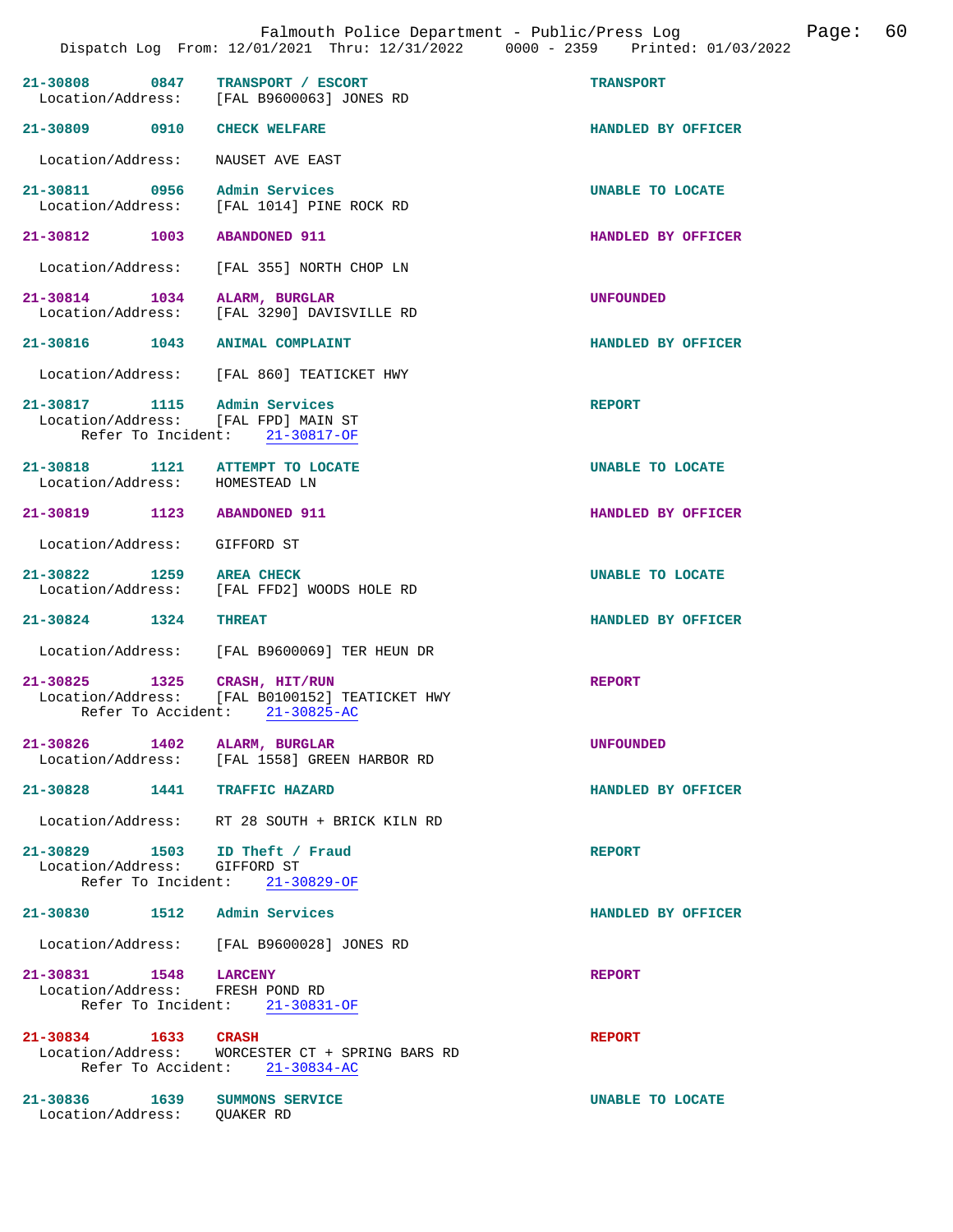|                                                                 |                                                                                                                               | Falmouth Police Department - Public/Press Log<br>Dispatch Log From: 12/01/2021 Thru: 12/31/2022 0000 - 2359 Printed: 01/03/2022 | Page: 61 |  |
|-----------------------------------------------------------------|-------------------------------------------------------------------------------------------------------------------------------|---------------------------------------------------------------------------------------------------------------------------------|----------|--|
| 21-30837 1656 ID Theft / Fraud<br>Location/Address: MCMENAMY DR | Refer To Incident: 21-30837-OF                                                                                                | <b>REPORT</b>                                                                                                                   |          |  |
| 21-30838 1656 Harassment                                        |                                                                                                                               | HANDLED BY OFFICER                                                                                                              |          |  |
| Location/Address: CORTE REAL AVE                                |                                                                                                                               |                                                                                                                                 |          |  |
| 21-30839 1658 Harassment                                        | Location/Address: [FAL B9601456] CORTE REAL AVE<br>Refer To Incident: 21-30839-OF                                             | <b>REPORT</b>                                                                                                                   |          |  |
| Refer To Incident: 21-30840-OF                                  | 21-30840 1707 SUICIDE ATTEMPT / THREAT<br>Location/Address: HIGHLAND CIR                                                      | <b>REPORT</b>                                                                                                                   |          |  |
| 21-30841 1725 AREA CHECK                                        |                                                                                                                               | HANDLED BY OFFICER                                                                                                              |          |  |
|                                                                 | Location/Address: WORCESTER CT + SPRING BARS RD                                                                               |                                                                                                                                 |          |  |
| 21-30843 1747 AREA CHECK                                        |                                                                                                                               | HANDLED BY OFFICER                                                                                                              |          |  |
| Location/Address: ATWATER DR                                    |                                                                                                                               |                                                                                                                                 |          |  |
| 21-30842 1748 CRASH                                             | Location/Address: OLD BARNSTABLE RD + OLD MEETING HOUSE RD<br>Refer To Accident: 21-30842-AC                                  | <b>REPORT</b>                                                                                                                   |          |  |
|                                                                 | 21-30844 1753 DISTURBANCE / DISORDERLY<br>Location/Address: [FAL 2802] RAILROAD AVE<br>Refer To Arrest: 21-30844-AR           | Arrest(s) Made                                                                                                                  |          |  |
| Age:                                                            | Arrest: RUSSO, DAVID G<br>Address: 14 OLD SCHOOL HOUSE VILLAGE OAK BLUFFS, MA<br>- 25<br>Charges: PROTECTIVE CUSTODY (LIQUOR) |                                                                                                                                 |          |  |
| 21-30848 2003 Admin Services                                    |                                                                                                                               | HANDLED BY OFFICER                                                                                                              |          |  |
| Location/Address: [FAL FPD] MAIN ST                             |                                                                                                                               |                                                                                                                                 |          |  |
| 21-30849<br>2014                                                | <b>CRASH</b><br>Location/Address: [FAL 2127] RT 28 NORTH                                                                      | HANDLED BY PARTY                                                                                                                |          |  |
| 21-30850 2041<br>Location/Address:                              | MOTOR VEHICLE STOP<br>JOHN PARKER RD + ZEKES WAY                                                                              | Verbal Warning                                                                                                                  |          |  |
| 21-30851 2131 Admin Services                                    |                                                                                                                               | HANDLED BY OFFICER                                                                                                              |          |  |
| Location/Address: [FAL FPD] MAIN ST                             |                                                                                                                               |                                                                                                                                 |          |  |
| 21-30852 2136 AREA CHECK                                        | Location/Address: [FAL 3327] SANDWICH RD                                                                                      | SECURED / CHECKED                                                                                                               |          |  |
| 21-30853 2137 Admin Services                                    |                                                                                                                               | CANCELLED INCIDENT                                                                                                              |          |  |
| Location/Address: [FAL FPD] MAIN ST                             | Refer To Incident: 21-30853-OF                                                                                                |                                                                                                                                 |          |  |
|                                                                 | 21-30854 2142 MOTOR VEHICLE STOP                                                                                              | HANDLED BY OFFICER                                                                                                              |          |  |
|                                                                 | Location/Address: [FAL BXX00631] TEATICKET HWY                                                                                |                                                                                                                                 |          |  |
| 21-30855 2201 AREA CHECK                                        |                                                                                                                               | HANDLED BY OFFICER                                                                                                              |          |  |
| Location/Address: MAIN ST                                       |                                                                                                                               |                                                                                                                                 |          |  |
| 21-30856 2207 ASSAULT, IP<br>Location/Address: DAVIS STRAITS    | Refer To Incident: 21-30856-OF                                                                                                | <b>REPORT</b>                                                                                                                   |          |  |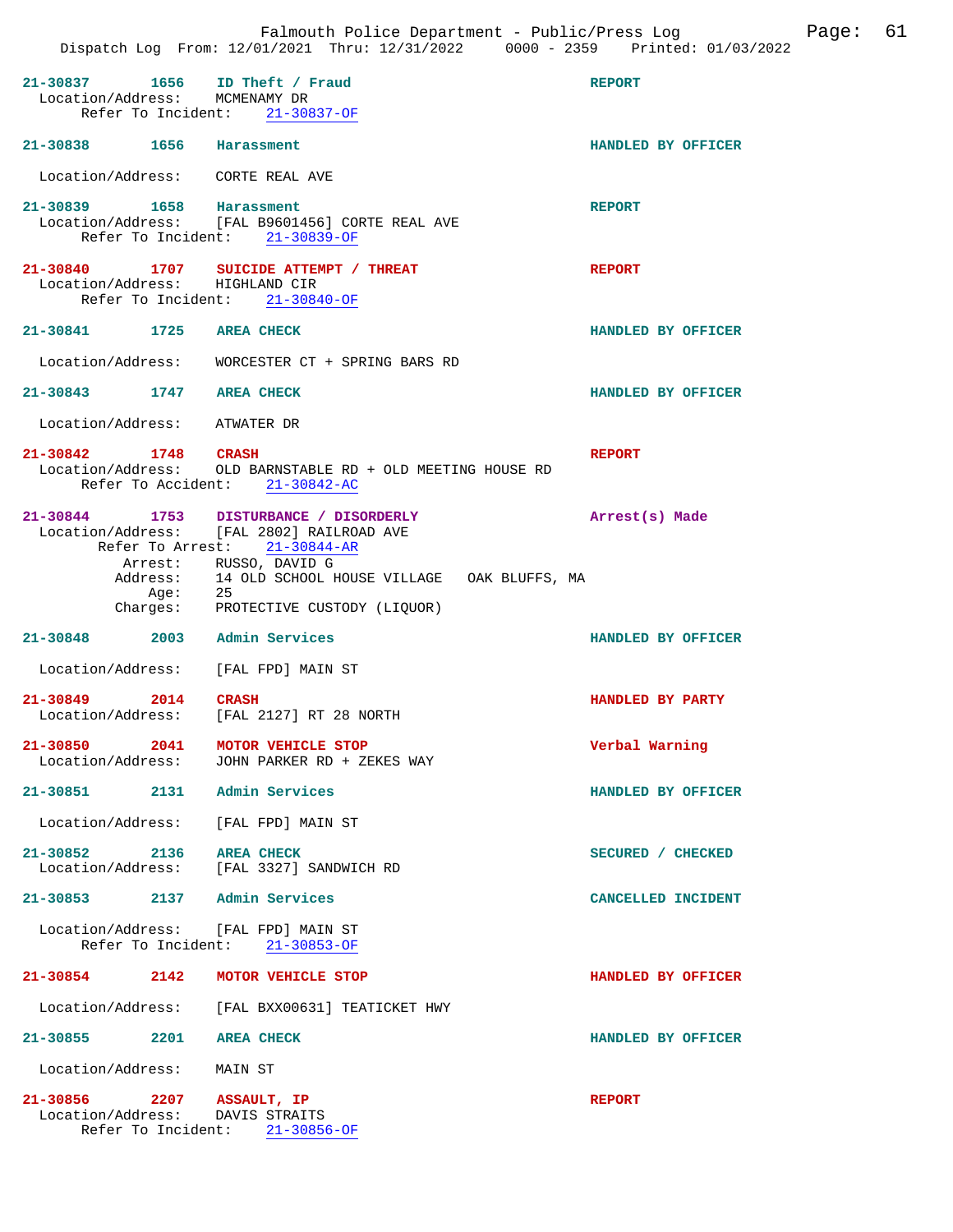| Falmouth Police Department - Public/Press Log<br>Dispatch Log From: 12/01/2021 Thru: 12/31/2022 0000 - 2359 Printed: 01/03/2022 |      |                                                                                            |                    | Page: | 62 |
|---------------------------------------------------------------------------------------------------------------------------------|------|--------------------------------------------------------------------------------------------|--------------------|-------|----|
| $21 - 30857$                                                                                                                    | 2237 | LOUD MUSIC / PARTY / NOISES                                                                | HANDLED BY OFFICER |       |    |
| Location/Address:                                                                                                               |      | IROOUOIS ST                                                                                |                    |       |    |
|                                                                                                                                 |      | 21-30861 2345 BUILDING / RESIDENCE CHECK<br>Location/Address: [FAL B9800292] DAVIS STRAITS | SECURED / CHECKED  |       |    |
| For Date: $12/21/2021$ - Tuesday                                                                                                |      |                                                                                            |                    |       |    |
| 21-30862 0004                                                                                                                   |      | BUILDING / RESIDENCE CHECK<br>Location/Address: [FAL B9800292] DAVIS STRAITS               | SECURED / CHECKED  |       |    |
| 21-30863 0017                                                                                                                   |      | <b>AREA CHECK</b><br>Location/Address: [FAL 55] MENAUHANT RD                               | SECURED / CHECKED  |       |    |
| 21-30864 0018                                                                                                                   |      | BUILDING / RESIDENCE CHECK<br>Location/Address: [FAL 964] TEATICKET HWY                    | SECURED / CHECKED  |       |    |
| 21-30865 0024<br>Location/Address:                                                                                              |      | BUILDING / RESIDENCE CHECK<br>[FAL B9600051] HATCHVILLE RD                                 | SECURED / CHECKED  |       |    |
| 21-30866 0025<br>Location/Address:                                                                                              |      | BUILDING / RESIDENCE CHECK<br>COUNTRY CLUB LN                                              | SECURED / CHECKED  |       |    |
| 21-30868 0031<br>Location/Address:                                                                                              |      | BUILDING / RESIDENCE CHECK<br>[FAL 302] SANDWICH RD                                        | SECURED / CHECKED  |       |    |
| 21-30869 0034                                                                                                                   |      | BUILDING / RESIDENCE CHECK<br>Location/Address: [FAL B9800292] DAVIS STRAITS               | SECURED / CHECKED  |       |    |
| 21-30870 0048<br>Location/Address:                                                                                              |      | BUILDING / RESIDENCE CHECK<br>[FAL 407] WILD HARBOR RD                                     | SECURED / CHECKED  |       |    |
| 21-30871 0057                                                                                                                   |      | BUILDING / RESIDENCE CHECK<br>Location/Address: [FAL B9700958] EAST FALMOUTH HWY           | SECURED / CHECKED  |       |    |
| 21-30872 0128<br>Location/Address:                                                                                              |      | PARKING VIOLATION(S)<br>[FAL B9600261] MAIN ST                                             | NO VIOLATION       |       |    |
| $21 - 30874$<br>Location/Address:                                                                                               | 0153 | BUILDING / RESIDENCE CHECK<br>[FAL B9600029] KATHARINE LEE BATES                           | SECURED / CHECKED  |       |    |
| 21-30876 0215<br>Location/Address:                                                                                              |      | PARKING VIOLATION(S)<br>WATER ST + LUSCOMBE AVE                                            | NO VIOLATION       |       |    |
| 21-30877 0226<br>Location/Address:                                                                                              |      | BUILDING / RESIDENCE CHECK<br>[FAL B9600203] TOWN HALL SO                                  | NO VIOLATION       |       |    |
| 21-30878 0259<br>Location/Address:                                                                                              |      | BUILDING / RESIDENCE CHECK<br>[FAL BXX00272] LOCUST ST                                     | SECURED / CHECKED  |       |    |
| 21-30879 0314<br>Location/Address:                                                                                              |      | BUILDING / RESIDENCE CHECK<br>[FAL B9600031] MARAVISTA AVE EXT                             | SECURED / CHECKED  |       |    |
| 21-30880 0637<br>Location/Address:                                                                                              |      | ALARM, BURGLAR<br>[FAL 693] FIVE GATE LN                                                   | <b>UNFOUNDED</b>   |       |    |
| 21-30881 0642<br>Location/Address:                                                                                              |      | ALARM, BURGLAR<br>[FAL 3242] KING ST                                                       | <b>UNFOUNDED</b>   |       |    |
| 21-30882 0658                                                                                                                   |      | OTHER TRAFFIC                                                                              | HANDLED BY OFFICER |       |    |
| Location/Address:                                                                                                               |      | WILD HARBOR RD                                                                             |                    |       |    |
| 21-30883 0709<br>Location/Address:                                                                                              |      | ALARM, BURGLAR<br>[FAL BXX00336] MAIN ST                                                   | <b>UNFOUNDED</b>   |       |    |
| 21-30884                                                                                                                        | 0714 | BUILDING / RESIDENCE CHECK                                                                 | SECURED / CHECKED  |       |    |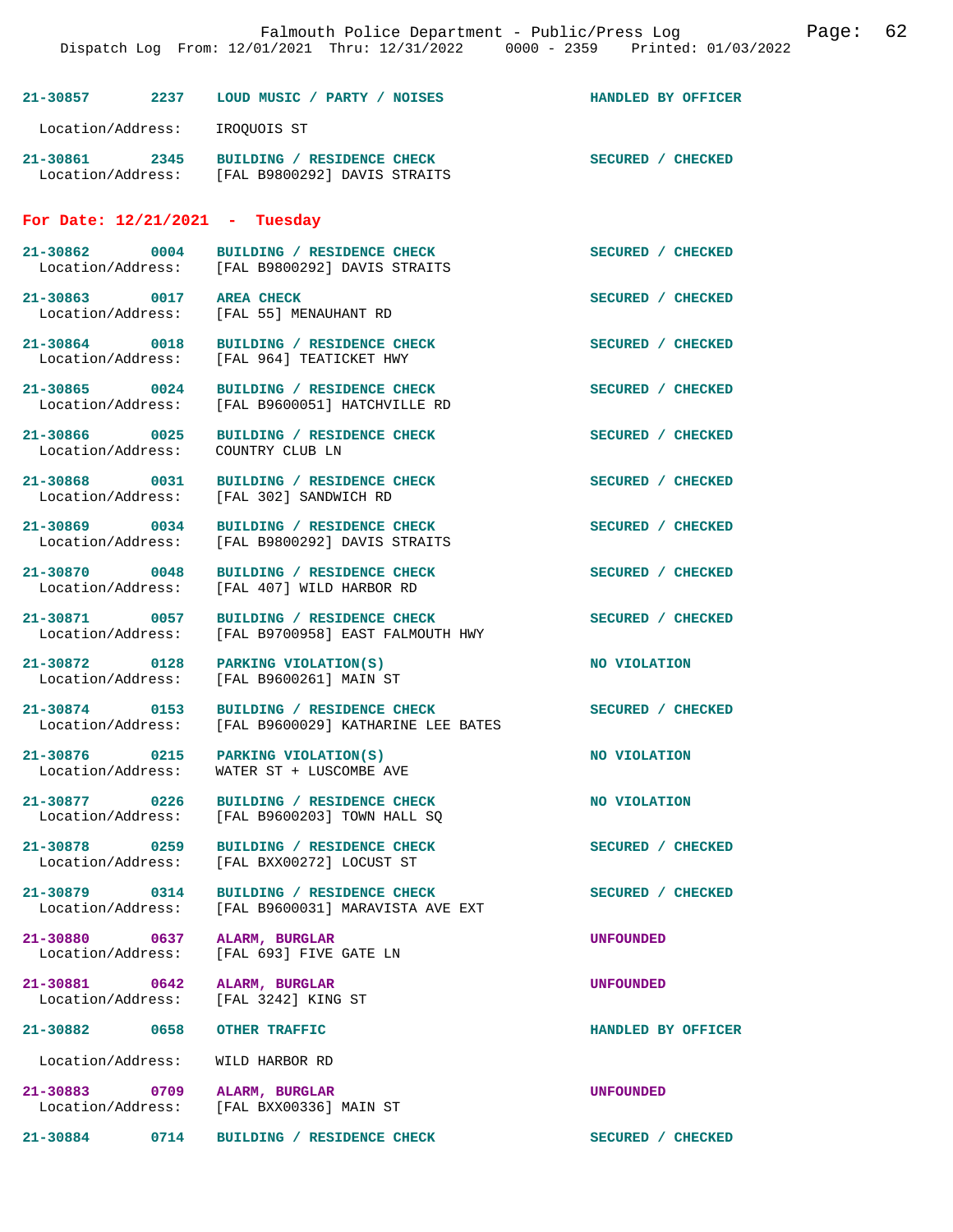|                                 |      | Falmouth Police Department - Public/Press Log<br>Dispatch Log From: 12/01/2021 Thru: 12/31/2022 0000 - 2359 Printed: 01/03/2022 |                         | Page: | 63 |
|---------------------------------|------|---------------------------------------------------------------------------------------------------------------------------------|-------------------------|-------|----|
|                                 |      | Location/Address: [FAL B9600026] GIFFORD EXT ST                                                                                 |                         |       |    |
|                                 |      | 21-30885 0726 TRANSPORT / ESCORT<br>Location/Address: [FAL B9600084] TER HEUN DR                                                | <b>TRANSPORT</b>        |       |    |
|                                 |      | 21-30886 0830 ID Theft / Fraud<br>Location/Address: GREEN MEADOW LN<br>Refer To Incident: 21-30886-OF                           | <b>REPORT</b>           |       |    |
|                                 |      | 21-30889 0848 Illegal Dumping                                                                                                   | HANDLED BY OFFICER      |       |    |
| Location/Address: GARNET AVE    |      |                                                                                                                                 |                         |       |    |
| 21-30891 0924 AREA CHECK        |      |                                                                                                                                 | HANDLED BY OFFICER      |       |    |
|                                 |      | Location/Address: [FAL 2930] DAVIS STRAITS                                                                                      |                         |       |    |
| 21-30892 0943 CHECK WELFARE     |      |                                                                                                                                 | HANDLED BY OFFICER      |       |    |
| Location/Address:               |      | HATCHVILLE RD                                                                                                                   |                         |       |    |
|                                 |      | 21-30893 1007 DISTURBANCE / DISORDERLY<br>Location/Address: [FAL BXX00338] TEATICKET HWY                                        | <b>GONE ON ARRIVAL</b>  |       |    |
| 21-30895 1021                   |      | <b>CHECK WELFARE</b>                                                                                                            | HANDLED BY OFFICER      |       |    |
| Location/Address: LAKE SHORE DR |      |                                                                                                                                 |                         |       |    |
|                                 |      | 21-30896 1033 Admin Services                                                                                                    | HANDLED BY OFFICER      |       |    |
| Location/Address:               |      | [FAL FPD] MAIN ST                                                                                                               |                         |       |    |
|                                 |      | 21-30897 1035 ALARM, BURGLAR<br>Location/Address: [FAL 894] SAO PAULO DR                                                        | SECURED / CHECKED       |       |    |
|                                 |      | 21-30899 1110 WARRANT SERVICE<br>Location/Address: [FAL 396] LOCUST ST                                                          | <b>UNABLE TO LOCATE</b> |       |    |
| Location/Address: DODSON WAY    |      | 21-30901 1208 ID Theft / Fraud<br>Refer To Incident: 21-30901-OF                                                                | <b>REPORT</b>           |       |    |
| 21-30904                        | 1303 | RECOVERED PROPERTY                                                                                                              | HANDLED BY OFFICER      |       |    |
|                                 |      | Location/Address: OLD MEETING HOUSE RD + OLD BARNSTABLE RD                                                                      |                         |       |    |
| Location/Address:               |      | 21-30908 1420 CRASH, HIT/RUN<br>GIFFORD ST<br>Refer To Accident: 21-30908-AC                                                    | <b>REPORT</b>           |       |    |
|                                 |      | 21-30909 1424 ASSIST CITIZEN                                                                                                    | HANDLED BY OFFICER      |       |    |
| Location/Address: CEA RD        |      |                                                                                                                                 |                         |       |    |
|                                 |      | 21-30910 1432 ALARM, BURGLAR                                                                                                    | CANCELLED INCIDENT      |       |    |
| Location/Address:               |      | ARNOLD GIFFORD RD                                                                                                               |                         |       |    |
|                                 |      | 21-30912 1502 BUILDING / RESIDENCE CHECK                                                                                        | HANDLED BY OFFICER      |       |    |
| Location/Address:               |      | HIGHLAND AVE                                                                                                                    |                         |       |    |
|                                 |      | 21-30913 1517 Admin Services                                                                                                    | HANDLED BY OFFICER      |       |    |
|                                 |      | Location/Address: [FAL B9600028] JONES RD                                                                                       |                         |       |    |
| 21-30916 1548 ABANDONED 911     |      |                                                                                                                                 | HANDLED BY OFFICER      |       |    |
|                                 |      | Location/Address: [FAL B9600326] TEATICKET HWY                                                                                  |                         |       |    |
|                                 |      |                                                                                                                                 |                         |       |    |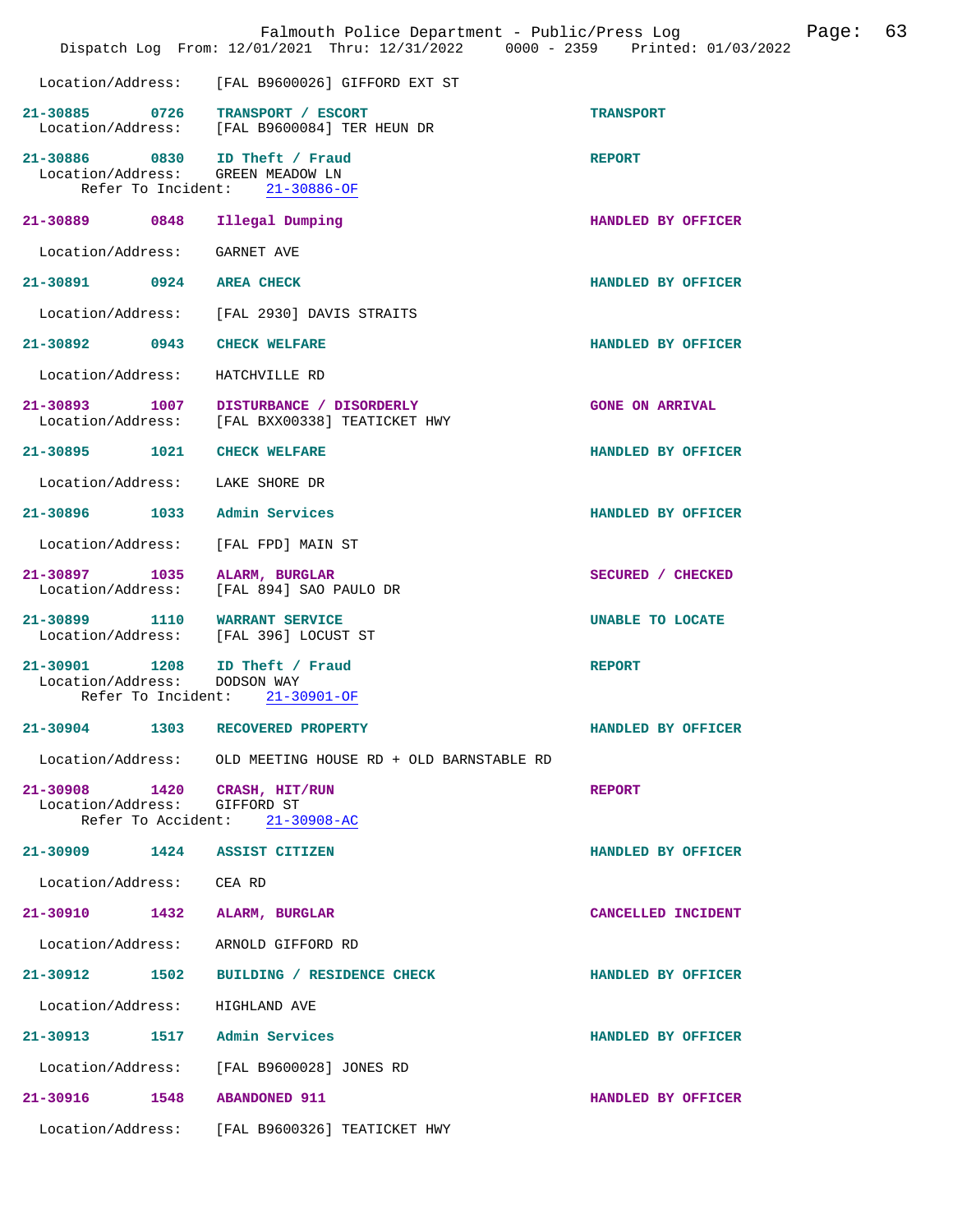| 21-30918                                                         | 1610 SUMMONS SERVICE                                                                                           | HANDLED BY OFFICER     |
|------------------------------------------------------------------|----------------------------------------------------------------------------------------------------------------|------------------------|
| Location/Address: PALMER AVE                                     |                                                                                                                |                        |
| 21-30917   1614   OTHER TRAFFIC<br>Location/Address: RT 28 NORTH |                                                                                                                | <b>CITATION ISSUED</b> |
|                                                                  | 21-30919 1616 MENTAL ILLNESS (SEC 12)                                                                          | HANDLED BY OFFICER     |
| Location/Address: MEREDITH DR                                    | Refer To Incident: 21-30919-OF                                                                                 |                        |
|                                                                  | 21-30921 1627 ALARM, BURGLAR<br>Location/Address: SANDPIPER CIR                                                | SECURED / CHECKED      |
| 21-30922 1634 CRASH                                              | Location/Address: [FAL BA3139] EDGERTON DR<br>Refer To Accident: 21-30922-AC                                   | <b>REPORT</b>          |
| 21-30923 1706                                                    | SUSPICIOUS PERSON(S)                                                                                           | HANDLED BY OFFICER     |
| Location/Address:                                                | [FAL 1459] DAVIS STRAITS                                                                                       |                        |
| 21-30924 1719<br>Location/Address:                               | SUMMONS SERVICE<br>SEACOAST SHORES BLVD                                                                        | <b>SERVED IN HAND</b>  |
| 21-30925 1731<br>Location/Address:                               | SUMMONS SERVICE<br>SEACOAST SHORES BLVD                                                                        | <b>SERVED IN HAND</b>  |
| 21-30926 1742<br>Location/Address:                               | SUMMONS SERVICE<br>ELLSWORTH DR                                                                                | <b>SERVED IN HAND</b>  |
| 21-30927 1745<br>Location/Address:                               | SUMMONS SERVICE<br>[FAL FPD] MAIN ST                                                                           | <b>SERVED IN HAND</b>  |
| 21-30928 1752<br>Location/Address: ASHTON AVE                    | SUMMONS SERVICE                                                                                                | <b>SERVED IN HAND</b>  |
| 21-30929 1820 ERRATIC MV                                         | Location/Address: RT 28 NORTH + BRICK KILN RD                                                                  | UNABLE TO LOCATE       |
| 21-30930 1820 LARCENY<br>Location/Address: WOODRISE              | Refer To Incident: 21-30930-OF                                                                                 | <b>REPORT</b>          |
| 21-30932                                                         | 1835<br>TRANSPORT / ESCORT                                                                                     | HANDLED BY OFFICER     |
|                                                                  | Location/Address: [FAL BXX00016] TEATICKET HWY                                                                 |                        |
| $21 - 30933$                                                     | 1845 ASSIST OTHER AGENCY                                                                                       | HANDLED BY OFFICER     |
| Location/Address:                                                | SIPPEWISSETT RD                                                                                                |                        |
| 21-30934                                                         | 1904<br><b>ABANDONED 911</b>                                                                                   | CANCELLED INCIDENT     |
|                                                                  | Location/Address: [FAL B9600069] TER HEUN DR                                                                   |                        |
| 21-30936 1921<br>Location/Address:                               | SUMMONS SERVICE<br>TEATICKET HWY                                                                               | <b>SERVED IN HAND</b>  |
|                                                                  | 21-30937 1954 MOTOR VEHICLE STOP<br>Location/Address: [FAL B9600240] MAIN ST<br>Refer To Incident: 21-30937-OF | <b>REPORT</b>          |
|                                                                  | 21-30940 2028 MOTOR VEHICLE STOP<br>Location/Address: CANTERBURY LN + SANDWICH RD                              | Verbal Warning         |

**21-30942 2051 MOTOR VEHICLE STOP Verbal Warning**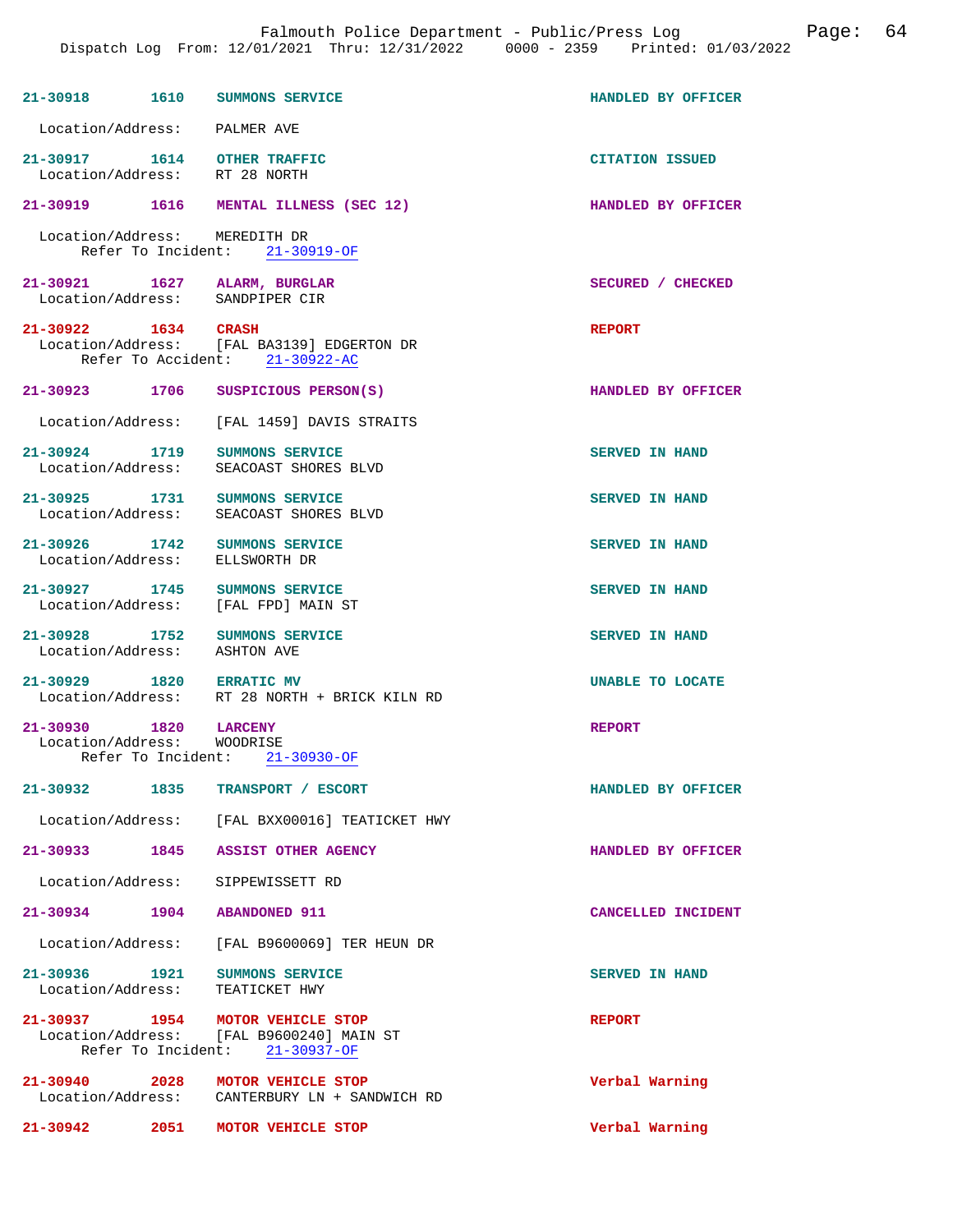|                                                                 | Falmouth Police Department - Public/Press Log<br>Dispatch Log From: 12/01/2021 Thru: 12/31/2022 0000 - 2359 Printed: 01/03/2022 |                        | Page: | 65 |
|-----------------------------------------------------------------|---------------------------------------------------------------------------------------------------------------------------------|------------------------|-------|----|
|                                                                 | Location/Address: [FAL BXX00249] ACAPESKET RD                                                                                   |                        |       |    |
|                                                                 | 21-30943 2100 MOTOR VEHICLE STOP<br>Location/Address: [FAL 525] DAVIS STRAITS<br>Refer To Incident: 21-30943-OF                 | <b>REPORT</b>          |       |    |
| 21-30944 2107                                                   | <b>ABANDONED 911</b>                                                                                                            | HANDLED BY OFFICER     |       |    |
|                                                                 | Location/Address: [FAL B9600108] TER HEUN DR                                                                                    |                        |       |    |
| 21-30945 2129                                                   | MOTOR VEHICLE STOP<br>Location/Address: [FAL 964] TEATICKET HWY                                                                 | Verbal Warning         |       |    |
| 21-30946 2221 ALARM, BURGLAR<br>Location/Address: LAKE SHORE DR |                                                                                                                                 | SECURED / CHECKED      |       |    |
|                                                                 | 21-30948 2252 MOTOR VEHICLE STOP<br>Location/Address: OX BOW RD + TEATICKET HWY                                                 | <b>CITATION ISSUED</b> |       |    |
|                                                                 | 21-30949 2305 MOTOR VEHICLE STOP                                                                                                | HANDLED BY OFFICER     |       |    |
|                                                                 | Location/Address: JONES RD + KATHY ANN LN                                                                                       |                        |       |    |
| For Date: $12/22/2021$ - Wednesday                              |                                                                                                                                 |                        |       |    |
| 21-30953 0026<br>Location/Address: WILD HARBOR RD               | BUILDING / RESIDENCE CHECK                                                                                                      | SECURED / CHECKED      |       |    |
| 21-30950 0032 AREA CHECK                                        | Location/Address: [FAL BXX00965] WATER ST                                                                                       | SECURED / CHECKED      |       |    |
| 21-30952 0040 AREA CHECK<br>Location/Address: COUNTRY CLUB LN   |                                                                                                                                 | SECURED / CHECKED      |       |    |
|                                                                 | 21-30955 0041 BUILDING / RESIDENCE CHECK<br>Location/Address: [FAL 3202] PALMER AVE                                             | SECURED / CHECKED      |       |    |
| 21-30954 0043 AREA CHECK<br>Location/Address: CORTE REAL AVE    |                                                                                                                                 | SECURED / CHECKED      |       |    |
| $21 - 30956$<br>0048<br>Location/Address:                       | BUILDING / RESIDENCE CHECK<br>[FAL B9700958] EAST FALMOUTH HWY                                                                  | SECURED / CHECKED      |       |    |
| 21-30957 0048<br>Location/Address:                              | BUILDING / RESIDENCE CHECK<br>[FAL 302] SANDWICH RD                                                                             | SECURED / CHECKED      |       |    |
| 21-30958 0048<br>Location/Address:                              | PARKING VIOLATION(S)<br>[FAL B9600261] MAIN ST                                                                                  | NO VIOLATION           |       |    |
| 21-30959 0050<br>Location/Address:                              | PARKING VIOLATION(S)<br>[FAL B9600261] MAIN ST                                                                                  | NO VIOLATION           |       |    |
| 21-30960 0053<br>Location/Address:                              | BUILDING / RESIDENCE CHECK<br>[FAL 964] TEATICKET HWY                                                                           | SECURED / CHECKED      |       |    |
| 21-30962 0136<br>Location/Address:                              | BUILDING / RESIDENCE CHECK<br>[FAL 302] SANDWICH RD                                                                             | SECURED / CHECKED      |       |    |
| 21-30963 0137<br>Location/Address:                              | BUILDING / RESIDENCE CHECK<br>[FAL B9600051] HATCHVILLE RD                                                                      | SECURED / CHECKED      |       |    |
| 21-30964 0149<br>Location/Address:                              | BUILDING / RESIDENCE CHECK<br>[FAL B9800292] DAVIS STRAITS                                                                      | SECURED / CHECKED      |       |    |
| 21-30965 0205<br>Location/Address:                              | PARKING VIOLATION(S)<br>[FAL B9600077] TOWN HALL SO                                                                             | NO VIOLATION           |       |    |
|                                                                 | 21-30966 0205 PARKING VIOLATION(S)<br>Location/Address: WATER ST + LUSCOMBE AVE                                                 | NO VIOLATION           |       |    |
|                                                                 |                                                                                                                                 |                        |       |    |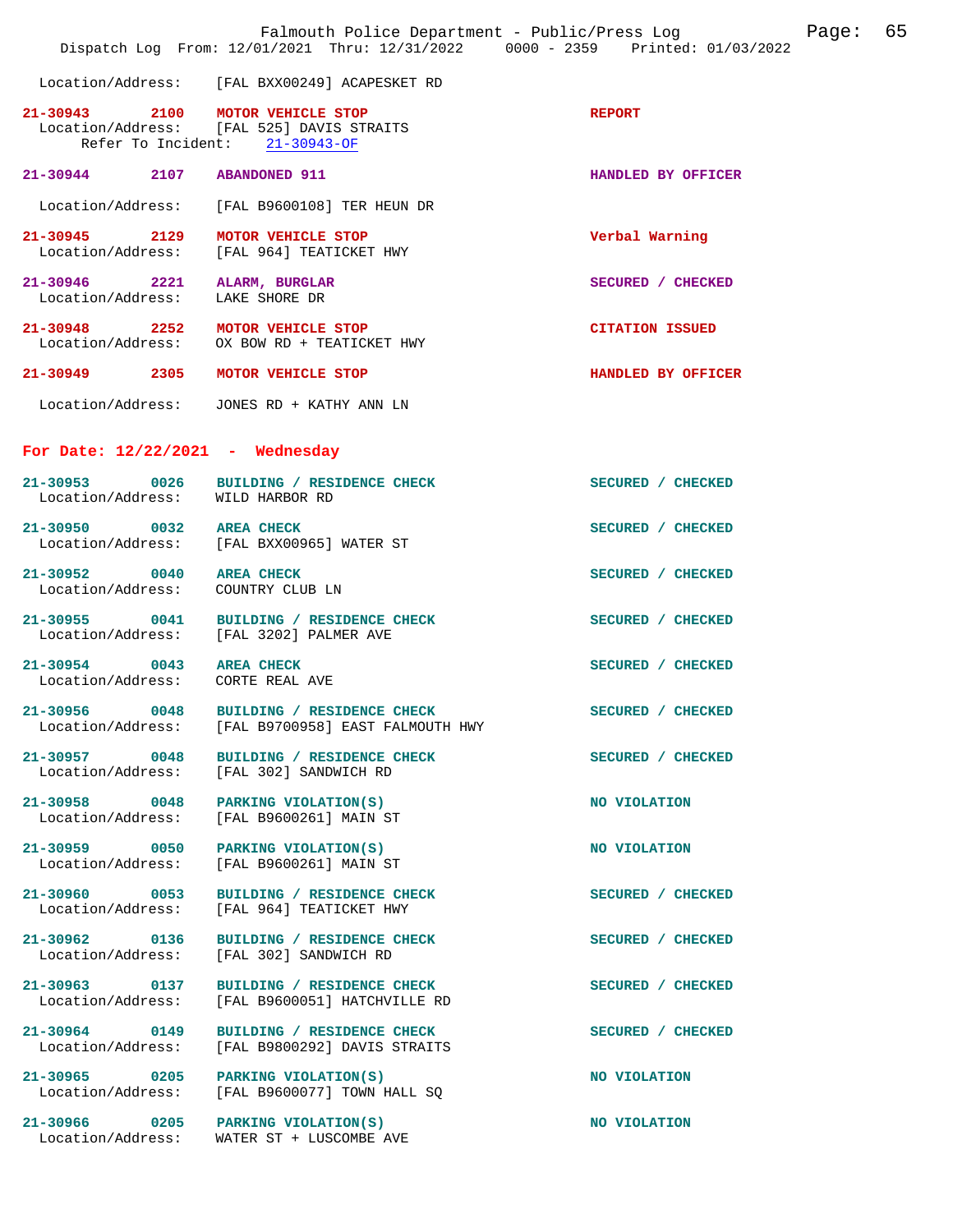|                                                                   | 21-30967 0225 BUILDING / RESIDENCE CHECK<br>Location/Address: [FAL B9600026] GIFFORD EXT ST                            | SECURED / CHECKED      |
|-------------------------------------------------------------------|------------------------------------------------------------------------------------------------------------------------|------------------------|
| 21-30968 0657 Admin Services                                      |                                                                                                                        | HANDLED BY OFFICER     |
| Location/Address:                                                 | [FAL FPD] MAIN ST                                                                                                      |                        |
| 21-30970 0738                                                     | SUSPICIOUS MV                                                                                                          | CANCELLED INCIDENT     |
|                                                                   | Location/Address: EAST FALMOUTH HWY + CENTRAL AVE                                                                      |                        |
| 21-30972 0759 AREA CHECK                                          |                                                                                                                        | HANDLED BY OFFICER     |
| Location/Address: TEATICKET HWY                                   |                                                                                                                        |                        |
| 21-30974 0848 ASSAULT, PAST<br>Location/Address: BOXBERRY HILL RD | Refer To Incident: 21-30974-OF                                                                                         | <b>REPORT</b>          |
| 21-30976 0902 TRAFFIC HAZARD                                      |                                                                                                                        | HANDLED BY OFFICER     |
| Location/Address:                                                 | THOMAS B LANDERS RD                                                                                                    |                        |
| 21–30977 0915<br>Location/Address:                                | ALARM, BURGLAR<br>[FAL BA3134] EDGERTON DR                                                                             | <b>UNFOUNDED</b>       |
|                                                                   | 21-30979 0941 ALARM, BURGLAR<br>Location/Address: [FAL 3290] DAVISVILLE RD                                             | <b>UNFOUNDED</b>       |
| 21-30981 1000 CHECK WELFARE                                       |                                                                                                                        | HANDLED BY OFFICER     |
| Location/Address: JAMIE LN                                        | Refer To Incident: 21-30981-OF                                                                                         |                        |
|                                                                   | 21-30980 1005 DISTURBANCE / DISORDERLY<br>Location/Address: [FAL B9700877] KRIKOR DR<br>Refer To Incident: 21-30980-OF | <b>REPORT</b>          |
| 21-30982 1016 ALARM, BURGLAR                                      |                                                                                                                        | CANCELLED INCIDENT     |
| Location/Address: GARDINER RD                                     |                                                                                                                        |                        |
| 21-30984 1050 ALARM, BURGLAR<br>Location/Address:                 | [FAL B0000300] COLONIAL WAY                                                                                            | <b>UNFOUNDED</b>       |
| 21-30985 1053 CRASH, HIT/RUN                                      | Location/Address: [FAL B9900129] DAVIS STRAITS<br>Refer To Accident: 21-30985-AC                                       | <b>REPORT</b>          |
| 21-30986 1102 PRESERVE PEACE                                      |                                                                                                                        | HANDLED BY OFFICER     |
|                                                                   | Location/Address: SAND POINTE SHORES DR                                                                                |                        |
| 21-30987 1102 ID Theft / Fraud                                    | Location/Address: BLACKSMITH SHOP RD<br>Refer To Incident: 21-30987-OF                                                 | <b>REPORT</b>          |
|                                                                   | 21-30988 1108 FOLLOW UP INVESTIGATION                                                                                  | HANDLED BY OFFICER     |
|                                                                   | Location/Address: [FAL FPD] MAIN ST                                                                                    |                        |
| 21-30990 1148 LOST PROPERTY                                       |                                                                                                                        | HANDLED BY OFFICER     |
| Location/Address: MAIN ST                                         |                                                                                                                        |                        |
| 21-30992 1213 CRASH                                               | Location/Address: [FAL B9600249] WAQUOIT HWY                                                                           | <b>GONE ON ARRIVAL</b> |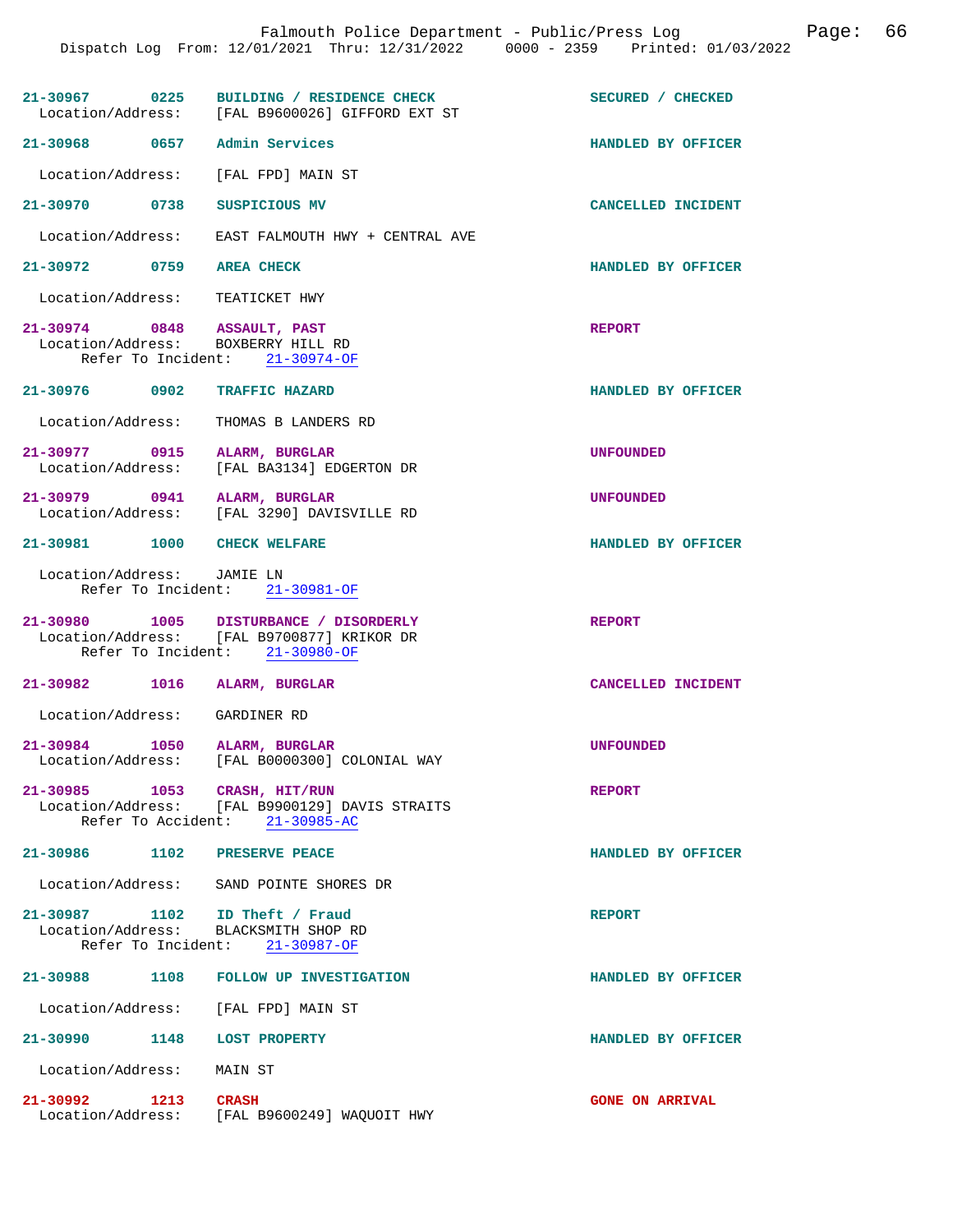|                                                                |      | Falmouth Police Department - Public/Press Log Fage: 67<br>Dispatch Log From: 12/01/2021 Thru: 12/31/2022 0000 - 2359 Printed: 01/03/2022 |                    |  |
|----------------------------------------------------------------|------|------------------------------------------------------------------------------------------------------------------------------------------|--------------------|--|
| 21-30993 1225 LOST PROPERTY                                    |      |                                                                                                                                          | HANDLED BY OFFICER |  |
|                                                                |      | Location/Address: [FAL FPD] MAIN ST                                                                                                      |                    |  |
|                                                                |      | 21-30994 1227 DISTURBANCE / DISORDERLY<br>Location/Address: [FAL B0200069] TEATICKET HWY                                                 | UNABLE TO LOCATE   |  |
| 21-30996 1242 AREA CHECK                                       |      |                                                                                                                                          | HANDLED BY OFFICER |  |
|                                                                |      | Location/Address: TEATICKET HWY + JONES RD                                                                                               |                    |  |
| 21-30997 1243<br>Location/Address:                             |      | <b>ASSIST FIRE DEPT</b><br>TER HEUN DR                                                                                                   | REF FIRE DEPT      |  |
|                                                                |      | 21-30999 1300 FOLLOW UP INVESTIGATION                                                                                                    | HANDLED BY OFFICER |  |
|                                                                |      | Location/Address: [FAL 1814] MAIN ST                                                                                                     |                    |  |
| 21-31000 1327 LOST PROPERTY                                    |      |                                                                                                                                          | HANDLED BY OFFICER |  |
|                                                                |      | Location/Address: [FAL FPD] MAIN ST                                                                                                      |                    |  |
| 21-31003 1359 CRASH                                            |      | Location/Address: EAST FALMOUTH HWY<br>Refer To Accident: 21-31003-AC                                                                    | <b>REPORT</b>      |  |
| 21-31006 1420 CHECK WELFARE                                    |      |                                                                                                                                          | HANDLED BY OFFICER |  |
| Location/Address: PLUM HOLLOW RD                               |      |                                                                                                                                          |                    |  |
|                                                                |      | 21-31007 1424 THREAT<br>Location/Address: [FAL B9600027] LAKEVIEW AVE<br>Refer To Incident: 21-31007-OF                                  | <b>REPORT</b>      |  |
| 21-31008 1424 ABANDONED 911<br>Location/Address:               |      | TURNER RD                                                                                                                                | SECURED / CHECKED  |  |
| 21-31011 1452 ALARM, BURGLAR<br>Location/Address: EEL RIVER RD |      |                                                                                                                                          | SECURED / CHECKED  |  |
| 21-31012 1503 Admin Services                                   |      |                                                                                                                                          | HANDLED BY OFFICER |  |
| Location/Address:                                              |      | [FAL B9600028] JONES RD                                                                                                                  |                    |  |
| 21-31013                                                       |      | 1503 ALARM, BURGLAR                                                                                                                      | HANDLED BY OFFICER |  |
|                                                                |      | Location/Address: BLACKSMITH SHOP RD                                                                                                     |                    |  |
| 21-31014 1539<br>Refer To Incident:                            |      | <b>LARCENY</b><br>Location/Address: OLD BARNSTABLE RD<br>21-31014-OF                                                                     | <b>REPORT</b>      |  |
| 21-31015 1637<br>Location/Address:                             |      | Water Complaint<br>MARAVISTA AVE                                                                                                         | <b>REF OTHER</b>   |  |
| 21-31016 1642<br>Location/Address:                             |      | <b>DISABLED MV</b><br>WOODS HOLE RD                                                                                                      | PRIVATE TOW        |  |
| 21-31018 1708<br>Location/Address:                             |      | ALARM, BURGLAR<br>[FAL 1382] QUISSETT AVE                                                                                                | SECURED / CHECKED  |  |
| 21-31019                                                       | 1731 | <b>ERRATIC MV</b>                                                                                                                        | HANDLED BY OFFICER |  |
|                                                                |      | Location/Address: EAST FALMOUTH HWY + JOHN PARKER RD                                                                                     |                    |  |
| 21-31021 1800 Admin Services                                   |      |                                                                                                                                          | HANDLED BY OFFICER |  |
| Location/Address:                                              |      | [FAL FPD] MAIN ST                                                                                                                        |                    |  |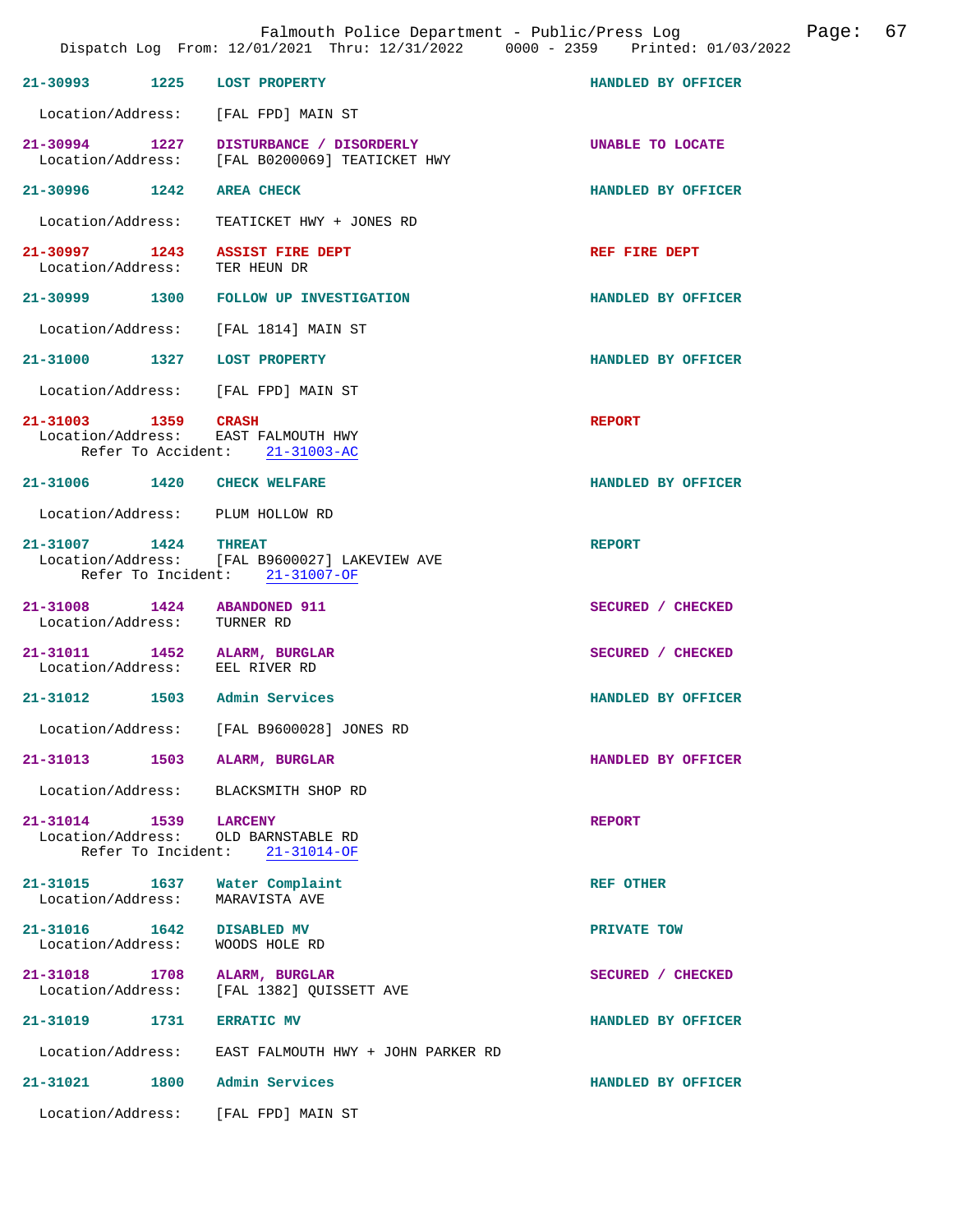| 21-31020 1818 ALARM, BURGLAR<br>Location/Address:             | STONE WALL LN                                                                                                                                  | SECURED / CHECKED  |
|---------------------------------------------------------------|------------------------------------------------------------------------------------------------------------------------------------------------|--------------------|
| 21-31022 1927 CHECK WELFARE                                   |                                                                                                                                                | HANDLED BY OFFICER |
| Location/Address:                                             | CHESTNUT ST                                                                                                                                    |                    |
| 21-31025 1958<br>Location/Address:                            | <b>AREA CHECK</b><br>WAQUOIT HWY + WAQUOIT LANDING RD                                                                                          | REF FIRE DEPT      |
| 21-31027 2050                                                 | <b>ERRATIC MV</b><br>Location/Address: RT 151 + SANDWICH RD                                                                                    | NOTIFICATION MADE  |
| 21-31028 2123 ALARM, BURGLAR<br>Location/Address: GARDINER RD |                                                                                                                                                | SECURED / CHECKED  |
| 21-31029 2136 DISABLED MV                                     | Location/Address: [FAL 889] WOODS HOLE RD<br>Refer To Arrest: 21-31029-A-AR                                                                    | Arrest(s) Made     |
|                                                               | Arrest: GARVIN, CERA M<br>Address: M25 ALGONQUIN TER PLYMOUTH, MA<br>Age: 35<br>Charges: DRUG, POSSESS CLASS B<br>Refer To Arrest: 21-31029-AR |                    |
| Age:<br>Charges:                                              | Arrest: SICSICO, SHAUN<br>Address: M25 ALGONQUIN TER PLYMOUTH, MA<br>27                                                                        |                    |
|                                                               | ARREST WARRANT SERVICE<br>ARREST WARRANT SERVICE<br>ABUSE PREVENTION ORDER, VIOLATE<br>DRUG, POSSESS CLASS A                                   |                    |
| 21-31030 2200<br>Location/Address:                            | <b>CHECK WELFARE</b><br>PLUM HOLLOW RD                                                                                                         | REF FIRE DEPT      |
| 21-31032 2210 AREA CHECK                                      |                                                                                                                                                | CANCELLED INCIDENT |
| Location/Address: FRESH POND RD                               |                                                                                                                                                |                    |
| 21-31033 2254                                                 | <b>AREA CHECK</b>                                                                                                                              | CANCELLED INCIDENT |
|                                                               | Location/Address: [FAL B0200069] TEATICKET HWY                                                                                                 |                    |
| 21-31034<br>2320                                              | <b>CRASH</b><br>Location/Address: RT 28 SOUTH + THOMAS B LANDERS RD                                                                            | <b>REF OTHER</b>   |
| 21-31035 2323 Admin Services                                  |                                                                                                                                                | HANDLED BY OFFICER |
|                                                               | Location/Address: [FAL BXX00810] MAIN ST                                                                                                       |                    |
| 21-31037 2342 ASSIST FIRE DEPT                                |                                                                                                                                                | HANDLED BY OFFICER |
| Location/Address: [FAL 3075] JONES RD                         |                                                                                                                                                |                    |
| For Date: $12/23/2021$ - Thursday                             |                                                                                                                                                |                    |
| 21-31039 0023                                                 | MEDICAL (PD)                                                                                                                                   | HANDLED BY OFFICER |
| Location/Address: [FAL FPD] MAIN ST                           |                                                                                                                                                |                    |
| Location/Address: SANDWICH RD                                 | 21-31040 0025 LOUD MUSIC / PARTY / NOISES                                                                                                      | <b>UNFOUNDED</b>   |
| 21-31041 0042 Admin Services                                  |                                                                                                                                                | HANDLED BY OFFICER |
|                                                               | Location/Address: [FAL B9600069] TER HEUN DR                                                                                                   |                    |
| 21-31042 0046                                                 | LOUD MUSIC / PARTY / NOISES                                                                                                                    | HANDLED BY OFFICER |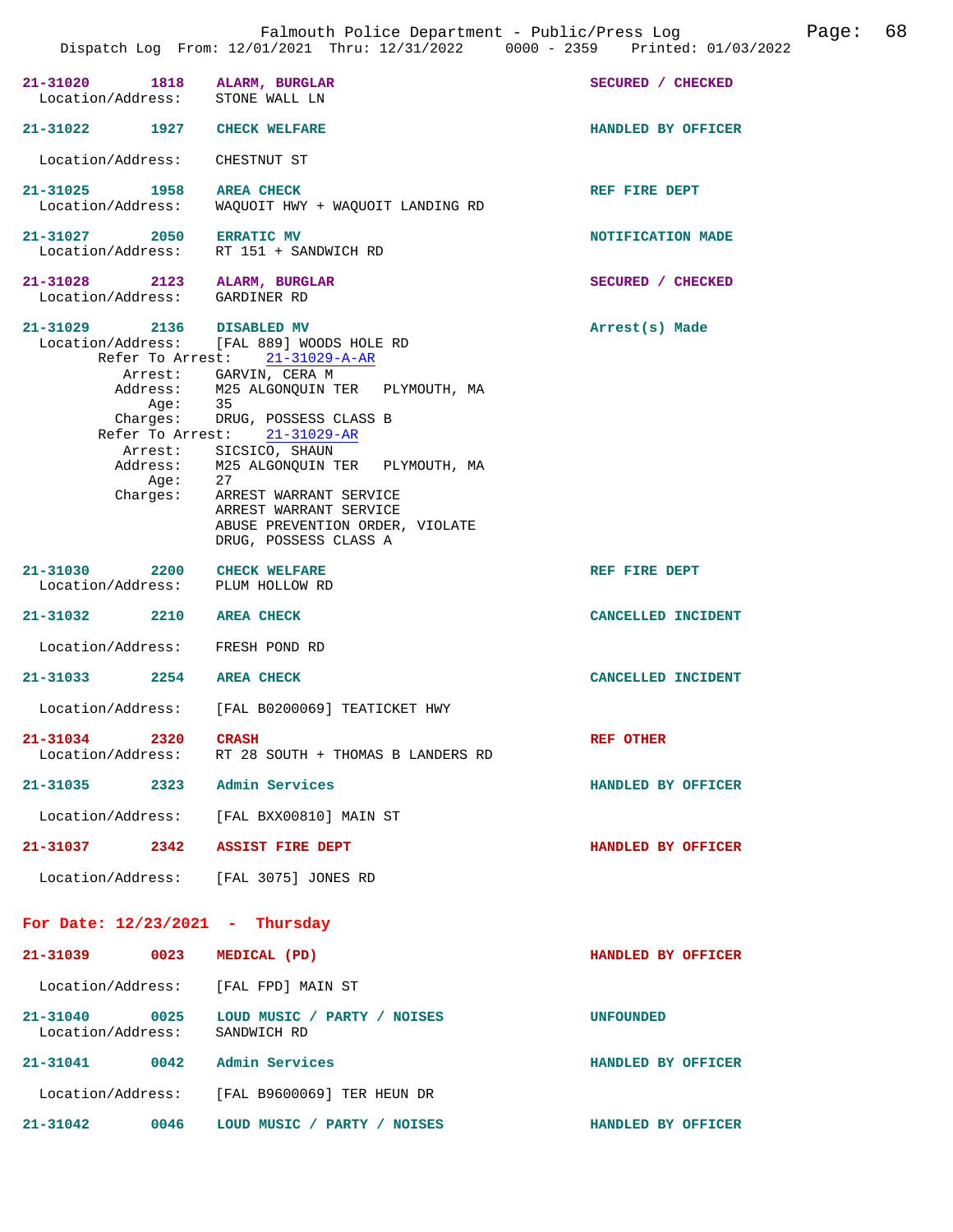Location/Address: SANDWICH RD

21-31043 0058 BUILDING / RESIDENCE CHECK **SECURED** / CHECKED Location/Address: [FAL B9600025] DAVISVILLE RD [FAL B9600025] DAVISVILLE RD

21-31045 0102 AREA CHECK **SECURED** / CHECKED Location/Address: CORTE REAL AVE Location/Address:

21-31046 0111 AREA CHECK **CHECK SECURED** / CHECKED Location / Address: [FAL 159] GRAND AVE

**21-31047 0115 AREA CHECK SECURED / CHECKED** 

21-31053 0133 AREA CHECK **SECURED** / CHECKED Location/Address: COUNTRY CLUB LN Location/Address:

**21-31052 0134 AREA CHECK SECURED / CHECKED** 

**21-31054 0138 AREA CHECK SECURED / CHECKED** 

Location/Address: [FAL FPD] MAIN ST

**21-31063 0716 ASSAULT, PAST REPORT**  Location/Address: [FAL B9600026] GIFFORD EXT ST Refer To Incident: 21-31063-OF

**21-31064 0829 ASSIST CITIZEN HANDLED BY OFFICER**  Location/Address: CARL LANDI CIR

**21-31065 0850 DISTURBANCE / DISORDERLY REPORT**  Location/Address:

21-31044 0105 BUILDING / RESIDENCE CHECK **SECURED** / CHECKED Location/Address: [FAL B9600031] MARAVISTA AVE EXT [FAL B9600031] MARAVISTA AVE EXT

[FAL 159] GRAND AVE

Location/Address: [FAL 1471] RT 151

**21-31048 0122 BUILDING / RESIDENCE CHECK SECURED / CHECKED**  Location/Address: [FAL B9800292] DAVIS STRAITS

21-31050 0123 AREA CHECK **DEALL ASSECURED** / CHECKED Location/Address: JOHN PARKER RD Location/Address:

**21-31049 0125 BUILDING / RESIDENCE CHECK SECURED / CHECKED**  Location/Address: [FAL 964] TEATICKET HWY

21-31051 0128 AREA CHECK **Depart of SECURED** / CHECKED 1028 AREA CHECK SECURED 100011 AND 100011 BAST FALMOUTH HWY [FAL BXX00131] EAST FALMOUTH HWY

Location/Address: [FAL 302] SANDWICH RD

Location/Address: [FAL 3214] HATCHVILLE RD

**21-31055 0139 BUILDING / RESIDENCE CHECK SECURED / CHECKED**  Location/Address: [FAL BXX00237] MAIN ST

**21-31056** 0209 PARKING VIOLATION(S) **NO VIOLATION NO** VIOLATION Location/Address: [FAL B9600203] TOWN HALL SQ [FAL B9600203] TOWN HALL SQ

**21-31057** 0216 PARKING VIOLATION(S) NO VIOLATION Location/Address: WATER ST + LUSCOMBE AVE WATER ST + LUSCOMBE AVE

**21-31058 0305 ALARM, BURGLAR CANCELLED INCIDENT** 

Location/Address: [FAL 964] TEATICKET HWY

**21-31059 0319 CHECK WELFARE HANDLED BY OFFICER** 

Location/Address: [FAL B0100152] TEATICKET HWY

**21-31062 0629 Admin Services HANDLED BY OFFICER**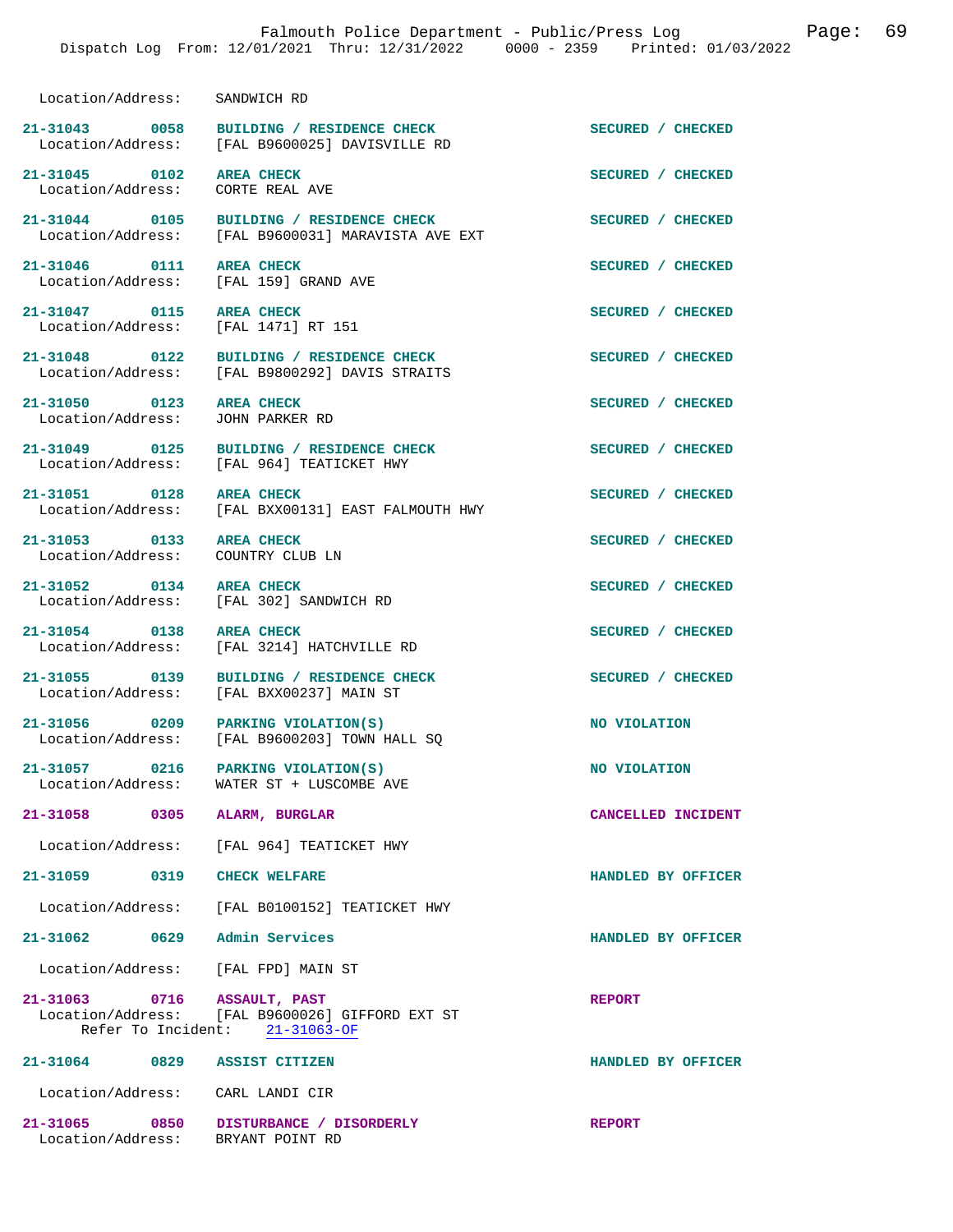|                                                                                      | Refer To Incident: 21-31065-OF                                                      |                        |
|--------------------------------------------------------------------------------------|-------------------------------------------------------------------------------------|------------------------|
| 21-31066 0942 CHECK WELFARE                                                          |                                                                                     | HANDLED BY OFFICER     |
| Location/Address: [FAL L80] MAIN ST                                                  |                                                                                     |                        |
| 21-31067 0945 TRANSPORT / ESCORT                                                     | Location/Address: [FAL B9600063] JONES RD                                           | <b>TRANSPORT</b>       |
|                                                                                      | 21-31068 0948 TRANSPORT / ESCORT<br>Location/Address: [FAL B9600063] JONES RD       | <b>TRANSPORT</b>       |
|                                                                                      | 21-31070 1010 FOLLOW UP INVESTIGATION                                               | HANDLED BY OFFICER     |
| Location/Address: BRAXTON RD                                                         |                                                                                     |                        |
| 21-31069 1011 CHECK WELFARE                                                          | Location/Address: [FAL B9601712] DAVISVILLE RD<br>Refer To Incident: 21-31069-OF    | <b>REPORT</b>          |
|                                                                                      | 21-31072 1035 FOLLOW UP INVESTIGATION                                               | HANDLED BY OFFICER     |
|                                                                                      | Location/Address: [FAL BXX00810] MAIN ST                                            |                        |
| 21-31076 1056 VANDALISM<br>Location/Address: [FAL 2409] LUKE RD                      | Refer To Incident: 21-31076-OF                                                      | <b>REPORT</b>          |
| 21-31078 1101 ABANDONED 911                                                          |                                                                                     | HANDLED BY OFFICER     |
|                                                                                      | Location/Address: [FAL B9600069] TER HEUN DR                                        |                        |
| 21-31079 1144 CRASH                                                                  | Location/Address: [FAL B9800292] DAVIS STRAITS<br>Refer To Accident: 21-31079-AC    | <b>REPORT</b>          |
| 21-31080 1151 CHECK WELFARE                                                          |                                                                                     | HANDLED BY OFFICER     |
|                                                                                      | Location/Address: [FAL 102] LAKE SHORE DR                                           |                        |
| 21-31081 1155 OTHER TRAFFIC<br>Vicinity of: RT 28 SOUTH                              |                                                                                     | <b>CITATION ISSUED</b> |
|                                                                                      | 21-31082 1158 FOLLOW UP INVESTIGATION<br>Location/Address: [FAL 3236] BRICK KILN RD | <b>UNFOUNDED</b>       |
| 21-31083                                                                             | 1159 ALARM, BURGLAR                                                                 | CANCELLED INCIDENT     |
|                                                                                      | Location/Address: [FAL B9600277] HIGHFIELD DR                                       |                        |
| 21-31084 1255 VANDALISM<br>Location/Address: EDGEWATER DR EAST<br>Refer To Incident: | $21 - 31084 - OF$                                                                   | <b>REPORT</b>          |
| 21-31086 1311 CHECK WELFARE                                                          |                                                                                     | HANDLED BY OFFICER     |
|                                                                                      | Location/Address: [FAL BXX00172] SANDWICH RD                                        |                        |
| 21-31085 1312 CRASH                                                                  | Location/Address: TEATICKET HWY + WORCESTER CT<br>Refer To Accident: 21-31085-AC    | <b>REPORT</b>          |
| 21-31087 1317 ALARM, BURGLAR                                                         |                                                                                     | HANDLED BY OFFICER     |
|                                                                                      | Location/Address: [FAL B9600277] HIGHFIELD DR                                       |                        |
| 21-31088 1353 CRASH, HIT/RUN                                                         | Location/Address: COUNTY RD + OLD MAIN RD<br>Refer To Accident: 21-31088-AC         | <b>REPORT</b>          |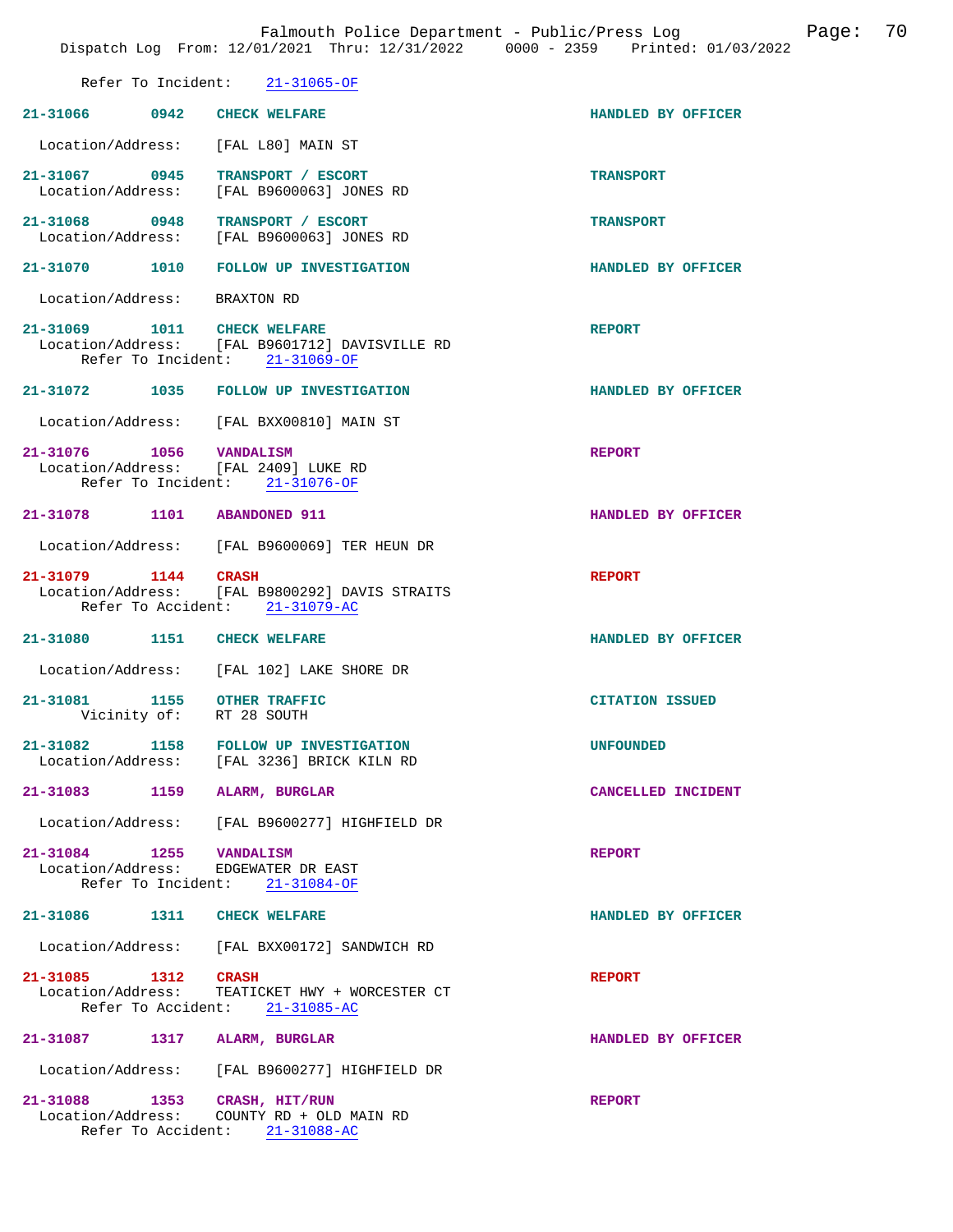| 21-31092 1524 CHECK WELFARE                                       |                                                                                           | HANDLED BY OFFICER        |
|-------------------------------------------------------------------|-------------------------------------------------------------------------------------------|---------------------------|
| Location/Address: RANCH RD + RT 151                               |                                                                                           |                           |
| 21-31094 1617 DEAD ON ARRIVAL                                     | Location/Address: [FAL B9600326] TEATICKET HWY<br>Refer To Incident: 21-31094-OF          | <b>REPORT</b>             |
|                                                                   | 21-31095 1622 FOLLOW UP INVESTIGATION                                                     | HANDLED BY OFFICER        |
|                                                                   | Location/Address: [FAL 1549] EAST FALMOUTH HWY                                            |                           |
| 21-31097 1656 ALARM, BURGLAR                                      | Location/Address: [FAL BXX00177] THOMAS B LANDERS RD                                      | SECURED / CHECKED         |
| 21-31098 1657 LARCENY<br>Location/Address: PINE VALLEY DR         | Refer To Incident: 21-31098-OF                                                            | <b>REPORT</b>             |
| 21-31099 1723 LARCENY<br>Location/Address: TANGLEWOOD DR          | Refer To Incident: 21-31099-OF                                                            | <b>REPORT</b>             |
| 21-31103 1755 MEDICAL (PD)<br>Location/Address: WEST FALMOUTH HWY |                                                                                           | REF FIRE DEPT             |
| Location/Address: CARL LANDI CIR                                  | 21-31106 1941 SUICIDE ATTEMPT / THREAT<br>Refer To Incident: 21-31106-OF                  | <b>REPORT</b>             |
|                                                                   | 21-31109 1953 FOLLOW UP INVESTIGATION                                                     | HANDLED BY OFFICER        |
| Location/Address: FRESH POND RD                                   |                                                                                           |                           |
| 21-31110 2017 ALARM, BURGLAR                                      |                                                                                           | HANDLED BY OFFICER        |
|                                                                   | Location/Address: [FAL BXX00008] TECHNOLOGY PARK DR                                       |                           |
| 21-31111 2045<br>Location/Address:                                | <b>VANDALISM</b><br>MILTON ST                                                             | UNABLE TO LOCATE          |
| 21-31112 2207 ALARM, BURGLAR                                      |                                                                                           | <b>CANCELLED INCIDENT</b> |
| Location/Address:                                                 | PALMER AVE                                                                                |                           |
| $21 - 31113$                                                      | 2232 ALARM, BURGLAR                                                                       | HANDLED BY OFFICER        |
|                                                                   | Location/Address: [FAL B9700958] EAST FALMOUTH HWY                                        |                           |
| 21-31114 2339                                                     | INTOXICATED PERSON<br>Location/Address: CEDAR ST + MARAVISTA AVE                          | REF FIRE DEPT             |
| For Date: $12/24/2021$ - Friday                                   |                                                                                           |                           |
|                                                                   | 21-31116 0045 BUILDING / RESIDENCE CHECK<br>Location/Address: [FAL L34] SCRANTON AVE      | SECURED / CHECKED         |
| 21-31117 0053 AREA CHECK<br>Location/Address: [FAL L98] SURF DR   |                                                                                           | SECURED / CHECKED         |
| 21-31118 0059 AREA CHECK<br>Location/Address: [FAL L104] MAIN ST  |                                                                                           | SECURED / CHECKED         |
|                                                                   | 21-31119 0101 BUILDING / RESIDENCE CHECK<br>Location/Address: [FAL B9600027] LAKEVIEW AVE | SECURED / CHECKED         |

**21-31120 0104 BUILDING / RESIDENCE CHECK SECURED / CHECKED**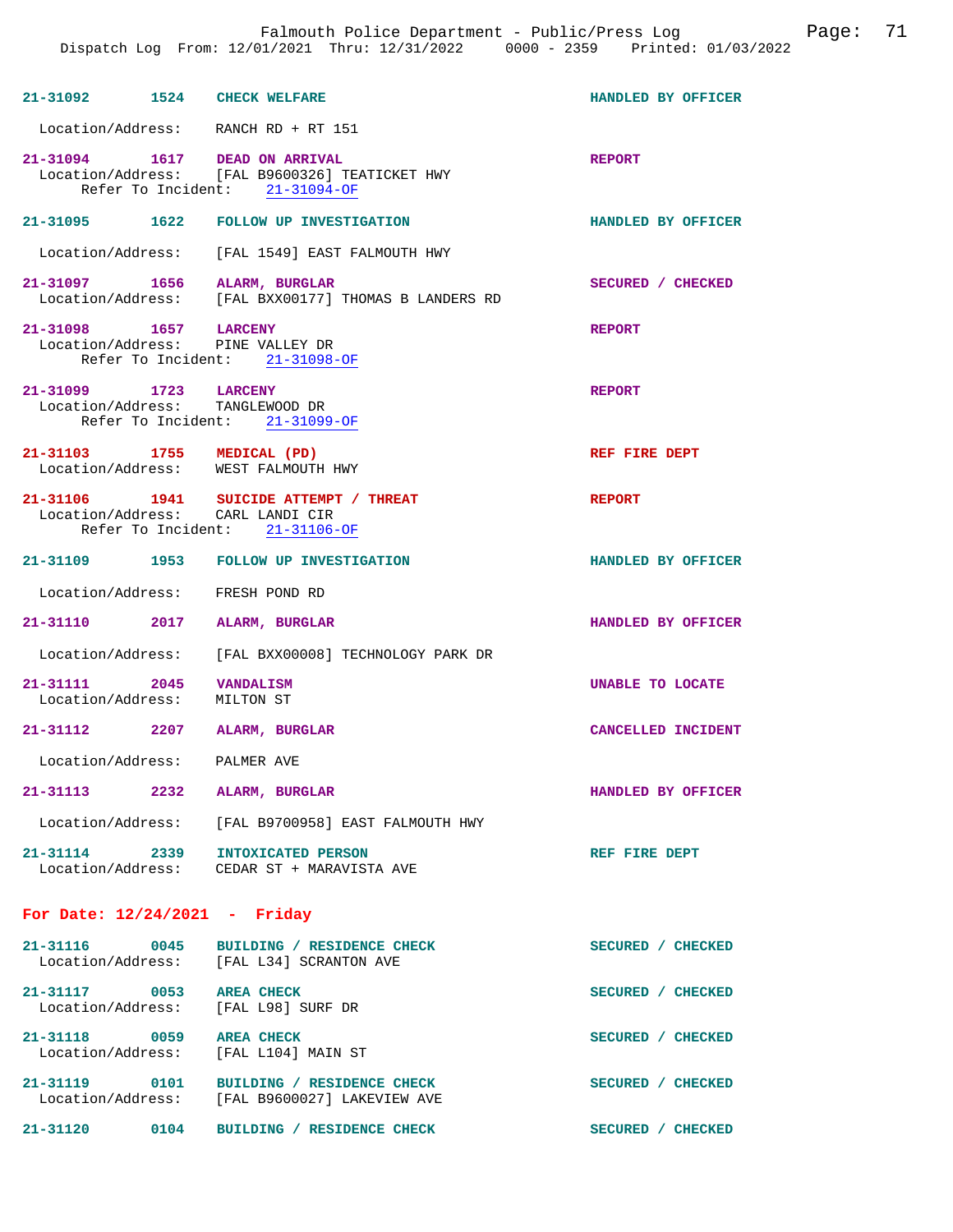|                                                          | Falmouth Police Department - Public/Press Log<br>Dispatch Log From: 12/01/2021 Thru: 12/31/2022 0000 - 2359 Printed: 01/03/2022 |                      | Page: | 72 |
|----------------------------------------------------------|---------------------------------------------------------------------------------------------------------------------------------|----------------------|-------|----|
| Location/Address:                                        | [FAL B9600029] KATHARINE LEE BATES                                                                                              |                      |       |    |
| 21-31121 0106<br>Location/Address:                       | BUILDING / RESIDENCE CHECK<br>[FAL B9600025] DAVISVILLE RD                                                                      | SECURED / CHECKED    |       |    |
| 21-31122 0108<br>Location/Address:                       | BUILDING / RESIDENCE CHECK<br>[FAL BXX00131] EAST FALMOUTH HWY                                                                  | SECURED / CHECKED    |       |    |
| 21-31124 0109<br>Location/Address:                       | BUILDING / RESIDENCE CHECK<br>[FAL B9700958] EAST FALMOUTH HWY                                                                  | SECURED / CHECKED    |       |    |
| 21-31123 0113<br>Location/Address:                       | BUILDING / RESIDENCE CHECK<br>[FAL B9600031] MARAVISTA AVE EXT                                                                  | SECURED / CHECKED    |       |    |
| 21-31127 0117<br>Location/Address:                       | BUILDING / RESIDENCE CHECK<br>[FAL 1471] RT 151                                                                                 | SECURED / CHECKED    |       |    |
| 21-31125 0119                                            | BUILDING / RESIDENCE CHECK<br>Location/Address: [FAL B9600028] JONES RD                                                         | SECURED / CHECKED    |       |    |
| 21-31126 0121<br>Location/Address:                       | <b>AREA CHECK</b><br>[FAL 159] GRAND AVE                                                                                        | SECURED / CHECKED    |       |    |
| 21-31129 0129<br>Location/Address: [FAL 1814] MAIN ST    | ALARM, BURGLAR                                                                                                                  | SECURED / CHECKED    |       |    |
| 21-31130 0131<br>Location/Address:                       | <b>AREA CHECK</b><br>PATTEE RD                                                                                                  | SECURED / CHECKED    |       |    |
| Location/Address:                                        | 21-31134 0137 BUILDING / RESIDENCE CHECK<br>JOHN PARKER RD                                                                      | SECURED / CHECKED    |       |    |
| 21-31131 0141<br>Location/Address:                       | BUILDING / RESIDENCE CHECK<br>[FAL B9700933] LOCUST ST                                                                          | SECURED / CHECKED    |       |    |
| 21-31132 0142<br>Location/Address:                       | <b>AREA CHECK</b><br>[FAL B9600047] TEATICKET HWY                                                                               | SECURED / CHECKED    |       |    |
| 21-31133 0144 AREA CHECK                                 | Location/Address: [FAL B9600080] WORCESTER CT                                                                                   | SECURED / CHECKED    |       |    |
| 21-31135 0152<br>Location/Address:                       | PARKING VIOLATION(S)<br>[FAL B9600203] TOWN HALL SQ                                                                             | NO VIOLATION         |       |    |
| 21-31136 0154<br>Location/Address:                       | PARKING VIOLATION(S)<br>[FAL B9600261] MAIN ST                                                                                  | NO VIOLATION         |       |    |
| 21-31137 0200<br>Location/Address:                       | PARKING VIOLATION(S)<br>WATER ST + LUSCOMBE AVE                                                                                 | NO VIOLATION         |       |    |
| 21-31138 0211<br>Location/Address:<br>Refer To Incident: | DISTURBANCE / DISORDERLY<br>MILTON ST<br>$21 - 31138 - OF$                                                                      | <b>REPORT</b>        |       |    |
| 21-31139 0214<br>Location/Address:                       | BUILDING / RESIDENCE CHECK<br>[FAL B9600051] HATCHVILLE RD                                                                      | SECURED / CHECKED    |       |    |
| $21 - 31140$<br>0217<br>Location/Address:                | BUILDING / RESIDENCE CHECK<br>[FAL 302] SANDWICH RD                                                                             | SECURED / CHECKED    |       |    |
| 21-31142 0649<br>Location/Address:                       | <b>OTHER TRAFFIC</b><br>[FAL FPD] MAIN ST                                                                                       | HANDLED BY PARTY     |       |    |
| 21-31146 0711                                            | <b>CHECK WELFARE</b>                                                                                                            | HANDLED BY OFFICER   |       |    |
| Location/Address:                                        | [FAL B9600012] DEPOT AVE                                                                                                        |                      |       |    |
| 21-31150<br>0806<br>Location/Address:                    | DISABLED MV<br>WAQUOIT LANDING RD + CHILDS RIVER RD                                                                             | <b>VEHICLE TOWED</b> |       |    |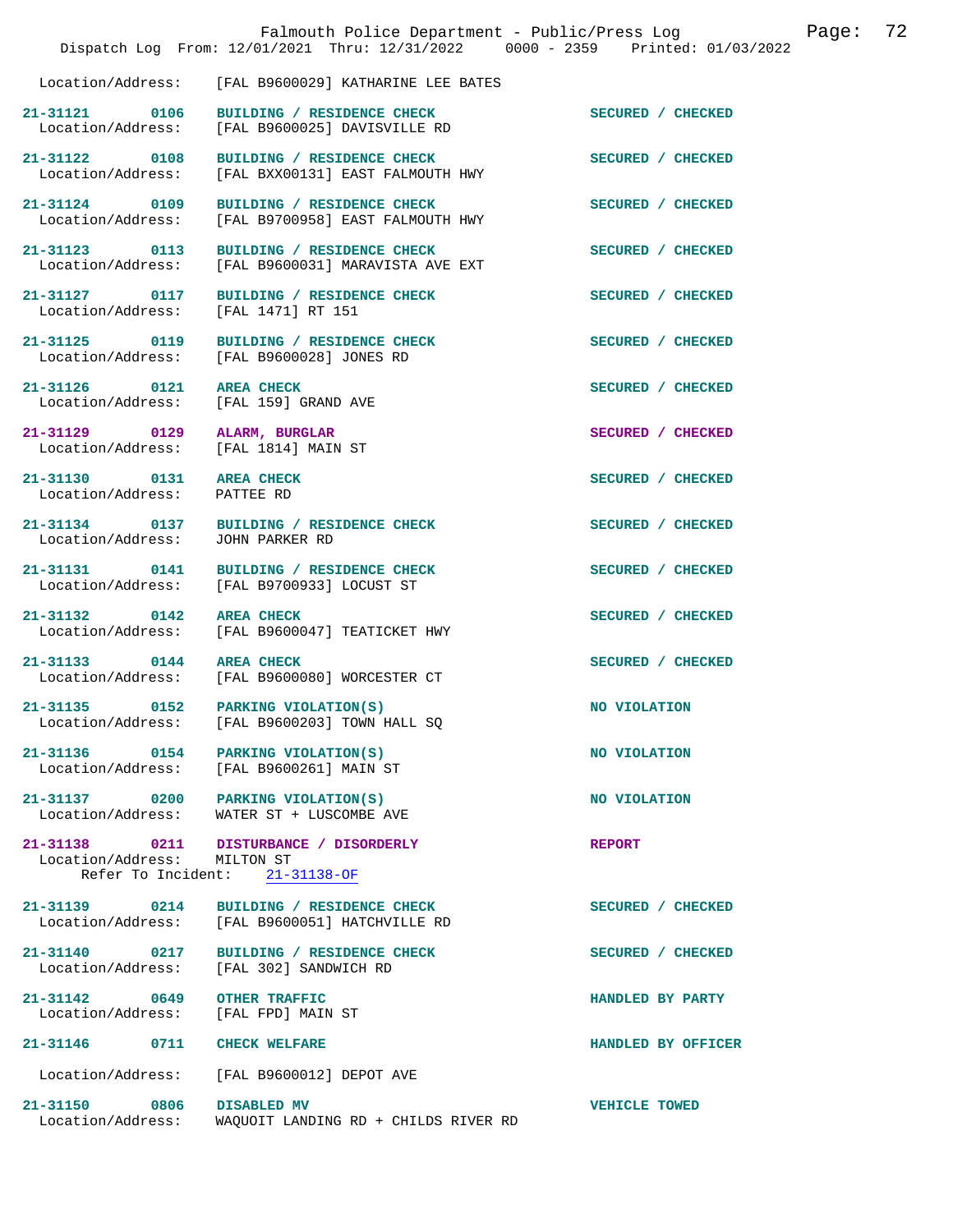|                                                           | Dispatch Log From: 12/01/2021 Thru: 12/31/2022 0000 - 2359 Printed: 01/03/2022           |                           |
|-----------------------------------------------------------|------------------------------------------------------------------------------------------|---------------------------|
| 21-31149 0808                                             | <b>CRASH</b><br>Location/Address: EAST FALMOUTH HWY + ACAPESKET RD                       | <b>GONE ON ARRIVAL</b>    |
|                                                           | 21-31152 0956 Water Complaint<br>Location/Address: [FAL B9700887] ROSEMARY LN            | NOTIFICATION MADE         |
| 21-31157 1142 CRASH                                       | Location/Address: EMMONS RD + GULL RD<br>Refer To Accident: 21-31157-AC                  | <b>REPORT</b>             |
| 21-30410 1145 Admin Services                              |                                                                                          | HANDLED BY OFFICER        |
| Location/Address:                                         | FAL 5661 GIFFORD EXT ST                                                                  |                           |
| 21-31160 1343<br>Location/Address:                        | ALARM, BURGLAR<br>[FAL B9601176] TWO PONDS RD                                            | <b>UNFOUNDED</b>          |
| 21-31161 1358 ERRATIC MV                                  | Location/Address: [FAL BXX00567] MAIN ST                                                 | <b>GONE ON ARRIVAL</b>    |
| Location/Address: LONGSHANK CIR                           | 21-31162 1406 ANIMAL COMPLAINT                                                           | NOTIFICATION MADE         |
|                                                           | 21-31164 1451 FOLLOW UP INVESTIGATION                                                    | HANDLED BY OFFICER        |
| Location/Address:                                         | [FAL B9800384] SIPPEWISSETT RD                                                           |                           |
| 21-31165 1512                                             | FOLLOW UP INVESTIGATION                                                                  | <b>HANDLED BY OFFICER</b> |
| Location/Address:                                         | [FAL B9800384] SIPPEWISSETT RD                                                           |                           |
| 21-31166 1536                                             | <b>ABANDONED 911</b>                                                                     | HANDLED BY OFFICER        |
| Location/Address:                                         | [FAL B9600069] TER HEUN DR                                                               |                           |
| 21-31167 1550<br>Location/Address:                        | ALARM, BURGLAR<br>[FAL BXX00637] WAQUOIT HWY                                             | UNFOUNDED                 |
| 21-31168 1627<br>Location/Address:                        | <b>ERRATIC MV</b><br>TEATICKET HWY + MARAVISTA AVE EXT                                   | <b>GONE ON ARRIVAL</b>    |
| 21-31169 1627 ERRATIC MV<br>Location/Address: CENTRAL AVE |                                                                                          | UNABLE TO LOCATE          |
| 21-31170 1725 ABANDONED 911                               |                                                                                          | HANDLED BY OFFICER        |
| Location/Address: CROWELL RD                              |                                                                                          |                           |
| Location/Address: ALMA RD                                 | 21-31172 1742 ASSIST FIRE DEPT                                                           | <b>TRANSPORT</b>          |
|                                                           | 21-31174 1831 PARKING VIOLATION(S)<br>Location/Address: [FAL BXX00429] EAST FALMOUTH HWY | <b>GONE ON ARRIVAL</b>    |
| 21-31175 1905 ALARM, BURGLAR                              | Location/Address: [FAL B9600038] EAST FALMOUTH HWY                                       | <b>UNFOUNDED</b>          |
| Location/Address: VEEDER DR                               | 21-31178 2002 DISTURBANCE / DISORDERLY<br>Refer To Incident: 21-31178-OF                 | <b>REPORT</b>             |
| 21-31180 2016 ABANDONED 911                               |                                                                                          | HANDLED BY OFFICER        |
|                                                           | Location/Address: [FAL B9600085] EAST FALMOUTH HWY                                       |                           |
| 2100<br>21-31181                                          | <b>CHECK WELFARE</b>                                                                     | HANDLED BY OFFICER        |
|                                                           | Location/Address: [FAL 2082] GIFFORD ST                                                  |                           |

Falmouth Police Department - Public/Press Log Page: 73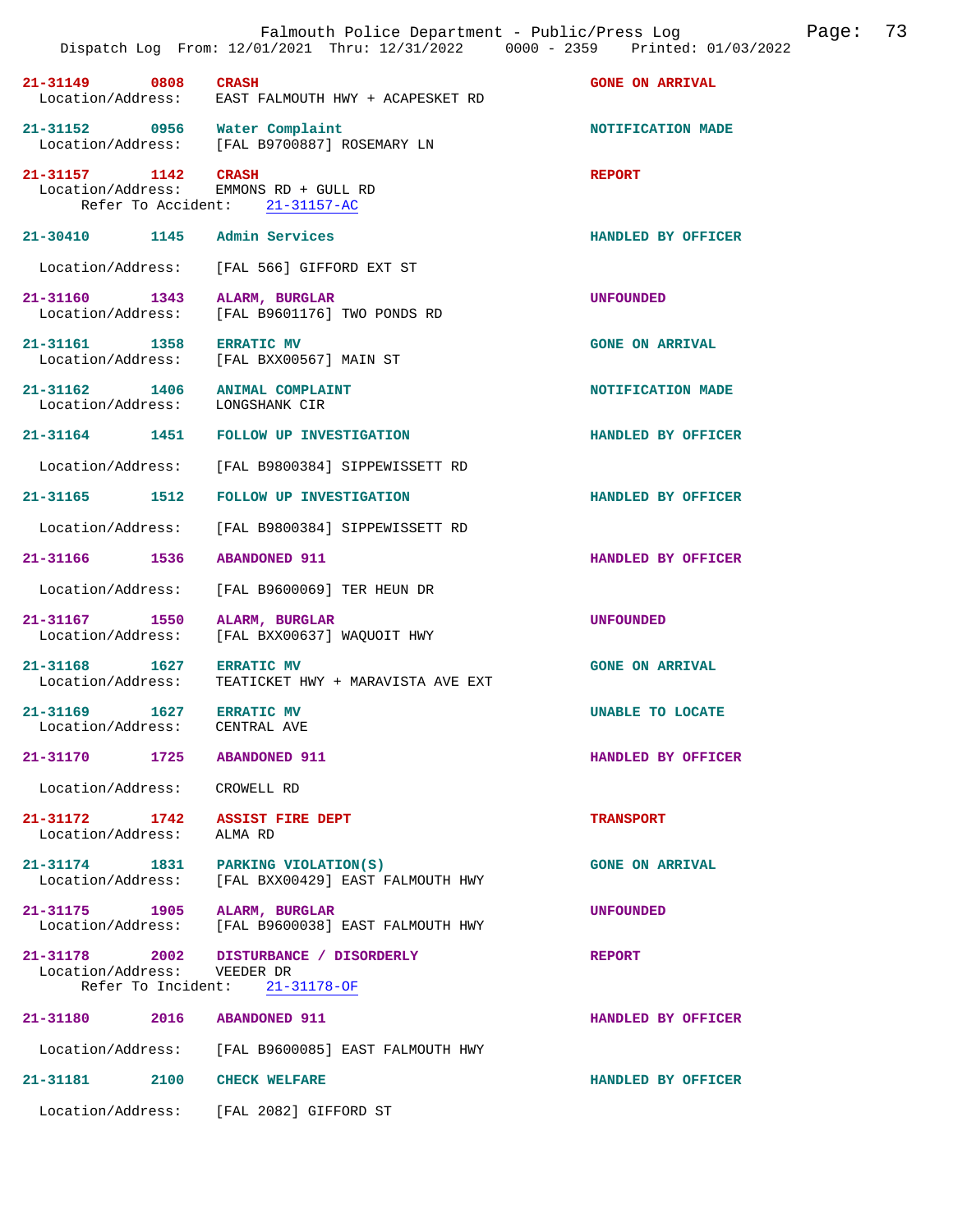|                                                                          | Falmouth Police Department - Public/Press Log<br>Dispatch Log From: 12/01/2021 Thru: 12/31/2022 0000 - 2359 Printed: 01/03/2022 | 74<br>Page:        |
|--------------------------------------------------------------------------|---------------------------------------------------------------------------------------------------------------------------------|--------------------|
| 21-31183 2105 ERRATIC MV                                                 | Location/Address: LOCUSTFIELD RD + BRICK KILN RD                                                                                | UNABLE TO LOCATE   |
| 21-31185 2137 CHECK WELFARE<br>Location/Address: FRESH POND RD           |                                                                                                                                 | HANDLED BY PARTY   |
| 21-31186 2151 B & E, IN PROGRESS<br>Location/Address: [FAL 1018] MAIN ST |                                                                                                                                 | Arrest(s) Made     |
| 21-31190 2304 ERRATIC MV                                                 | Location/Address: RT 28 NORTH + RT 151                                                                                          | NOTIFICATION MADE  |
|                                                                          | 21-31191 2345 BUILDING / RESIDENCE CHECK<br>Location/Address: [FAL B9600237] EAST FALMOUTH HWY                                  | SECURED / CHECKED  |
| For Date: $12/25/2021$ - Saturday                                        |                                                                                                                                 |                    |
| 21-31194 0129                                                            | BUILDING / RESIDENCE CHECK<br>Location/Address: [FAL B9600029] KATHARINE LEE BATES                                              | SECURED / CHECKED  |
|                                                                          | 21-31195 0132 BUILDING / RESIDENCE CHECK<br>Location/Address: [FAL B9600027] LAKEVIEW AVE                                       | SECURED / CHECKED  |
| 21-31196 0137 AREA CHECK                                                 | Location/Address: [FAL BXX00810] MAIN ST                                                                                        | SECURED / CHECKED  |
| 21-31197 0139 AREA CHECK<br>Location/Address:                            | [FAL BXX00359] SCRANTON AVE                                                                                                     | SECURED / CHECKED  |
| 21-31198 0149                                                            | ALARM, BURGLAR                                                                                                                  | CANCELLED INCIDENT |
| Location/Address:                                                        | TECHNOLOGY PARK DR                                                                                                              |                    |
| 21-31199 0201                                                            | PARKING VIOLATION(S)<br>Location/Address: [FAL B9600261] MAIN ST                                                                | NO VIOLATION       |
| 21-31200 0205 PARKING VIOLATION(S)                                       | Location/Address: [FAL B9600203] TOWN HALL SQ                                                                                   | NO VIOLATION       |
|                                                                          | 21-31201 0320 BUILDING / RESIDENCE CHECK<br>Location/Address: [FAL 302] SANDWICH RD                                             | SECURED / CHECKED  |
|                                                                          | 21-31203 0321 BUILDING / RESIDENCE CHECK<br>Location/Address: [FAL B9600051] HATCHVILLE RD                                      | SECURED / CHECKED  |
| 21-31202 0323<br>Location/Address:                                       | BUILDING / RESIDENCE CHECK<br>JOHN PARKER RD                                                                                    | SECURED / CHECKED  |
|                                                                          | 21-31204 0328 BUILDING / RESIDENCE CHECK<br>Location/Address: [FAL 1609] PATTEE RD                                              | SECURED / CHECKED  |
| Location/Address:                                                        | 21-31205 0332 PARKING VIOLATION(S)<br>WATER ST + LUSCOMBE AVE                                                                   | NO VIOLATION       |
| 21-31206 0334<br>Location/Address:                                       | BUILDING / RESIDENCE CHECK<br>[FAL 964] TEATICKET HWY                                                                           | SECURED / CHECKED  |
| 21-31207 0345                                                            | <b>BUILDING / RESIDENCE CHECK</b><br>Location/Address: [FAL B9800292] DAVIS STRAITS                                             | SECURED / CHECKED  |
| 21-31209 0628<br>Location/Address:                                       | BUILDING / RESIDENCE CHECK<br>[FAL B9800292] DAVIS STRAITS                                                                      | SECURED / CHECKED  |
| 21-31212 0759<br>Location/Address:                                       | <b>DISABLED MV</b><br>THOMAS B LANDERS RD + SHALLOW POND LN                                                                     | HANDLED BY PARTY   |
| 21-31215 1028 AREA CHECK                                                 |                                                                                                                                 | HANDLED BY OFFICER |
|                                                                          | Location/Address: [FAL LZ9] SANDWICH RD                                                                                         |                    |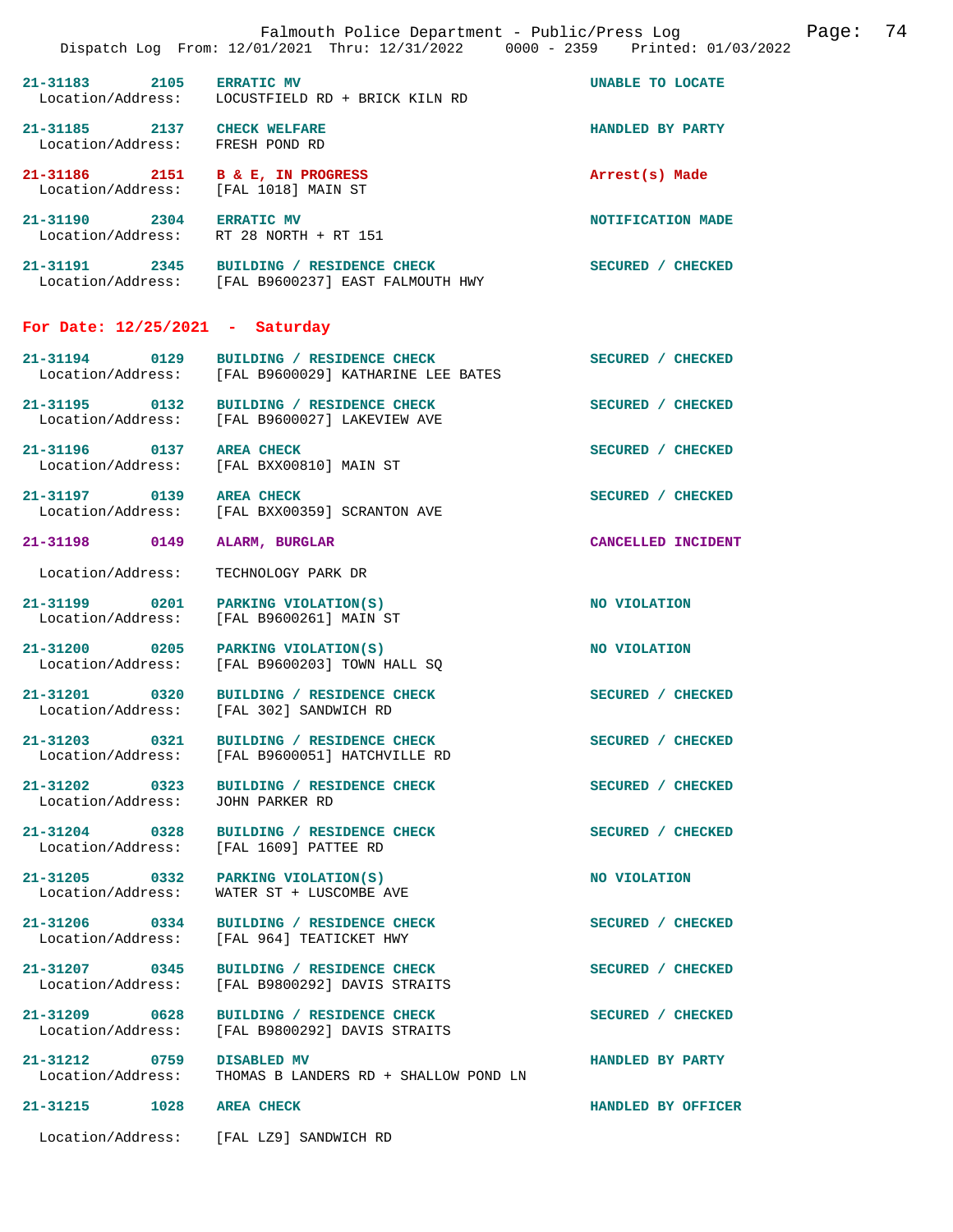| 21-31218 1212 RECOVERED PROPERTY<br>Location/Address: [FAL L98] SURF DR | Refer To Incident: 21-31218-OF                                                                 | <b>REPORT</b>           |
|-------------------------------------------------------------------------|------------------------------------------------------------------------------------------------|-------------------------|
| 21-31219 1251 ALARM, BURGLAR                                            | Location/Address: [FAL 68] TRADESMAN CIR                                                       | <b>UNFOUNDED</b>        |
|                                                                         | 21-31220 1331 BUILDING / RESIDENCE CHECK                                                       | HANDLED BY OFFICER      |
| Location/Address:                                                       | SANDWICH RD                                                                                    |                         |
| 21-31224 1536 ASSIST FIRE DEPT<br>Location/Address:                     | SADYS LN                                                                                       | REF FIRE DEPT           |
| 21-31225 1546 ALARM, BURGLAR<br>Location/Address:                       | KNOLLWOOD DR                                                                                   | <b>UNFOUNDED</b>        |
| 21-31229 1836 FIREWORKS COMPLAINT<br>Location/Address:                  | SANDWICH RD                                                                                    | UNABLE TO LOCATE        |
| 21-31228 1837 GUN SHOTS<br>Location/Address:                            | ROSEMARY LN                                                                                    | <b>UNABLE TO LOCATE</b> |
| 21-31230 1838 FIREWORKS COMPLAINT<br>Location/Address:                  | NORTH FALMOUTH HWY + COUNTY RD                                                                 | UNABLE TO LOCATE        |
| 21-31231 1906 MOTOR VEHICLE STOP                                        | Location/Address: [FAL B9800292] DAVIS STRAITS                                                 | Verbal Warning          |
| 21-31232 1944 ERRATIC MV                                                |                                                                                                | HANDLED BY OFFICER      |
|                                                                         | Location/Address: [FAL 302] SANDWICH RD                                                        |                         |
| 21-31233 2031 FIREWORKS COMPLAINT<br>Location/Address:                  | OLD DOCK RD                                                                                    | UNABLE TO LOCATE        |
| 21-31234 2037 ERRATIC MV<br>Location/Address:                           | OLD BARNSTABLE RD + PINEHURST RD                                                               | <b>UNABLE TO LOCATE</b> |
| 21-31235 2306 ALARM, BURGLAR                                            | Location/Address: [FAL B9800150] EDGEWATER DR EAST                                             | SECURED / CHECKED       |
| For Date: $12/26/2021$ - Sunday                                         |                                                                                                |                         |
| 21-31236 0053 AREA CHECK<br>Location/Address: [FAL L104] MAIN ST        |                                                                                                | SECURED / CHECKED       |
|                                                                         | 21-31237 0056 BUILDING / RESIDENCE CHECK<br>Location/Address: [FAL B9600025] DAVISVILLE RD     | SECURED / CHECKED       |
| 21-31238 0057                                                           | UNWANTED GUEST                                                                                 | HANDLED BY OFFICER      |
| Location/Address: FRESH POND RD                                         |                                                                                                |                         |
| 21-31239 0110 PARKING VIOLATION(S)<br>Location/Address:                 | WATER ST + LUSCOMBE AVE                                                                        | <b>NO VIOLATION</b>     |
| Location/Address:                                                       | 21-31240 0140 BUILDING / RESIDENCE CHECK<br>JOHN PARKER RD                                     | SECURED / CHECKED       |
|                                                                         | 21-31241 0146 BUILDING / RESIDENCE CHECK<br>Location/Address: [FAL B9600031] MARAVISTA AVE EXT | SECURED / CHECKED       |
| Location/Address:                                                       | 21-31242 0150 BUILDING / RESIDENCE CHECK<br>[FAL 964] TEATICKET HWY                            | SECURED / CHECKED       |
|                                                                         | 21-31243 0151 BUILDING / RESIDENCE CHECK<br>Location/Address: [FAL B9800292] DAVIS STRAITS     | SECURED / CHECKED       |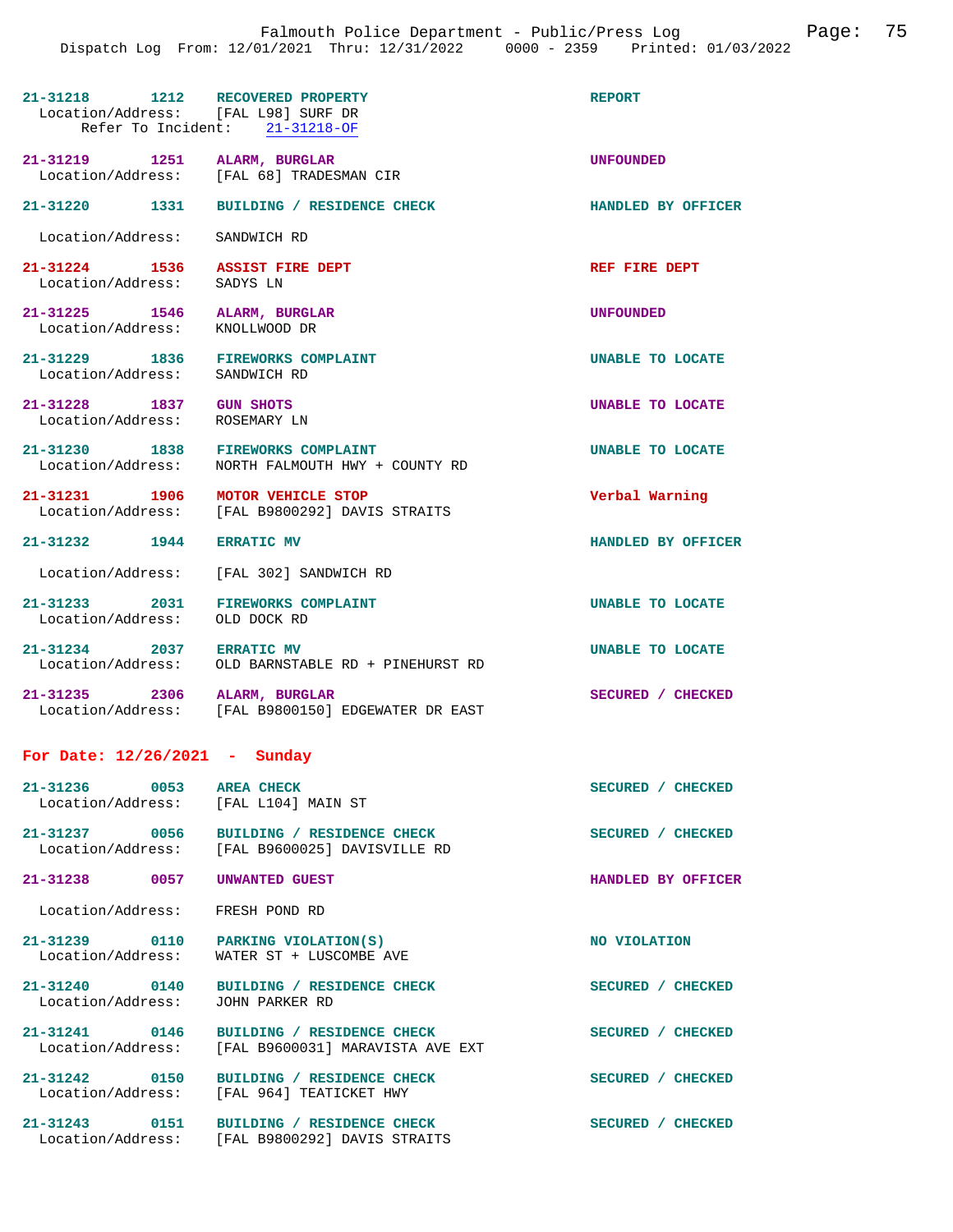|                                                                      | 21-31244 0220 BUILDING / RESIDENCE CHECK<br>Location/Address: [FAL B9700958] EAST FALMOUTH HWY | SECURED / CHECKED       |
|----------------------------------------------------------------------|------------------------------------------------------------------------------------------------|-------------------------|
| 21-31245 0230 CHECK WELFARE                                          |                                                                                                | HANDLED BY OFFICER      |
| Location/Address: LT PAFFORD RD                                      |                                                                                                |                         |
|                                                                      | 21-31246 0238 PARKING VIOLATION(S)<br>Location/Address: [FAL B9600203] TOWN HALL SQ            | NO VIOLATION            |
|                                                                      | 21-31247 0314 BUILDING / RESIDENCE CHECK<br>Location/Address: [FAL 494] EAST FALMOUTH HWY      | SECURED / CHECKED       |
| 21-31248 0332 UNWANTED GUEST                                         |                                                                                                | HANDLED BY OFFICER      |
|                                                                      | Location/Address: [FAL BXX00758] NORTH MAIN ST                                                 |                         |
| 21-31253 0809 ASSAULT, PAST                                          | Location/Address: [FAL 1829] DAVISVILLE RD                                                     | REF FIRE DEPT           |
| 21-31256 0836 ASSIST CITIZEN                                         |                                                                                                | HANDLED BY OFFICER      |
| Location/Address: HOMESTEAD LN                                       |                                                                                                |                         |
|                                                                      | 21-31258 0852 FOLLOW UP INVESTIGATION<br>Location/Address: [FAL B9600069] TER HEUN DR          | <b>UNABLE TO LOCATE</b> |
| 21-31260 1014 Water Complaint<br>Location/Address: QUAIL ST          |                                                                                                | <b>REF OTHER</b>        |
| 21-31261 1017 ALARM, BURGLAR<br>Location/Address: CURLEY BLVD        |                                                                                                | REF FIRE DEPT           |
| 21-31262 1032 SUMMONS SERVICE<br>Location/Address: [FAL FPD] MAIN ST |                                                                                                | SERVED IN HAND          |
| 21-31264 1104 DOWN TREE(S)                                           | Location/Address: ROGERS RD + PALMER AVE                                                       | <b>REF OTHER</b>        |
| 21-31269 1236 ABANDONED 911                                          |                                                                                                | HANDLED BY OFFICER      |
|                                                                      | Location/Address: [FAL B9600242] WOODS HOLE RD                                                 |                         |
| Location/Address:                                                    | 21-31271 1303 PARKING VIOLATION(S)<br>WATER ST + LUSCOMBE AVE                                  | PARKING TICKET          |
| 21-31273 1353 OTHER TRAFFIC<br>Location/Address: EAST FALMOUTH HWY   |                                                                                                | <b>REF OTHER</b>        |
|                                                                      | 21-31274 1357 PARKING VIOLATION(S)<br>Location/Address: [FAL 3325] DAVIS STRAITS               | HANDLED BY PARTY        |
| 21-31276 1512 CHECK WELFARE                                          |                                                                                                | HANDLED BY OFFICER      |
| Location/Address: VEEDER DR                                          |                                                                                                |                         |
| 21-31278 1525 Admin Services<br>Location/Address:                    | ACAPESKET RD                                                                                   | UNABLE TO LOCATE        |
|                                                                      | 21-31279 1537 CHECK WELFARE<br>Location/Address: [FAL 494] EAST FALMOUTH HWY                   | <b>UNFOUNDED</b>        |
| Location/Address: FRESH POND RD                                      | 21-31284 1659 MENTAL ILLNESS (SEC 12)                                                          | HANDLED BY PARTY        |
| 21-31285 1711                                                        | <b>ERRATIC MV</b><br>Location/Address: [FAL BXX00592] EAST FALMOUTH HWY                        | UNABLE TO LOCATE        |

**21-31287 1812 ABANDONED 911 HANDLED BY OFFICER**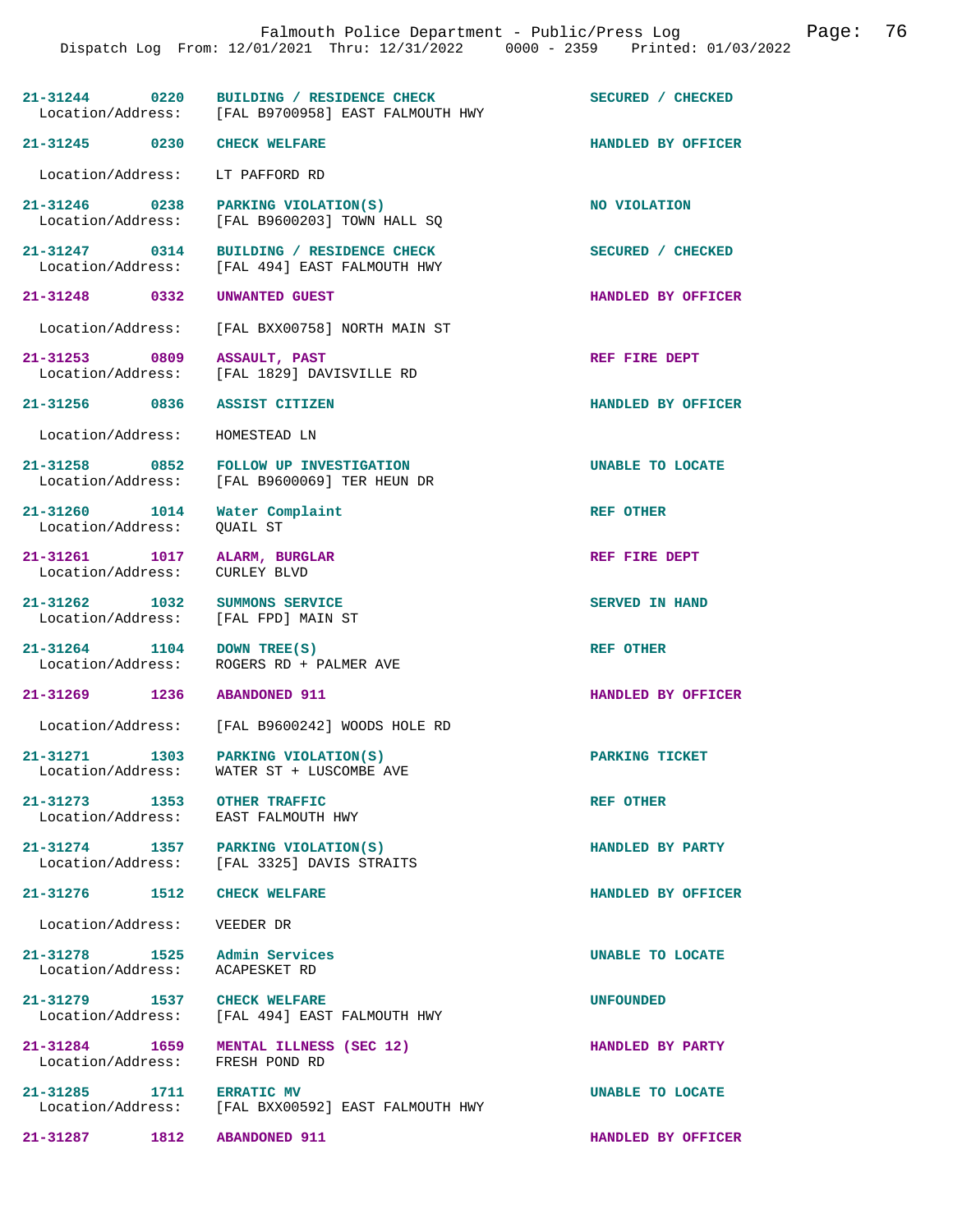Location/Address: [FAL B9600069] TER HEUN DR

**21-31291 2336 BUILDING / RESIDENCE CHECK SECURED / CHECKED**  Location/Address: [FAL B9800292] DAVIS STRAITS

## **For Date: 12/27/2021 - Monday**

| $21 - 31292$      | 0004 | LOUD MUSIC / PARTY / NOISES |  | HANDLED BY OFFICER |
|-------------------|------|-----------------------------|--|--------------------|
| Location/Address: |      | OLD BARNSTABLE RD           |  |                    |

**21-31293 0030 BUILDING / RESIDENCE CHECK SECURED / CHECKED**  Location/Address: [FAL B9600029] KATHARINE LEE BATES 21-31294 0035 AREA CHECK **SECURED** / CHECKED Location / Address: [FAL L98] SURF DR

Location/Address:

**21-31295 0047 BUILDING / RESIDENCE CHECK SECURED / CHECKED**  Location/Address: [FAL B9600026] GIFFORD EXT ST

[FAL 1322] PALMER AVE

[FAL L42] GIFFORD ST

**21-31298 0055 BUILDING / RESIDENCE CHECK SECURED / CHECKED**  Location/Address: [FAL B9600051] HATCHVILLE RD

21-31296 0056 BUILDING / RESIDENCE CHECK **SECURED** / CHECKED Location/Address: [FAL 1322] PALMER AVE

**21-31297 0058 BUILDING / RESIDENCE CHECK SECURED / CHECKED**  Location/Address: [FAL 3202] PALMER AVE

**21-31299 0100 BUILDING / RESIDENCE CHECK SECURED / CHECKED** 

Location/Address: [FAL 302] SANDWICH RD

21-31300 0104 AREA CHECK **SECURED** / CHECKED **DOCALL** OCALLOCALL **SECURED** / CHECKED

**21-31301 0105 BUILDING / RESIDENCE CHECK SECURED / CHECKED**  Location/Address: [FAL 407] WILD HARBOR RD

**21-31303** 0147 PARKING VIOLATION(S) NO VIOLATION Location/Address: WATER ST + LUSCOMBE AVE WATER ST + LUSCOMBE AVE

**21-31304 0201 MISSING PERSON REPORT**  Location/Address: BACKUS RIVER RD Refer To Accident: 21-31304-AC

Refer To Incident: 21-31304-OF

**21-31305 0244 SUSPICIOUS PERSON(S) CONSUMED LOCALLO UNFOUNDED**<br>
Location/Address: EAST FALMOUTH HWY Location/Address:

**21-31306 0254 ALARM, BURGLAR CANCELLED INCIDENT** 

Location/Address: TECHNOLOGY PARK DR

Location/Address:

21-31188 0745 RECOVERED PROPERTY **NOTIFICATION MADE Location/Address:** MILTON ST

**21-31309 0801 ALARM, BURGLAR UNFOUNDED**  Location/Address:

21-31310 0809 OTHER TRAFFIC **DEALL ASSESS AND ADE LOCATION OF A SANDWICH RD** + THOMAS B LANDERS RD SANDWICH RD + THOMAS B LANDERS RD

**21-31311 0858 UNWANTED GUEST HANDLED BY OFFICER** 

Location/Address: OLD KENYON RD

**21-31312 0858 B & E RESIDENT Merge: 21-31311 By: BLIN**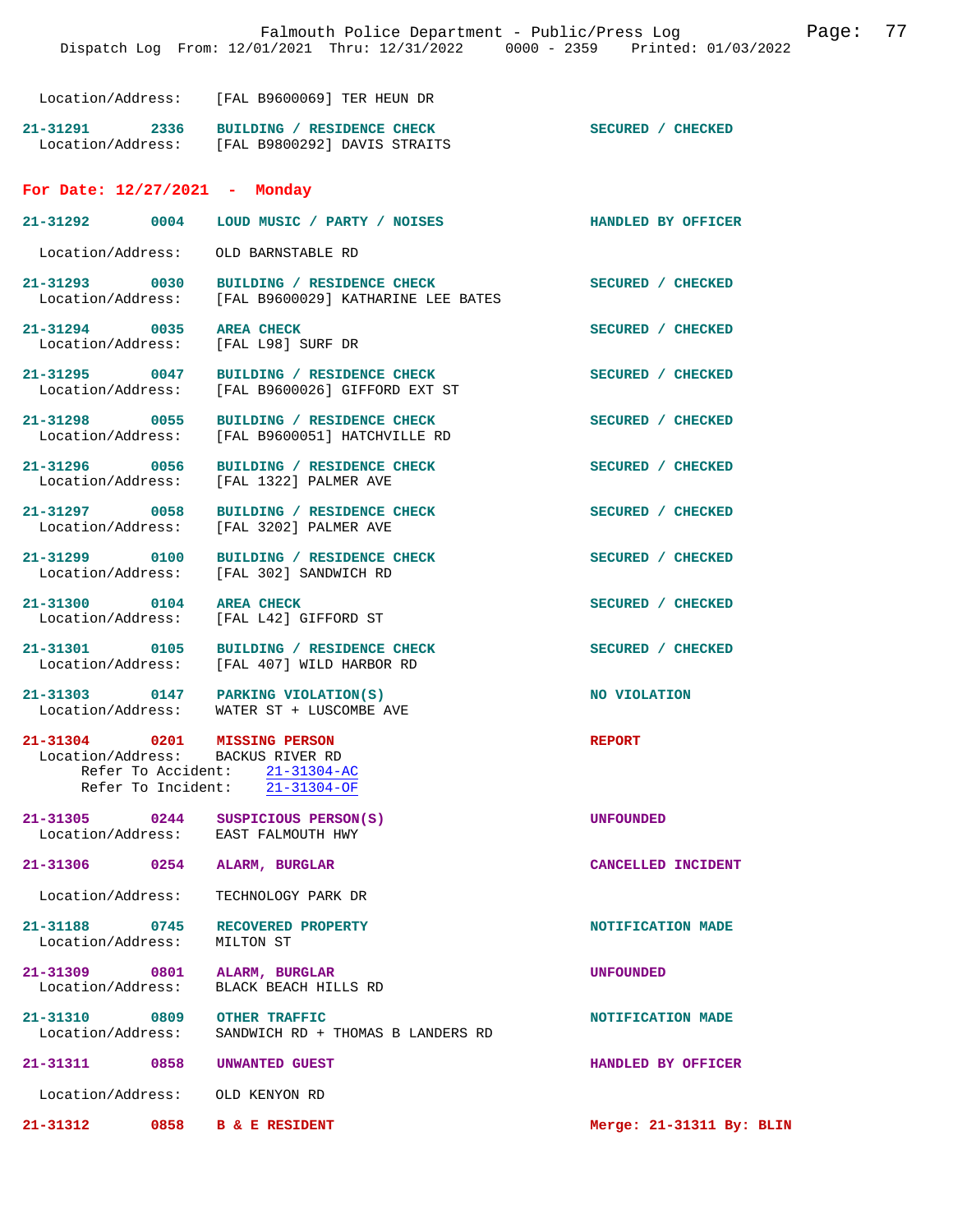| Location/Address: OLD KENYON RD                                     |                                                                             |                    |
|---------------------------------------------------------------------|-----------------------------------------------------------------------------|--------------------|
| 21-31313 0902 Admin Services<br>Location/Address: [FAL FPD] MAIN ST | Refer To Incident: 21-31313-OF                                              | <b>REPORT</b>      |
| 21-31315 0923 DISABLED MV                                           |                                                                             | HANDLED BY OFFICER |
| Location/Address: WOODS HOLE RD                                     |                                                                             |                    |
| 21-31316 0938<br>Location/Address: MELLOSTONE WAY                   | <b>ASSIST OTHER AGENCY</b>                                                  | UNABLE TO LOCATE   |
| 21-31317 1003 Admin Services                                        |                                                                             | HANDLED BY OFFICER |
| Location/Address: [FAL FPD] MAIN ST                                 |                                                                             |                    |
| Location/Address: JAMIE LN                                          | 21-31319    1011    Alcohol/Drug (Sec 35)<br>Refer To Incident: 21-31319-OF | <b>REPORT</b>      |
| 21-31320 1015 ALARM, BURGLAR<br>Location/Address: NICKERSON ST      |                                                                             | <b>UNFOUNDED</b>   |
| 21-31322 1020 ASSIST CITIZEN<br>Location/Address: WEST FALMOUTH HWY |                                                                             | HANDLED BY PARTY   |
| 21-31323 1037 SEX OFFENSES<br>Location/Address: COONAMESSETT CIR    |                                                                             | <b>REPORT</b>      |
| 21-31327 1135                                                       | ALARM, BURGLAR<br>Location/Address: [FAL 1810] BLACK BEACH HILLS RD         | <b>UNFOUNDED</b>   |
| 21-31328 1152 ASSIST CITIZEN<br>Location/Address: CARL LANDI CIR    | Refer To Incident: 21-31328-OF                                              | <b>REPORT</b>      |
| 21-31331 1232 MOTOR VEHICLE STOP                                    | Location/Address: RT 28 NORTH + THOMAS B LANDERS RD                         | Verbal Warning     |
| 21-31332 1234 MOTOR VEHICLE STOP                                    | Location/Address: RT 28 NORTH + THOMAS B LANDERS RD                         | Verbal Warning     |
| 21-31333 1321 ERRATIC MV                                            |                                                                             | HANDLED BY OFFICER |
|                                                                     | Location/Address: [FAL BXX00631] TEATICKET HWY                              |                    |
| 21-31336 1411 ASSIST CITIZEN                                        | Location/Address: [FAL 707] GIFFORD ST                                      | HANDLED BY PARTY   |
| 21-31334 1413 ID Theft / Fraud<br>Location/Address: SANDWICH RD     | Refer To Incident: 21-31334-OF                                              | <b>REPORT</b>      |
| 21-31335 1423                                                       | TRANSPORT / ESCORT<br>Location/Address: [FAL B9600199] WORCESTER CT         | <b>TRANSPORT</b>   |
| 21-31337 1437                                                       | DISTURBANCE / DISORDERLY<br>Location/Address: [FAL 3186] WOODS HOLE RD      | Peace Restored     |
| 21-31338                                                            | 1441 Admin Services                                                         | HANDLED BY OFFICER |
|                                                                     | Location/Address: [FAL FPD] MAIN ST                                         |                    |
| 21-31340 1457                                                       | <b>CHECK WELFARE</b><br>Location/Address: [FAL B9600938] GINGER ST          | HANDLED BY PARTY   |
| $21 - 31344$<br>1605                                                | <b>LARCENY</b>                                                              | HANDLED BY OFFICER |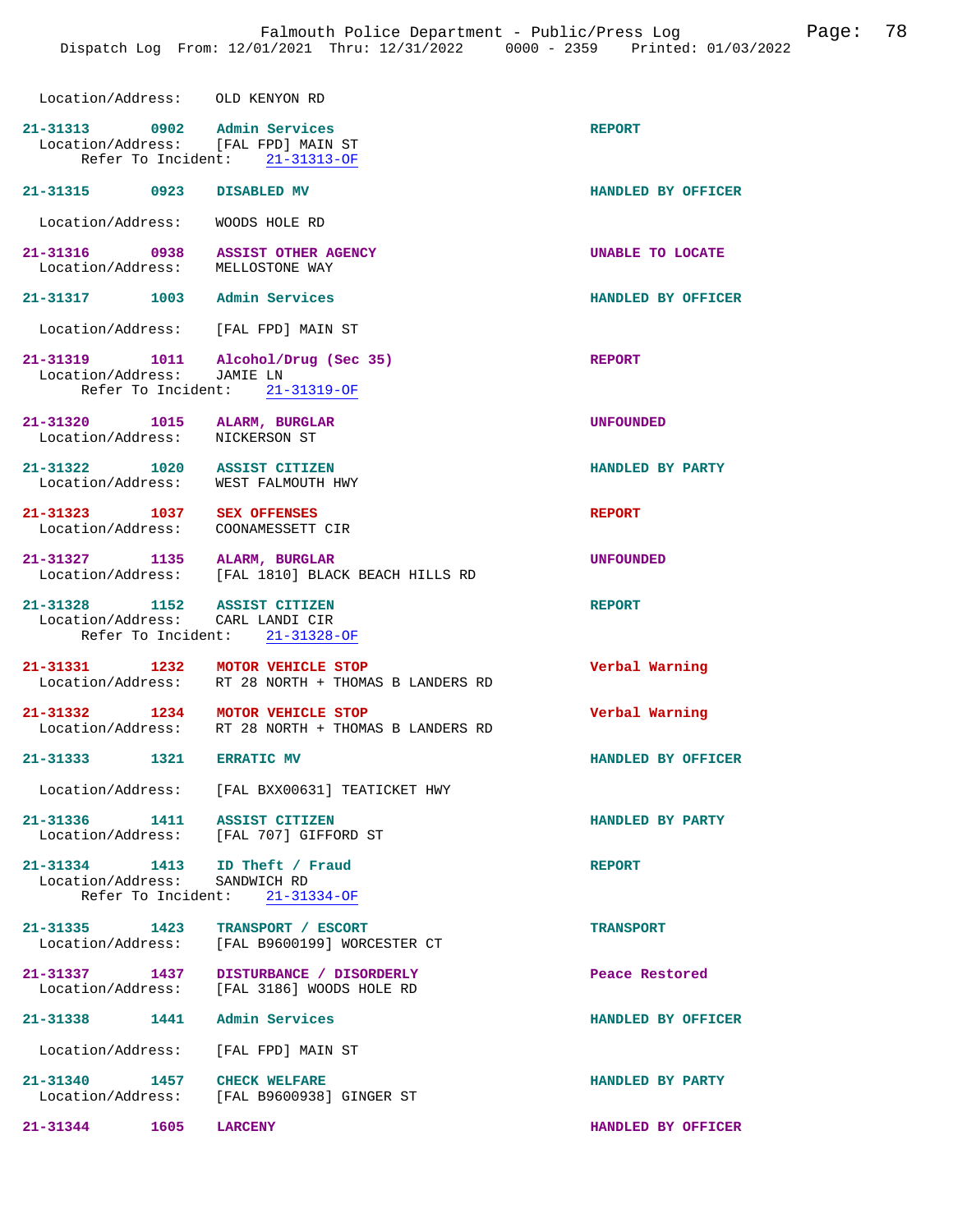Location/Address: PEARL LN Refer To Incident: 21-31344-OF **21-31343 1606 MOTOR VEHICLE STOP Verbal Warning**  Location/Address: [FAL 1602] GIFFORD ST **21-31346 1652 ASSIST CITIZEN REPORT**  Location/Address: [FAL B9900205] TEATICKET HWY Refer To Incident: 21-31346-OF **21-31348 1753 DISTURBANCE / DISORDERLY REPORT**  Location/Address: VEEDER DR Refer To Incident: 21-31348-OF 21-31350 1809 ERRATIC MV **GONE ON ARRIVAL**<br>
Location/Address: RT 151 + CLOVERFIELD WAY RT 151 + CLOVERFIELD WAY 21-31352 1820 CHECK WELFARE **Interpreterably CONTE** UNABLE TO LOCATE Location/Address: [FAL B9600059] PINECREST BEACH DR [FAL B9600059] PINECREST BEACH DR **21-31353 1935 MOTOR VEHICLE STOP Verbal Warning**  Location/Address: GIFFORD ST + JONES RD **21-31354 1939 ABANDONED 911 NOTIFICATION MADE**  Location/Address: [FAL 3075] JONES RD **21-31355 1944 UNWANTED GUEST GONE ON ARRIVAL**  [FAL B9600084] TER HEUN DR **21-31356 1950 ASSIST OTHER AGENCY REPORT**  Location/Address: TROTTING PARK RD Refer To Incident: 21-31356-OF **21-31358 1956 TRAFFIC HAZARD REF OTHER**  EAST FALMOUTH HWY + LORRAINE RD **21-31359 2022 TRAFFIC HAZARD REF OTHER**  Location/Address: RT 28 SOUTH + BRICK KILN RD **21-31361 2028 CRASH REPORT**  Location/Address: TROTTING PARK RD Refer To Accident: 21-31361-AC 21-31360 2112 CHECK WELFARE GONE ON ARRIVAL Location/Address: RT 151 + RANCH RD Location/Address: **21-31362 2156 UNWANTED GUEST HANDLED BY OFFICER**  Location/Address: SHANNONS WAY Refer To Incident: 21-31362-OF **For Date: 12/28/2021 - Tuesday 21-31364 0002 ALARM, BURGLAR UNFOUNDED** 

| 41-31304<br>uuuz<br>Location/Address:     | ALARM, DURGLAR<br>[FAL 2343] WALKER ST                                    | UNF OUNDED                          |
|-------------------------------------------|---------------------------------------------------------------------------|-------------------------------------|
| $21 - 31365$<br>0047                      | <b>RESIDENCE CHECK</b><br><b>BUILDING</b>                                 | <b>HANDLED BY</b><br><b>OFFICER</b> |
| Location/Address:                         | FAL 4921 WATER ST                                                         |                                     |
| $21 - 31366$<br>0053<br>Location/Address: | <b>RESIDENCE CHECK</b><br><b>BUILDING</b><br>[FAL 964] TEATICKET HWY      | <b>SECURED</b><br><b>CHECKED</b>    |
| $21 - 31367$<br>0054<br>Location/Address: | <b>RESIDENCE CHECK</b><br><b>BUILDING</b><br>[FAL B9600047] TEATICKET HWY | <b>SECURED</b><br><b>CHECKED</b>    |
| $21 - 31368$<br>0059                      | <b>RESIDENCE</b><br><b>BUILDING</b><br><b>CHECK</b>                       | <b>CHECKED</b><br><b>SECURED</b>    |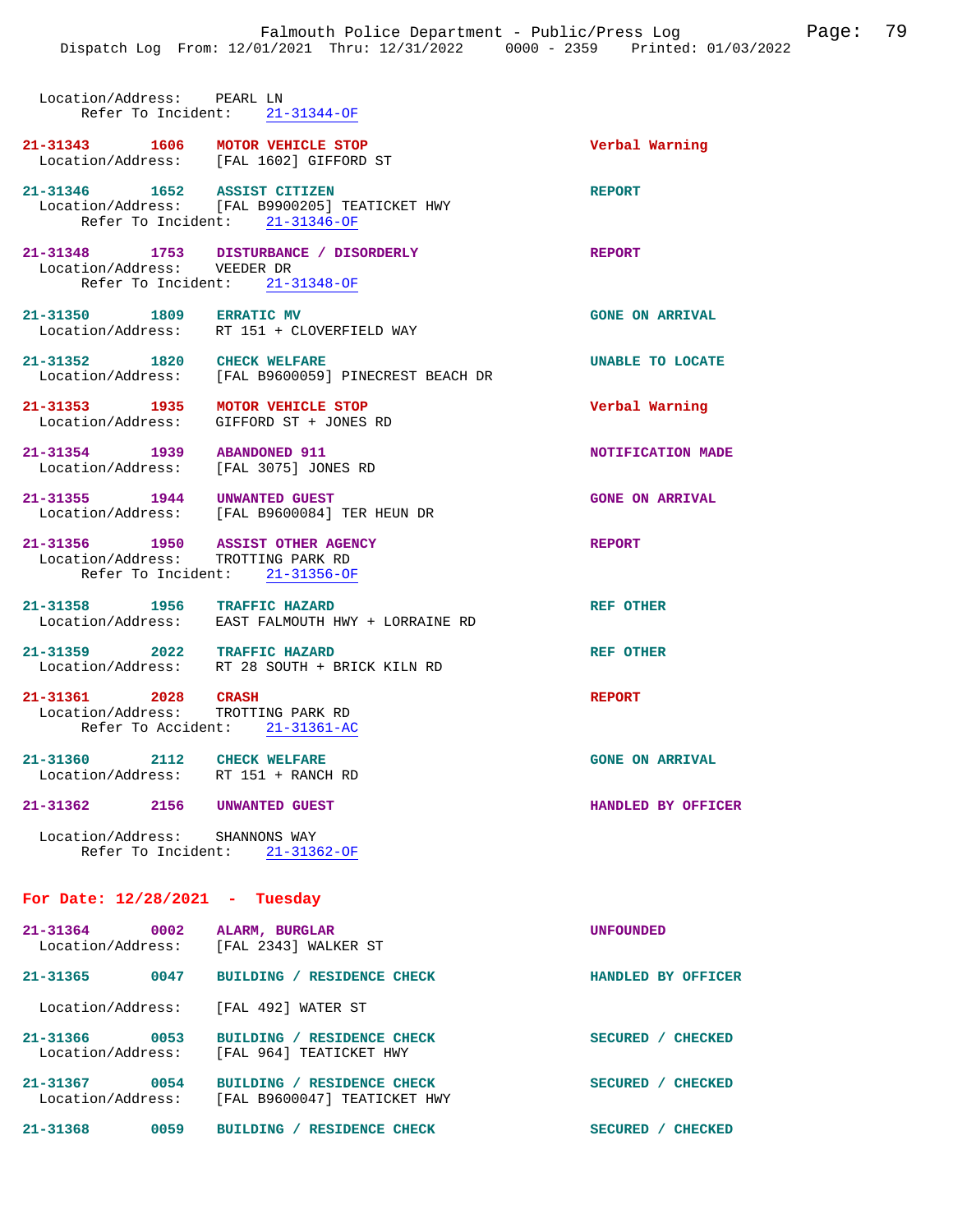|                                                                | Falmouth Police Department - Public/Press Log<br>Dispatch Log From: 12/01/2021 Thru: 12/31/2022 0000 - 2359 Printed: 01/03/2022 |                        | Page: | 80 |
|----------------------------------------------------------------|---------------------------------------------------------------------------------------------------------------------------------|------------------------|-------|----|
| Location/Address:                                              | [FAL B9600237] EAST FALMOUTH HWY                                                                                                |                        |       |    |
|                                                                | 21-31370 0116 PARKING VIOLATION(S)<br>Location/Address: [FAL B9600261] MAIN ST                                                  | NO VIOLATION           |       |    |
| Location/Address:                                              | 21-31371 0117 BUILDING / RESIDENCE CHECK<br>[FAL 407] WILD HARBOR RD                                                            | SECURED / CHECKED      |       |    |
| 21-31372 0119 PARKING VIOLATION(S)<br>Location/Address:        | [FAL B9600203] TOWN HALL SQ                                                                                                     | NO VIOLATION           |       |    |
| 21-31373 0119<br>Location/Address:                             | BUILDING / RESIDENCE CHECK<br>HOMESTEAD LN                                                                                      | SECURED / CHECKED      |       |    |
| 21-31374 0124<br>Location/Address:                             | BUILDING / RESIDENCE CHECK<br>[FAL B9700852] NORTH FALMOUTH HWY                                                                 | SECURED / CHECKED      |       |    |
| 21-31375 0138<br>Location/Address:                             | BUILDING / RESIDENCE CHECK<br>[FAL 302] SANDWICH RD                                                                             | SECURED / CHECKED      |       |    |
| 21-31376 0142<br>Location/Address:                             | BUILDING / RESIDENCE CHECK<br>[FAL B9600051] HATCHVILLE RD                                                                      | SECURED / CHECKED      |       |    |
| 21-31377 0204                                                  | BUILDING / RESIDENCE CHECK<br>Location/Address: [FAL B9700958] EAST FALMOUTH HWY                                                | SECURED / CHECKED      |       |    |
| 21-31378 0205                                                  | BUILDING / RESIDENCE CHECK<br>Location/Address: [FAL B9600025] DAVISVILLE RD                                                    | SECURED / CHECKED      |       |    |
| 21-31379 0238 CHECK WELFARE<br>Location/Address: SANDWICH RD   |                                                                                                                                 | UNFOUNDED              |       |    |
| 21-31382 0854                                                  | <b>ANIMAL COMPLAINT</b>                                                                                                         | REF ANIMAL CONTROL     |       |    |
| Location/Address:                                              | CLOVERFIELD WAY                                                                                                                 |                        |       |    |
|                                                                | 21-31385 1011 FOLLOW UP INVESTIGATION                                                                                           | HANDLED BY OFFICER     |       |    |
| Location/Address:                                              | [FAL FPD] MAIN ST                                                                                                               |                        |       |    |
| 21-31389 1036 CRASH<br>Location/Address: [FAL L90] LOCUST ST   | Refer To Accident: 21-31389-AC                                                                                                  | <b>REPORT</b>          |       |    |
| 21-31390 1037 DISABLED MV                                      | Location/Address: ALMA RD + WORCESTER CT                                                                                        | <b>GONE ON ARRIVAL</b> |       |    |
| 21-31393 1128 ALARM, BURGLAR                                   |                                                                                                                                 | CANCELLED INCIDENT     |       |    |
| Location/Address:                                              | [FAL 2988] EAST FALMOUTH HWY                                                                                                    |                        |       |    |
|                                                                | 21-31394 1157 FOLLOW UP INVESTIGATION                                                                                           | HANDLED BY OFFICER     |       |    |
| Location/Address: RED BROOK RD                                 |                                                                                                                                 |                        |       |    |
| Location/Address: DESHON DR                                    | 21-31397 1206 BUILDING / RESIDENCE CHECK                                                                                        | SECURED / CHECKED      |       |    |
| 21-31398 1215 ID Theft / Fraud<br>Location/Address: WAVERLY ST | Refer To Incident: $21-31398-OF$                                                                                                | <b>REPORT</b>          |       |    |
| 21-31399 1249 ASSIST CITIZEN                                   |                                                                                                                                 | HANDLED BY OFFICER     |       |    |
| Location/Address: CARL LANDI CIR                               |                                                                                                                                 |                        |       |    |
| 21-31401 1300                                                  | <b>CHECK WELFARE</b>                                                                                                            | HANDLED BY OFFICER     |       |    |
| Location/Address: BRIAN LN                                     |                                                                                                                                 |                        |       |    |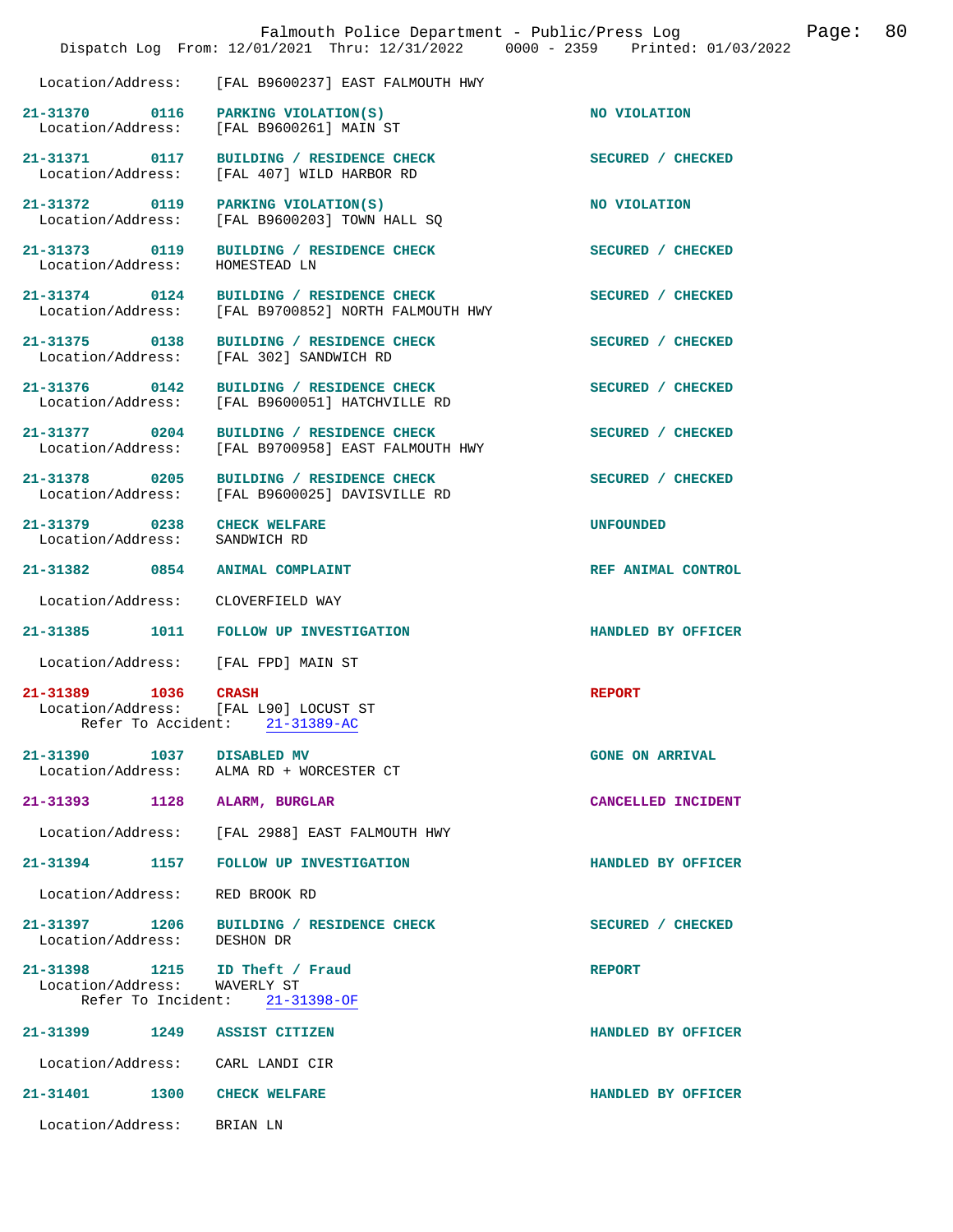| 21-31404 1408 CHECK WELFARE                                      |                                                                                      | HANDLED BY OFFICER      |
|------------------------------------------------------------------|--------------------------------------------------------------------------------------|-------------------------|
|                                                                  | Location/Address: [FAL 2295] ENNSBROOK DR                                            |                         |
| 21-31405 1408 ANIMAL COMPLAINT                                   |                                                                                      | REF ANIMAL CONTROL      |
|                                                                  | Location/Address: SHINING SEA BIKE PATH                                              |                         |
| 21-31406 1436 CRASH<br>Location/Address: RT 151 + RT 28 S        | Refer To Accident: 21-31406-AC                                                       | <b>REPORT</b>           |
| 21-31409 1501 PRIVATE TOW                                        | Location/Address: [FAL BXX00429] EAST FALMOUTH HWY                                   | PRIVATE TOW             |
|                                                                  | 21-31410   1526   FOLLOW UP INVESTIGATION   Location/Address:   PEARL LN             | <b>REPORT</b>           |
| 21-31411 1537 B & E RESIDENT<br>Location/Address: BONNIE LN      | Refer To Incident: 21-31411-OF                                                       | <b>REPORT</b>           |
| 21-31412 1556 ERRATIC MV                                         | Location/Address: TEATICKET HWY + JONES RD                                           | NOTIFICATION MADE       |
| 21-31413    1601    ID Theft / Fraud                             | Location/Address: [FAL 1842] DODSON WAY<br>Refer To Incident: 21-31413-OF            | <b>REPORT</b>           |
| 21-31414 1637 CHECK WELFARE<br>Location/Address: JAMIE LN        |                                                                                      | <b>UNABLE TO LOCATE</b> |
| 21-31415 1647 CRASH                                              | Location/Address: GRAND AVE + GERTRUDE AVE<br>Refer To Accident: 21-31415-AC         | <b>REPORT</b>           |
| 21-31417 1651 ALARM, BURGLAR<br>Location/Address: LITTLE JOHN RD |                                                                                      | <b>UNFOUNDED</b>        |
| 21-31418 1655 Harassment<br>Location/Address: LODENGREEN DR      | Refer To Incident: $21-31418-OF$                                                     | <b>REPORT</b>           |
| 21-31419<br>1712                                                 | DISABLED MV                                                                          | HANDLED BY OFFICER      |
| Location/Address: MARAVISTA AVE                                  |                                                                                      |                         |
| 21-31420 1713 ASSIST CITIZEN                                     |                                                                                      | HANDLED BY OFFICER      |
|                                                                  | Location/Address: [FAL B9601158] CEDAR ST                                            |                         |
| 21-31422 1735 CRASH                                              | Location/Address: PINECREST BEACH DR + SANDWICH RD<br>Refer To Accident: 21-31422-AC | <b>REPORT</b>           |
| 21-31423 1753                                                    | RECOVERED PROPERTY                                                                   | HANDLED BY OFFICER      |
|                                                                  | Location/Address: [FAL 635] DAVIS STRAITS                                            |                         |
| 21-31426 1806                                                    | <b>ERRATIC MV</b><br>Location/Address: RT 151 + BOXBERRY HILL RD                     | UNABLE TO LOCATE        |
| 21-31428 1841 SUMMONS SERVICE                                    | Location/Address: [FAL 3186] WOODS HOLE RD                                           | <b>SERVED IN HAND</b>   |
|                                                                  | 21-31430 1921 FOLLOW UP INVESTIGATION                                                | HANDLED BY OFFICER      |
| Location/Address: [FAL FPD] MAIN ST                              |                                                                                      |                         |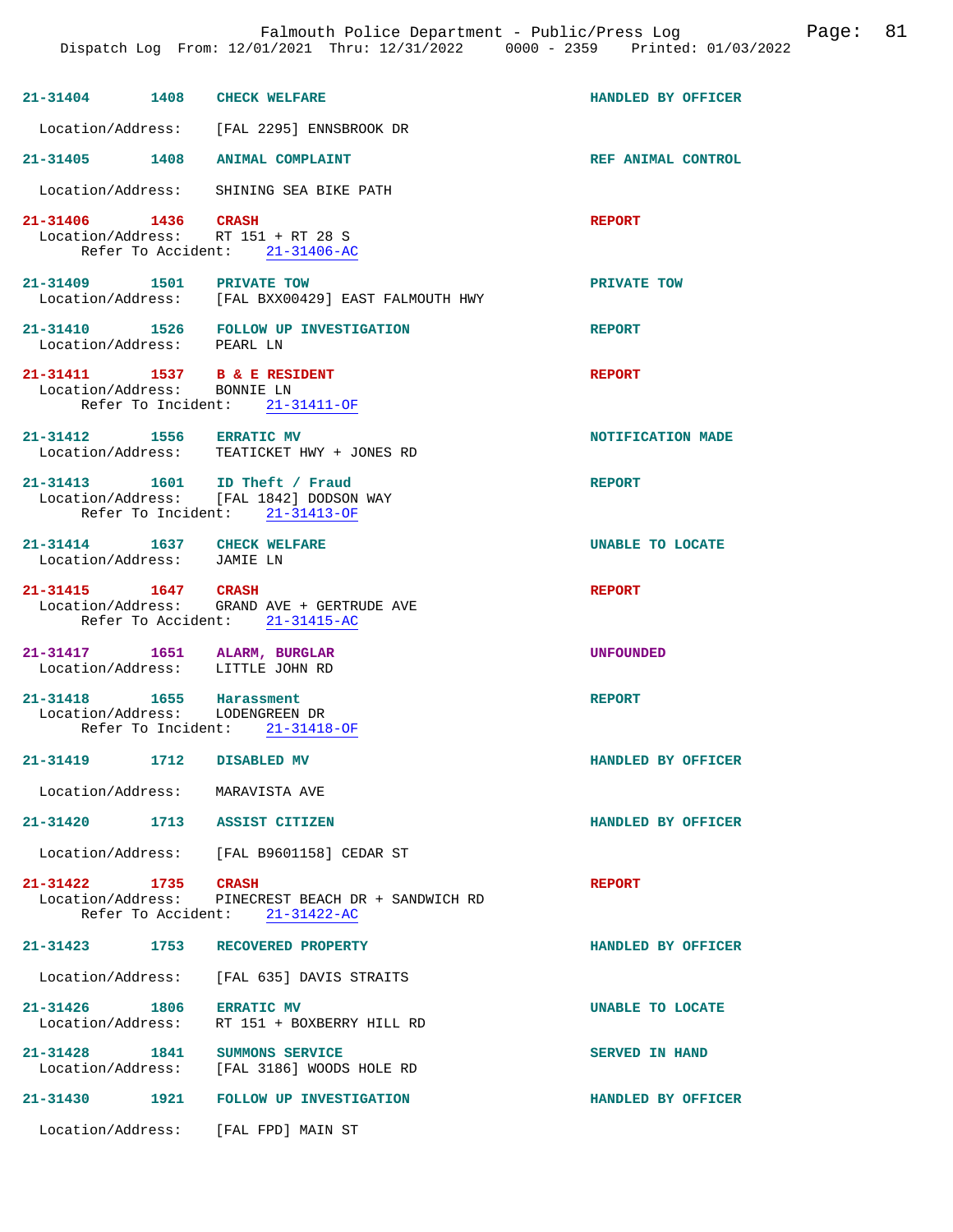| 21-31431 1925 VANDALISM                           |      |                                                                                                | HANDLED BY OFFICER    |  |
|---------------------------------------------------|------|------------------------------------------------------------------------------------------------|-----------------------|--|
| Location/Address: MAIN ST                         |      |                                                                                                |                       |  |
| 21-31433 1953 ASSIST CITIZEN<br>Location/Address: |      | MAIN ST                                                                                        | NOTIFICATION MADE     |  |
| Location/Address: MARAVISTA AVE                   |      | 21-31436 2012 FOLLOW UP INVESTIGATION                                                          | <b>SERVED IN HAND</b> |  |
| 21-31437 2016 ALARM, BURGLAR                      |      | Location/Address: [FAL 3212] DAVIS STRAITS                                                     | SECURED / CHECKED     |  |
| 21-31438 2024 AREA CHECK                          |      | Location/Address: [FAL 55] MENAUHANT RD                                                        | NOTIFICATION MADE     |  |
| Location/Address: TEATICKET HWY                   |      | 21-31439 2030 DISTURBANCE / DISORDERLY<br>Refer To Incident: 21-31439-OF                       | <b>REPORT</b>         |  |
| 21-31440 2238 ABANDONED 911                       |      |                                                                                                | HANDLED BY OFFICER    |  |
| Location/Address: ESKER PL                        |      |                                                                                                |                       |  |
| For Date: $12/29/2021$ - Wednesday                |      |                                                                                                |                       |  |
|                                                   |      | 21-31442 0008 BUILDING / RESIDENCE CHECK<br>Location/Address: WILD HARBOR RD                   | SECURED / CHECKED     |  |
|                                                   |      | 21-31443 0034 BUILDING / RESIDENCE CHECK<br>Location/Address: [FAL 302] SANDWICH RD            | SECURED / CHECKED     |  |
| 21-31444 0049 AREA CHECK<br>Location/Address:     |      | [FAL B9600444] LUSCOMBE AVE                                                                    | SECURED / CHECKED     |  |
| Location/Address:                                 |      | 21-31445 0051 BUILDING / RESIDENCE CHECK<br>HOMESTEAD LN                                       | SECURED / CHECKED     |  |
|                                                   |      | 21-31446 0054 BUILDING / RESIDENCE CHECK<br>Location/Address: [FAL BXX00810] MAIN ST           | SECURED / CHECKED     |  |
|                                                   |      | 21-31447 0056 BUILDING / RESIDENCE CHECK<br>Location/Address: [FAL B9600025] DAVISVILLE RD     | SECURED / CHECKED     |  |
| 21-31448 0058<br>Location/Address:                |      | BUILDING / RESIDENCE CHECK<br>JOHN PARKER RD                                                   | SECURED / CHECKED     |  |
| 21-31449 0059                                     |      | <b>AREA CHECK</b><br>Location/Address: [FAL BXX00131] EAST FALMOUTH HWY                        | SECURED / CHECKED     |  |
| 21-31450 0102 AREA CHECK<br>Location/Address:     |      | CORTE REAL AVE                                                                                 | SECURED / CHECKED     |  |
|                                                   |      | 21-31451 0106 BUILDING / RESIDENCE CHECK<br>Location/Address: [FAL B9600031] MARAVISTA AVE EXT | SECURED / CHECKED     |  |
| 21-31452 0117 AREA CHECK                          |      | Location/Address: [FAL L8] MENAUHANT RD                                                        | SECURED / CHECKED     |  |
| 21-31453 0117 AREA CHECK                          |      | Location/Address: [FAL 159] GRAND AVE                                                          | SECURED / CHECKED     |  |
|                                                   |      | 21-31454 0120 BUILDING / RESIDENCE CHECK<br>Location/Address: [FAL B9600051] HATCHVILLE RD     | SECURED / CHECKED     |  |
| 21-31455                                          | 0121 | <b>AREA CHECK</b>                                                                              | SECURED / CHECKED     |  |

Location/Address: COUNTRY CLUB LN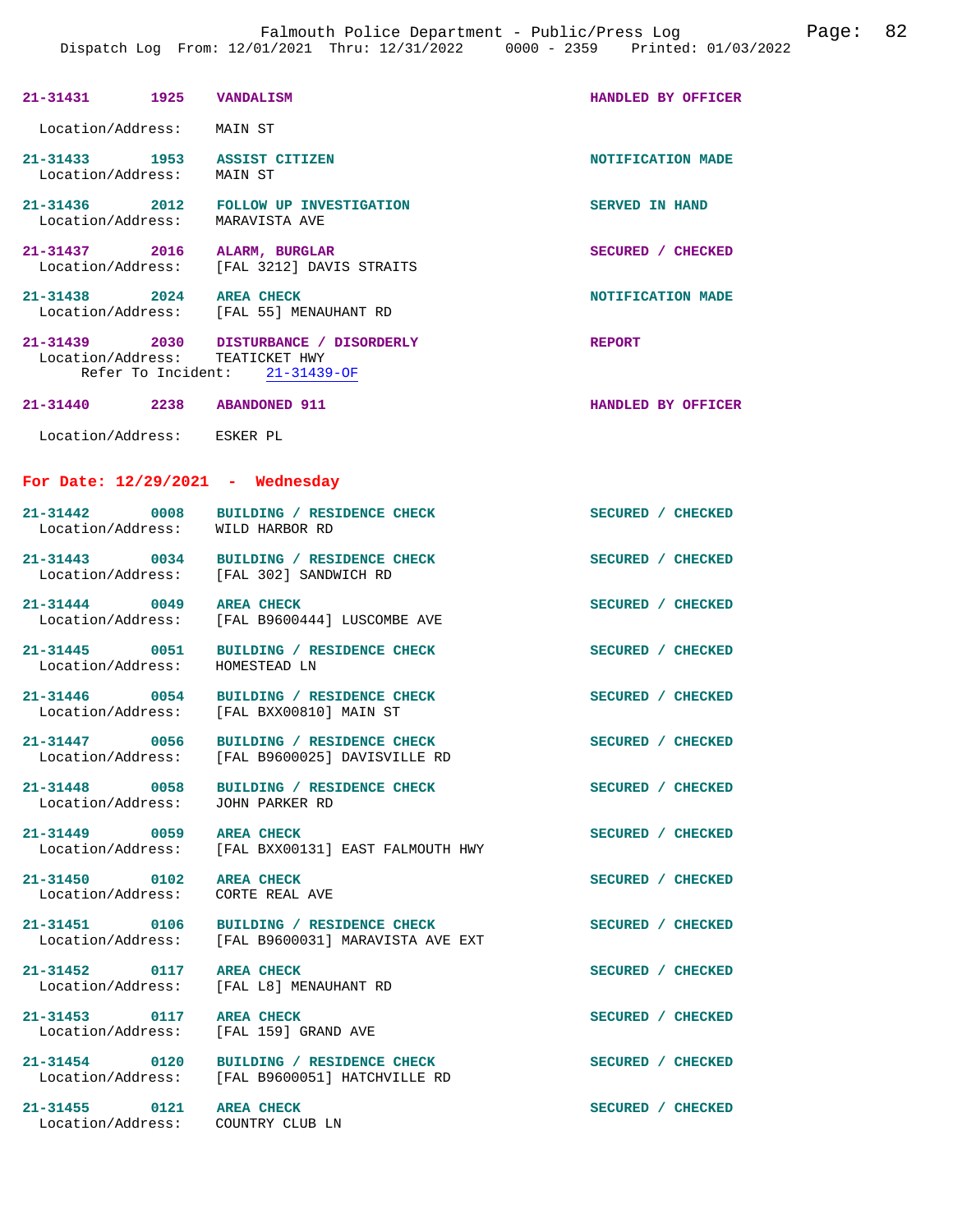**21-31456 0128 AREA CHECK SECURED / CHECKED**  Location/Address: [FAL 1471] RT 151 **21-31457 0130 BUILDING / RESIDENCE CHECK SECURED / CHECKED**  Location/Address: [FAL 964] TEATICKET HWY **21-31458 0136 PARKING VIOLATION(S) HANDLED BY OFFICER**  Location/Address: WATER ST + LUSCOMBE AVE **21-31460 0215 PARKING VIOLATION(S) SECURED / CHECKED**  Location/Address: [FAL B9600203] TOWN HALL SQ **21-31461 0216 PARKING VIOLATION(S) NO VIOLATION**  Location/Address: [FAL B9600261] MAIN ST **21-31462 0240 BUILDING / RESIDENCE CHECK SECURED / CHECKED**  Location/Address: [FAL B9600026] GIFFORD EXT ST **21-31464 0459 CHECK WELFARE REPORT**  Location/Address: AMBLESIDE DR Refer To Incident: 21-31464-OF **21-31465 0602 ALARM, BURGLAR INVESTIGATED**  Location/Address: [FAL B9700878] MADELINE RD **21-31467 0726 RECOVERED PROPERTY REPORT**  Location/Address: [FAL FPD] MAIN ST Refer To Incident: 21-31467-OF **21-31471 1032 CRASH REPORT**  Location/Address: [FAL 1436] ALPHONSE ST Refer To Accident: 21-31471-AC **21-31473 1048 CRASH REPORT**  Location/Address: [FAL 1811] LITTLE NECK BARS RD Refer To Accident: 21-31473-AC **21-31474 1109 CRASH REPORT**  Location/Address: TEATICKET HWY Refer To Accident: 21-31474-AC **21-31478 1147 AREA CHECK UNFOUNDED**  Location/Address: RT 28 SOUTH + THOMAS B LANDERS RD **21-31479 1213 UNWANTED GUEST REPORT**  Location/Address: [FAL BXX00758] NORTH MAIN ST Refer To Incident: 21-31479-OF **21-31486 1434 ID Theft / Fraud REPORT**  Location/Address: HATCHVILLE RD Refer To Incident: 21-31486-OF **21-31487 1456 CHECK WELFARE REPORT**  Location/Address: [FAL B9600296] DAVIS STRAITS Refer To Incident: 21-31487-OF **21-31488 1458 ID Theft / Fraud REPORT**  Location/Address: [FAL FPD] MAIN ST Refer To Incident: 21-31488-OF **21-31489 1500 FOLLOW UP INVESTIGATION HANDLED BY OFFICER** 

Location/Address: LODENGREEN DR

**21-31492 1528 ASSIST CITIZEN HANDLED BY PARTY**  Location/Address:

**21-31493 1537 UNWANTED GUEST REPORT**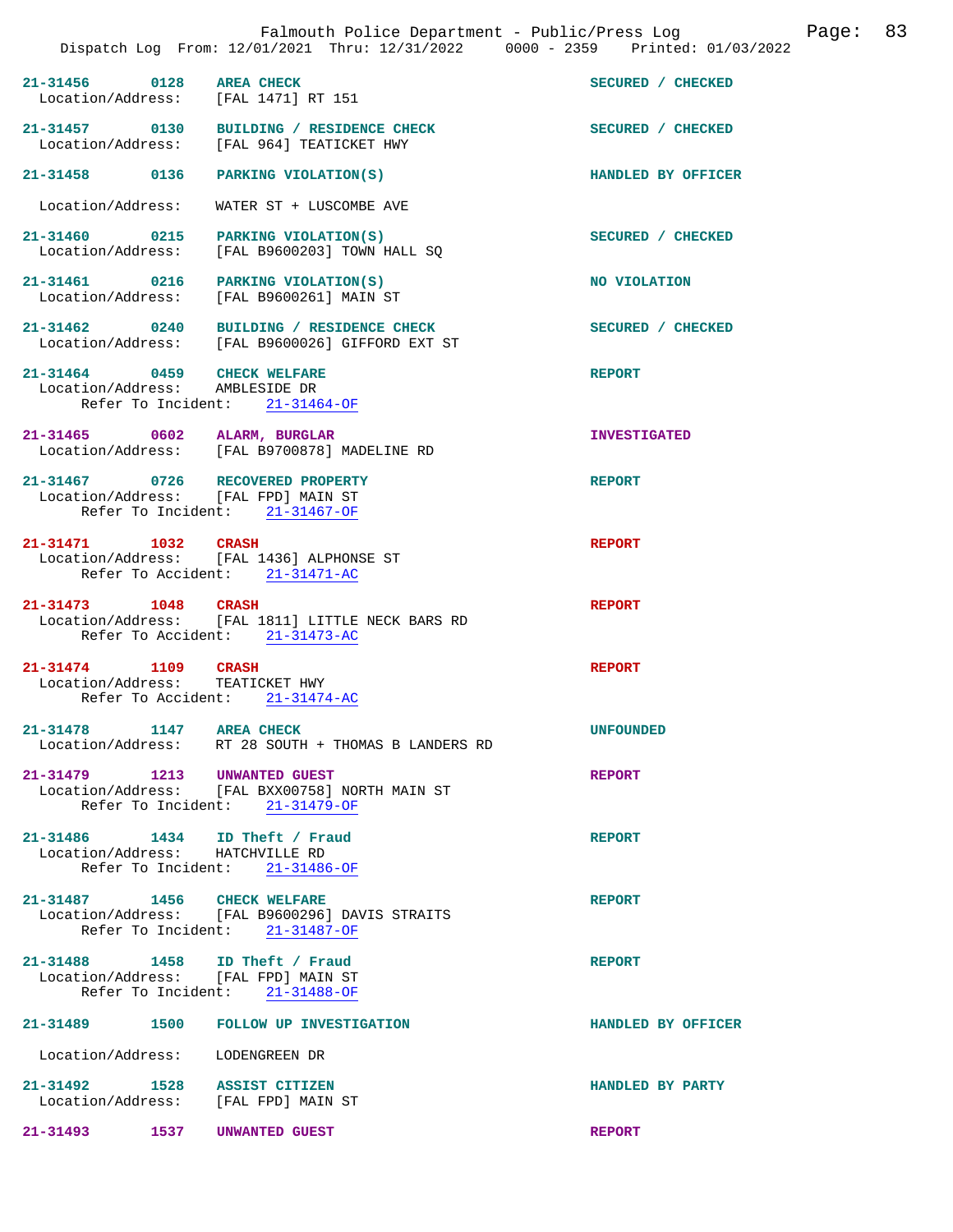|                                                                          |                                                                                                                                                                                            | Falmouth Police Department - Public/Press Log<br>Page:<br>Dispatch Log From: 12/01/2021 Thru: 12/31/2022 0000 - 2359 Printed: 01/03/2022 | 84 |
|--------------------------------------------------------------------------|--------------------------------------------------------------------------------------------------------------------------------------------------------------------------------------------|------------------------------------------------------------------------------------------------------------------------------------------|----|
| Location/Address:<br>Age:                                                | CRYSTAL SPRING AVE<br>Refer To Arrest: 21-31493-AR<br>Arrest: SNYDER, MARIA FATIMA<br>Address: HOMELESS<br>FALMOUTH, MA<br>63<br>Charges: ARREST WARRANT SERVICE<br>ARREST WARRANT SERVICE |                                                                                                                                          |    |
| 21-31494 1544 INTOXICATED PERSON<br>Location/Address: BLACKSMITH SHOP RD | VANDALIZE PROPERTY c266 §126A<br>Refer To Incident: 21-31494-OF                                                                                                                            | <b>REPORT</b>                                                                                                                            |    |
| 21-31496 1622 THREAT                                                     |                                                                                                                                                                                            | HANDLED BY OFFICER                                                                                                                       |    |
| Location/Address: [FAL FPD] MAIN ST                                      |                                                                                                                                                                                            |                                                                                                                                          |    |
| 21-31498 1744 LARCENY<br>Location/Address: ROUND POND DR                 | Refer To Incident: 21-31498-OF                                                                                                                                                             | <b>REPORT</b>                                                                                                                            |    |
| 21-31499 1748 Admin Services                                             |                                                                                                                                                                                            | HANDLED BY OFFICER                                                                                                                       |    |
| Location/Address:                                                        | [FAL BXX00810] MAIN ST                                                                                                                                                                     |                                                                                                                                          |    |
| 1752<br>21-31500<br>$P/C$ :<br>Address:<br>Aqe:                          | <b>THREAT</b><br>Location/Address: [FAL B9600069] TER HEUN DR<br>Refer To $P/C: 21-31500-AR$<br>EDDY, DAVID A<br>29 BASSETT LN HYANNIS, MA<br>44                                           | <b>REPORT</b>                                                                                                                            |    |
| 21-31501                                                                 | Charges: PROTECTIVE CUSTODY (LIQUOR)<br>1802 ASSIST CITIZEN<br>Location/Address: [FAL BXX00783] COUNTY RD<br>Refer To Incident: 21-31501-OF                                                | <b>REPORT</b>                                                                                                                            |    |
|                                                                          | 21-31503 1818 SUICIDE ATTEMPT / THREAT                                                                                                                                                     | HANDLED BY OFFICER                                                                                                                       |    |
| Location/Address:                                                        | TANGLEWOOD DR                                                                                                                                                                              |                                                                                                                                          |    |
| 1902<br>21-31505<br>Location/Address: OYSTER POND RD                     | DEAD ON ARRIVAL<br>Refer To Incident: 21-31505-OF                                                                                                                                          | <b>REPORT</b>                                                                                                                            |    |
| 21-31506 1935 CRASH, HIT/RUN                                             | Location/Address: [FAL 6] DAVIS STRAITS<br>Refer To Accident: 21-31506-AC<br>Refer To Incident: 21-31506-OF                                                                                | <b>REPORT</b>                                                                                                                            |    |
| 21-31507 2020 Admin Services                                             |                                                                                                                                                                                            | HANDLED BY OFFICER                                                                                                                       |    |
|                                                                          | Location/Address: [FAL BXX00810] MAIN ST                                                                                                                                                   |                                                                                                                                          |    |
| 21-31509 2110 AREA CHECK<br>Location/Address: FRESH POND RD              |                                                                                                                                                                                            | SECURED / CHECKED                                                                                                                        |    |
|                                                                          | 21-31510 2121 FOLLOW UP INVESTIGATION                                                                                                                                                      | HANDLED BY OFFICER                                                                                                                       |    |
| Location/Address: [FAL FPD] MAIN ST                                      |                                                                                                                                                                                            |                                                                                                                                          |    |
| 21-31511 2124 MOTOR VEHICLE STOP                                         | Location/Address: [FAL 256] ROBBINS RD                                                                                                                                                     | Verbal Warning                                                                                                                           |    |
| 21-31512 2150 ASSAULT, PAST                                              | Location/Address: [FAL B0200109] DAVIS STRAITS<br>Refer To Incident: 21-31512-OF                                                                                                           | <b>REPORT</b>                                                                                                                            |    |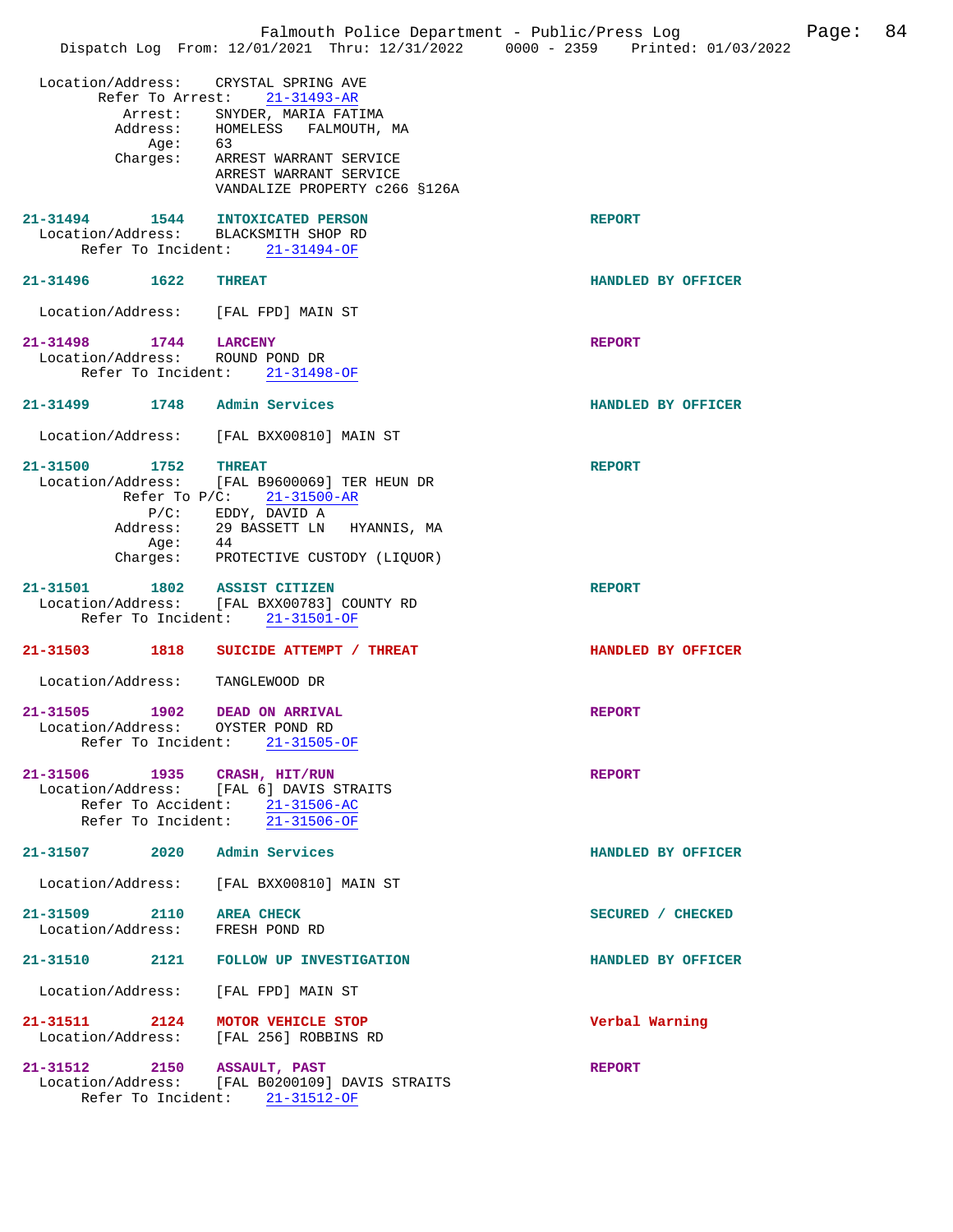|                                                                   | Dispatch Log From: 12/01/2021 Thru: 12/31/2022 0000 - 2359 Printed: 01/03/2022                  |                   |
|-------------------------------------------------------------------|-------------------------------------------------------------------------------------------------|-------------------|
| For Date: $12/30/2021$ - Thursday                                 |                                                                                                 |                   |
| Location/Address: SAILFISH DR                                     |                                                                                                 | UNFOUNDED         |
| 21-31514 0028 TRANSPORT / ESCORT<br>Location/Address:             | BLACKSMITH SHOP RD                                                                              | <b>TRANSPORT</b>  |
| 21-31515 0035                                                     | BUILDING / RESIDENCE CHECK<br>Location/Address: [FAL B9600028] JONES RD                         | SECURED / CHECKED |
| Location/Address:                                                 | 21-31516 0036 BUILDING / RESIDENCE CHECK<br>[FAL B9600025] DAVISVILLE RD                        | SECURED / CHECKED |
| Location/Address:                                                 | 21-31517 0037 BUILDING / RESIDENCE CHECK<br>[FAL BXX00131] EAST FALMOUTH HWY                    | SECURED / CHECKED |
| Location/Address:                                                 | 21-31518 0038 BUILDING / RESIDENCE CHECK<br>[FAL B9700958] EAST FALMOUTH HWY                    | SECURED / CHECKED |
| 21-31519 0039<br>Location/Address:                                | BUILDING / RESIDENCE CHECK<br>[FAL B9600029] KATHARINE LEE BATES                                | SECURED / CHECKED |
| 21-31520 0040                                                     | BUILDING / RESIDENCE CHECK<br>Location/Address: [FAL B9600027] LAKEVIEW AVE                     | SECURED / CHECKED |
| Location/Address:                                                 | 21-31521 0040 BUILDING / RESIDENCE CHECK<br>[FAL B9600031] MARAVISTA AVE EXT                    | SECURED / CHECKED |
| Location/Address: COUNTRY CLUB LN                                 | 21-31522 0040 BUILDING / RESIDENCE CHECK                                                        | SECURED / CHECKED |
| 21-31523 0043<br>Location/Address:                                | <b>AREA CHECK</b><br>MAIN ST                                                                    | SECURED / CHECKED |
| 21-31524 0043 AREA CHECK<br>Location/Address: HOMESTEAD LN        |                                                                                                 | SECURED / CHECKED |
| 21-31525 0044 AREA CHECK                                          | Location/Address: [FAL B9600027] LAKEVIEW AVE                                                   | SECURED / CHECKED |
| 21-31526 0047 AREA CHECK<br>Location/Address: JOHN PARKER RD      |                                                                                                 | SECURED / CHECKED |
| 21-31527 0050 AREA CHECK<br>Location/Address: [FAL L98] SURF DR   |                                                                                                 | SECURED / CHECKED |
| Location/Address: [FAL 1471] RT 151                               | 21-31528 0051 BUILDING / RESIDENCE CHECK                                                        | SECURED / CHECKED |
| 21-31529 0054 AREA CHECK                                          | Location/Address: [FAL B9600047] TEATICKET HWY                                                  | SECURED / CHECKED |
|                                                                   | 21-31530 0055 BUILDING / RESIDENCE CHECK<br>Location/Address: [FAL BXX00659] NORTH FALMOUTH HWY | SECURED / CHECKED |
|                                                                   | 21-31531 0057 BUILDING / RESIDENCE CHECK<br>Location/Address: [FAL 407] WILD HARBOR RD          | SECURED / CHECKED |
| 21-31532 0100 AREA CHECK<br>Location/Address: [FAL 159] GRAND AVE |                                                                                                 | SECURED / CHECKED |
| 21-31533 0103 AREA CHECK<br>Location/Address: [FAL L71] MOSES RD  |                                                                                                 | SECURED / CHECKED |
| 21-31534 0104 AREA CHECK                                          | Location/Address: [FAL L34] SCRANTON AVE                                                        | SECURED / CHECKED |
| 21-31535 0114 AREA CHECK<br>Location/Address: [FAL L65] COUNTY RD |                                                                                                 | SECURED / CHECKED |

Falmouth Police Department - Public/Press Log Page: 85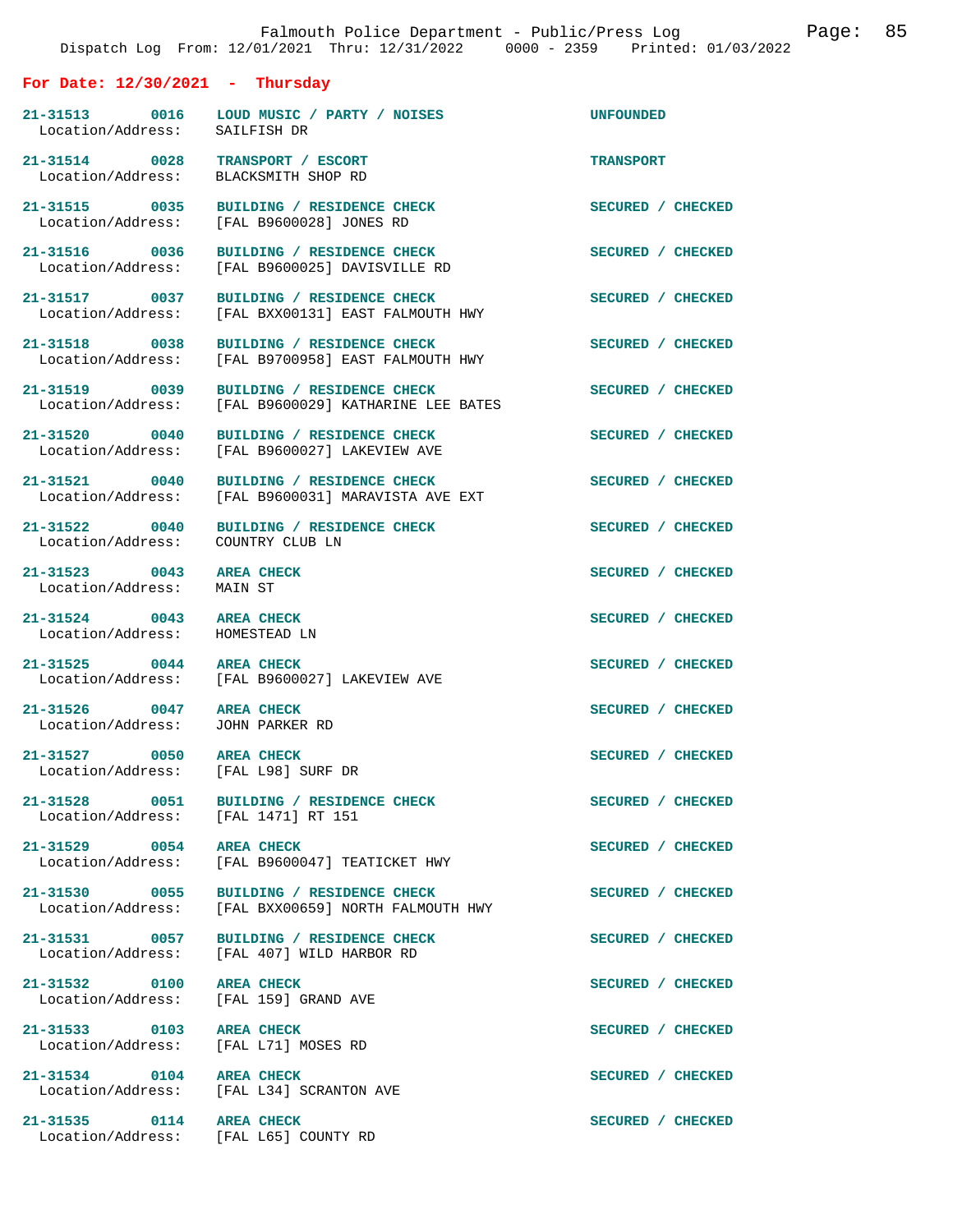| 21-31536          | 0126 | <b>AREA CHECK</b>           | SECURED / CHECKED |
|-------------------|------|-----------------------------|-------------------|
| Location/Address: |      | [FAL B9600080] WORCESTER CT |                   |

21-31537 0142 BUILDING / RESIDENCE CHECK<br>
Location/Address: [FAL 302] SANDWICH RD

21-31538 0147 BUILDING / RESIDENCE CHECK **SECURED** / CHECKED Location/Address: [FAL B9600051] HATCHVILLE RD [FAL B9600051] HATCHVILLE RD

[FAL 302] SANDWICH RD

**21-31539 0150 PARKING VIOLATION(S) NO VIOLATION**  Location/Address: [FAL B9600203] TOWN HALL SQ

**21-31540** 0151 PARKING VIOLATION(S) NO VIOLATION Location/Address: [FAL B9600261] MAIN ST Location/Address: [FAL B9600261] MAIN ST

**21-31541 0156 SUSPICIOUS MV REPORT**  Location/Address: [FAL B9600197] PALMER AVE<br>Refer To Incident: 21-31541-OF Refer To Incident:

**21-31542 0208 ASSIST CITIZEN UNFOUNDED** 

Location/Address: [FAL 2222] MAIN ST

**21-31543 0232 SUSPICIOUS PERSON(S) UNABLE TO LOCATE**  Location/Address: PIRES WAY Refer To Incident: 21-31543-OF

**21-31544 0234 PARKING VIOLATION(S) NO VIOLATION**  Location/Address: WATER ST

**21-31545 0242 BUILDING / RESIDENCE CHECK SECURED / CHECKED**  Location/Address: [FAL B9900121] PALMER AVE

**21-31547 0619 DOWN TREES/WIRES Verbal Warning**  [FAL BXX00722] WATER ST

**21-31548 0623 Admin Services HANDLED BY OFFICER** 

Location/Address: [FAL BXX00810] MAIN ST

**21-31549 0804 Admin Services HANDLED BY OFFICER** 

Location/Address: WATER ST

**21-31551 0859 TRANSPORT / ESCORT TRANSPORT**  [FAL B9600063] JONES RD

**21-31552 0903 PARKING VIOLATION(S) UNFOUNDED** 

**21-31554 0946 Admin Services HANDLED BY OFFICER** 

Location/Address: [FAL FPD] MAIN ST

Location/Address:

**21-31556 1009 ALARM, BURGLAR UNFOUNDED**  [FAL B9601405] MENAUHANT RD

**21-31557 1027 MOTOR VEHICLE STOP Verbal Warning**  Location/Address:

**21-31560 1041 ID Theft / Fraud REPORT**  Location/Address: Refer To Incident: 21-31560-OF

**21-31561 1102 VANDALISM REPORT**  Location/Address: [FAL BXX00063] FALMOUTH WOODS RD Refer To Incident: 21-31561-OF

**21-31563 1113 Admin Services HANDLED BY OFFICER**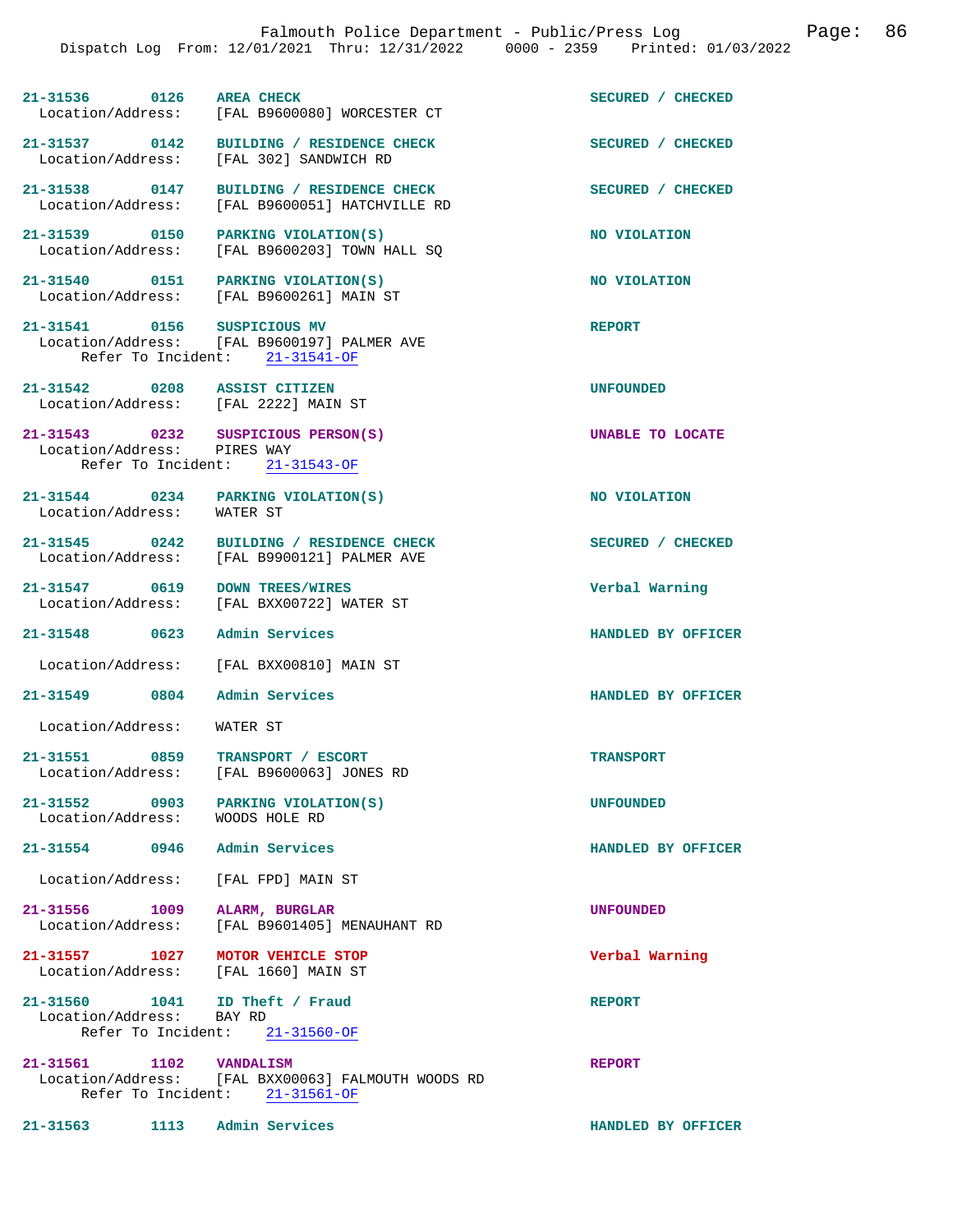|                                                                                                | Dispatch Log From: 12/01/2021 Thru: 12/31/2022 0000 - 2359 Printed: 01/03/2022                                        | Falmouth Police Department - Public/Press Log<br>Page: | 87 |
|------------------------------------------------------------------------------------------------|-----------------------------------------------------------------------------------------------------------------------|--------------------------------------------------------|----|
| Location/Address: [FAL FPD] MAIN ST                                                            |                                                                                                                       |                                                        |    |
|                                                                                                | 21-31568 1257 FOLLOW UP INVESTIGATION<br>Location/Address: [FAL BXX00063] FALMOUTH WOODS RD                           | SECURED / CHECKED                                      |    |
| Location/Address: GREEN POND RD                                                                | 21-31569 1311 MENTAL ILLNESS (SEC 12)<br>Refer To Incident: 21-31569-OF                                               | <b>REPORT</b>                                          |    |
|                                                                                                | 21-31570 1325 Alcohol/Drug (Sec 35)<br>Location/Address: [FAL B9600069] TER HEUN DR<br>Refer To Incident: 21-31570-OF | <b>REPORT</b>                                          |    |
| 21-31571 1336 ERRATIC MV                                                                       | Location/Address: EAST FALMOUTH HWY + CENTRAL AVE                                                                     | <b>REF OTHER</b>                                       |    |
| 21-31572 1344 ALARM, BURGLAR                                                                   |                                                                                                                       | CANCELLED INCIDENT                                     |    |
|                                                                                                | Location/Address: [FAL B9600238] EAST FALMOUTH HWY                                                                    |                                                        |    |
| 21-31573 1346 ABANDONED 911                                                                    | Location/Address: [FAL B9600069] TER HEUN DR                                                                          | HANDLED BY PARTY                                       |    |
| 21-31574 1351 ALARM, BURGLAR                                                                   | Location/Address: [FAL B9700283] MONHEGAN RD                                                                          | <b>UNFOUNDED</b>                                       |    |
|                                                                                                | 21-31575 1356 DISTURBANCE / DISORDERLY                                                                                | HANDLED BY OFFICER                                     |    |
| Location/Address: HATCHVILLE RD                                                                |                                                                                                                       |                                                        |    |
| 21-31576 1440 Admin Services                                                                   |                                                                                                                       | HANDLED BY OFFICER                                     |    |
| Location/Address: [FAL FPD] MAIN ST                                                            |                                                                                                                       |                                                        |    |
| 21-31578 1520 CRASH                                                                            | Location/Address: [FAL BXX00620] TEATICKET HWY<br>Refer To Accident: 21-31578-AC                                      | <b>REPORT</b>                                          |    |
| 21-31580 1541 CRASH<br>Location/Address: RT 151 + FORDHAM RD<br>Refer To Accident: 21-31580-AC |                                                                                                                       | <b>REPORT</b>                                          |    |
| 21-31581 1556 ID Theft / Fraud<br>Location/Address: RAWSON ST                                  | Refer To Incident: 21-31581-OF                                                                                        | <b>REPORT</b>                                          |    |
| 21-31583 1605 ASSIST FIRE DEPT<br>Location/Address: [FAL 3075] JONES RD                        |                                                                                                                       | REF FIRE DEPT                                          |    |
| 21-31584 1608 CHECK WELFARE<br>Location/Address: GREEN POND RD                                 | Refer To Incident: 21-31584-OF                                                                                        | <b>REPORT</b>                                          |    |
| 21-31587 1655 Admin Services<br>Location/Address: [FAL FPD] MAIN ST                            | Refer To Incident: 21-31587-OF                                                                                        | <b>REPORT</b>                                          |    |
| 21-31588 1657 MOTOR VEHICLE STOP                                                               | Location/Address: DAVISVILLE RD + MARSH VIEW RD                                                                       | <b>CITATION ISSUED</b>                                 |    |
| 21-31589 1727 ASSIST CITIZEN                                                                   |                                                                                                                       | HANDLED BY OFFICER                                     |    |
| Location/Address: MILL RD                                                                      |                                                                                                                       |                                                        |    |
| 21-31590 1745 ANNOYING PHONE CALLS                                                             |                                                                                                                       | HANDLED BY OFFICER                                     |    |
|                                                                                                | Location/Address: [FAL 1436] ALPHONSE ST                                                                              |                                                        |    |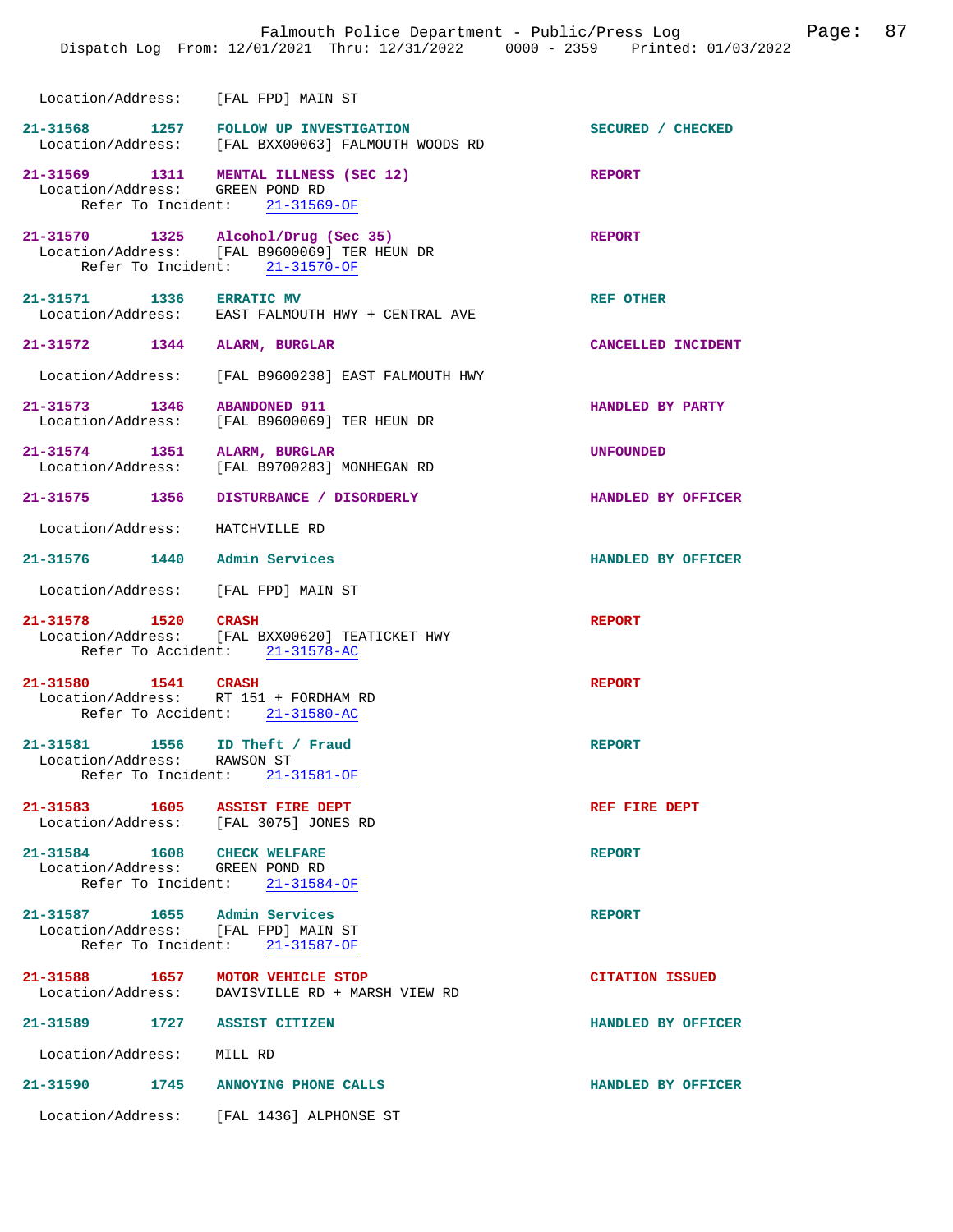|                                                    | 21-31592 1810 MOTOR VEHICLE STOP<br>Location/Address: [FAL BXX00338] TEATICKET HWY<br>Refer To Incident: 21-31592-OF | <b>REPORT</b>           |
|----------------------------------------------------|----------------------------------------------------------------------------------------------------------------------|-------------------------|
|                                                    | 21-31593 1857 MOTOR VEHICLE STOP<br>Location/Address: SANDWICH RD + HAYWAY RD                                        | SECURED / CHECKED       |
| 21-31594 1912                                      | MOTOR VEHICLE STOP<br>Location/Address: [FAL BXX00592] EAST FALMOUTH HWY                                             | SECURED / CHECKED       |
| 21-31595 1912 SUMMONS SERVICE                      | Location/Address: OLD BARNSTABLE RD                                                                                  | <b>UNABLE TO LOCATE</b> |
| 21-31596 1918 SUMMONS SERVICE<br>Location/Address: | SANDWICH RD                                                                                                          | <b>SERVED IN HAND</b>   |
| 21-31597 1925 SUMMONS SERVICE                      | Location/Address: [FAL B0300012] CAROLYN LN                                                                          | <b>SERVED IN HAND</b>   |
| 21-31598 1927                                      | <b>ALARM, BURGLAR</b>                                                                                                | CANCELLED INCIDENT      |
|                                                    | Location/Address: [FAL B9601091] EDGEWATER DR WEST                                                                   |                         |
|                                                    | 21-31601 2112 FIREWORKS COMPLAINT<br>Location/Address: [FAL L113] WOOD NECK RD<br>Refer To Incident: 21-31601-OF     | <b>REPORT</b>           |
| 21-31602 2206 CHECK WELFARE                        |                                                                                                                      | HANDLED BY OFFICER      |
|                                                    | Location/Address: [FAL 2934] ELM ARCH WAY                                                                            |                         |
| 21-31603 2343                                      | SUSPICIOUS PERSON(S)                                                                                                 | HANDLED BY OFFICER      |
|                                                    | Location/Address: [FAL 707] GIFFORD ST                                                                               |                         |

## **For Date: 12/31/2021 - Friday**

| Location/Address:<br>[FAL 3175] DAVIS STRAITS                                                                        | <b>CHECKED</b>   |
|----------------------------------------------------------------------------------------------------------------------|------------------|
| 21-31607<br>0043<br>BUILDING / RESIDENCE CHECK<br><b>SECURED</b>                                                     |                  |
| $21 - 31606$<br>0039<br>BUILDING / RESIDENCE CHECK<br><b>SECURED</b><br>Location/Address:<br>[FAL 964] TEATICKET HWY | <b>CHECKED</b>   |
| $21 - 31604$<br>0000<br><b>ABANDONED 911</b><br>Location/Address:<br>DAVISVILLE RD + KARYN JANE AVE                  | UNABLE TO LOCATE |

**21-31608 0046 BUILDING / RESIDENCE CHECK SECURED / CHECKED**  Location/Address: [FAL B9800292] DAVIS STRAITS

**21-31609 0048 BUILDING / RESIDENCE CHECK SECURED / CHECKED**  Location/Address: [FAL B9600237] EAST FALMOUTH HWY

**21-31610 0223 BUILDING / RESIDENCE CHECK SECURED / CHECKED**  Location/Address: [FAL B9600025] DAVISVILLE RD

**21-31611 0307 BUILDING / RESIDENCE CHECK SECURED / CHECKED**  Location/Address: [FAL 494] EAST FALMOUTH HWY

**21-31613 0320 BUILDING / RESIDENCE CHECK SECURED / CHECKED** 

Location/Address: WATER ST + LUSCOMBE AVE

Location/Address: [FAL B9600029] KATHARINE LEE BATES

**21-31612** 0323 PARKING VIOLATION(S) NO VIOLATION

**21-31614 0323 BUILDING / RESIDENCE CHECK SECURED / CHECKED**  [FAL B9600027] LAKEVIEW AVE

**21-31616 0327 PARKING VIOLATION(S) NO VIOLATION**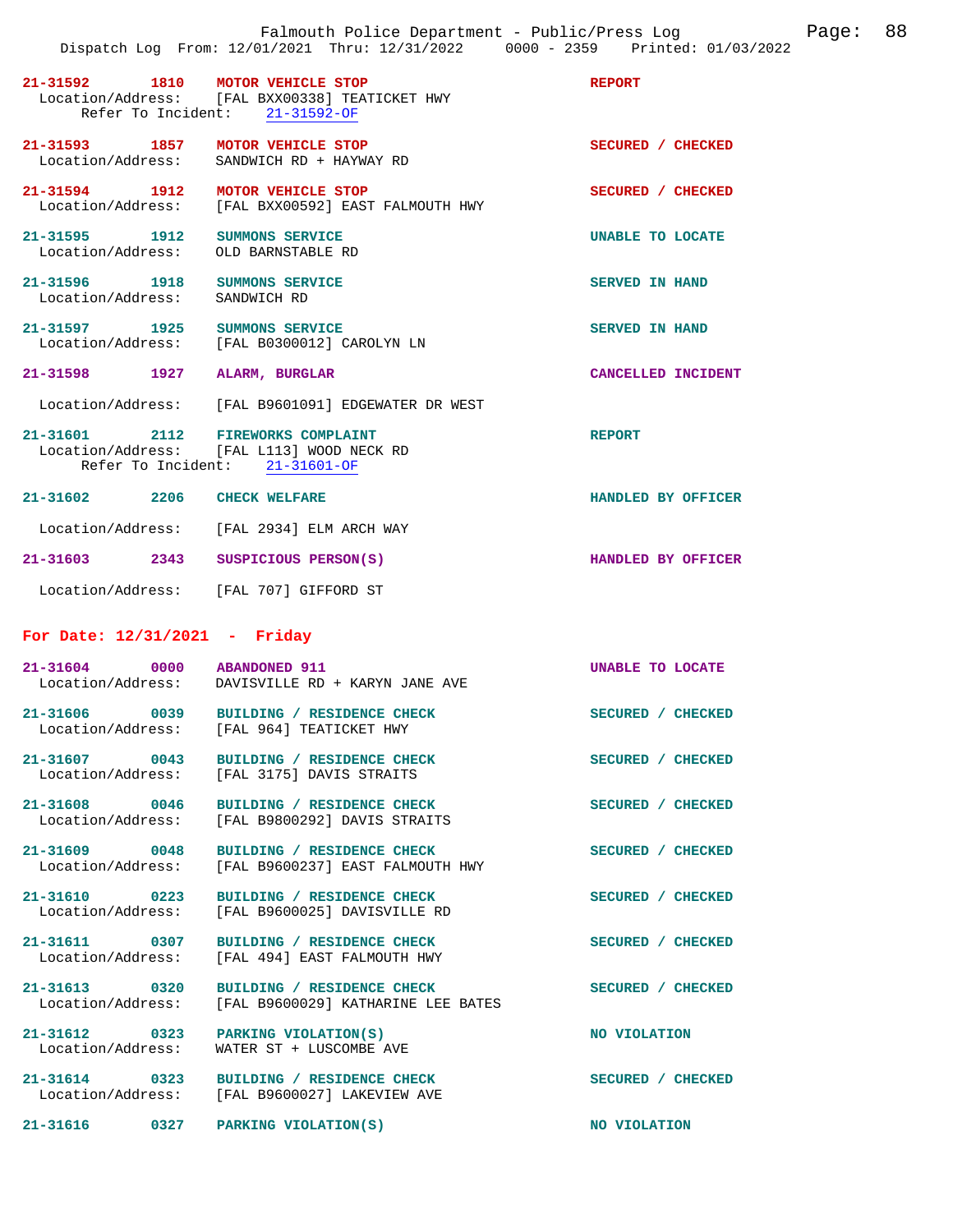|                                                                       | Falmouth Police Department - Public/Press Log<br>Dispatch Log From: 12/01/2021 Thru: 12/31/2022 0000 - 2359 Printed: 01/03/2022 | 89<br>Page:              |
|-----------------------------------------------------------------------|---------------------------------------------------------------------------------------------------------------------------------|--------------------------|
| Location/Address:                                                     | [FAL B9600261] MAIN ST                                                                                                          |                          |
| 21-31615 0329<br>Location/Address:                                    | BUILDING / RESIDENCE CHECK<br>[FAL B9600031] MARAVISTA AVE EXT                                                                  | SECURED / CHECKED        |
| 21-31617 0331<br>Location/Address:                                    | PARKING VIOLATION(S)<br>[FAL B9600203] TOWN HALL SQ                                                                             | <b>VEHICLE TOWED</b>     |
| 21-31618 0335<br>Location/Address:                                    | BUILDING / RESIDENCE CHECK<br>[FAL 407] WILD HARBOR RD                                                                          | SECURED / CHECKED        |
| 21-31619 0345<br>Location/Address:                                    | BUILDING / RESIDENCE CHECK<br>[FAL BXX00063] FALMOUTH WOODS RD                                                                  | SECURED / CHECKED        |
| 21-31620 0352<br>Location/Address:                                    | BUILDING / RESIDENCE CHECK<br>[FAL 302] SANDWICH RD                                                                             | SECURED / CHECKED        |
| 21-31621 0401<br>Location/Address:                                    | BUILDING / RESIDENCE CHECK<br>[FAL 3214] HATCHVILLE RD                                                                          | SECURED / CHECKED        |
| 21-31622 0403<br>Location/Address:                                    | ALARM, BURGLAR<br>SAMOSET LN                                                                                                    | <b>UNFOUNDED</b>         |
| 21-31623 0649                                                         | <b>ERRATIC MV</b><br>Location/Address: [FAL BXX00592] EAST FALMOUTH HWY                                                         | <b>GONE ON ARRIVAL</b>   |
| 21-31625 0718 TRAFFIC HAZARD<br>Location/Address: RT 151 + CURRIER RD |                                                                                                                                 | NOTIFICATION MADE        |
| 21-31626 0801<br>Location/Address: HORTON ST                          | <b>CRASH</b><br>Refer To Accident: 21-31626-AC<br>Refer To Incident: 21-31626-OF                                                | <b>REPORT</b>            |
| 21-31627<br>0801                                                      | CRASH, HIT/RUN                                                                                                                  | Merge: 21-31626 By: FOLE |
| Location/Address:                                                     | CENTRAL AVE                                                                                                                     |                          |
| 21-31628 0803                                                         | MOTOR VEHICLE THEFT                                                                                                             | HANDLED BY OFFICER       |
|                                                                       | Location/Address: [FAL 187] EAST FALMOUTH HWY                                                                                   |                          |
| 21-31629<br>0806                                                      | <b>ALARM, BURGLAR</b>                                                                                                           | CANCELLED INCIDENT       |
| Location/Address:                                                     | [FAL BXX00707] BENHAM RD                                                                                                        |                          |
| 0834<br>$21 - 31630$                                                  | <b>CHECK WELFARE</b>                                                                                                            | HANDLED BY OFFICER       |
| Location/Address:                                                     | FALMOUTH LANDING RD + OX BOW RD                                                                                                 |                          |
| 21-31631 0839<br>Location/Address:                                    | <b>ABANDONED 911</b><br>[FAL 3075] JONES RD                                                                                     | HANDLED BY PARTY         |
| 21-31633 0855<br>Location/Address:                                    | DOWN TREE(S)<br>[FAL B9701135] PALMER AVE                                                                                       | HANDLED BY PARTY         |
| 21-31636 1043<br>Location/Address:<br>Refer To Incident:              | <b>CHECK WELFARE</b><br>SANDY REACH<br>$21 - 31636 - OF$                                                                        | UNABLE TO LOCATE         |
| 21-31637 1108                                                         | Admin Services<br>Location/Address: [FAL BXX00372] CLINTON AVE                                                                  | SERVED IN HAND           |
| 21-31639 1128                                                         | <b>AREA CHECK</b>                                                                                                               | HANDLED BY OFFICER       |
| Location/Address:                                                     | [FAL 1960] FISHERMANS COVE RD                                                                                                   |                          |
| 21-31640<br>1147                                                      | Admin Services<br>Location/Address: [FAL 2955] FALMOUTH WOODS RD                                                                | <b>SERVED IN HAND</b>    |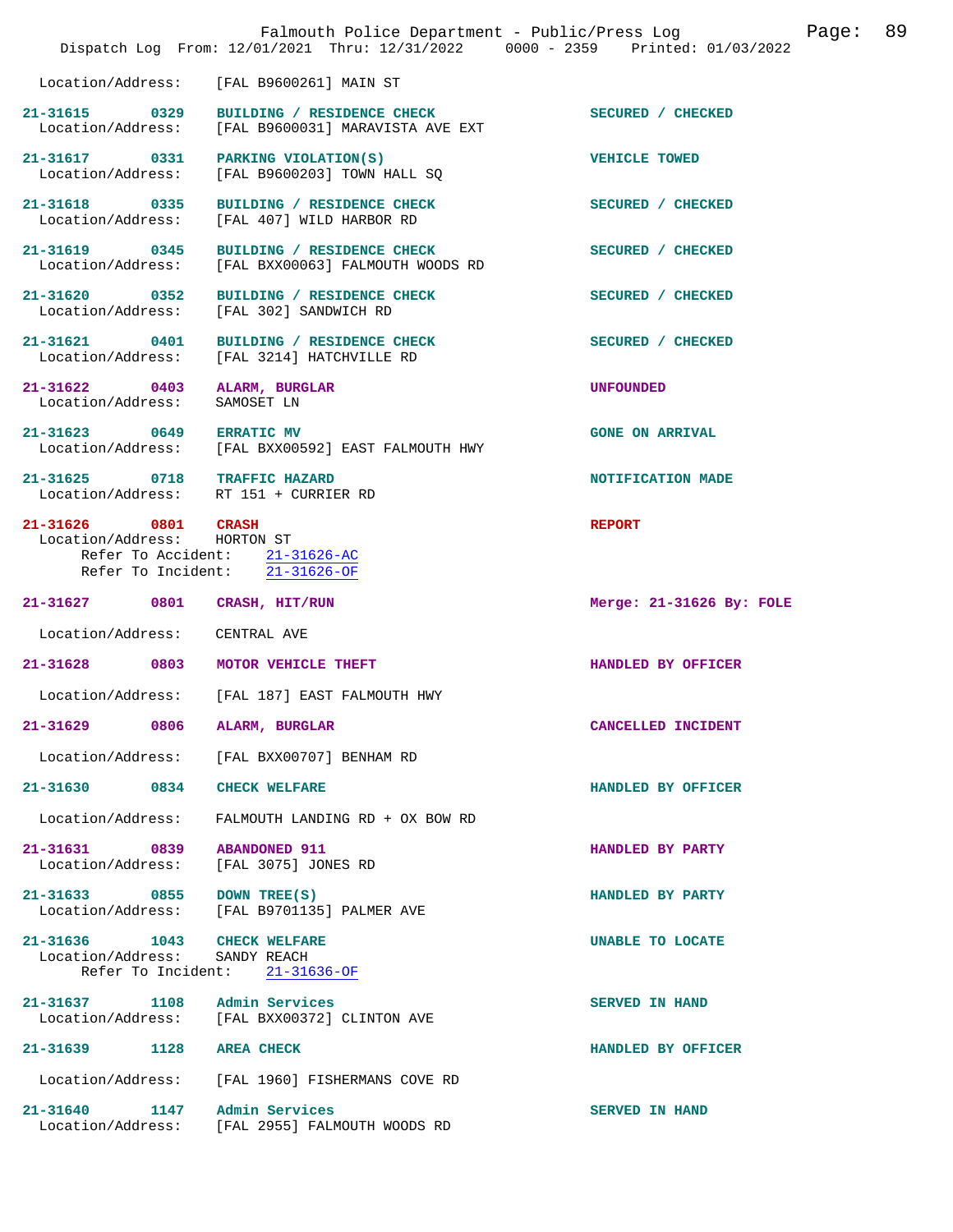| 21-31641 1152 Illegal Dumping                                          | Location/Address: SERVICE RD + BRICK KILN RD                                      | <b>UNFOUNDED</b>       |
|------------------------------------------------------------------------|-----------------------------------------------------------------------------------|------------------------|
| 21-31643 1307 CHECK WELFARE                                            |                                                                                   | HANDLED BY OFFICER     |
|                                                                        | Location/Address: [FAL B9701135] PALMER AVE                                       |                        |
| 21-31644 1317 CHECK WELFARE                                            |                                                                                   | HANDLED BY OFFICER     |
|                                                                        | Location/Address: [FAL B9800180] TROTTING PARK RD                                 |                        |
| 21-31647 1438 CRASH                                                    | Location/Address: NORRIS PATH + TEATICKET HWY<br>Refer To Accident: 21-31647-AC   | <b>REPORT</b>          |
| 21-31648 1440 CRASH                                                    | Location/Address: [FAL B9900205] TEATICKET HWY<br>Refer To Accident: 21-31648-AC  | <b>REPORT</b>          |
| 21-31649 1442 ABANDONED 911                                            | Location/Address: [FAL 1600] GIFFORD ST                                           | HANDLED BY PARTY       |
| 21-31650 1444 AREA CHECK<br>Location/Address: CHAPOQUOIT RD            |                                                                                   | <b>UNFOUNDED</b>       |
| 21-31652 1526 ABANDONED 911                                            | Location/Address: [FAL B9600069] TER HEUN DR                                      | HANDLED BY PARTY       |
| 21-31654 1542 ALARM, BURGLAR                                           |                                                                                   | CANCELLED INCIDENT     |
| Location/Address: [FAL 2222] MAIN ST                                   |                                                                                   |                        |
| 21-31655 1557 AREA CHECK<br>Location/Address: [FAL L72] NOBSKA RD      |                                                                                   | <b>GONE ON ARRIVAL</b> |
| 21-31656 1612 ASSAULT, PAST<br>Location/Address: [FAL 1814] MAIN ST    | Refer To Incident: 21-31656-OF                                                    | <b>REPORT</b>          |
| Location/Address: RED BROOK RD                                         | 21-31661  1647  SUICIDE ATTEMPT / THREAT<br>Refer To Incident: 21-31661-OF        | <b>REPORT</b>          |
| $21 - 31662$<br>Location/Address: [FAL 2983] MAIN ST                   | 1723 Admin Services                                                               | <b>SERVED IN HAND</b>  |
| 21-31665 1758 FIREWORKS COMPLAINT<br>Location/Address: BROKEN BOW LN   |                                                                                   | <b>UNFOUNDED</b>       |
| 21-31667 1806 ASSAULT, PAST                                            | Location/Address: [FAL 3161] SPRING BARS RD<br>Refer To Incident: 21-31667-OF     | <b>REPORT</b>          |
| 21-31668 1811 ASSIST FIRE DEPT                                         |                                                                                   | CANCELLED INCIDENT     |
|                                                                        | Location/Address: [FAL B9600084] TER HEUN DR                                      |                        |
| Location/Address: BEACH ST                                             | 21-31670 1829 BUILDING / RESIDENCE CHECK                                          | SECURED / CHECKED      |
| 21-31672 1923 ABANDONED 911<br>Location/Address: [FAL 1600] GIFFORD ST |                                                                                   | HANDLED BY PARTY       |
|                                                                        | 21-31675 2030 DIRT BIKE / ATV COMPLAINT<br>Location/Address: MAIN ST + GIFFORD ST | <b>GONE ON ARRIVAL</b> |
| 21-31676 2038                                                          | <b>AREA CHECK</b><br>Location/Address: [FAL BXX00063] FALMOUTH WOODS RD           | SECURED / CHECKED      |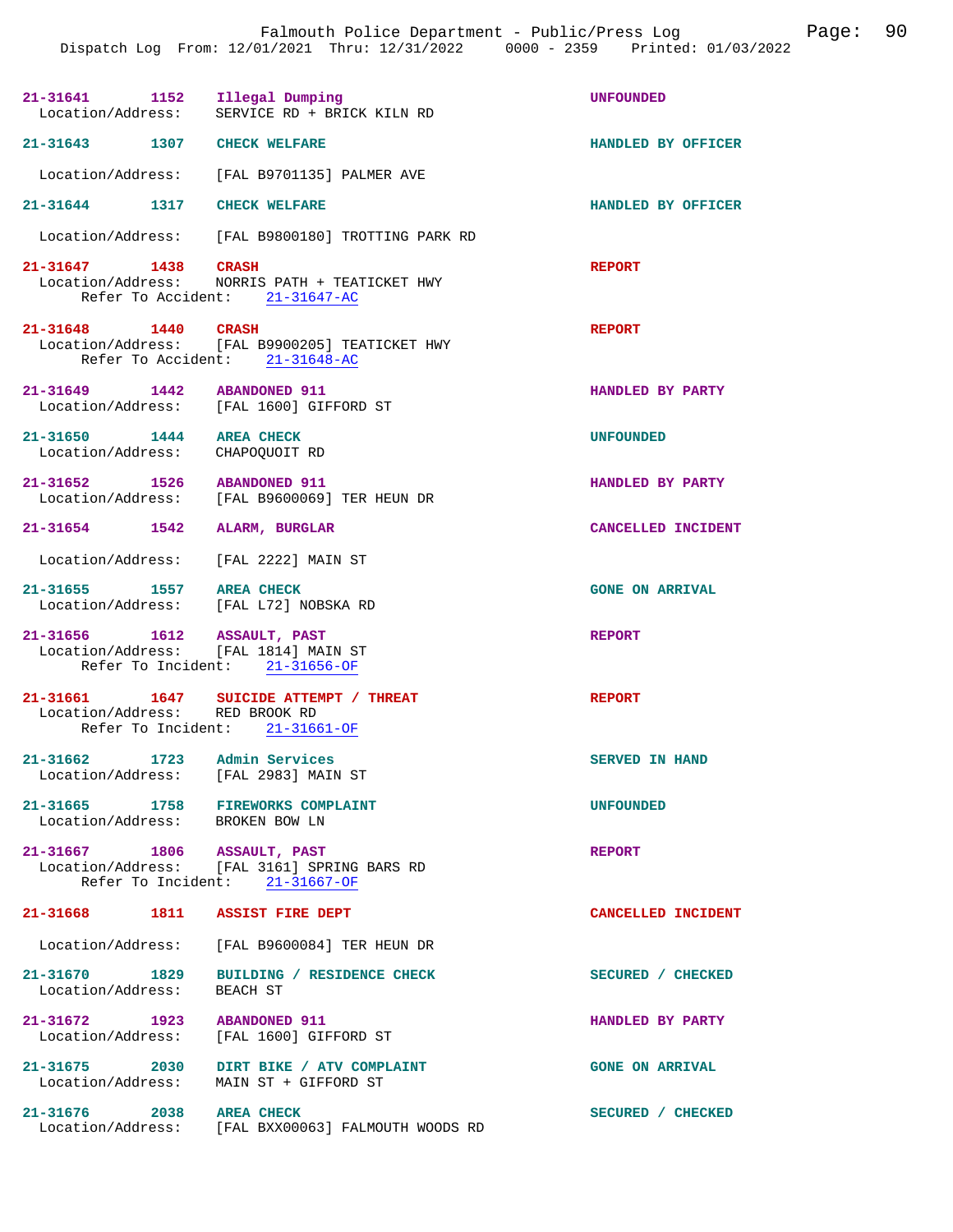|                                                               | 21-31678 2057 ASSAULT, PAST<br>Location/Address: [FAL B9600069] TER HEUN DR<br>Refer To Incident: 21-31678-OF | <b>REPORT</b>           |
|---------------------------------------------------------------|---------------------------------------------------------------------------------------------------------------|-------------------------|
| 21-31679 2059 Admin Services                                  |                                                                                                               | HANDLED BY OFFICER      |
| Location/Address: [FAL 3267] MAIN ST                          |                                                                                                               |                         |
| 21-31680 2239 FIREWORKS COMPLAINT<br>Location/Address:        | PINECREST BEACH DR                                                                                            | <b>UNFOUNDED</b>        |
| Location/Address:                                             | 21-31682 2347 DISTURBANCE / DISORDERLY<br>SHORE ST                                                            | NOTIFICATION MADE       |
|                                                               | 21-31683 2353 BUILDING / RESIDENCE CHECK<br>Location/Address: [FAL B9800292] DAVIS STRAITS                    | SECURED / CHECKED       |
| For Date: $01/01/2022 - Saturday$                             |                                                                                                               |                         |
| 22-1 0008 FIREWORKS COMPLAINT                                 | Location/Address: MARAVISTA AVE EXT + TEATICKET HWY                                                           | <b>UNABLE TO LOCATE</b> |
| $22 - 2$ 0054                                                 | <b>FIREWORKS COMPLAINT</b><br>Location/Address: [FAL 1585] QUAHOG POND LN                                     | <b>GONE ON ARRIVAL</b>  |
| 22-3 0116 AREA CHECK<br>Location/Address: PIRES WAY           |                                                                                                               | SECURED / CHECKED       |
| Location/Address:                                             | 22-4 0125 BUILDING / RESIDENCE CHECK<br>[FAL B9600031] MARAVISTA AVE EXT                                      | SECURED / CHECKED       |
| $22 - 5$ 0127<br>Location/Address:                            | ALARM, BURGLAR<br>BOURNES POND RD                                                                             | <b>UNFOUNDED</b>        |
| $22 - 6$ 0130<br>Location/Address:                            | BUILDING / RESIDENCE CHECK<br>[FAL B9600030] OLD MAIN RD                                                      | SECURED / CHECKED       |
| $22 - 7$ 0135                                                 | BUILDING / RESIDENCE CHECK<br>Location/Address: [FAL B9701135] PALMER AVE                                     | SECURED / CHECKED       |
| 22-8 0135 AREA CHECK<br>Location/Address: [FAL L65] COUNTY RD |                                                                                                               | SECURED / CHECKED       |
|                                                               | 22-9 0136 BUILDING / RESIDENCE CHECK<br>Location/Address: [FAL 3202] PALMER AVE                               | SECURED / CHECKED       |
|                                                               | 22-10 0139 BUILDING / RESIDENCE CHECK<br>Location/Address: [FAL B9600029] KATHARINE LEE BATES                 | SECURED / CHECKED       |
| $22 - 11$                                                     | 0141 BUILDING / RESIDENCE CHECK<br>Location/Address: [FAL B9600027] LAKEVIEW AVE                              | SECURED / CHECKED       |
| $22 - 13$ 0142                                                | <b>BUILDING / RESIDENCE CHECK</b><br>Location/Address: [FAL BXX00272] LOCUST ST                               | SECURED / CHECKED       |
| $22 - 12$<br>0144                                             | <b>AREA CHECK</b><br>Location/Address: [FAL BXX00063] FALMOUTH WOODS RD                                       | SECURED / CHECKED       |
| $22 - 14$ 0144<br>Location/Address:                           | BUILDING / RESIDENCE CHECK<br>[FAL B9600237] EAST FALMOUTH HWY                                                | SECURED / CHECKED       |
| 22-15 0151 AREA CHECK                                         | Location/Address: [FAL 302] SANDWICH RD                                                                       | SECURED / CHECKED       |
| 22-16 0152 CHECK WELFARE<br>Location/Address:                 | TEATICKET HWY                                                                                                 | <b>REPORT</b>           |

Refer To Incident: 22-16-OF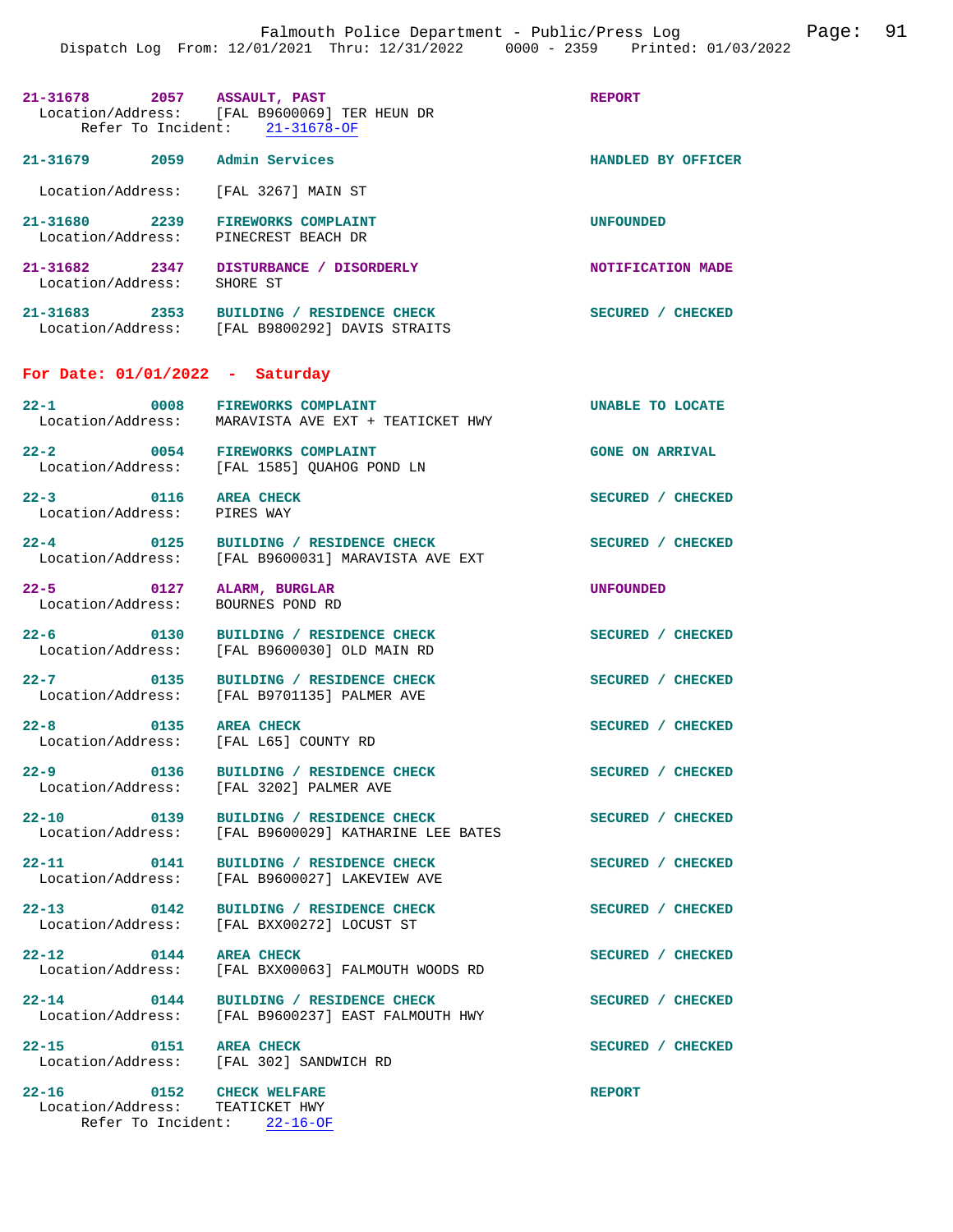|                                            |                  | Falmouth Police Department - Public/Press Log<br>Dispatch Log From: 12/01/2021 Thru: 12/31/2022 0000 - 2359 Printed: 01/03/2022                                                             |                        | Page: | 92 |
|--------------------------------------------|------------------|---------------------------------------------------------------------------------------------------------------------------------------------------------------------------------------------|------------------------|-------|----|
| 22-19 0152                                 |                  | PARKING VIOLATION(S)<br>Location/Address: [FAL B9600203] TOWN HALL SQ                                                                                                                       | NO VIOLATION           |       |    |
| 22-17 0155 AREA CHECK                      |                  | Location/Address: [FAL B9600051] HATCHVILLE RD                                                                                                                                              | SECURED / CHECKED      |       |    |
| 22-18 0209<br>Location/Address:            |                  | PARKING VIOLATION(S)<br>LUSCOMBE AVE + WATER ST                                                                                                                                             | NO VIOLATION           |       |    |
| $22 - 20$ 0220                             |                  | BUILDING / RESIDENCE CHECK<br>Location/Address: [FAL B9600025] DAVISVILLE RD                                                                                                                | SECURED / CHECKED      |       |    |
| $22 - 22$ 0223<br>Location/Address:        |                  | BUILDING / RESIDENCE CHECK<br>[FAL 28] EAST FALMOUTH HWY                                                                                                                                    | SECURED / CHECKED      |       |    |
|                                            |                  | 22-21 0225 PARKING VIOLATION(S)<br>Location/Address: [FAL B9600261] MAIN ST                                                                                                                 | NO VIOLATION           |       |    |
| $22 - 23$ 0227                             |                  | BUILDING / RESIDENCE CHECK<br>Location/Address: [FAL BXX00810] MAIN ST                                                                                                                      | SECURED / CHECKED      |       |    |
| $22 - 25$ 0239                             | Aqe:<br>Charges: | INTOXICATED PERSON<br>Location/Address: BLACKSMITH SHOP RD<br>Refer To $P/C$ : 22-25-AR<br>$P/C$ : EDDY, DAVID A<br>Address: 29 BASSETT LN HYANNIS, MA<br>44<br>PROTECTIVE CUSTODY (LIQUOR) | <b>REPORT</b>          |       |    |
| $22 - 26$                                  |                  | 0307 BUILDING / RESIDENCE CHECK<br>Location/Address: [FAL 964] TEATICKET HWY                                                                                                                | SECURED / CHECKED      |       |    |
| $22 - 28$ 0629                             |                  | Admin Services                                                                                                                                                                              | HANDLED BY OFFICER     |       |    |
| Location/Address:                          |                  | [FAL BXX00810] MAIN ST                                                                                                                                                                      |                        |       |    |
| $22 - 29$                                  | 0714             | SUSPICIOUS PERSON(S)                                                                                                                                                                        | HANDLED BY OFFICER     |       |    |
| Location/Address:                          |                  | [FAL BXX00810] MAIN ST                                                                                                                                                                      |                        |       |    |
| $22 - 34$                                  | 1107             | <b>CHECK WELFARE</b>                                                                                                                                                                        | HANDLED BY OFFICER     |       |    |
| Location/Address:                          |                  | TEATICKET HWY                                                                                                                                                                               |                        |       |    |
| 22-36 1135 CRASH<br>Location/Address:      |                  | THOMAS B LANDERS RD                                                                                                                                                                         | <b>GONE ON ARRIVAL</b> |       |    |
| 22-37 1150 GUN SHOTS                       |                  |                                                                                                                                                                                             | HANDLED BY OFFICER     |       |    |
| Location/Address:                          |                  | GEGGATT RD + HATCHVILLE RD                                                                                                                                                                  |                        |       |    |
| 22-39 1156 AREA CHECK<br>Location/Address: |                  | THOMAS B LANDERS RD + SHALLOW POND LN                                                                                                                                                       | <b>REF OTHER</b>       |       |    |
| 22-43 1421 SHOPLIFTING                     |                  | Location/Address: [FAL 964] TEATICKET HWY<br>Refer To Incident: 22-43-OF                                                                                                                    | <b>REPORT</b>          |       |    |
| $22 - 46$ 1454                             |                  | RECOVERED PROPERTY                                                                                                                                                                          | HANDLED BY OFFICER     |       |    |
|                                            |                  | Location/Address: [FAL FPD] MAIN ST                                                                                                                                                         |                        |       |    |
| $22 - 47$                                  |                  | 1530 ABANDONED 911                                                                                                                                                                          | HANDLED BY OFFICER     |       |    |
| Location/Address: OLD DOCK RD              |                  | Refer To Incident: 22-47-OF                                                                                                                                                                 |                        |       |    |
| $22 - 48$<br>1533                          |                  | <b>LOST PROPERTY</b>                                                                                                                                                                        | HANDLED BY OFFICER     |       |    |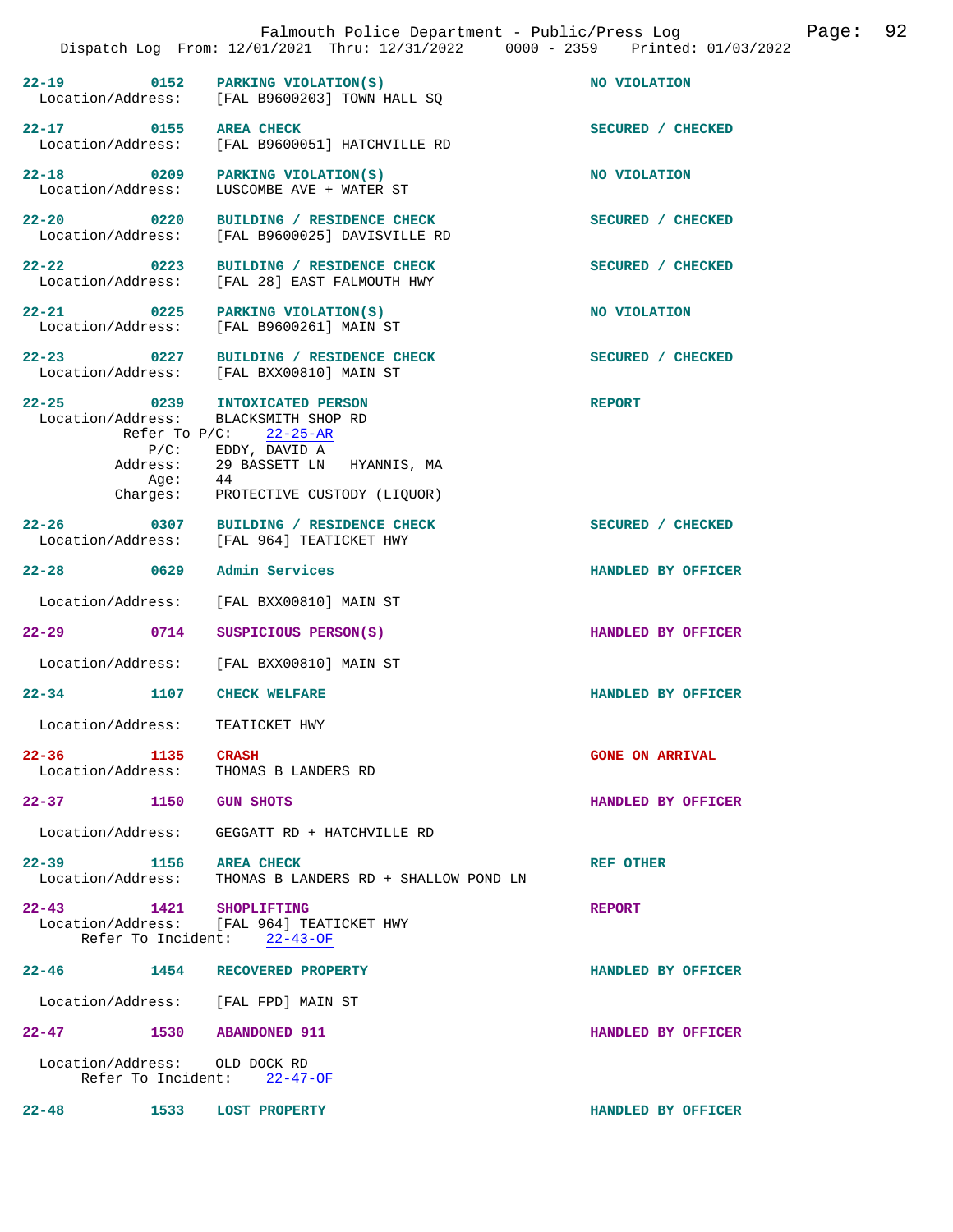| Falmouth Police Department - Public/Press Log<br>Page:<br>Dispatch Log From: 12/01/2021 Thru: 12/31/2022 0000 - 2359 Printed: 01/03/2022 |                                                                                             |                    |  | 93 |
|------------------------------------------------------------------------------------------------------------------------------------------|---------------------------------------------------------------------------------------------|--------------------|--|----|
|                                                                                                                                          | Location/Address: [FAL 2223] WEST FALMOUTH HWY                                              |                    |  |    |
| $22 - 49$<br>Location/Address: JUDY ANN DR                                                                                               | 1539 ASSIST CITIZEN                                                                         | HANDLED BY PARTY   |  |    |
| 22-51 1637 ABANDONED 911                                                                                                                 |                                                                                             | HANDLED BY OFFICER |  |    |
| Location/Address:                                                                                                                        | [FAL 3180] DAVIS STRAITS                                                                    |                    |  |    |
| $22 - 54$ 1644                                                                                                                           | INTOXICATED PERSON                                                                          | HANDLED BY OFFICER |  |    |
| Location/Address:                                                                                                                        | TURNER RD + HATCHVILLE RD                                                                   |                    |  |    |
| $22 - 55$                                                                                                                                | 1651 ASSIST FIRE DEPT<br>Location/Address: BLACKSMITH SHOP RD                               | REF FIRE DEPT      |  |    |
| 22-57 1730 AREA CHECK                                                                                                                    |                                                                                             | HANDLED BY OFFICER |  |    |
|                                                                                                                                          | Location/Address: [FAL 639] BRICK KILN RD                                                   |                    |  |    |
| 1801 CRASH<br>$22 - 58$                                                                                                                  | Location/Address: RT 28 SOUTH + BRICK KILN RD<br>Refer To Accident: 22-58-AC                | <b>REPORT</b>      |  |    |
| 22-61 1936                                                                                                                               | INTOXICATED PERSON                                                                          | HANDLED BY OFFICER |  |    |
|                                                                                                                                          | Location/Address: [FAL BXX00081] MAIN ST                                                    |                    |  |    |
|                                                                                                                                          | 22-62 2015 DRUG LAW VIOLATION                                                               | HANDLED BY OFFICER |  |    |
| Location/Address:                                                                                                                        | OLD DOCK RD                                                                                 |                    |  |    |
| 2046<br>$22 - 63$                                                                                                                        | <b>ERRATIC MV</b><br>Location/Address: [FAL 2927] EAST FALMOUTH HWY                         | UNABLE TO LOCATE   |  |    |
| $22 - 65$ 2132                                                                                                                           | SUSPICIOUS MV                                                                               | HANDLED BY OFFICER |  |    |
| Location/Address:                                                                                                                        | [FAL 1058] TEATICKET HWY                                                                    |                    |  |    |
| $22 - 71$ 2352                                                                                                                           | BUILDING / RESIDENCE CHECK<br>Location/Address: [FAL B9600029] KATHARINE LEE BATES          | SECURED / CHECKED  |  |    |
| For Date: $01/02/2022 -$ Sunday                                                                                                          |                                                                                             |                    |  |    |
|                                                                                                                                          | 22-73 0133 BUILDING / RESIDENCE CHECK<br>Location/Address: [FAL BXX00810] MAIN ST           | SECURED / CHECKED  |  |    |
| Location/Address:                                                                                                                        | 22-75 0208 BUILDING / RESIDENCE CHECK<br>[FAL 3214] HATCHVILLE RD                           | SECURED / CHECKED  |  |    |
| 22-76 0209 AREA CHECK                                                                                                                    | Location/Address: [FAL BXX00319] CARRIAGE SHOP RD                                           | SECURED / CHECKED  |  |    |
|                                                                                                                                          | 22-79 0210 PARKING VIOLATION(S)<br>Location/Address: [FAL B9600203] TOWN HALL SQ            | NO VIOLATION       |  |    |
| 22-77 0212                                                                                                                               | BUILDING / RESIDENCE CHECK<br>Location/Address: [FAL 302] SANDWICH RD                       | SECURED / CHECKED  |  |    |
| Location/Address:                                                                                                                        | 22-78 0213 BUILDING / RESIDENCE CHECK<br>HOMESTEAD LN                                       | SECURED / CHECKED  |  |    |
|                                                                                                                                          | 22-80 0218 BUILDING / RESIDENCE CHECK<br>Location/Address: [FAL BXX00063] FALMOUTH WOODS RD | SECURED / CHECKED  |  |    |
| Location/Address: JOHN PARKER RD                                                                                                         | 22-82 0220 BUILDING / RESIDENCE CHECK                                                       | SECURED / CHECKED  |  |    |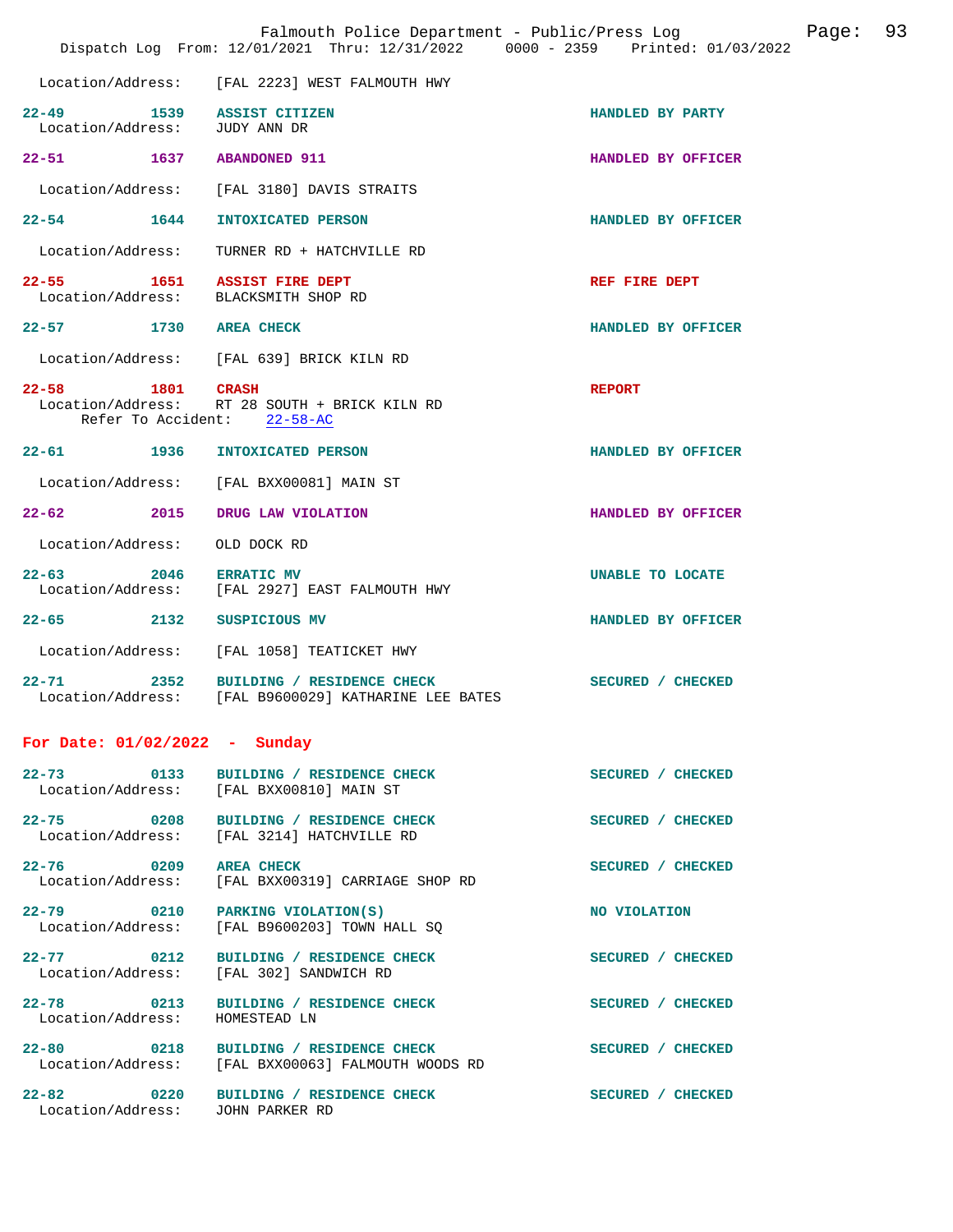**22-81** 0221 PARKING VIOLATION(S) NO VIOLATION Location/Address: WATER ST + LUSCOMBE AVE WATER ST + LUSCOMBE AVE **22-83** 0222 AREA CHECK **DEALL AND SECURED** / CHECKED Location/Address: [FAL BXX00272] LOCUST ST Location/Address: [FAL BXX00272] LOCUST ST **22-84 0225 BUILDING / RESIDENCE CHECK SECURED / CHECKED**  Location/Address: [FAL 407] WILD HARBOR RD **22-85 0230 BUILDING / RESIDENCE CHECK SECURED / CHECKED**  Location/Address: [FAL 964] TEATICKET HWY **22-86** 0232 PARKING VIOLATION(S) NO VIOLATION Location/Address: [FAL B9600261] MAIN ST [FAL B9600261] MAIN ST **22-87** 0300 AREA CHECK **DEAPLE ON ARRIVAL** GONE ON ARRIVAL Location/Address: MELYSSA ANNE RD Location/Address: **22-88 0323 AREA CHECK SECURED / CHECKED**  Location/Address: [FAL 3202] PALMER AVE **22-92 0524 ALARM, BURGLAR UNFOUNDED**  Location/Address: **22-95 0816 ALARM, BURGLAR CANCELLED INCIDENT**  Location/Address: [FAL BXX00707] BENHAM RD **22-98 0936 TRAFFIC HAZARD UNFOUNDED**  Location/Address: [FAL 302] SANDWICH RD **22-99 0957 Admin Services HANDLED BY OFFICER**  Location/Address: [FAL FPD] MAIN ST **22-100** 1010 ASSIST CITIZEN SECURED / CHECKED LOCALION / CHECKED LOCALION / CHECKED LN Location/Address: **22-102** 1116 CRASH REF OTHER Location/Address: RT 151 + RT 28 NORTH **22-103 1152 RECOVERED PROPERTY REPORT**  [FAL 159] GRAND AVE<br>ent: 22-103-OF Refer To Incident: **22-105 1333 SUSPICIOUS MV UNABLE TO LOCATE**  CREIGHTON PARK + SHORE ST **22-106 1344 RECOVERED PROPERTY HANDLED BY PARTY**  Location/Address: MONHEGAN RD **22-107 1437 LOUD MUSIC / PARTY / NOISES UNFOUNDED**  Location/Address: ELM RD **22-109 1536 VANDALISM REPORT**  Location/Address: [FAL L80] MAIN ST<br>Refer To Incident: 22-109-OF Refer To Incident: **22-112 1759 ALARM, BURGLAR UNFOUNDED**  Location/Address: **22-118** 1958 CHECK WELFARE **REF FIRE DEPT** Location/Address: [FAL B0100152] TEATICKET HWY [FAL B0100152] TEATICKET HWY<br>ent:  $22-118-OF$ Refer To Incident:

**22-121 2003 ANIMAL COMPLAINT HANDLED BY OFFICER** 

Location/Address: [FAL FPD] MAIN ST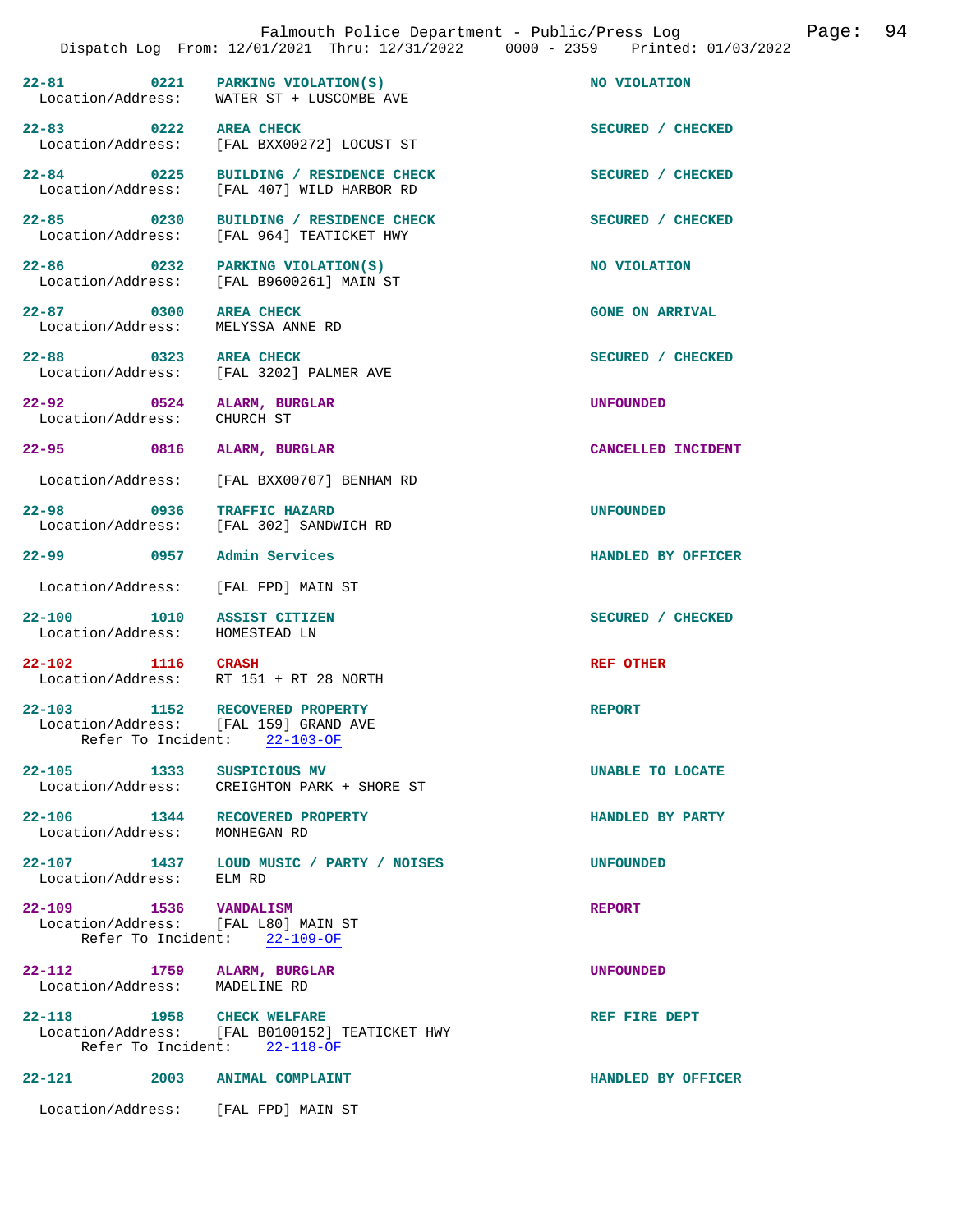| Falmouth Police Department - Public/Press Log<br>Dispatch Log From: 12/01/2021 Thru: 12/31/2022 0000 - 2359 Printed: 01/03/2022 |      |                                                                                  |                        | Page: | 95 |
|---------------------------------------------------------------------------------------------------------------------------------|------|----------------------------------------------------------------------------------|------------------------|-------|----|
| $22 - 122$                                                                                                                      | 2029 | FOLLOW UP INVESTIGATION                                                          | HANDLED BY OFFICER     |       |    |
| Location/Address:                                                                                                               |      | [FAL B0100152] TEATICKET HWY                                                     |                        |       |    |
| $22 - 125$                                                                                                                      | 2111 | BUILDING / RESIDENCE CHECK<br>Location/Address: [FAL BXX00063] FALMOUTH WOODS RD | SECURED / CHECKED      |       |    |
| 22-123 2113<br>Location/Address:                                                                                                |      | MOTOR VEHICLE STOP<br>RT 151 + FORDHAM RD                                        | <b>CITATION ISSUED</b> |       |    |
| 22-124 2126                                                                                                                     |      | MOTOR VEHICLE STOP                                                               | HANDLED BY OFFICER     |       |    |
| Location/Address:                                                                                                               |      | [FAL L112] BRAESIDE RD                                                           |                        |       |    |
| 22-126 2138<br>Location/Address:                                                                                                |      | MOTOR VEHICLE STOP<br>ANDERS LN + SANDWICH RD                                    | Verbal Warning         |       |    |
| 22-127 2146                                                                                                                     |      | MOTOR VEHICLE STOP                                                               | HANDLED BY OFFICER     |       |    |
| Location/Address:                                                                                                               |      | HAMLIN AVE                                                                       |                        |       |    |
| 22-129 2152<br>Location/Address:                                                                                                |      | MOTOR VEHICLE STOP<br>RT 151                                                     | <b>CITATION ISSUED</b> |       |    |
| 22-130 2216                                                                                                                     |      | MOTOR VEHICLE STOP<br>Location/Address: RT 151 + FALMOUTH WOODS RD               | <b>CITATION ISSUED</b> |       |    |
| 22-131 2233                                                                                                                     |      | <b>LOST PROPERTY</b>                                                             | HANDLED BY OFFICER     |       |    |
| Location/Address:                                                                                                               |      | RACING BEACH AVE                                                                 |                        |       |    |
| 22–132 2345                                                                                                                     |      | <b>LARCENY</b><br>Location/Address: [FAL B9800292] DAVIS STRAITS                 | SERVED IN HAND         |       |    |
| For Date: 01/03/2022 - Monday                                                                                                   |      |                                                                                  |                        |       |    |
| $22 - 133$<br>0010                                                                                                              |      | BUILDING / RESIDENCE CHECK<br>Location/Address: [FAL 407] WILD HARBOR RD         | SECURED / CHECKED      |       |    |
| 22-134 0030<br>Location/Address:                                                                                                |      | BUILDING / RESIDENCE CHECK<br>[FAL 302] SANDWICH RD                              | SECURED / CHECKED      |       |    |
| 22-135 0031                                                                                                                     |      | BUILDING / RESIDENCE CHECK<br>Location/Address: [FAL B9600237] EAST FALMOUTH HWY | SECURED / CHECKED      |       |    |
| 22-137 0054<br>Location/Address:                                                                                                |      | BUILDING / RESIDENCE CHECK<br>[FAL 3202] PALMER AVE                              | SECURED / CHECKED      |       |    |
| 22-136 0055<br>Location/Address:                                                                                                |      | AREA CHECK<br>HOMESTEAD LN                                                       | SECURED / CHECKED      |       |    |
| 22-138 0106<br>Location/Address:                                                                                                |      | PARKING VIOLATION(S)<br>[FAL B9600203] TOWN HALL SQ                              | NO VIOLATION           |       |    |
| 22-139 0108<br>Location/Address:                                                                                                |      | PARKING VIOLATION(S)<br>[FAL B9600261] MAIN ST                                   | NO VIOLATION           |       |    |
| 22-140 0134<br>Location/Address:                                                                                                |      | BUILDING / RESIDENCE CHECK<br>[FAL B9600051] HATCHVILLE RD                       | SECURED / CHECKED      |       |    |
| 22-142 0140<br>Location/Address:                                                                                                |      | <b>AREA CHECK</b><br>[FAL BXX00965] WATER ST                                     | SECURED / CHECKED      |       |    |
| 22-143 0148<br>Location/Address:                                                                                                |      | PARKING VIOLATION(S)<br>LUSCOMBE AVE + WATER ST                                  | NO VIOLATION           |       |    |
| $22 - 144$ 0217                                                                                                                 |      | BUILDING / RESIDENCE CHECK<br>Location/Address: [FAL B9600026] GIFFORD EXT ST    | SECURED / CHECKED      |       |    |